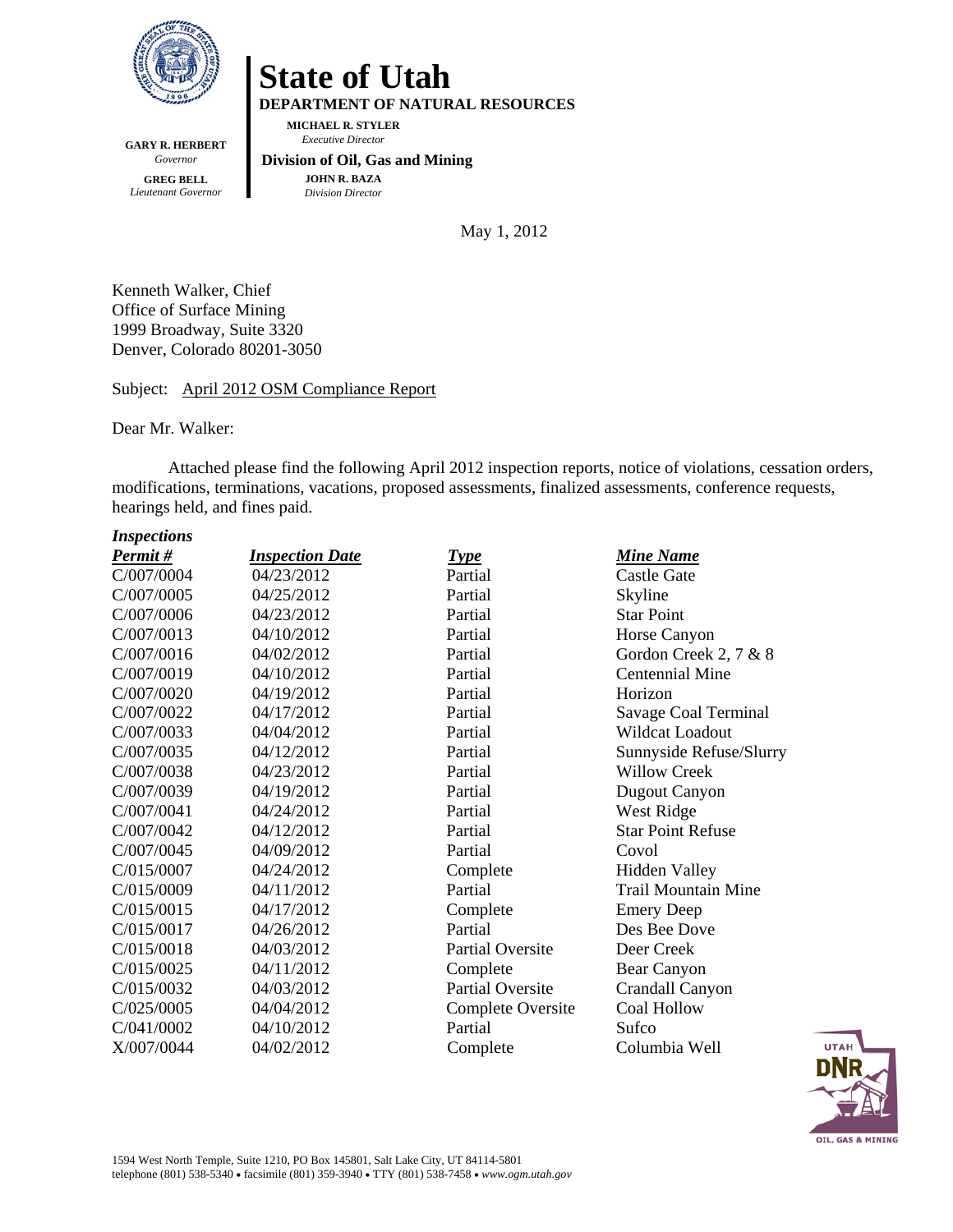| <b>NOV/CO Termination Date</b>                 |                                    |                        |            |                                  |
|------------------------------------------------|------------------------------------|------------------------|------------|----------------------------------|
| Permit#                                        | <b>Date Issued</b>                 | <b>Date Terminated</b> | $NOV/CO$ # | <b>Mine Name</b>                 |
| C/007/0011                                     | 03/19/2012                         | 4/26/2012              | 10095      | Hiawatha                         |
| <b>Fines Received</b><br>Permit#<br>C/007/0013 | <b>Date Received</b><br>04/23/2012 | NOV/CO#<br>10093       |            | <b>Mine Name</b><br>Horse Canyon |
| <b>Proposed Assessments</b>                    |                                    |                        |            |                                  |
| Permit#                                        | <b>Date Issued</b>                 | NOV/CO#                |            | <b>Mine Name</b>                 |
| C/007/0011                                     | 03/19/2012                         | 10095                  |            | Hiawatha                         |

All of the listed inspection reports, modifications, terminations, vacations, assessments and correspondence, included in this envelope have been verified by one of the Permit Supervisors.

Sincerely,

Surgenne Steab

Suzanne Steab Office Specialist

Enclosure O:\ComplianceReport\2012\April\LetterApril2012.doc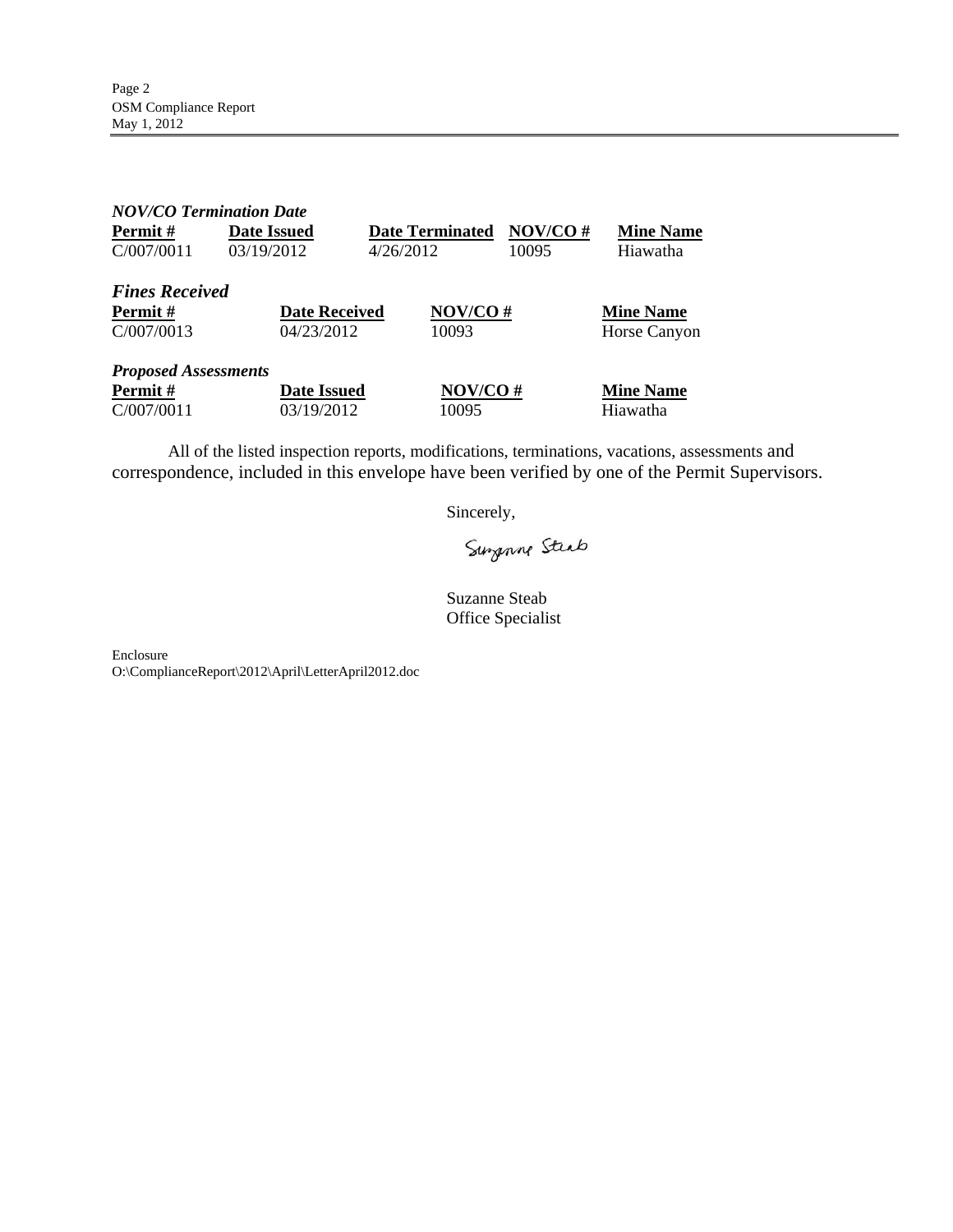

# **State of Utah**

**DEPARTMENT OF NATURAL RESOURCES** 

**MICHAEL R. STYLER Executive Director** 

### Division of Oil, Gas and Mining

**Phase III**

**JOHN R. BAZA Division Director** 

|  | Representatives Present During the Inspection: |
|--|------------------------------------------------|
|  | Company Dennis Ware                            |
|  | OGM Steve Demczak                              |

# **Inspection Report**

| Permit Number:   | C0070004               |
|------------------|------------------------|
| Inspection Type: | PARTIAI                |
| Inspection Date: | Monday, April 23, 2012 |
| Start Date/Time: | 4/23/2012 10:00:00 AM  |
| End Date/Time:   | 4/23/2012 2:00:00 PM   |
| Last Inspection: | Friday, April 13, 2012 |

Inspector: Steve Demczak,

Weather: Sunny, 50's

InspectionID Report Number: 3083

**Reprocessing**

Accepted by:

|       | Permitee: CASTLE GATE HOLDING CO |                                          |                            |  |  |  |
|-------|----------------------------------|------------------------------------------|----------------------------|--|--|--|
|       |                                  | Operator: CASTLE GATE HOLDING CO         |                            |  |  |  |
|       | <b>Site: CASTLE GATE MINE</b>    |                                          |                            |  |  |  |
|       |                                  | Address: PO BOX 30, HELPER UT 84526-0030 |                            |  |  |  |
|       | County: <b>CARBON</b>            |                                          |                            |  |  |  |
|       |                                  | Permit Type: PERMANENT COAL PROGRAM      |                            |  |  |  |
|       | Permit Status: RECLAIMED         |                                          |                            |  |  |  |
|       | <b>Current Acreages</b>          | <b>Mineral Ownership</b>                 | <b>Types of Operations</b> |  |  |  |
|       | 7,619.00 Total Permitted         | M<br>Federal                             | V<br>Underground           |  |  |  |
|       | 62.42 Total Disturbed            | V<br><b>State</b>                        | V<br><b>Surface</b>        |  |  |  |
| 62.42 | <b>Phase I</b>                   | V<br>County                              | Loadout                    |  |  |  |
| 58.10 | <b>Phase II</b>                  | <b>Fee</b>                               | Processing                 |  |  |  |

**Other**

**Report summary and status for pending enforcement actions, permit conditions, Division Orders, and amendments:**

No violatios were issued.

The Permittee notified the Division that the required second quarter of 2011 surface water monitoring information for the Castle Gate Mine was in the DOGM EDI pipeline and was acceptable for uploading. The Permittee continues to meet the Special Condition included as Attachment "A" of the current State permit. There are no other "special" permit conditions.

The field conditions in Sowbelly and Hardscrabble Canyons remain virtually unchanged, as does the condition of the reclaimed area for Adit #1.

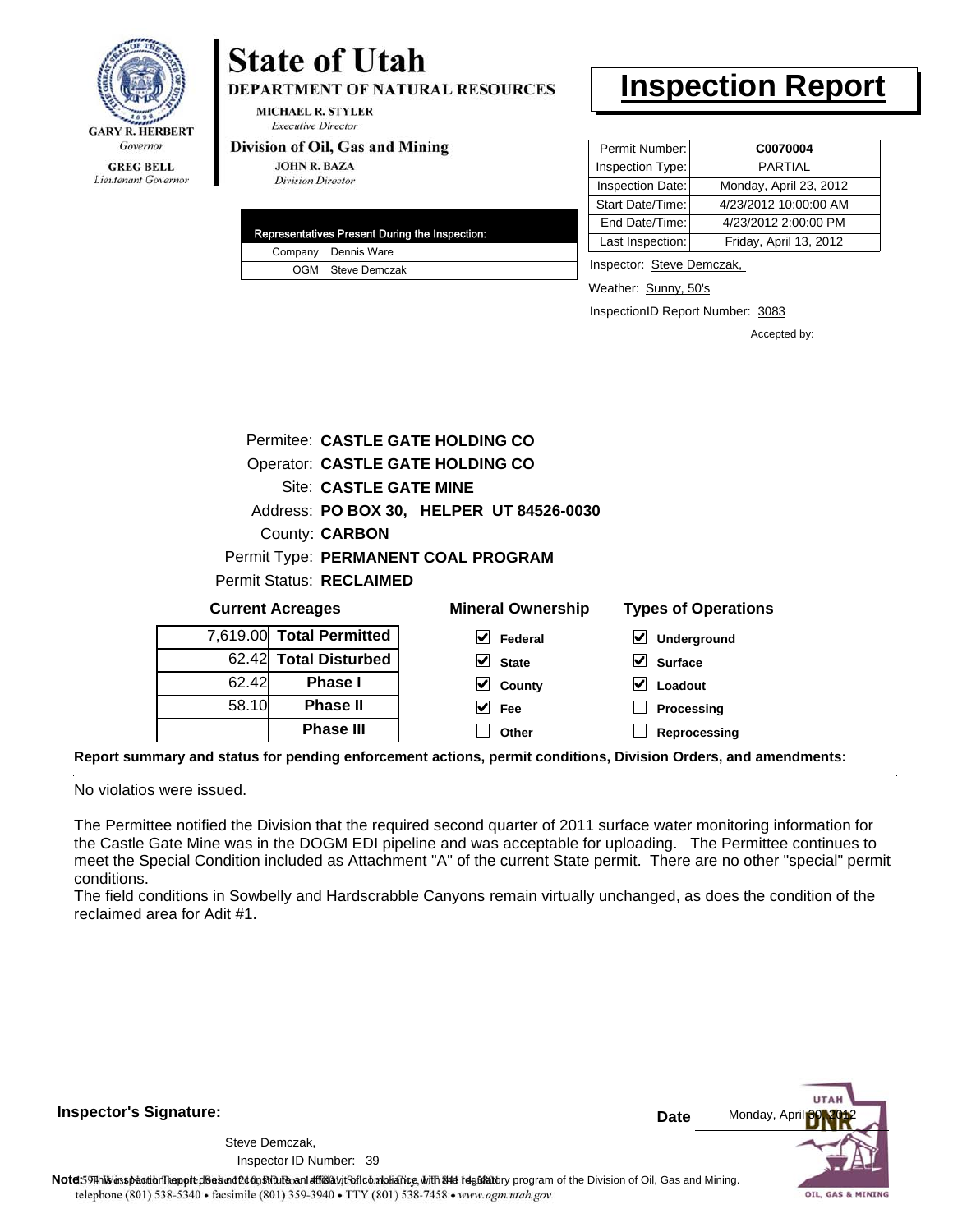- *1. Substantiate the elements on this inspection by checking the appropriate performance standard.*
- *a. For COMPLETE inspections provide narrative justification for any elements not fully inspected unless element is not appropriate to the site, in which case check Not Applicable.*
- *b. For PARTIAL inspections check only the elements evaluated.*
- *2. Document any noncompliance situation by reference the NOV issued at the appropriate performance standard listed below.*
- *3. Reference any narratives written in conjunction with this inspection at the appropriate performace standard listed below.*
- *4. Provide a brief status report for all pending enforcement actions, permit conditions, Divison Orders, and amendments.*

|     |                                                               | Evaluated               | Not Applicable Comment  |                         | Enforcement |
|-----|---------------------------------------------------------------|-------------------------|-------------------------|-------------------------|-------------|
| 1.  | Permits, Change, Transfer, Renewal, Sale                      |                         |                         |                         |             |
| 2.  | <b>Signs and Markers</b>                                      | $\overline{\mathbf{v}}$ |                         | $\overline{\mathbf{v}}$ |             |
| 3.  | Topsoil                                                       | $\overline{\mathbf{v}}$ |                         | $\overline{\mathbf{v}}$ |             |
| 4.a | Hydrologic Balance: Diversions                                | ⊽                       |                         | $\blacktriangledown$    |             |
| 4.b | Hydrologic Balance: Sediment Ponds and Impoundments           |                         | $\overline{\mathsf{v}}$ |                         |             |
| 4.C | Hydrologic Balance: Other Sediment Control Measures           | $\overline{\mathbf{v}}$ |                         | $\blacktriangledown$    |             |
| 4.d | Hydrologic Balance: Water Monitoring                          |                         |                         |                         |             |
| 4.e | Hydrologic Balance: Effluent Limitations                      |                         |                         |                         |             |
| 5.  | <b>Explosives</b>                                             |                         |                         |                         |             |
| 6.  | Disposal of Excess Spoil, Fills, Benches                      |                         |                         |                         |             |
| 7.  | Coal Mine Waste, Refuse Piles, Impoundments                   | $\overline{\mathbf{v}}$ |                         | $\overline{\mathbf{v}}$ |             |
| 8.  | Noncoal Waste                                                 | $\overline{\mathbf{v}}$ |                         | ☑                       |             |
| 9.  | Protection of Fish, Wildlife and Related Environmental Issues |                         |                         |                         |             |
| 10. | Slides and Other Damage                                       | ⊽                       |                         | ⊽                       |             |
| 11. | Contemporaneous Reclamation                                   |                         |                         |                         |             |
| 12. | <b>Backfilling And Grading</b>                                | $\overline{\mathbf{v}}$ |                         | $\blacktriangledown$    |             |
| 13. | Revegetation                                                  |                         |                         |                         |             |
| 14. | Subsidence Control                                            |                         | $\overline{\mathbf{v}}$ |                         |             |
|     | 15. Cessation of Operations                                   |                         |                         |                         |             |
|     | 16.a Roads: Construction, Maintenance, Surfacing              | ⊻                       |                         | V                       |             |
|     | 16.b Roads: Drainage Controls                                 | ⊽                       |                         | $\blacktriangledown$    |             |
|     | 17. Other Transportation Facilities                           |                         |                         |                         |             |
| 18. | Support Facilities, Utility Installations                     |                         |                         |                         |             |
|     | 19. AVS Check                                                 |                         |                         |                         |             |
| 20. | <b>Air Quality Permit</b>                                     |                         |                         |                         |             |
|     | 21. Bonding and Insurance                                     |                         |                         |                         |             |
|     | 22. Other                                                     |                         |                         |                         |             |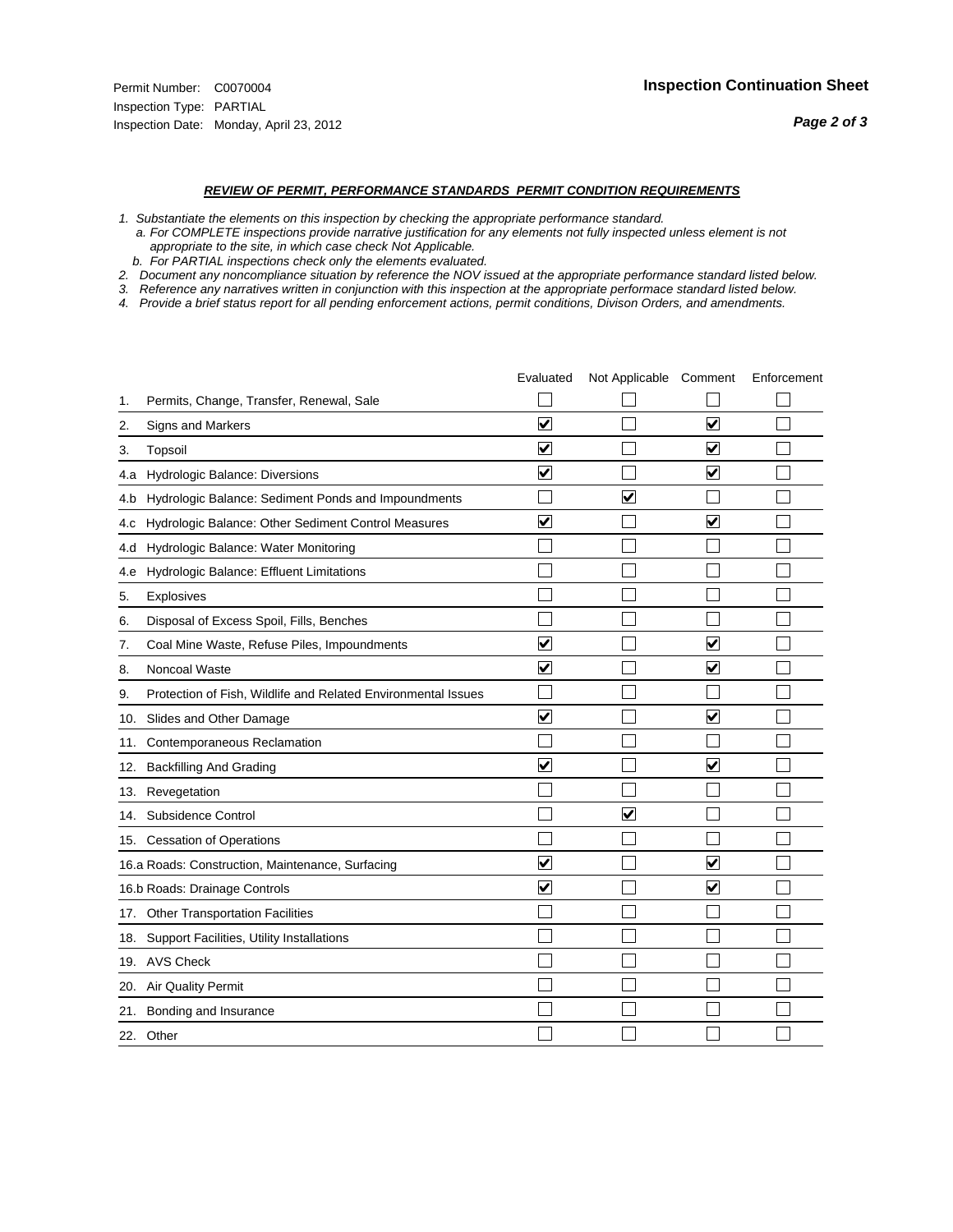Inspection Type: PARTIAL Inspection Date: Monday, April 23, 2012

*Page 3 of 3*

# **2. Signs and Markers**

Identification signs are at the gates to the property.

# **3. Topsoil**

All topsoil was used in reclamation.

# **4.a Hydrologic Balance: Diversions**

Diversion were opened and functioning as designed. No water was flowing within the diversion.

# **4.c Hydrologic Balance: Other Sediment Control Measures**

The complete reclamation site was pocked for sediment control.

# **7. Coal Mine Waste, Refuse Piles, Impoundments**

The site has been reclaimed and no inspections are required.

## **8. Noncoal Waste**

The sites were free of non-coal waste materials.

# **10. Slides and Other Damage**

No slides were noticed during the inspection.

# **12. Backfilling And Grading**

The sites are completely reclaimed. All backfilled material was used.

# **16.a Roads: Construction, Maintenance, Surfacing**

The road is graveled running through the property at Hardscrabble Canyon. There is no road at #5 Mine.

## **16.b Roads: Drainage Controls**

No water was crossing the road through Hardscrabble.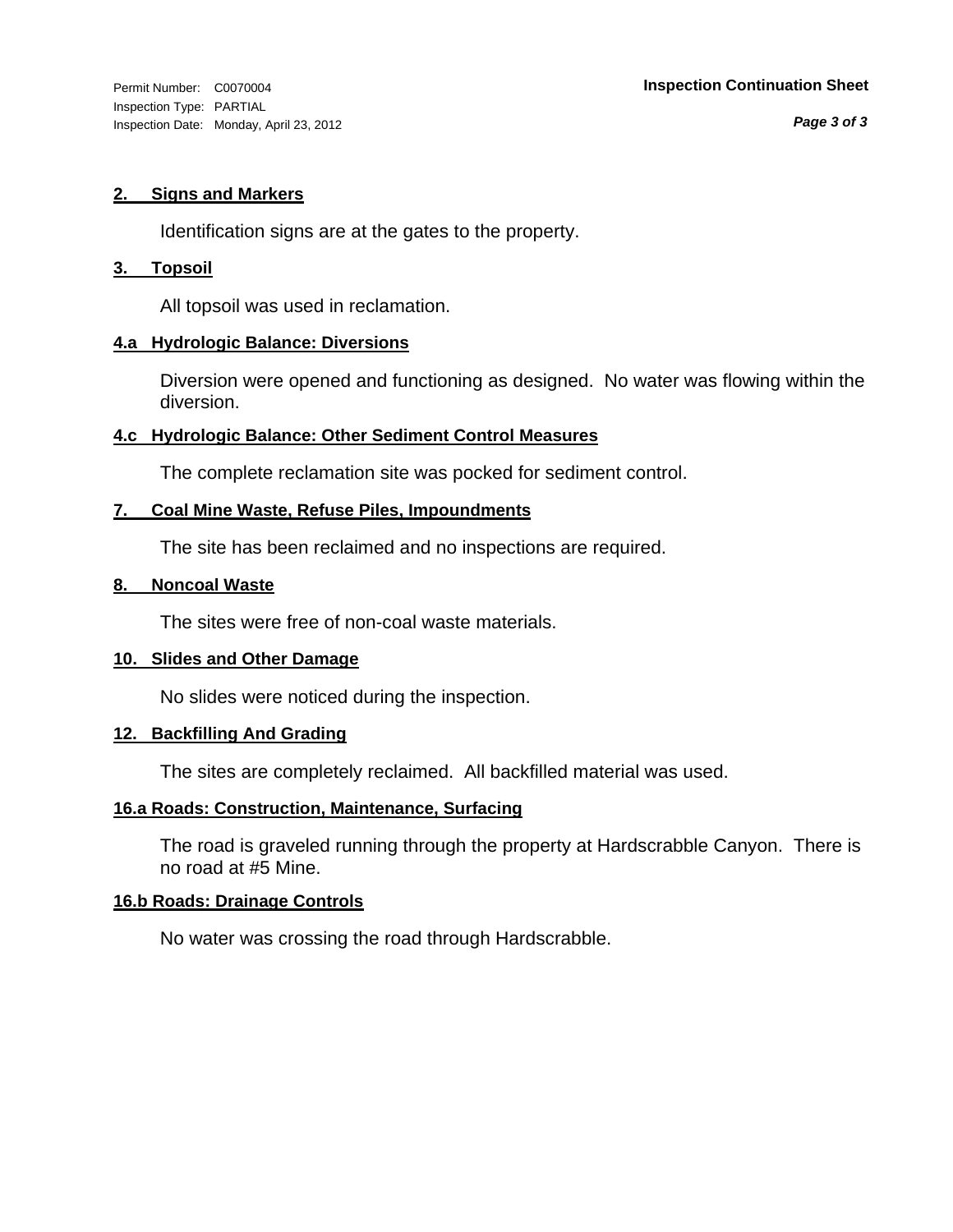

Lieutenant Governor

# **State of Utah**

DEPARTMENT OF NATURAL RESOURCES

**MICHAEL R. STYLER Executive Director** 

# Division of Oil, Gas and Mining

**JOHN R. BAZA Division Director** 

| Representatives Present During the Inspection: |
|------------------------------------------------|
| Company Austin Belcher                         |
| OGM Karl Houskeeper                            |

# **Inspection Report**

| Permit Number:   | C0070005                  |
|------------------|---------------------------|
| Inspection Type: | PARTIAL                   |
| Inspection Date: | Wednesday, April 25, 2012 |
| Start Date/Time: | 4/25/2012 9:30:00 AM      |
| End Date/Time:   | 4/25/2012 1:15:00 PM      |
| Last Inspection: | Wednesday, March 14, 2012 |
|                  |                           |

Inspector: Karl Houskeeper,

Weather: Overcast, Temp. 54 Deg. F.

InspectionID Report Number: 3081

Accepted by:

|                                      | Permitee: CANYON FUEL COMPANY |                                         |                            |
|--------------------------------------|-------------------------------|-----------------------------------------|----------------------------|
| <b>Operator: CANYON FUEL COMPANY</b> |                               |                                         |                            |
|                                      | <b>Site: SKYLINE MINE</b>     |                                         |                            |
|                                      |                               | Address: HC 35 BOX 380, HELPER UT 84526 |                            |
|                                      | County: <b>CARBON</b>         |                                         |                            |
|                                      |                               | Permit Type: PERMANENT COAL PROGRAM     |                            |
|                                      | Permit Status: ACTIVE         |                                         |                            |
|                                      | <b>Current Acreages</b>       | <b>Mineral Ownership</b>                | <b>Types of Operations</b> |
|                                      | 121.97 Total Permitted        | $\vert \mathbf{v} \vert$ Federal        | Underground                |
|                                      | 121.97 Total Disturbed        | $\vee$ State                            | <b>Surface</b>             |
|                                      | <b>Phase I</b>                | County                                  | Loadout                    |
|                                      | <b>Phase II</b>               | $\sqrt{ }$ Fee                          | Processing                 |
|                                      | Phase III                     | Other                                   | Reprocessing               |

**Report summary and status for pending enforcement actions, permit conditions, Division Orders, and amendments:**



**Inspector's Signature:**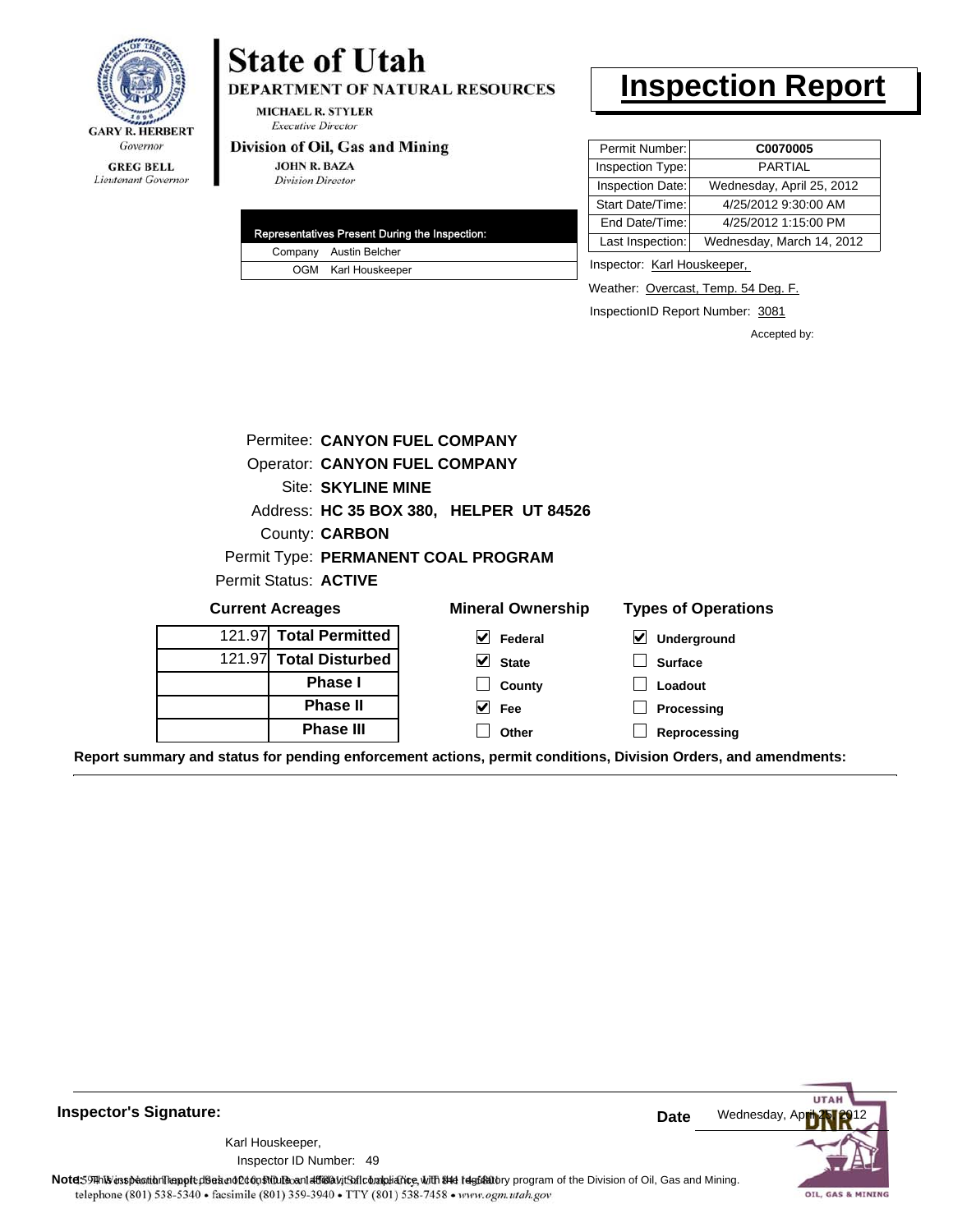- *1. Substantiate the elements on this inspection by checking the appropriate performance standard.*
- *a. For COMPLETE inspections provide narrative justification for any elements not fully inspected unless element is not appropriate to the site, in which case check Not Applicable.*
- *b. For PARTIAL inspections check only the elements evaluated.*
- *2. Document any noncompliance situation by reference the NOV issued at the appropriate performance standard listed below.*
- *3. Reference any narratives written in conjunction with this inspection at the appropriate performace standard listed below.*
- *4. Provide a brief status report for all pending enforcement actions, permit conditions, Divison Orders, and amendments.*

|     |                                                               | Evaluated               | Not Applicable Comment |                         | Enforcement |
|-----|---------------------------------------------------------------|-------------------------|------------------------|-------------------------|-------------|
| 1.  | Permits, Change, Transfer, Renewal, Sale                      |                         |                        |                         |             |
| 2.  | <b>Signs and Markers</b>                                      | $\overline{\mathbf{v}}$ |                        | $\overline{\mathbf{v}}$ |             |
| 3.  | Topsoil                                                       |                         |                        |                         |             |
| 4.a | Hydrologic Balance: Diversions                                | ⊽                       |                        |                         |             |
| 4.b | Hydrologic Balance: Sediment Ponds and Impoundments           | $\blacktriangledown$    |                        |                         |             |
| 4.C | Hydrologic Balance: Other Sediment Control Measures           |                         |                        |                         |             |
| 4.d | Hydrologic Balance: Water Monitoring                          |                         |                        |                         |             |
| 4.e | Hydrologic Balance: Effluent Limitations                      |                         |                        |                         |             |
| 5.  | Explosives                                                    | $\overline{\mathbf{v}}$ |                        |                         |             |
| 6.  | Disposal of Excess Spoil, Fills, Benches                      |                         |                        |                         |             |
| 7.  | Coal Mine Waste, Refuse Piles, Impoundments                   |                         |                        |                         |             |
| 8.  | Noncoal Waste                                                 | $\overline{\mathsf{v}}$ |                        | $\overline{\mathbf{v}}$ |             |
| 9.  | Protection of Fish, Wildlife and Related Environmental Issues |                         |                        |                         |             |
|     | 10. Slides and Other Damage                                   |                         |                        |                         |             |
| 11. | Contemporaneous Reclamation                                   |                         |                        |                         |             |
| 12. | <b>Backfilling And Grading</b>                                |                         |                        |                         |             |
| 13. | Revegetation                                                  |                         |                        |                         |             |
| 14. | Subsidence Control                                            |                         |                        |                         |             |
|     | 15. Cessation of Operations                                   |                         |                        |                         |             |
|     | 16.a Roads: Construction, Maintenance, Surfacing              |                         |                        |                         |             |
|     | 16.b Roads: Drainage Controls                                 |                         |                        |                         |             |
|     | 17. Other Transportation Facilities                           |                         |                        |                         |             |
| 18. | Support Facilities, Utility Installations                     |                         |                        |                         |             |
|     | 19. AVS Check                                                 |                         |                        |                         |             |
| 20. | Air Quality Permit                                            |                         |                        |                         |             |
|     | 21. Bonding and Insurance                                     |                         |                        |                         |             |
|     | 22. Other                                                     |                         |                        |                         |             |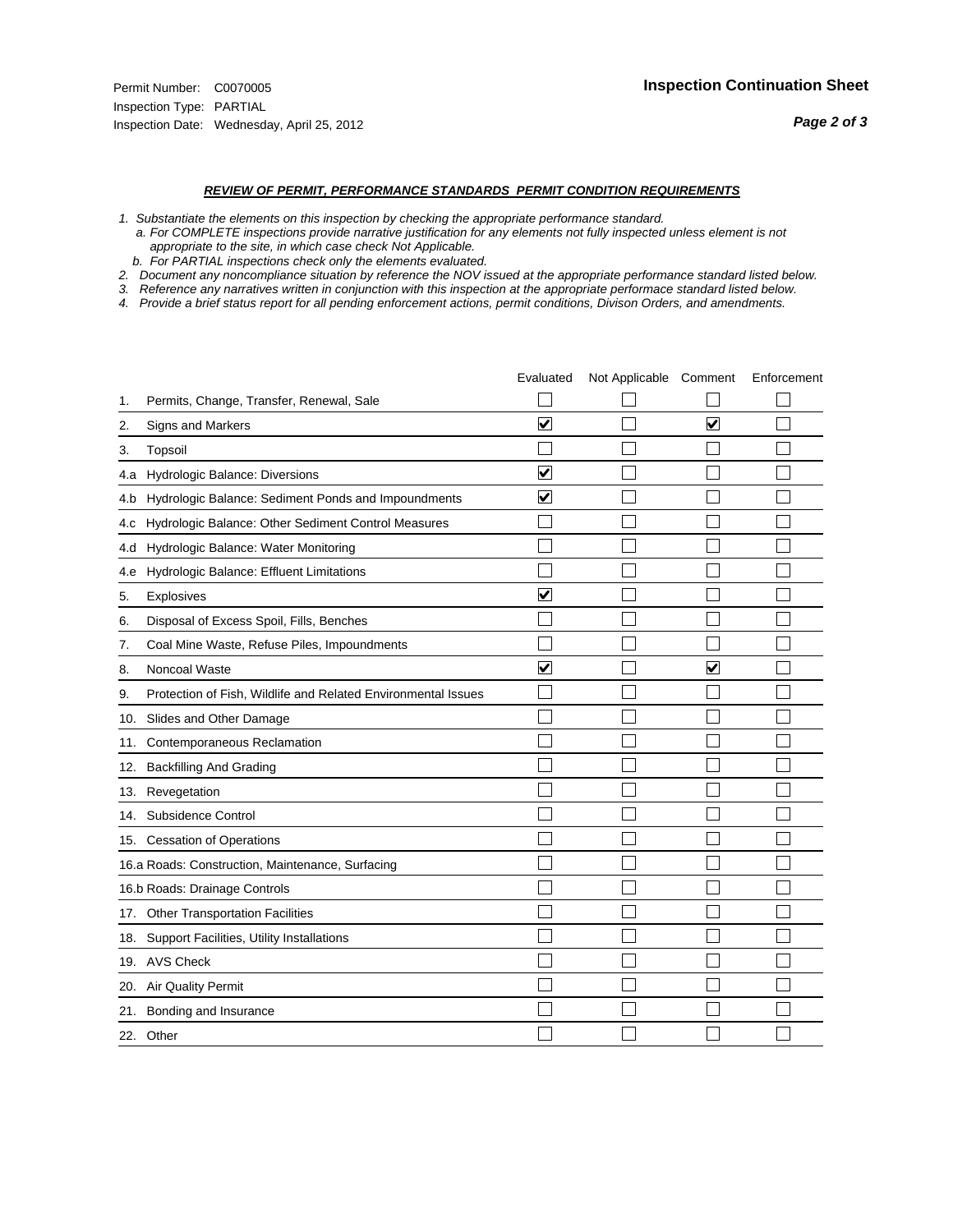Inspection Type: PARTIAL Inspection Date: Wednesday, April 25, 2012

*Page 3 of 3*

## **2. Signs and Markers**

Mine identification signs are posted at the various access points into the permit area at each location of facilities. The signs contain the information that is required by regulation.

The topsoil sign on the topsoil pile directly behind the main office has been replaced. The sign is large enough that it can be read at a great diatance. This is a followup item from the previous inspection.

### **8. Noncoal Waste**

A few items of noncoal waste items were observed. It appears that the items were probably part of snow piles that have recently melted. The items were documented by mine personnel to be picked up and placed in the appropriate storage facility.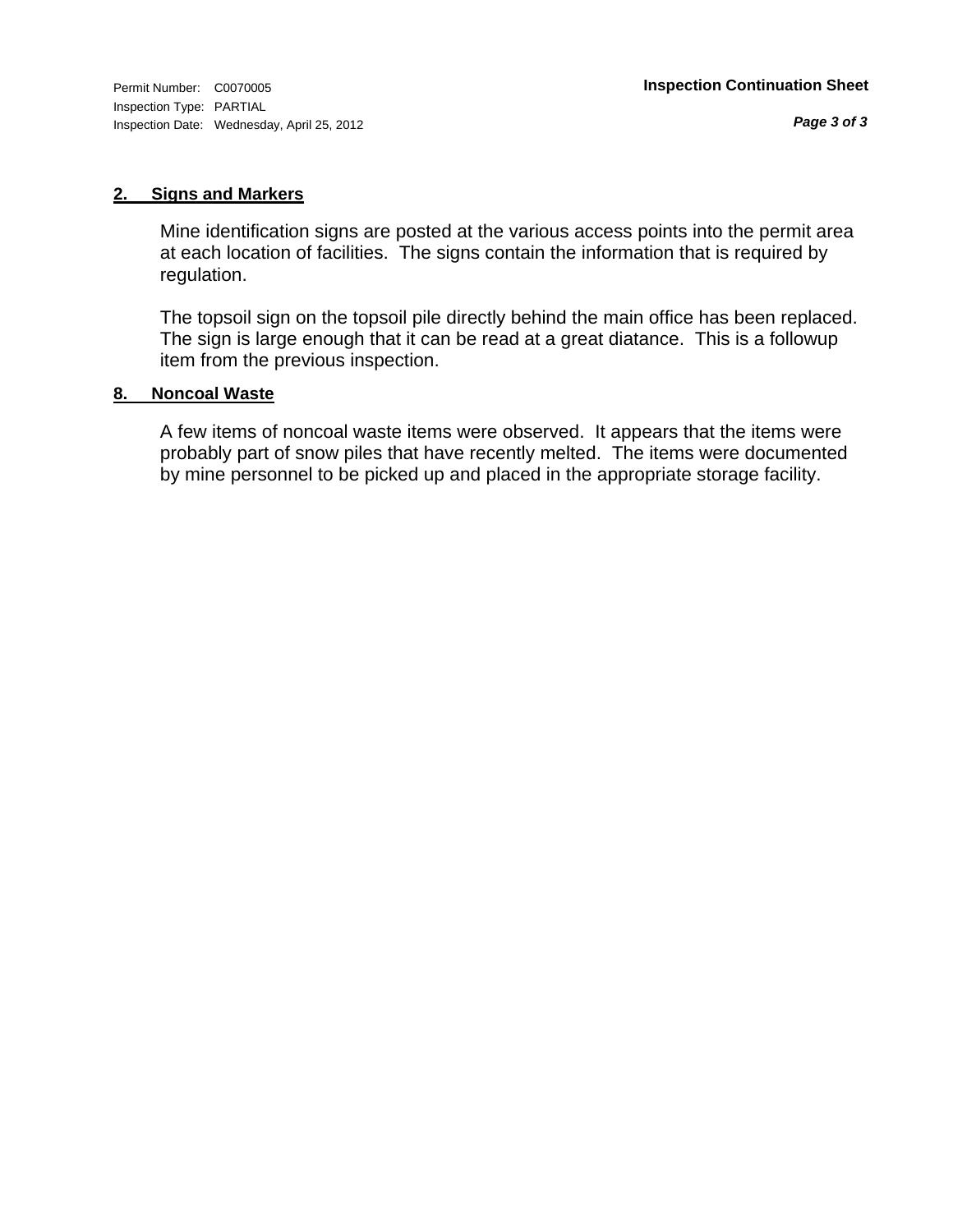

Lieutenant Governor

# **State of Utah**

DEPARTMENT OF NATURAL RESOURCES

**MICHAEL R. STYLER Executive Director** 

### Division of Oil, Gas and Mining

**JOHN R. BAZA** Division Director

# **Inspection Report**

| Permit Number:   | C0070006                |
|------------------|-------------------------|
| Inspection Type: | PARTIAL                 |
| Inspection Date: | Monday, April 23, 2012  |
| Start Date/Time: | 4/23/2012 2:00:00 PM    |
| End Date/Time:   | 4/23/2012 4:00:00 PM    |
| Last Inspection: | Tuesday, March 06, 2012 |

Inspector: Steve Demczak,

Weather: Sunny, 50's

InspectionID Report Number: 3085

Accepted by:

|        | Permitee: PLATEAU MINING CORP        |                                          |                                                   |  |  |  |
|--------|--------------------------------------|------------------------------------------|---------------------------------------------------|--|--|--|
|        | <b>Operator: PLATEAU MINING CORP</b> |                                          |                                                   |  |  |  |
|        | Site: STAR POINT MINE                |                                          |                                                   |  |  |  |
|        |                                      | Address: PO BOX 30, HELPER UT 84526-0030 |                                                   |  |  |  |
|        | <b>County: CARBON</b>                |                                          |                                                   |  |  |  |
|        |                                      | Permit Type: PERMANENT COAL PROGRAM      |                                                   |  |  |  |
|        | Permit Status: RECLAIMED             |                                          |                                                   |  |  |  |
|        | <b>Current Acreages</b>              | <b>Mineral Ownership</b>                 | <b>Types of Operations</b>                        |  |  |  |
|        | 8,885.00 Total Permitted             | M<br>Federal                             | $\vert\bm{\mathsf{v}}\vert$<br><b>Underground</b> |  |  |  |
|        | 87.30 Total Disturbed                | M<br><b>State</b>                        | <b>Surface</b>                                    |  |  |  |
| 100.76 | <b>Phase I</b>                       | County                                   | Loadout                                           |  |  |  |
| 100.76 | <b>Phase II</b>                      | V<br>Fee                                 | Processing                                        |  |  |  |
| 13.46  | <b>Phase III</b>                     | Other                                    | Reprocessing                                      |  |  |  |

**Report summary and status for pending enforcement actions, permit conditions, Division Orders, and amendments:**

No violations were issued.

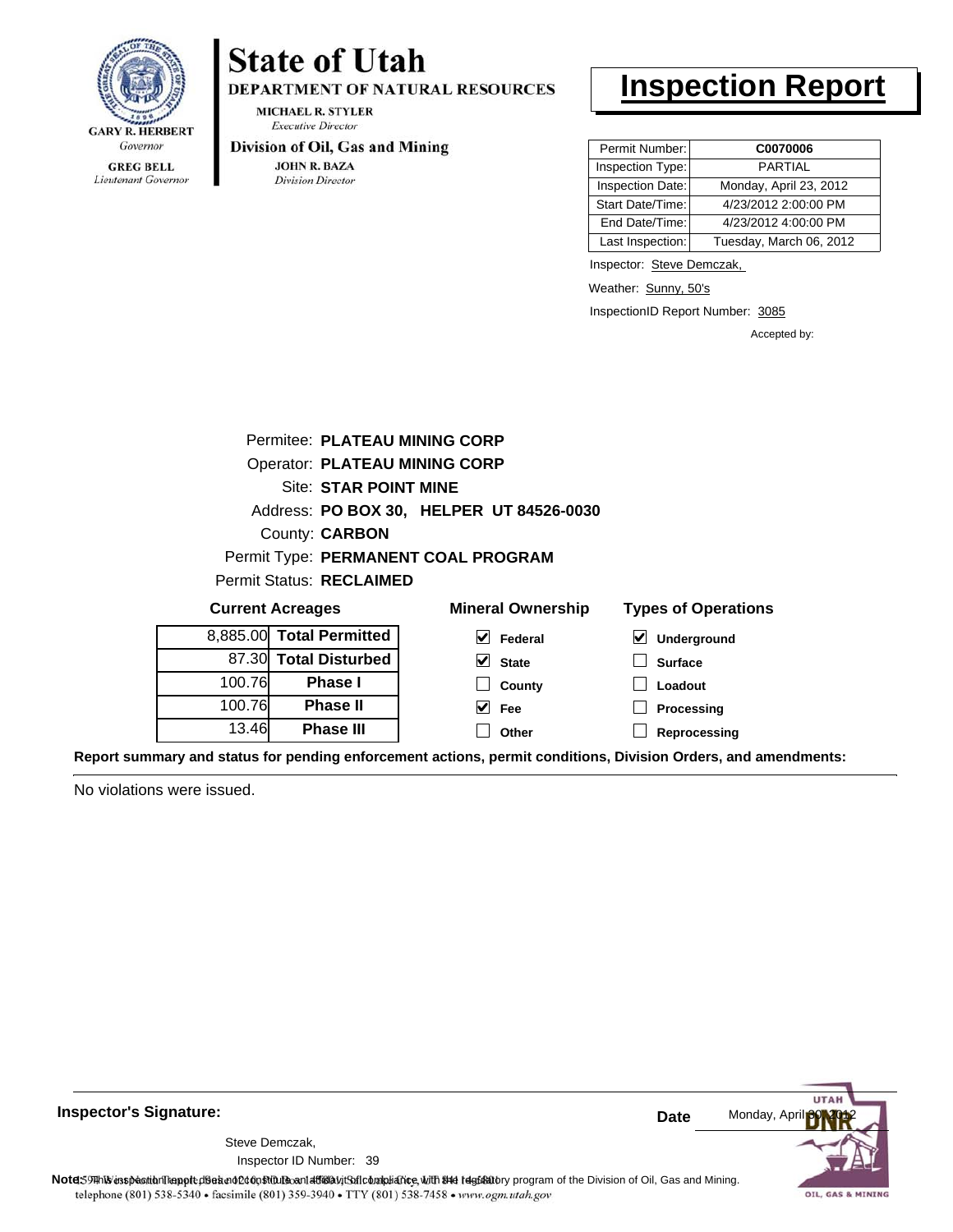- *1. Substantiate the elements on this inspection by checking the appropriate performance standard.*
- *a. For COMPLETE inspections provide narrative justification for any elements not fully inspected unless element is not appropriate to the site, in which case check Not Applicable.*
- *b. For PARTIAL inspections check only the elements evaluated.*
- *2. Document any noncompliance situation by reference the NOV issued at the appropriate performance standard listed below.*
- *3. Reference any narratives written in conjunction with this inspection at the appropriate performace standard listed below.*
- *4. Provide a brief status report for all pending enforcement actions, permit conditions, Divison Orders, and amendments.*

|     |                                                               | Evaluated               | Not Applicable Comment  |                         | Enforcement |
|-----|---------------------------------------------------------------|-------------------------|-------------------------|-------------------------|-------------|
| 1.  | Permits, Change, Transfer, Renewal, Sale                      |                         |                         |                         |             |
| 2.  | <b>Signs and Markers</b>                                      | $\overline{\mathbf{v}}$ |                         | $\overline{\mathbf{v}}$ |             |
| 3.  | Topsoil                                                       | $\overline{\mathbf{v}}$ |                         | $\overline{\mathbf{v}}$ |             |
| 4.a | Hydrologic Balance: Diversions                                | ⊽                       |                         | $\blacktriangledown$    |             |
| 4.b | Hydrologic Balance: Sediment Ponds and Impoundments           |                         | $\overline{\mathsf{v}}$ |                         |             |
| 4.C | Hydrologic Balance: Other Sediment Control Measures           | $\overline{\mathbf{v}}$ |                         | $\blacktriangledown$    |             |
| 4.d | Hydrologic Balance: Water Monitoring                          |                         | $\overline{\mathbf{v}}$ |                         |             |
| 4.e | Hydrologic Balance: Effluent Limitations                      |                         | $\blacktriangledown$    |                         |             |
| 5.  | <b>Explosives</b>                                             |                         |                         |                         |             |
| 6.  | Disposal of Excess Spoil, Fills, Benches                      |                         |                         |                         |             |
| 7.  | Coal Mine Waste, Refuse Piles, Impoundments                   |                         | $\overline{\mathsf{v}}$ |                         |             |
| 8.  | Noncoal Waste                                                 | $\overline{\mathbf{v}}$ |                         | $\blacktriangledown$    |             |
| 9.  | Protection of Fish, Wildlife and Related Environmental Issues |                         |                         |                         |             |
| 10. | Slides and Other Damage                                       | ⊽                       |                         | ⊽                       |             |
| 11. | Contemporaneous Reclamation                                   |                         |                         |                         |             |
| 12. | <b>Backfilling And Grading</b>                                | $\overline{\mathbf{v}}$ |                         | $\blacktriangledown$    |             |
| 13. | Revegetation                                                  |                         |                         |                         |             |
| 14. | Subsidence Control                                            |                         |                         |                         |             |
|     | 15. Cessation of Operations                                   |                         |                         |                         |             |
|     | 16.a Roads: Construction, Maintenance, Surfacing              | $\blacktriangledown$    |                         | V                       |             |
|     | 16.b Roads: Drainage Controls                                 |                         |                         |                         |             |
|     | 17. Other Transportation Facilities                           |                         |                         |                         |             |
| 18. | Support Facilities, Utility Installations                     |                         |                         |                         |             |
|     | 19. AVS Check                                                 |                         |                         |                         |             |
| 20. | <b>Air Quality Permit</b>                                     |                         |                         |                         |             |
|     | 21. Bonding and Insurance                                     |                         |                         |                         |             |
|     | 22. Other                                                     |                         |                         |                         |             |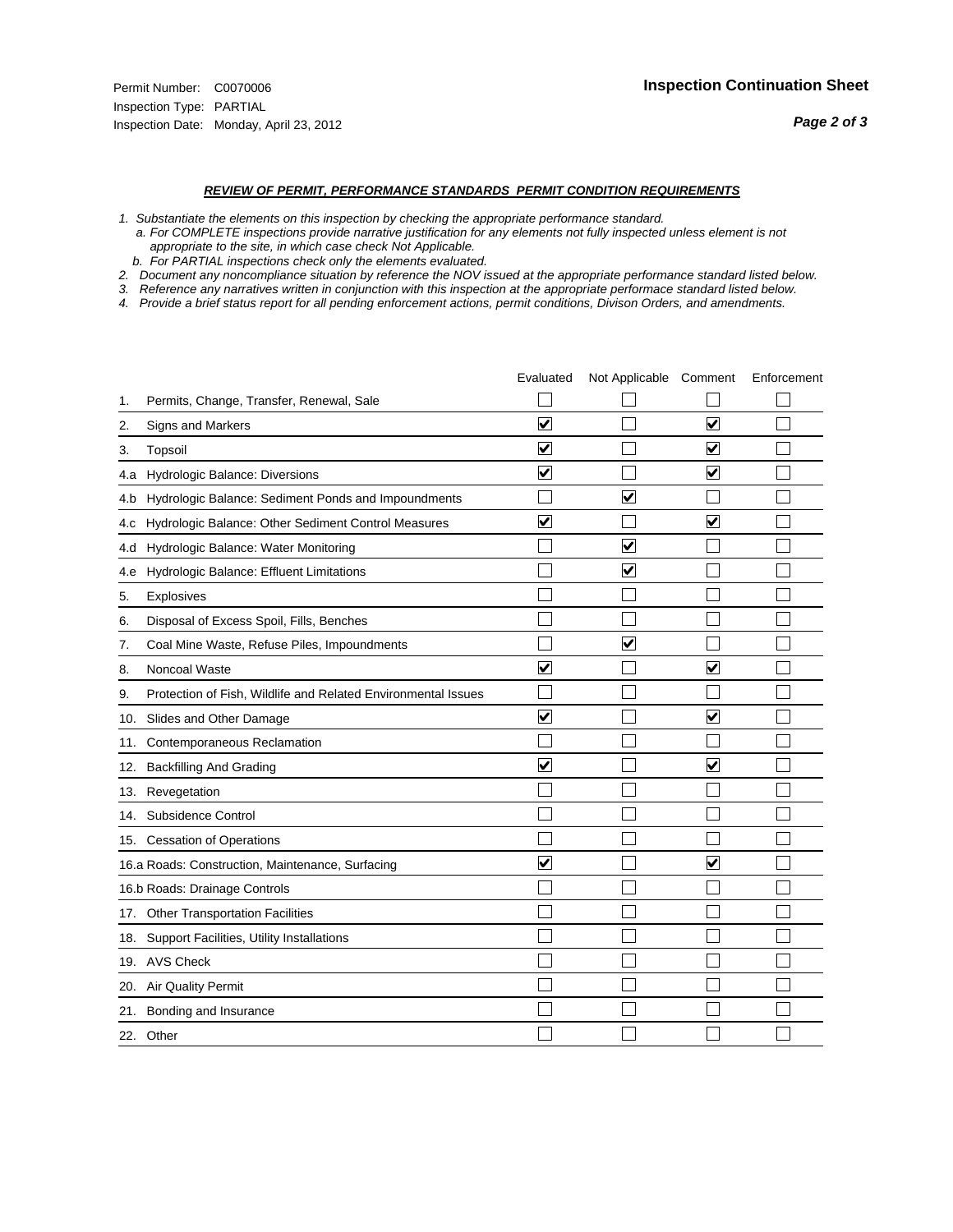Inspection Type: PARTIAL Inspection Date: Monday, April 23, 2012

# **2. Signs and Markers**

The identification sign is next to the road to the site. The permittee has removed the subsidence markers from the permit area.

# **3. Topsoil**

All topsoil was used in reclaimation.

# **4.a Hydrologic Balance: Diversions**

Diversions were opened and free of snow. No water was flowing with the diversions.

# **4.c Hydrologic Balance: Other Sediment Control Measures**

The site is completely plocked for sediment control.

# **8. Noncoal Waste**

The site was clear of non-coal waste materials.

# **10. Slides and Other Damage**

No slides or other damage was noticed during the inspection.

# **12. Backfilling And Grading**

The site is completely backfilled and graded.

# **16.a Roads: Construction, Maintenance, Surfacing**

The Country goes through the site.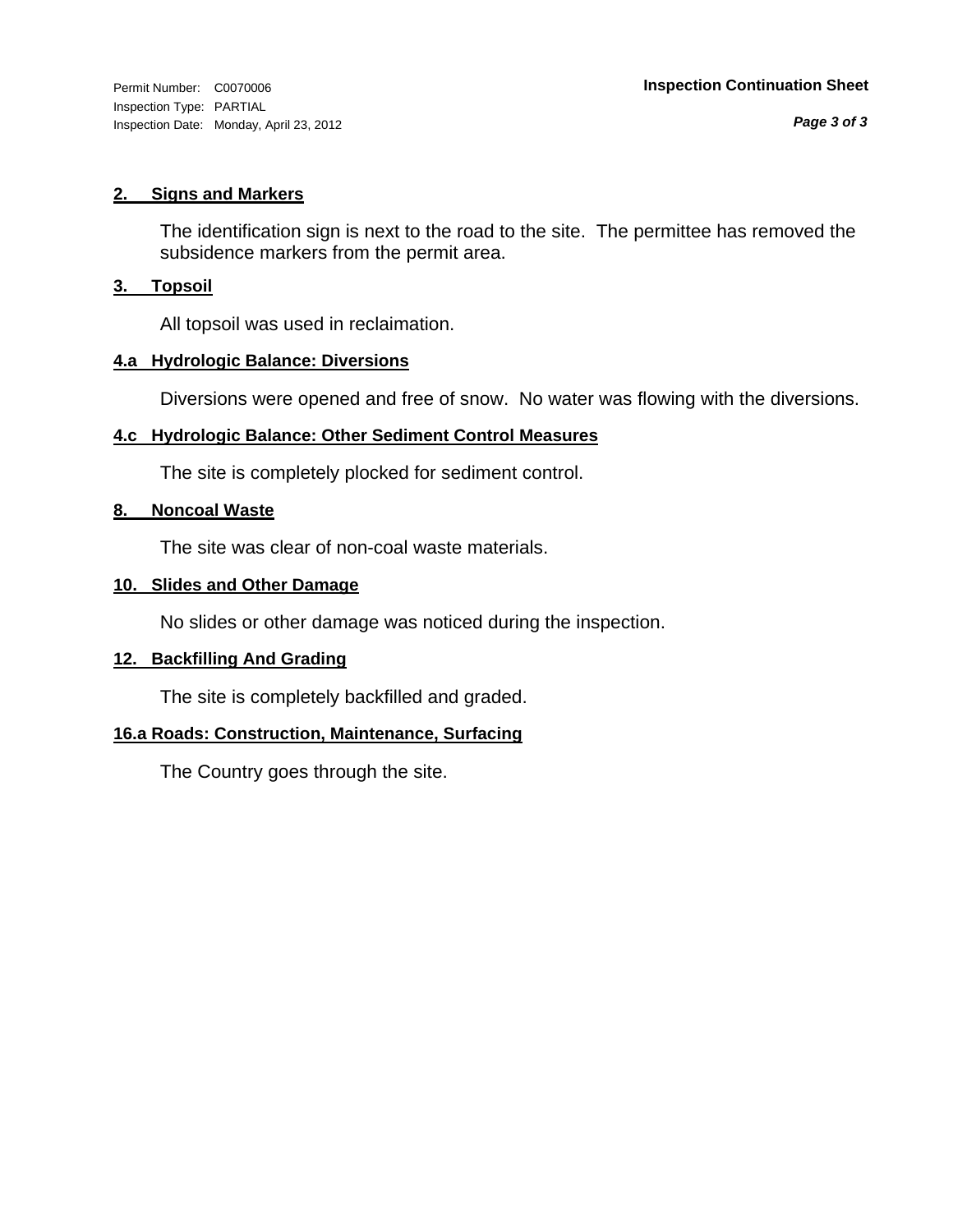

# **State of Utah**

DEPARTMENT OF NATURAL RESOURCES

**MICHAEL R. STYLER Executive Director** 

### Division of Oil, Gas and Mining

**JOHN R. BAZA Division Director** 

| Representatives Present During the Inspection: |  |
|------------------------------------------------|--|
| OGM Pete Hess                                  |  |

# **Inspection Report**

| Permit Number:   | C0070013                |
|------------------|-------------------------|
| Inspection Type: | <b>PARTIAL</b>          |
| Inspection Date: | Tuesday, April 10, 2012 |
| Start Date/Time: | 4/10/2012 11:31:00 AM   |
| End Date/Time:   | 4/10/2012 12:15:00 PM   |
| Last Inspection: | Tuesday, March 13, 2012 |

Inspector: Pete Hess,

Weather: Sunny and warm; 70's F.

InspectionID Report Number: 3070

Accepted by:

|                                          |                                                | Permitee: UTAHAMERICAN ENERGY INC   |                            |  |  |  |
|------------------------------------------|------------------------------------------------|-------------------------------------|----------------------------|--|--|--|
| <b>Operator: UTAHAMERICAN ENERGY INC</b> |                                                |                                     |                            |  |  |  |
| <b>Site: HORSE CANYON MINE</b>           |                                                |                                     |                            |  |  |  |
|                                          | Address: PO BOX 910, EAST CARBON UT 84520-0910 |                                     |                            |  |  |  |
|                                          | County: <b>CARBON</b>                          |                                     |                            |  |  |  |
|                                          |                                                | Permit Type: PERMANENT COAL PROGRAM |                            |  |  |  |
|                                          | Permit Status: ACTIVE                          |                                     |                            |  |  |  |
|                                          | <b>Current Acreages</b>                        | <b>Mineral Ownership</b>            | <b>Types of Operations</b> |  |  |  |
|                                          | 5,992.07 Total Permitted                       | V<br>Federal                        | Underground                |  |  |  |
|                                          | 42.60 Total Disturbed                          | $\vee$ State                        | <b>Surface</b>             |  |  |  |
| 51.56                                    | <b>Phase I</b>                                 | $\vee$ County                       | Loadout                    |  |  |  |
| 51.56                                    | <b>Phase II</b>                                | $\overline{\vee}$ Fee               | Processing                 |  |  |  |
| 74.26                                    | <b>Phase III</b>                               | Other                               | Reprocessing               |  |  |  |

**Report summary and status for pending enforcement actions, permit conditions, Division Orders, and amendments:**

The Mine returned to work on April 9.

Mr. Jay Marshall was not available to attend today's inspection.

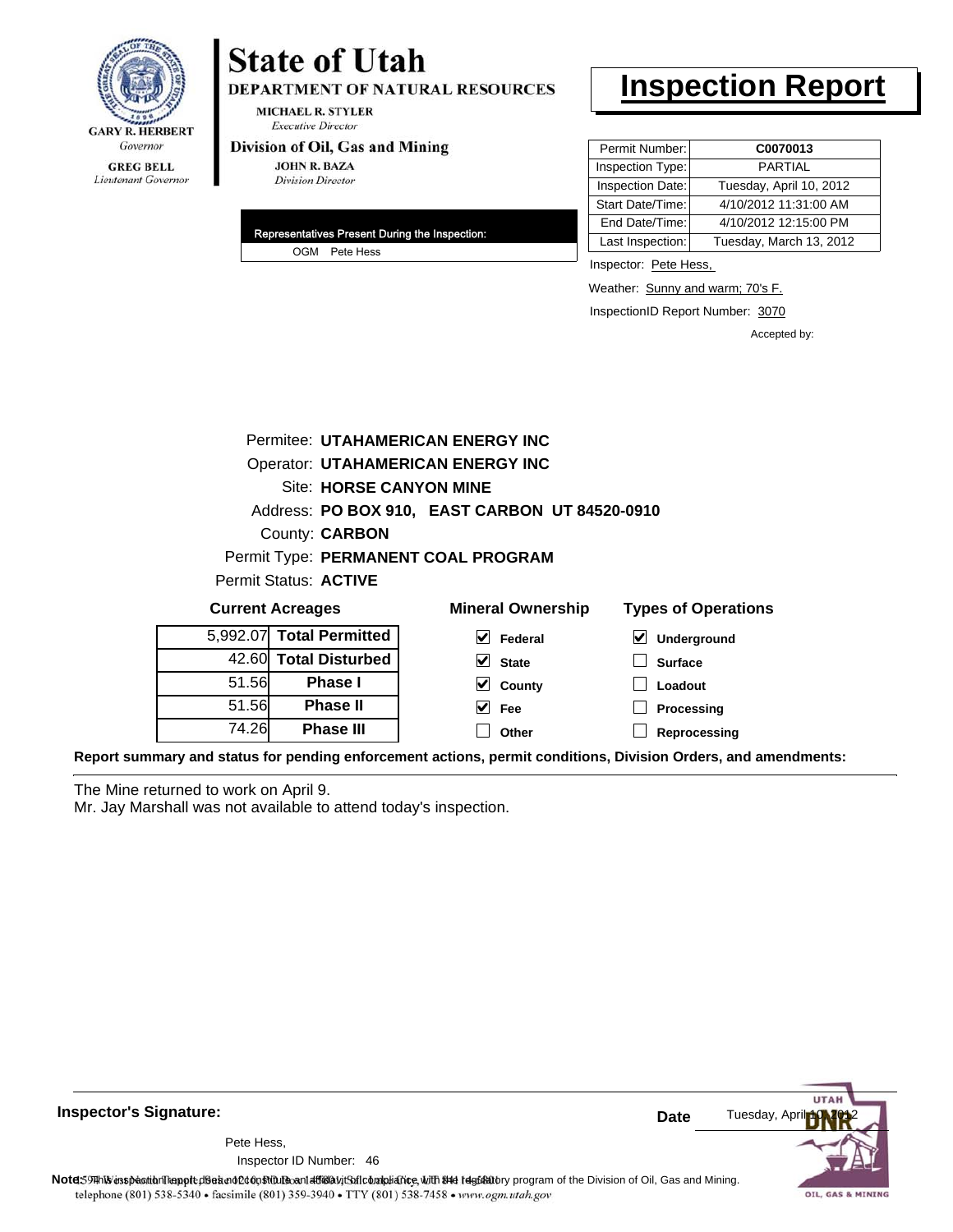- *1. Substantiate the elements on this inspection by checking the appropriate performance standard.*
- *a. For COMPLETE inspections provide narrative justification for any elements not fully inspected unless element is not appropriate to the site, in which case check Not Applicable.*
- *b. For PARTIAL inspections check only the elements evaluated.*
- *2. Document any noncompliance situation by reference the NOV issued at the appropriate performance standard listed below.*
- *3. Reference any narratives written in conjunction with this inspection at the appropriate performace standard listed below.*
- *4. Provide a brief status report for all pending enforcement actions, permit conditions, Divison Orders, and amendments.*

|     |                                                               | Evaluated               | Not Applicable Comment          |                         | Enforcement |
|-----|---------------------------------------------------------------|-------------------------|---------------------------------|-------------------------|-------------|
| 1.  | Permits, Change, Transfer, Renewal, Sale                      |                         |                                 |                         |             |
| 2.  | <b>Signs and Markers</b>                                      | $\overline{\mathbf{v}}$ |                                 |                         |             |
| 3.  | Topsoil                                                       | $\overline{\mathbf{v}}$ |                                 | $\overline{\mathbf{v}}$ |             |
| 4.a | Hydrologic Balance: Diversions                                | $\blacktriangledown$    |                                 |                         |             |
| 4.b | Hydrologic Balance: Sediment Ponds and Impoundments           | $\blacktriangledown$    |                                 | ⊻                       |             |
| 4.c | Hydrologic Balance: Other Sediment Control Measures           |                         |                                 |                         |             |
| 4.d | Hydrologic Balance: Water Monitoring                          | $\overline{\mathbf{v}}$ |                                 | $\blacktriangledown$    |             |
| 4.e | Hydrologic Balance: Effluent Limitations                      |                         |                                 |                         |             |
| 5.  | <b>Explosives</b>                                             |                         |                                 |                         |             |
| 6.  | Disposal of Excess Spoil, Fills, Benches                      |                         | $\overline{\mathsf{v}}$         |                         |             |
| 7.  | Coal Mine Waste, Refuse Piles, Impoundments                   |                         | ☑                               |                         |             |
| 8.  | Noncoal Waste                                                 | $\overline{\mathbf{v}}$ |                                 |                         |             |
| 9.  | Protection of Fish, Wildlife and Related Environmental Issues | $\blacktriangledown$    |                                 | $\blacktriangledown$    |             |
| 10. | Slides and Other Damage                                       |                         | $\blacktriangledown$            |                         |             |
| 11. | Contemporaneous Reclamation                                   |                         | $\blacktriangledown$            |                         |             |
| 12. | <b>Backfilling And Grading</b>                                |                         | $\overline{\mathbf{v}}$         |                         |             |
| 13. | Revegetation                                                  |                         | $\overline{\blacktriangledown}$ |                         |             |
| 14. | Subsidence Control                                            |                         |                                 |                         |             |
|     | 15. Cessation of Operations                                   |                         |                                 |                         |             |
|     | 16.a Roads: Construction, Maintenance, Surfacing              | ⊽                       |                                 | $\overline{\mathbf{v}}$ |             |
|     | 16.b Roads: Drainage Controls                                 | $\overline{\mathbf{v}}$ |                                 |                         |             |
|     | 17. Other Transportation Facilities                           |                         |                                 |                         |             |
| 18. | Support Facilities, Utility Installations                     | $\overline{\mathbf{v}}$ |                                 |                         |             |
|     | 19. AVS Check                                                 |                         |                                 |                         |             |
| 20. | <b>Air Quality Permit</b>                                     | $\checkmark$            |                                 | $\blacktriangledown$    |             |
|     | 21. Bonding and Insurance                                     |                         |                                 |                         |             |
|     | 22. Other                                                     | $\overline{\mathbf{v}}$ |                                 | $\overline{\mathbf{v}}$ |             |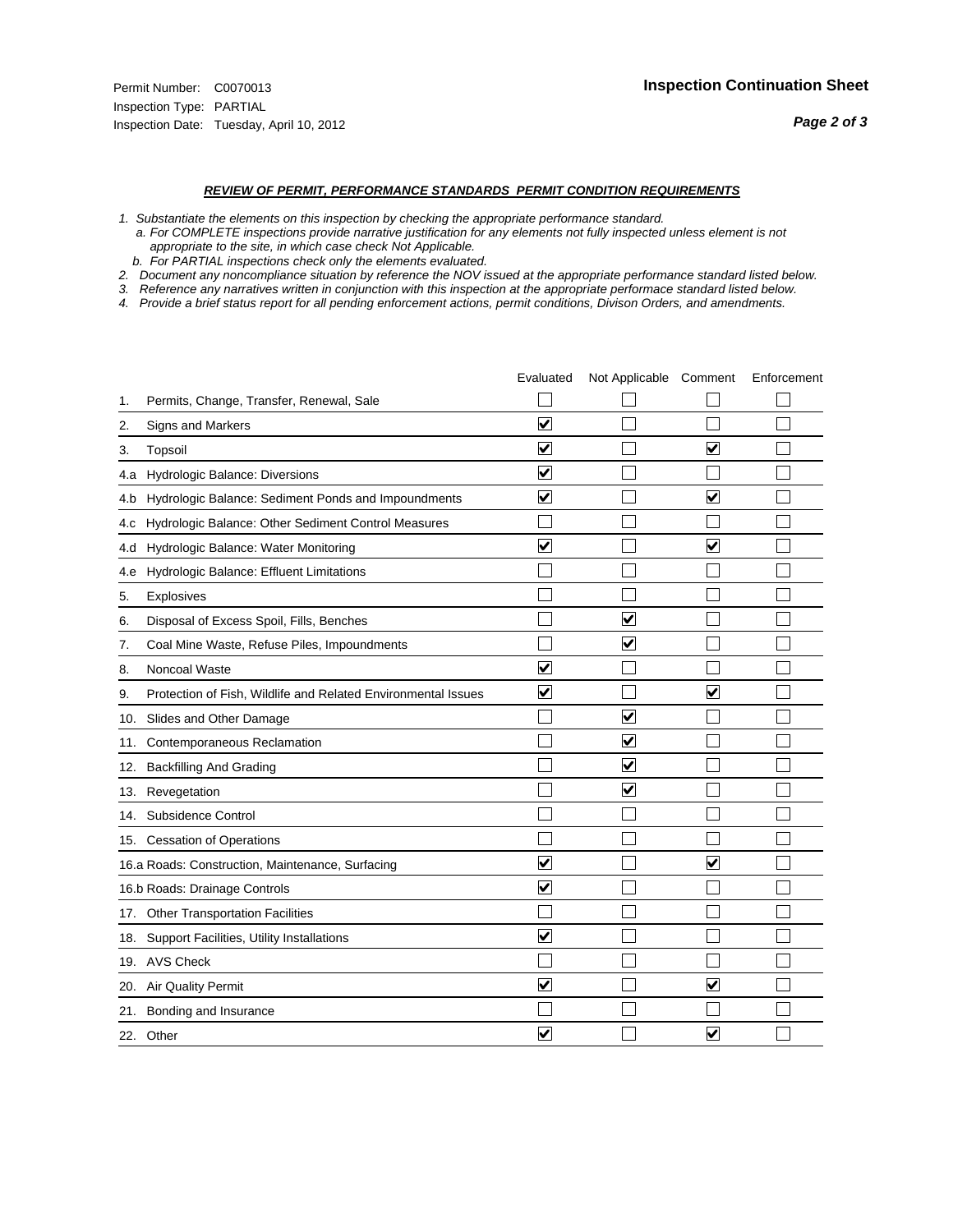# **3. Topsoil**

There is no topsoil recovery occurring at this time.

# **4.b Hydrologic Balance: Sediment Ponds and Impoundments**

Both sediment ponds were dry. All inlets appeared capable of functioning. No compliance issues were identified.

## **4.d Hydrologic Balance: Water Monitoring**

No water was flowing in or adjacent to the permit area.

# **9. Protection of Fish, Wildlife and Related Environmental Issues**

No wildlife was observed during today's inspection.

# **16.a Roads: Construction, Maintenance, Surfacing**

The length of access road which has been surfaced with roto-mill asphalt has developed numerous potholes.

## **20. Air Quality Permit**

Water was being applied to the portal access road from the permit boundary to the portal pad during the inspection.

# **22. Other**

The April 3, 2012 issue of the Sun Advocate contained the public notice required as part of the Phase III bond release application required for the .49 acres associated with the Ditch 31 reclamation (Task ID #4008). The Division upheld NOV# 10093, (Failure to Comply with the Permit) which is relative to the mitigation required by the Utah DWR and the USDOI / BLM for the affects to wildlife caused by the development of the Lila Canyon Mine disturbed area. Completion of the mitigation plan is now required by October 15, 2012.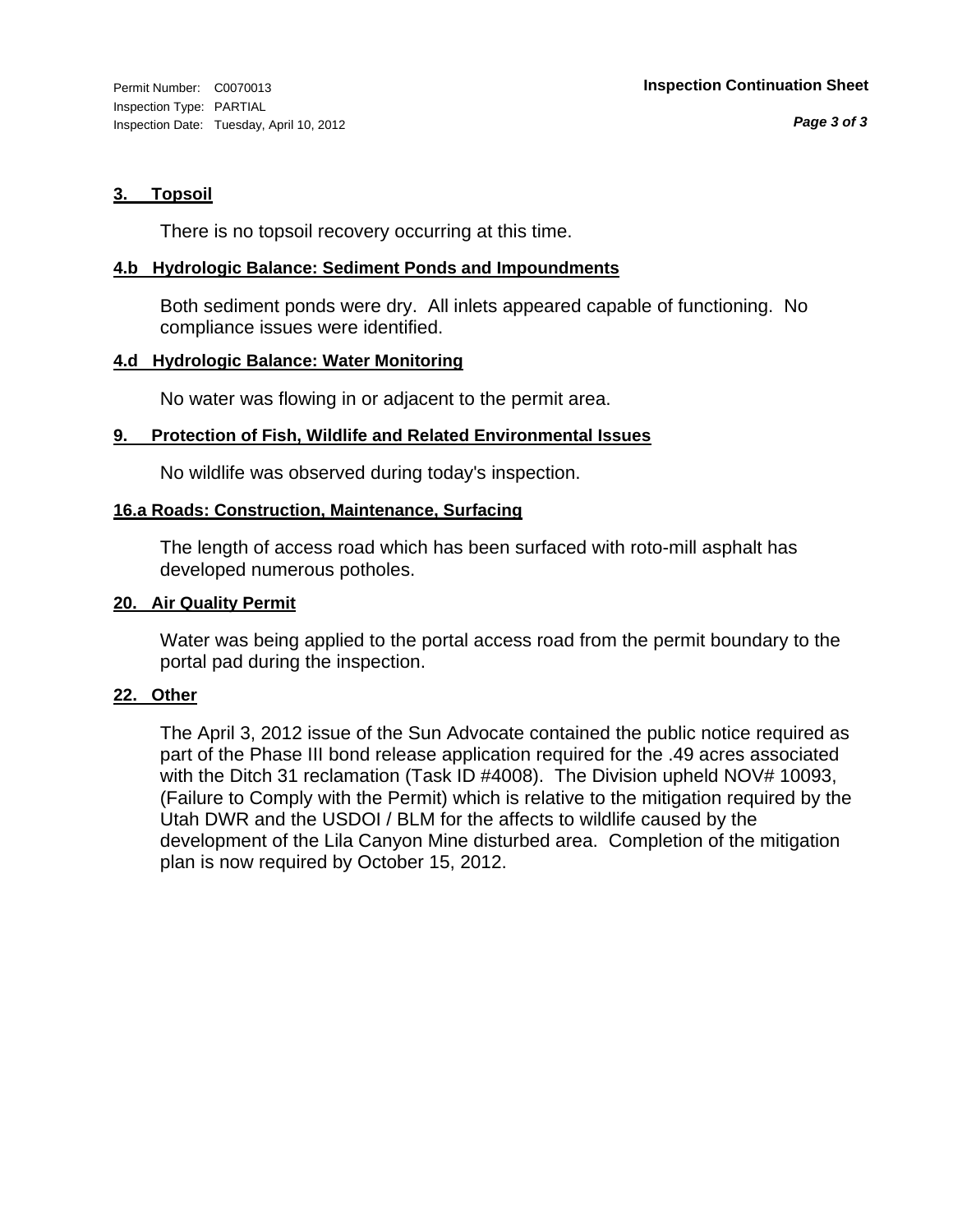

# **State of Utah**

**DEPARTMENT OF NATURAL RESOURCES** 

**MICHAEL R. STYLER Executive Director** 

### Division of Oil, Gas and Mining

**JOHN R. BAZA Division Director** 

| Representatives Present During the Inspection: |
|------------------------------------------------|
| OGM Pete Hess                                  |

# **Inspection Report**

| Permit Number:   | C0070016                |
|------------------|-------------------------|
| Inspection Type: | PARTIAI                 |
| Inspection Date: | Monday, April 02, 2012  |
| Start Date/Time: | 4/2/2012 12:00:00 PM    |
| End Date/Time:   | 4/2/2012 12:55:00 PM    |
| Last Inspection: | Tuesday, March 06, 2012 |

Inspector: Pete Hess,

Weather: Clear; cold and windy. 30's F.

InspectionID Report Number: 3062

Accepted by: jhelfric 4/2/2012

|                                         | Permitee: CANYON FUEL COMPANY     |                                     |                            |  |
|-----------------------------------------|-----------------------------------|-------------------------------------|----------------------------|--|
|                                         | Operator: CANYON FUEL COMPANY     |                                     |                            |  |
|                                         | Site: GORDON CREEK 2, 7 & 8 MINES |                                     |                            |  |
| Address: HC 35 BOX 380, HELPER UT 84526 |                                   |                                     |                            |  |
|                                         | County: <b>CARBON</b>             |                                     |                            |  |
|                                         |                                   | Permit Type: PERMANENT COAL PROGRAM |                            |  |
| <b>Permit Status: RECLAIMED</b>         |                                   |                                     |                            |  |
|                                         |                                   |                                     |                            |  |
|                                         | <b>Current Acreages</b>           | <b>Mineral Ownership</b>            | <b>Types of Operations</b> |  |
|                                         | 179.27 Total Permitted            | M<br>Federal                        | ∨∣<br>Underground          |  |
|                                         | 34.15 Total Disturbed             | <b>State</b>                        | <b>Surface</b>             |  |
| 32.52                                   | Phase I                           | County                              | Loadout                    |  |
| 32.52                                   | <b>Phase II</b>                   | V<br><b>Fee</b>                     | Processing                 |  |

**Report summary and status for pending enforcement actions, permit conditions, Division Orders, and amendments:**

The north facing slopes remain snow covered, particularly in the forested areas. Almost all snow has melted from the reclamation area north of Bryner Creek. Access to Jacob's Pond was easily accomplished this day.

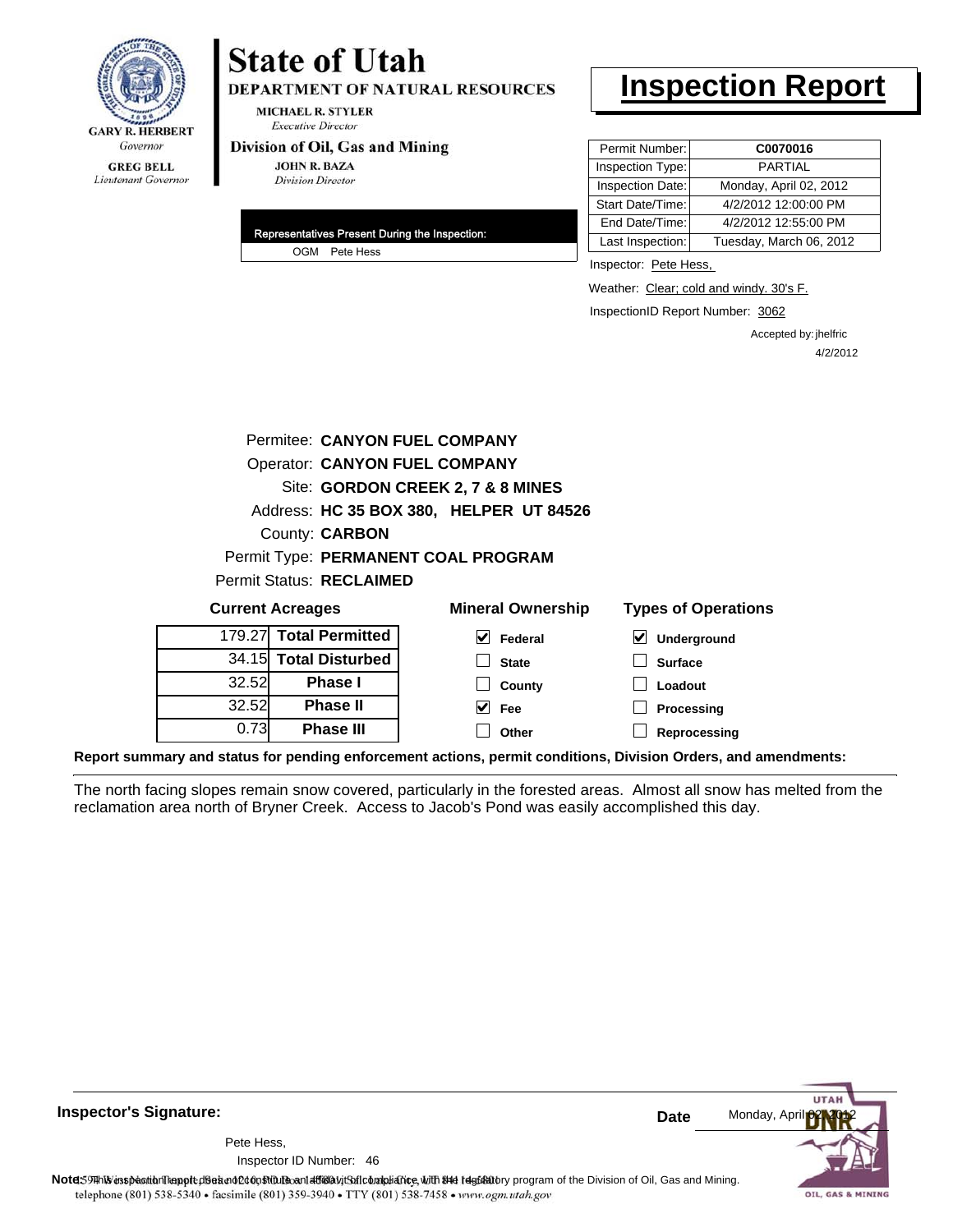- *1. Substantiate the elements on this inspection by checking the appropriate performance standard.*
- *a. For COMPLETE inspections provide narrative justification for any elements not fully inspected unless element is not appropriate to the site, in which case check Not Applicable.*
- *b. For PARTIAL inspections check only the elements evaluated.*
- *2. Document any noncompliance situation by reference the NOV issued at the appropriate performance standard listed below.*
- *3. Reference any narratives written in conjunction with this inspection at the appropriate performace standard listed below.*
- *4. Provide a brief status report for all pending enforcement actions, permit conditions, Divison Orders, and amendments.*

|     |                                                               | Evaluated               | Not Applicable Comment          |                         | Enforcement |
|-----|---------------------------------------------------------------|-------------------------|---------------------------------|-------------------------|-------------|
| 1.  | Permits, Change, Transfer, Renewal, Sale                      |                         |                                 |                         |             |
| 2.  | <b>Signs and Markers</b>                                      | $\overline{\mathbf{v}}$ |                                 |                         |             |
| 3.  | Topsoil                                                       |                         | $\overline{\mathbf{v}}$         |                         |             |
| 4.a | <b>Hydrologic Balance: Diversions</b>                         | V                       |                                 |                         |             |
| 4.b | Hydrologic Balance: Sediment Ponds and Impoundments           | ⊻                       |                                 | V                       |             |
| 4.C | Hydrologic Balance: Other Sediment Control Measures           | $\overline{\mathbf{v}}$ |                                 |                         |             |
| 4.d | Hydrologic Balance: Water Monitoring                          | $\overline{\mathbf{v}}$ |                                 | $\blacktriangledown$    |             |
| 4.e | Hydrologic Balance: Effluent Limitations                      |                         | $\overline{\mathbf{v}}$         |                         |             |
| 5.  | Explosives                                                    |                         | $\overline{\mathbf{v}}$         |                         |             |
| 6.  | Disposal of Excess Spoil, Fills, Benches                      |                         | ⊽                               |                         |             |
| 7.  | Coal Mine Waste, Refuse Piles, Impoundments                   |                         | $\blacktriangledown$            |                         |             |
| 8.  | Noncoal Waste                                                 | ☑                       |                                 |                         |             |
| 9.  | Protection of Fish, Wildlife and Related Environmental Issues | $\blacktriangledown$    |                                 | $\blacktriangledown$    |             |
| 10. | Slides and Other Damage                                       |                         | $\overline{\mathbf{v}}$         |                         |             |
| 11. | Contemporaneous Reclamation                                   |                         | $\blacktriangledown$            |                         |             |
| 12. | <b>Backfilling And Grading</b>                                | $\overline{\mathbf{v}}$ |                                 | $\blacktriangledown$    |             |
| 13. | Revegetation                                                  | $\overline{\mathbf{v}}$ |                                 | $\overline{\mathbf{v}}$ |             |
| 14. | Subsidence Control                                            | $\overline{\mathbf{v}}$ |                                 |                         |             |
| 15. | <b>Cessation of Operations</b>                                |                         | $\overline{\mathbf{v}}$         |                         |             |
|     | 16.a Roads: Construction, Maintenance, Surfacing              |                         | ☑                               |                         |             |
|     | 16.b Roads: Drainage Controls                                 |                         | $\blacktriangledown$            |                         |             |
| 17. | <b>Other Transportation Facilities</b>                        |                         | $\overline{\blacktriangledown}$ |                         |             |
| 18. | Support Facilities, Utility Installations                     |                         | $\overline{\mathbf{v}}$         |                         |             |
|     | 19. AVS Check                                                 | $\blacktriangledown$    |                                 | $\blacktriangledown$    |             |
| 20. | Air Quality Permit                                            |                         | $\blacktriangledown$            |                         |             |
|     | 21. Bonding and Insurance                                     |                         |                                 |                         |             |
|     | 22. Other                                                     |                         |                                 |                         |             |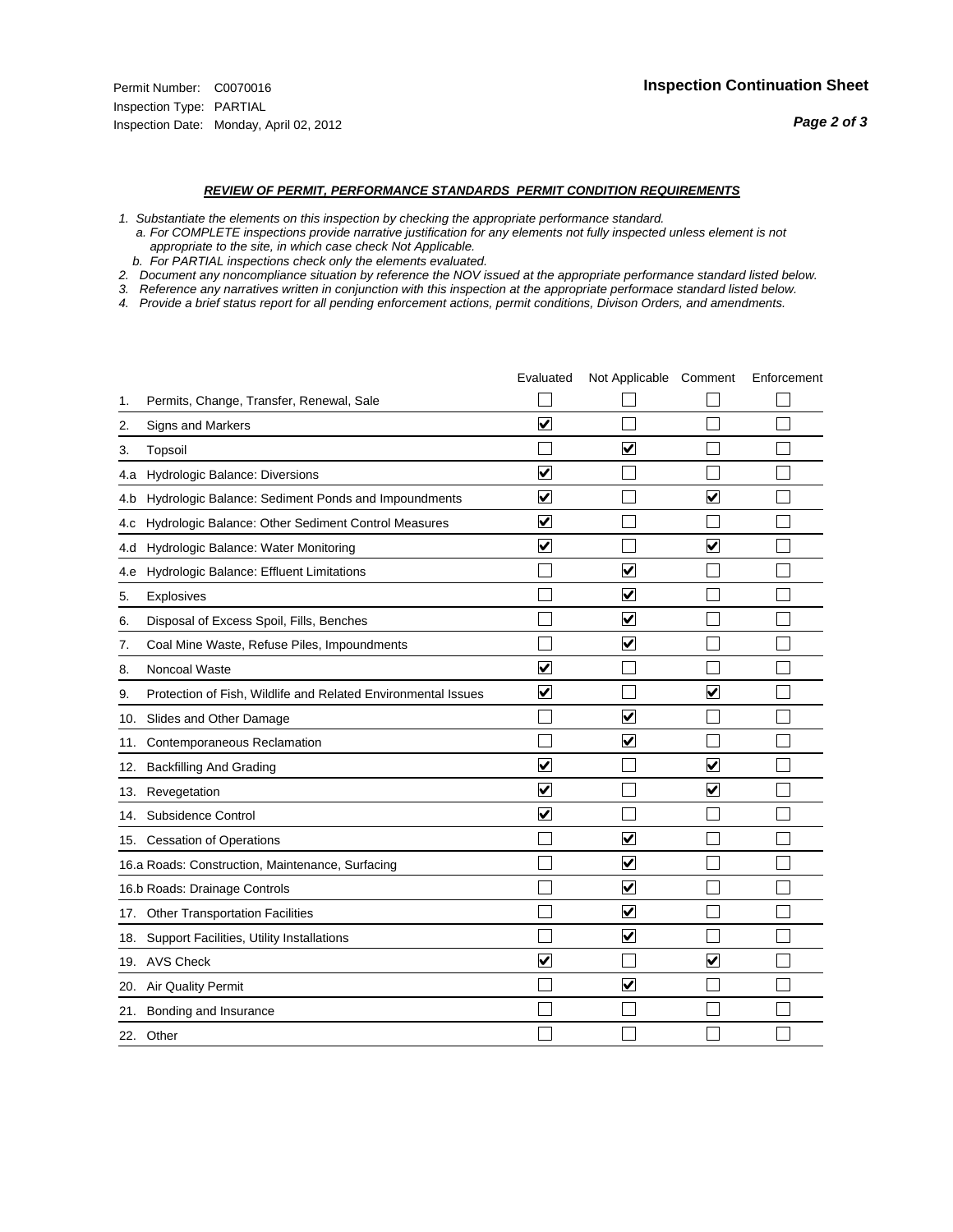# **4.b Hydrologic Balance: Sediment Ponds and Impoundments**

Jacob's Pond remains frozen. The elevation of the ice is at the spillway elevation.

# **4.d Hydrologic Balance: Water Monitoring**

Bryner Creek remains snow covered along some of its length; where the creek bed is exposed, no flow was observed. None of the reclamation laterals were flowing. Mr. Chris Hansen, Environmental Manager for the Permittee, notified the Division on March 26, 2012 that the 4th Quarter 2011 surface water monitoring data for the Gordon Creek Mines permit area had been sucessfully uploaded into the DOGM data base pipeline. No data was reported for surface site 2-2-W, which is the north fork of Bryner Creek below the permit boundary. The sampling location was drifted over with snow and the channel was frozen and covered with several inches of ice. This is consistent with the monthly observations of the Mine site made during the monthly inspections. The review of the 4th quarter data is pending.

# **9. Protection of Fish, Wildlife and Related Environmental Issues**

No wildlife was observed.

# **12. Backfilling And Grading**

Today's inspection was made up to the main forks adjacent to Jacob's Pond. All backfilled areas were observed as stable.

# **13. Revegetation**

Some sprouting of new grass was seen, but the area generally appears dormant.

# **19. AVS Check**

The Permittee recently completed the Division requirement to update the ownership and control information in the Gordon Creek MRP (Task ID # 4047). This was done as part of the Midterm Permit Review.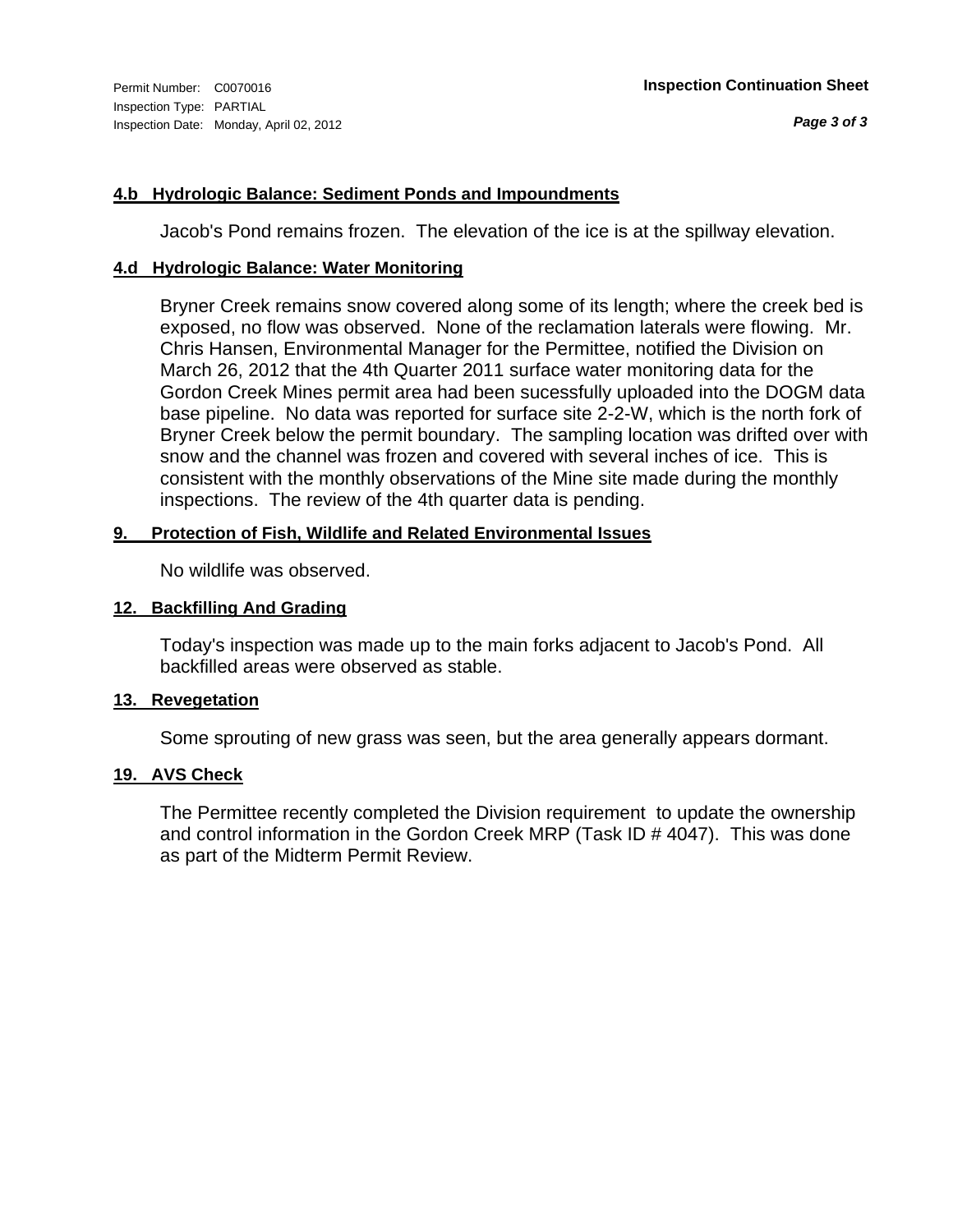

Lieutenant Governor

# **State of Utah**

DEPARTMENT OF NATURAL RESOURCES

**MICHAEL R. STYLER Executive Director** 

# Division of Oil, Gas and Mining

**Phase III**

**JOHN R. BAZA Division Director** 

| Representatives Present During the Inspection: |
|------------------------------------------------|
| Company JD Leonard                             |
| OGM Karl Houskeeper                            |

# **Inspection Report**

| Permit Number:   | C0070019                |
|------------------|-------------------------|
| Inspection Type: | PARTIAL                 |
| Inspection Date: | Tuesday, April 10, 2012 |
| Start Date/Time: | 4/10/2012 9:30:00 AM    |
| End Date/Time:   | 4/10/2012 11:30:00 AM   |
| Last Inspection: | Monday, March 19, 2012  |
|                  |                         |

Inspector: Karl Houskeeper,

Weather: Clear, Temp. 64 Deg. F.

**Reprocessing**

InspectionID Report Number: 3069

Accepted by:

|          |                                                | Permitee: ANDALEX RESOURCES INC        |                                     |  |
|----------|------------------------------------------------|----------------------------------------|-------------------------------------|--|
|          |                                                | <b>Operator: ANDALEX RESOURCES INC</b> |                                     |  |
|          | <b>Site: CENTENNIAL MINE</b>                   |                                        |                                     |  |
|          | Address: PO BOX 910, EAST CARBON UT 84520-0910 |                                        |                                     |  |
|          | <b>County: CARBON</b>                          |                                        |                                     |  |
|          |                                                | Permit Type: PERMANENT COAL PROGRAM    |                                     |  |
|          | Permit Status: ACTIVE                          |                                        |                                     |  |
|          | <b>Current Acreages</b>                        | <b>Mineral Ownership</b>               | <b>Types of Operations</b>          |  |
| 6.516.91 | <b>Total Permitted</b>                         | M<br>Federal                           | $\blacktriangledown$<br>Underground |  |
|          | 47.19 Total Disturbed                          | M<br><b>State</b>                      | <b>Surface</b>                      |  |
|          | Phase I                                        | County                                 | Loadout                             |  |
|          | <b>Phase II</b>                                | Fee                                    | Processing                          |  |

**Other**

**Report summary and status for pending enforcement actions, permit conditions, Division Orders, and amendments:**

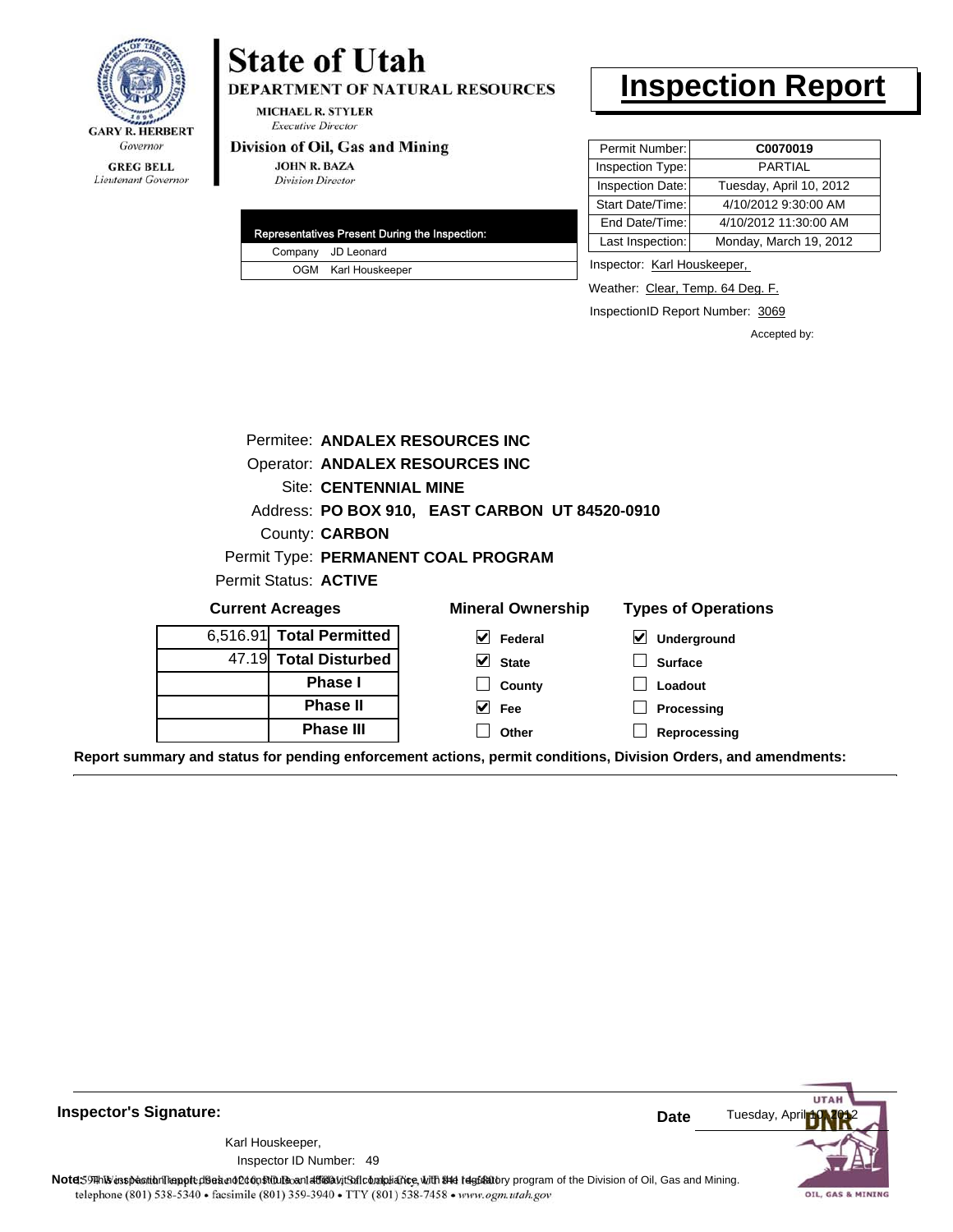- *1. Substantiate the elements on this inspection by checking the appropriate performance standard.*
- *a. For COMPLETE inspections provide narrative justification for any elements not fully inspected unless element is not appropriate to the site, in which case check Not Applicable.*
- *b. For PARTIAL inspections check only the elements evaluated.*
- *2. Document any noncompliance situation by reference the NOV issued at the appropriate performance standard listed below.*
- *3. Reference any narratives written in conjunction with this inspection at the appropriate performace standard listed below.*
- *4. Provide a brief status report for all pending enforcement actions, permit conditions, Divison Orders, and amendments.*

|     |                                                               | Evaluated                       | Not Applicable Comment  |                         | Enforcement |
|-----|---------------------------------------------------------------|---------------------------------|-------------------------|-------------------------|-------------|
| 1.  | Permits, Change, Transfer, Renewal, Sale                      |                                 |                         |                         |             |
| 2.  | <b>Signs and Markers</b>                                      | $\overline{\mathbf{v}}$         |                         | $\overline{\mathbf{v}}$ |             |
| 3.  | Topsoil                                                       |                                 |                         |                         |             |
| 4.a | Hydrologic Balance: Diversions                                | ⊽                               |                         | $\blacktriangledown$    |             |
| 4.b | Hydrologic Balance: Sediment Ponds and Impoundments           |                                 |                         |                         |             |
| 4.C | Hydrologic Balance: Other Sediment Control Measures           |                                 |                         |                         |             |
| 4.d | Hydrologic Balance: Water Monitoring                          |                                 |                         |                         |             |
| 4.e | Hydrologic Balance: Effluent Limitations                      |                                 |                         |                         |             |
| 5.  | <b>Explosives</b>                                             |                                 |                         |                         |             |
| 6.  | Disposal of Excess Spoil, Fills, Benches                      | $\blacktriangledown$            | $\blacktriangledown$    |                         |             |
| 7.  | Coal Mine Waste, Refuse Piles, Impoundments                   | $\overline{\mathbf{v}}$         | $\overline{\mathbf{v}}$ |                         |             |
| 8.  | Noncoal Waste                                                 | $\overline{\blacktriangledown}$ |                         | $\blacktriangledown$    |             |
| 9.  | Protection of Fish, Wildlife and Related Environmental Issues |                                 |                         |                         |             |
| 10. | Slides and Other Damage                                       |                                 |                         |                         |             |
| 11. | Contemporaneous Reclamation                                   |                                 |                         |                         |             |
| 12. | <b>Backfilling And Grading</b>                                |                                 |                         |                         |             |
| 13. | Revegetation                                                  |                                 |                         |                         |             |
| 14. | Subsidence Control                                            |                                 |                         |                         |             |
|     | 15. Cessation of Operations                                   |                                 |                         |                         |             |
|     | 16.a Roads: Construction, Maintenance, Surfacing              |                                 |                         |                         |             |
|     | 16.b Roads: Drainage Controls                                 |                                 |                         |                         |             |
|     | 17. Other Transportation Facilities                           |                                 |                         |                         |             |
| 18. | Support Facilities, Utility Installations                     |                                 |                         |                         |             |
|     | 19. AVS Check                                                 |                                 |                         |                         |             |
| 20. | Air Quality Permit                                            |                                 |                         |                         |             |
|     | 21. Bonding and Insurance                                     |                                 |                         |                         |             |
|     | 22. Other                                                     |                                 |                         |                         |             |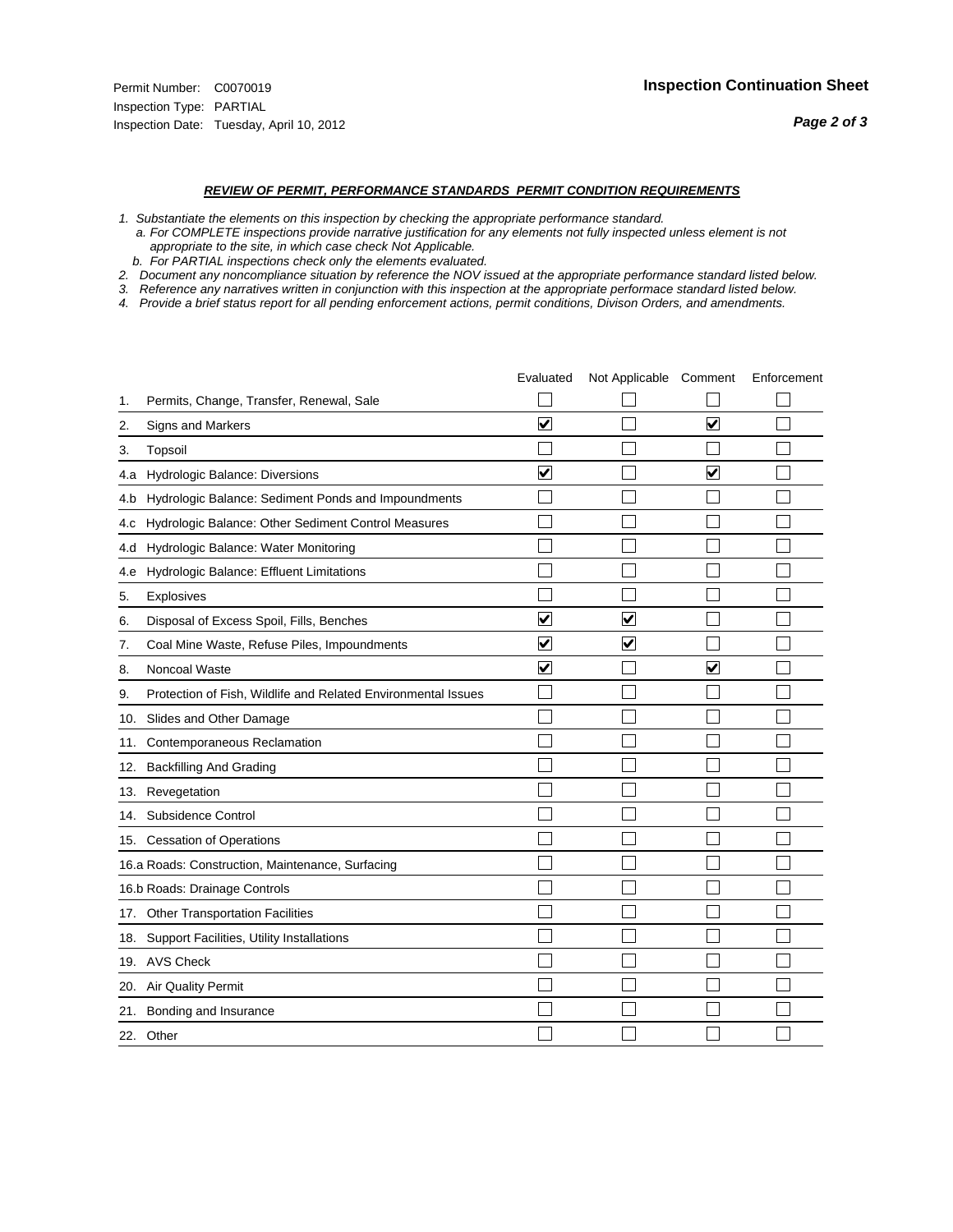Inspection Type: PARTIAL Inspection Date: Tuesday, April 10, 2012

## **2. Signs and Markers**

Mine identification sign at entrance is down. Sign needs to be re -attached to the metal poles so that it is visible.

# **4.a Hydrologic Balance: Diversions**

Several undisturbed and disturbed diversions are in need of maintenance throughout the facility. Some are approximately half plugged and some are just blocked be weeds and leaves. The road diversion by the uppermost topsoil pile has a dead tree in it that needs to be removed.

# **8. Noncoal Waste**

A few items of noncoal waste were observed throughout the mine site that need to be gathered and disposed of properly.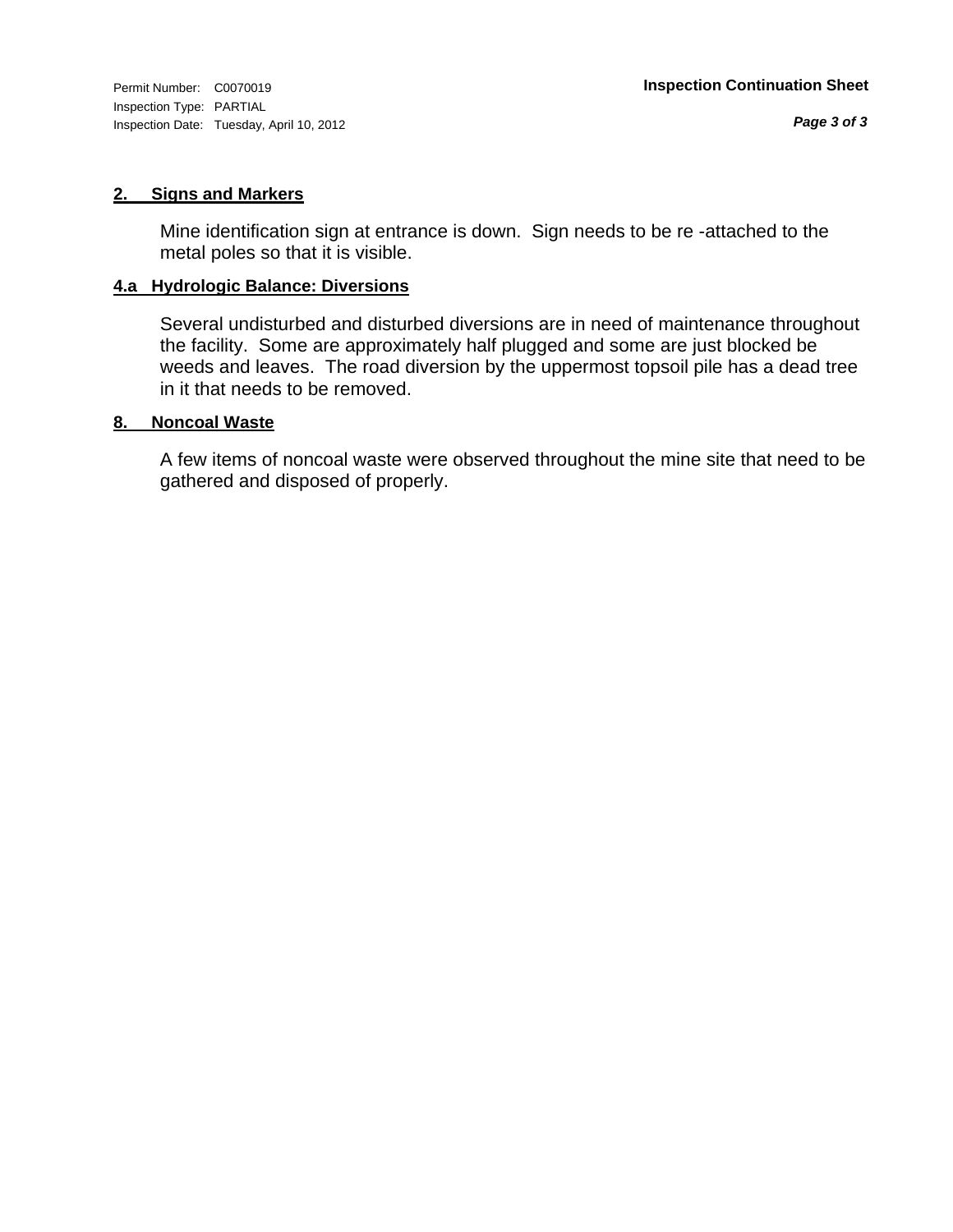

# **State of Utah**

DEPARTMENT OF NATURAL RESOURCES

**MICHAEL R. STYLER Executive Director** 

### Division of Oil, Gas and Mining

**JOHN R. BAZA Division Director** 

|  | Representatives Present During the Inspection: |
|--|------------------------------------------------|
|  | Company Kit Pappas                             |
|  | OGM Karl Houskeeper                            |

# **Inspection Report**

| Permit Number:   | C0070020                 |
|------------------|--------------------------|
| Inspection Type: | <b>PARTIAL</b>           |
| Inspection Date: | Thursday, April 19, 2012 |
| Start Date/Time: | 4/19/2012 9:30:00 AM     |
| End Date/Time:   | 4/19/2012 1:00:00 PM     |
| Last Inspection: | Thursday, March 29, 2012 |

Inspector: Karl Houskeeper,

Weather: Cloudy, Temp. 50 Deg. F.

InspectionID Report Number: 3078

Accepted by:

|                              | Permitee: HIDDEN SPLENDOR RESOURCES                            |                            |
|------------------------------|----------------------------------------------------------------|----------------------------|
|                              | <b>Operator: HIDDEN SPLENDOR RESOURCES</b>                     |                            |
| Site: HORIZON MINE           |                                                                |                            |
|                              | Address: 57 WEST 200 SOUTH, SUITE 400, SALT LAKE CITY UT 84101 |                            |
| County: <b>CARBON</b>        |                                                                |                            |
|                              | Permit Type: PERMANENT COAL PROGRAM                            |                            |
| Permit Status: <b>ACTIVE</b> |                                                                |                            |
| <b>Current Acreages</b>      | <b>Mineral Ownership</b>                                       | <b>Types of Operations</b> |
| 1,577.00 Total Permitted     | V<br>Federal                                                   | ⊻<br>Underground           |
| 9.50 Total Disturbed         | <b>State</b>                                                   | <b>Surface</b>             |
| Phase I                      | County                                                         | Loadout                    |
| <b>Phase II</b>              | V<br><b>Fee</b>                                                | Processing                 |
| <b>Phase III</b>             | Other                                                          | Reprocessing               |

**Report summary and status for pending enforcement actions, permit conditions, Division Orders, and amendments:**

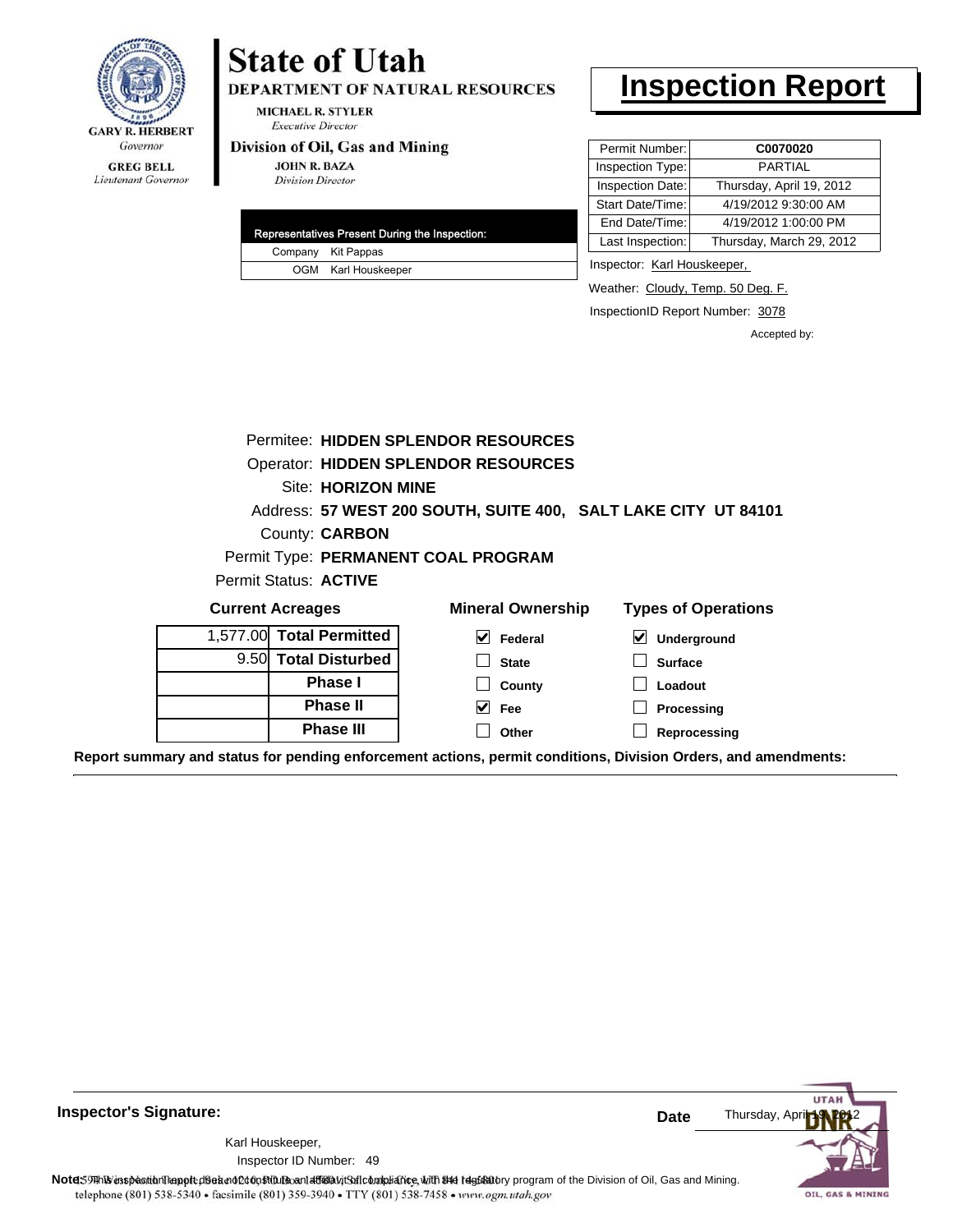- *1. Substantiate the elements on this inspection by checking the appropriate performance standard.*
- *a. For COMPLETE inspections provide narrative justification for any elements not fully inspected unless element is not appropriate to the site, in which case check Not Applicable.*
- *b. For PARTIAL inspections check only the elements evaluated.*
- *2. Document any noncompliance situation by reference the NOV issued at the appropriate performance standard listed below.*
- *3. Reference any narratives written in conjunction with this inspection at the appropriate performace standard listed below.*
- *4. Provide a brief status report for all pending enforcement actions, permit conditions, Divison Orders, and amendments.*

|     |                                                               | Evaluated               | Not Applicable Comment  |                         | Enforcement |
|-----|---------------------------------------------------------------|-------------------------|-------------------------|-------------------------|-------------|
| 1.  | Permits, Change, Transfer, Renewal, Sale                      |                         |                         |                         |             |
| 2.  | Signs and Markers                                             | $\overline{\mathbf{v}}$ |                         | $\overline{\mathbf{v}}$ |             |
| 3.  | Topsoil                                                       |                         |                         |                         |             |
| 4.a | Hydrologic Balance: Diversions                                | V                       |                         | V                       |             |
| 4.b | Hydrologic Balance: Sediment Ponds and Impoundments           | ⊻                       |                         | ⊻                       |             |
| 4.c | Hydrologic Balance: Other Sediment Control Measures           |                         |                         |                         |             |
| 4.d | Hydrologic Balance: Water Monitoring                          |                         |                         |                         |             |
| 4.e | Hydrologic Balance: Effluent Limitations                      |                         |                         |                         |             |
| 5.  | <b>Explosives</b>                                             | $\overline{\mathbf{v}}$ |                         | ☑                       |             |
| 6.  | Disposal of Excess Spoil, Fills, Benches                      | $\blacktriangledown$    | $\overline{\mathbf{v}}$ |                         |             |
| 7.  | Coal Mine Waste, Refuse Piles, Impoundments                   | ☑                       | $\overline{\mathbf{v}}$ |                         |             |
| 8.  | Noncoal Waste                                                 |                         |                         |                         |             |
| 9.  | Protection of Fish, Wildlife and Related Environmental Issues |                         |                         |                         |             |
| 10. | Slides and Other Damage                                       |                         |                         |                         |             |
| 11. | Contemporaneous Reclamation                                   |                         |                         |                         |             |
| 12. | <b>Backfilling And Grading</b>                                |                         |                         |                         |             |
| 13. | Revegetation                                                  |                         |                         |                         |             |
| 14. | Subsidence Control                                            |                         |                         |                         |             |
|     | 15. Cessation of Operations                                   |                         |                         |                         |             |
|     | 16.a Roads: Construction, Maintenance, Surfacing              |                         |                         |                         |             |
|     | 16.b Roads: Drainage Controls                                 |                         |                         |                         |             |
|     | 17. Other Transportation Facilities                           |                         |                         |                         |             |
| 18. | Support Facilities, Utility Installations                     |                         |                         |                         |             |
|     | 19. AVS Check                                                 |                         |                         |                         |             |
| 20. | Air Quality Permit                                            |                         |                         |                         |             |
|     | 21. Bonding and Insurance                                     |                         |                         |                         |             |
|     | 22. Other                                                     |                         |                         |                         |             |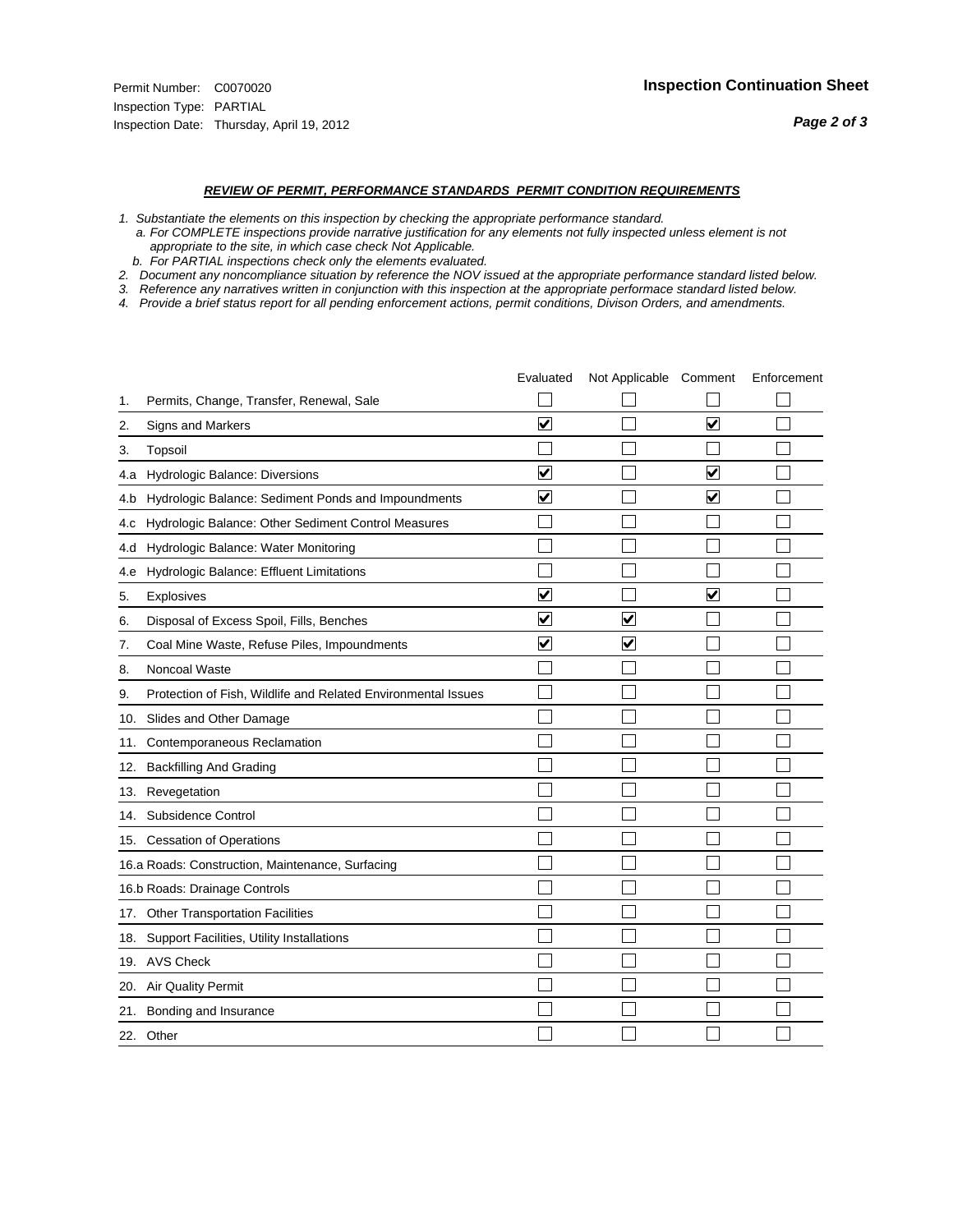Inspection Type: PARTIAL Inspection Date: Thursday, April 19, 2012

# **2. Signs and Markers**

The mine identification sign is located on the left side of the county road as you approach the mine from the Gordon Creek Road. The sign is large and legible. The information presented on the sign meets the requirements set by regulation.

# **4.a Hydrologic Balance: Diversions**

The main diversion channel along side of the bath house/office has been re-graded and is functional.

# **4.b Hydrologic Balance: Sediment Ponds and Impoundments**

The surface of the sediment pond has melted. Sediments are visible toward the inlet side of the pond. The lower portion of the pond near the outlet has water on the surface at the same elevation as the sediments near the inlet.

# **5. Explosives**

Magazines are signed and grounded.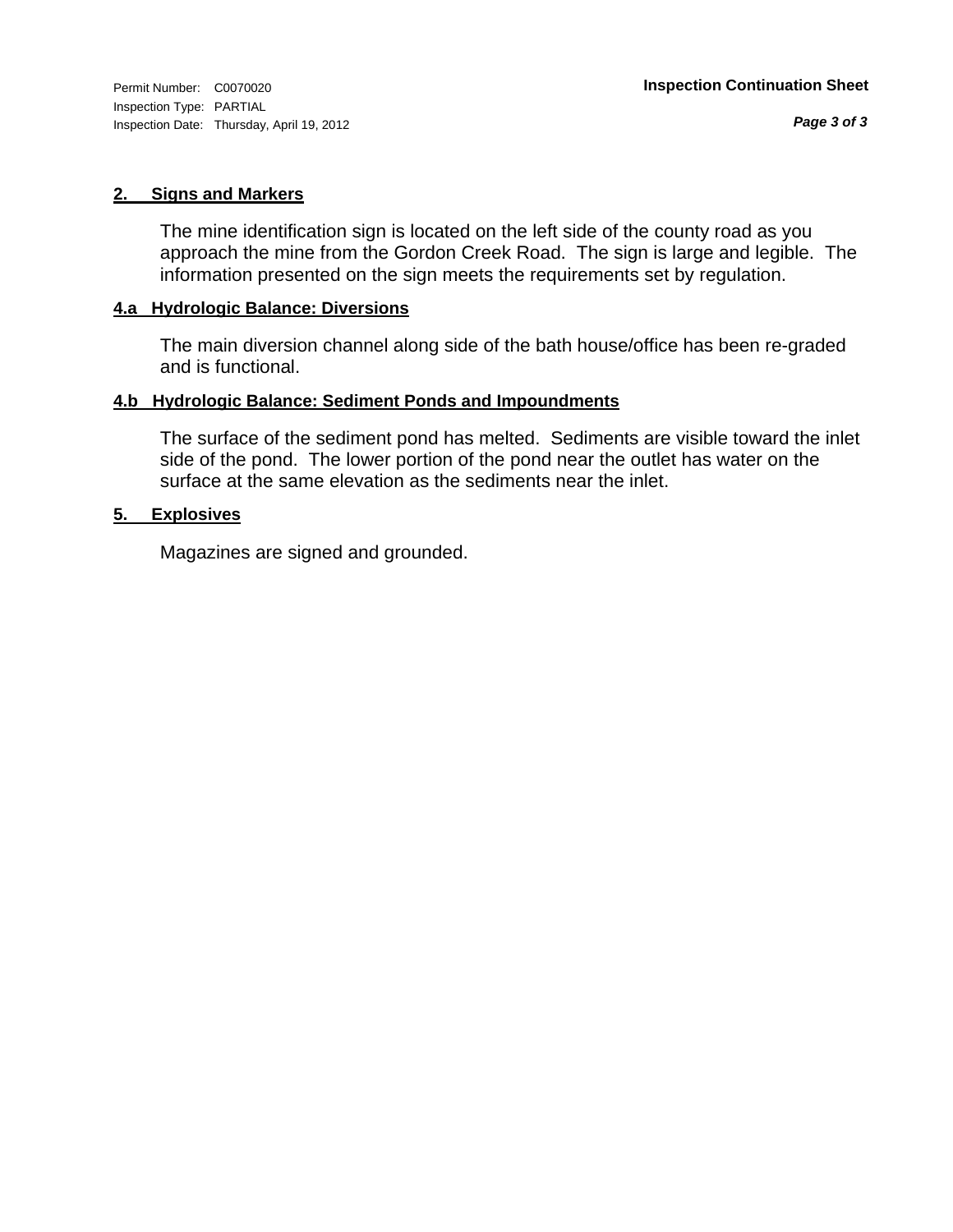

# **State of Utah**

DEPARTMENT OF NATURAL RESOURCES

**MICHAEL R. STYLER Executive Director** 

### Division of Oil, Gas and Mining

**JOHN R. BAZA Division Director** 

| Representatives Present During the Inspection: |
|------------------------------------------------|
| OGM Pete Hess                                  |

# **Inspection Report**

| Permit Number:   | C0070022                 |
|------------------|--------------------------|
| Inspection Type: | PARTIAL                  |
| Inspection Date: | Tuesday, April 17, 2012  |
| Start Date/Time: | 4/17/2012 8:40:00 AM     |
| End Date/Time:   | 4/17/2012 10:05:00 AM    |
| Last Inspection: | Thursday, March 15, 2012 |

Inspector: Pete Hess,

Weather: Overcast, cool; 50's F

InspectionID Report Number: 3076

**Reprocessing**

Accepted by:

|                              |                        | Permitee: SAVAGE SERVICES CORP                          |                                        |
|------------------------------|------------------------|---------------------------------------------------------|----------------------------------------|
|                              |                        | <b>Operator: SAVAGE SERVICES CORP</b>                   |                                        |
|                              |                        | <b>Site: SAVAGE COAL TERMINAL</b>                       |                                        |
|                              |                        | Address: 6340 S 3000 E STE 600, SALT LAKE CITY UT 84121 |                                        |
| County: <b>CARBON</b>        |                        |                                                         |                                        |
|                              |                        | Permit Type: PERMANENT COAL PROGRAM                     |                                        |
| Permit Status: <b>ACTIVE</b> |                        |                                                         |                                        |
| <b>Current Acreages</b>      |                        | <b>Mineral Ownership</b>                                | <b>Types of Operations</b>             |
|                              | 153.46 Total Permitted | Federal                                                 | $\blacktriangledown$<br>Underground    |
|                              | 132.50 Total Disturbed | <b>State</b>                                            | $\blacktriangledown$<br><b>Surface</b> |
|                              | Phase I                | County                                                  | Loadout<br>V                           |
|                              | <b>Phase II</b>        | Fee                                                     | Processing                             |

**Other**

**Report summary and status for pending enforcement actions, permit conditions, Division Orders, and amendments:**

Mr. Vic Fausett represented the Permittee during todays field inspection.

**Phase III**



**Inspector's Signature:**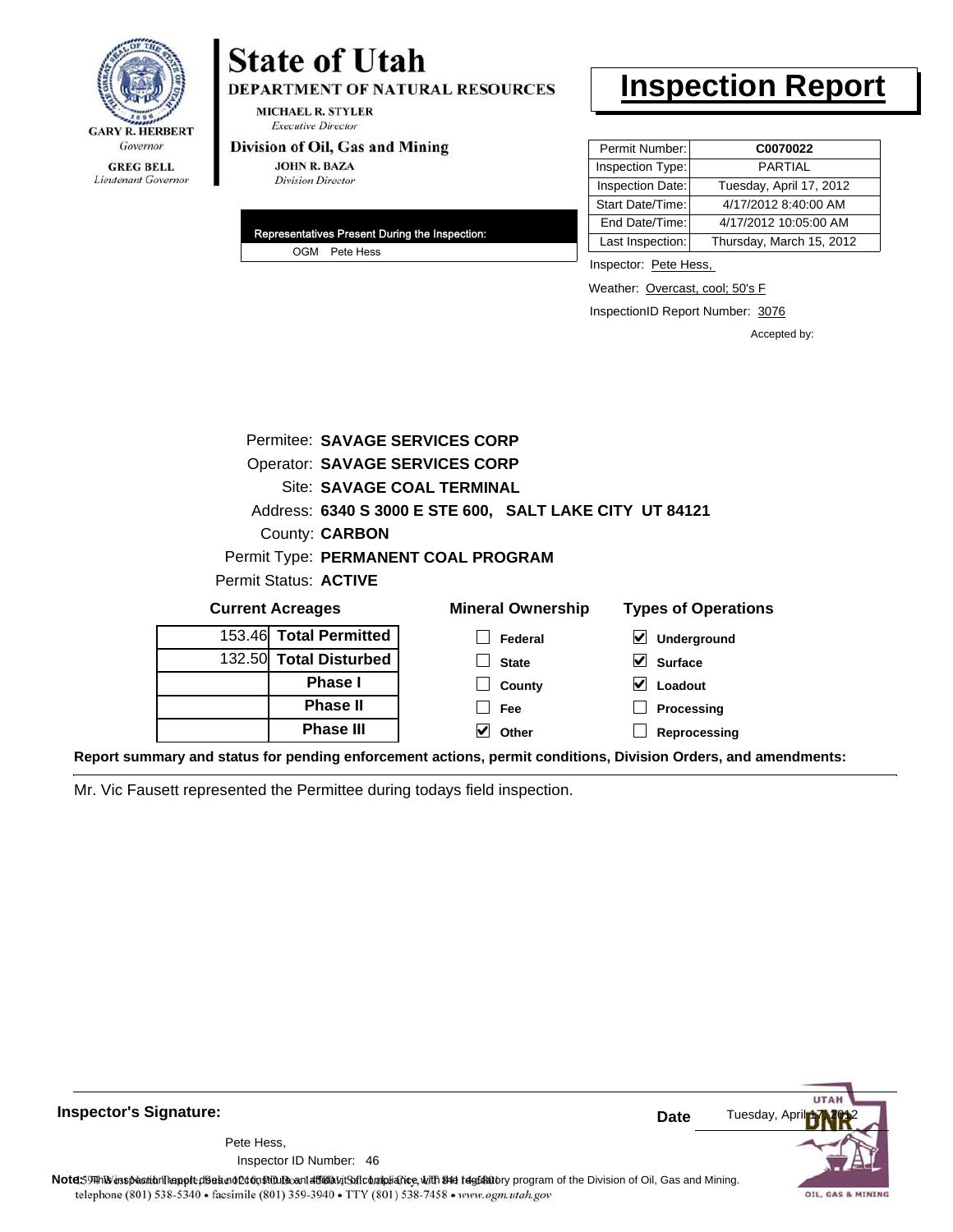- *1. Substantiate the elements on this inspection by checking the appropriate performance standard.*
- *a. For COMPLETE inspections provide narrative justification for any elements not fully inspected unless element is not appropriate to the site, in which case check Not Applicable.*
- *b. For PARTIAL inspections check only the elements evaluated.*
- *2. Document any noncompliance situation by reference the NOV issued at the appropriate performance standard listed below.*
- *3. Reference any narratives written in conjunction with this inspection at the appropriate performace standard listed below.*
- *4. Provide a brief status report for all pending enforcement actions, permit conditions, Divison Orders, and amendments.*

|     |                                                               | Evaluated               | Not Applicable Comment  |                         | Enforcement |
|-----|---------------------------------------------------------------|-------------------------|-------------------------|-------------------------|-------------|
| 1.  | Permits, Change, Transfer, Renewal, Sale                      |                         |                         |                         |             |
| 2.  | <b>Signs and Markers</b>                                      | $\overline{\mathbf{v}}$ |                         |                         |             |
| 3.  | Topsoil                                                       |                         |                         |                         |             |
| 4.a | Hydrologic Balance: Diversions                                | ⊽                       |                         | $\blacktriangledown$    |             |
| 4.b | Hydrologic Balance: Sediment Ponds and Impoundments           | $\checkmark$            |                         | ⊻                       |             |
| 4.c | Hydrologic Balance: Other Sediment Control Measures           |                         |                         |                         |             |
| 4.d | Hydrologic Balance: Water Monitoring                          | $\blacktriangledown$    |                         | $\blacktriangledown$    |             |
| 4.e | Hydrologic Balance: Effluent Limitations                      | $\overline{\mathbf{v}}$ |                         | $\blacktriangledown$    |             |
| 5.  | Explosives                                                    |                         |                         |                         |             |
| 6.  | Disposal of Excess Spoil, Fills, Benches                      |                         |                         |                         |             |
| 7.  | Coal Mine Waste, Refuse Piles, Impoundments                   |                         |                         |                         |             |
| 8.  | Noncoal Waste                                                 | $\overline{\mathsf{v}}$ |                         | $\overline{\mathbf{v}}$ |             |
| 9.  | Protection of Fish, Wildlife and Related Environmental Issues |                         |                         |                         |             |
| 10. | Slides and Other Damage                                       |                         |                         |                         |             |
| 11. | Contemporaneous Reclamation                                   |                         |                         |                         |             |
| 12. | <b>Backfilling And Grading</b>                                |                         |                         |                         |             |
| 13. | Revegetation                                                  |                         |                         |                         |             |
| 14. | Subsidence Control                                            |                         | $\overline{\mathbf{v}}$ |                         |             |
|     | 15. Cessation of Operations                                   |                         |                         |                         |             |
|     | 16.a Roads: Construction, Maintenance, Surfacing              | $\overline{\mathbf{v}}$ |                         |                         |             |
|     | 16.b Roads: Drainage Controls                                 | $\overline{\mathbf{v}}$ |                         |                         |             |
| 17. | <b>Other Transportation Facilities</b>                        |                         |                         |                         |             |
| 18. | Support Facilities, Utility Installations                     |                         |                         |                         |             |
|     | 19. AVS Check                                                 |                         |                         |                         |             |
| 20. | <b>Air Quality Permit</b>                                     |                         |                         |                         |             |
| 21. | Bonding and Insurance                                         | $\blacktriangledown$    |                         | $\blacktriangledown$    |             |
|     | 22. Other                                                     |                         |                         |                         |             |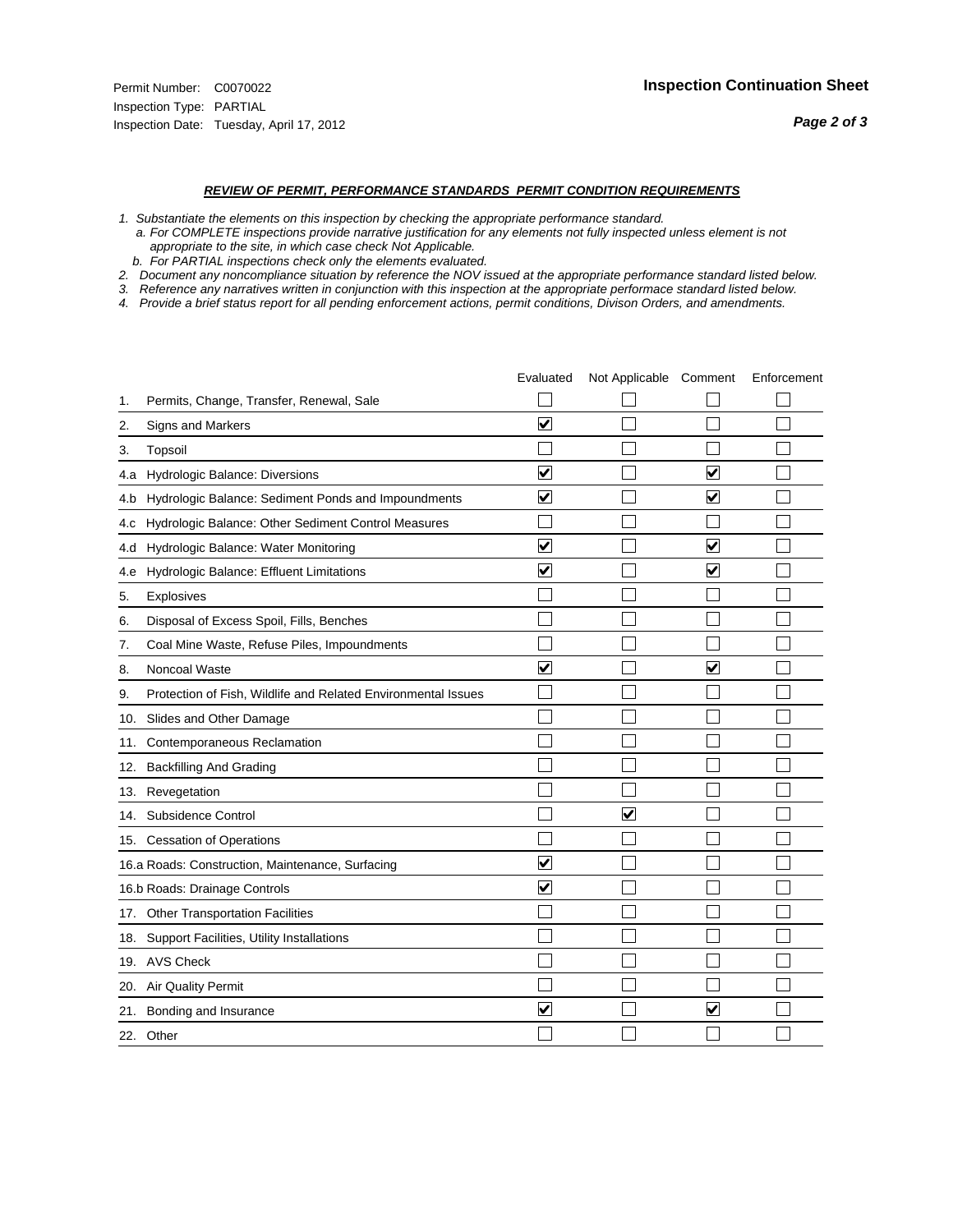Inspection Type: PARTIAL Inspection Date: Tuesday, April 17, 2012

# **4.a Hydrologic Balance: Diversions**

The Permittee has re-defined the ditch located ENE of the maintenance shop (this ditch connects the outlet of culvert C-28 to culvert C-9) that flows to pond #6.

# **4.b Hydrologic Balance: Sediment Ponds and Impoundments**

The Permittee recently cleaned sediment from the delta located at the inlet confluence of pond #6. The Permittee has initiated cleanout of slurry cell #1 and #3.

# **4.d Hydrologic Balance: Water Monitoring**

The Division is currently reviewing an application (TID# 4077) to implement a replacement well for S-1-GW, which has never provided data for the Coal Terminal site.

# **4.e Hydrologic Balance: Effluent Limitations**

Discharge monitoring reports for the months of February and March, 2012 for outfall 001A and SUM A were reviewed for basic parameters and timeliness of submittal. All reports were noted as "no discharge" for the single UPDES outfall for both monitoring periods.

## **8. Noncoal Waste**

The non-coal waste items which were observed adjacent to the ditch ENE of the shop area on March 15 have been cleaned up.

## **21. Bonding and Insurance**

The Permittee provided the Division with the Acord general liability insurance renewal information on March 27, 2012. Coverage amounts to 4.5 million dollars for both the general aggregate and each occurrence categories. Coverage for damage incurred from the use of explosives is provided, although there are no explosive or detonator storage magazines on the C/007/022 permit area. The cancelation / notification clause meets the requirements of the R645-301-890.300 rule.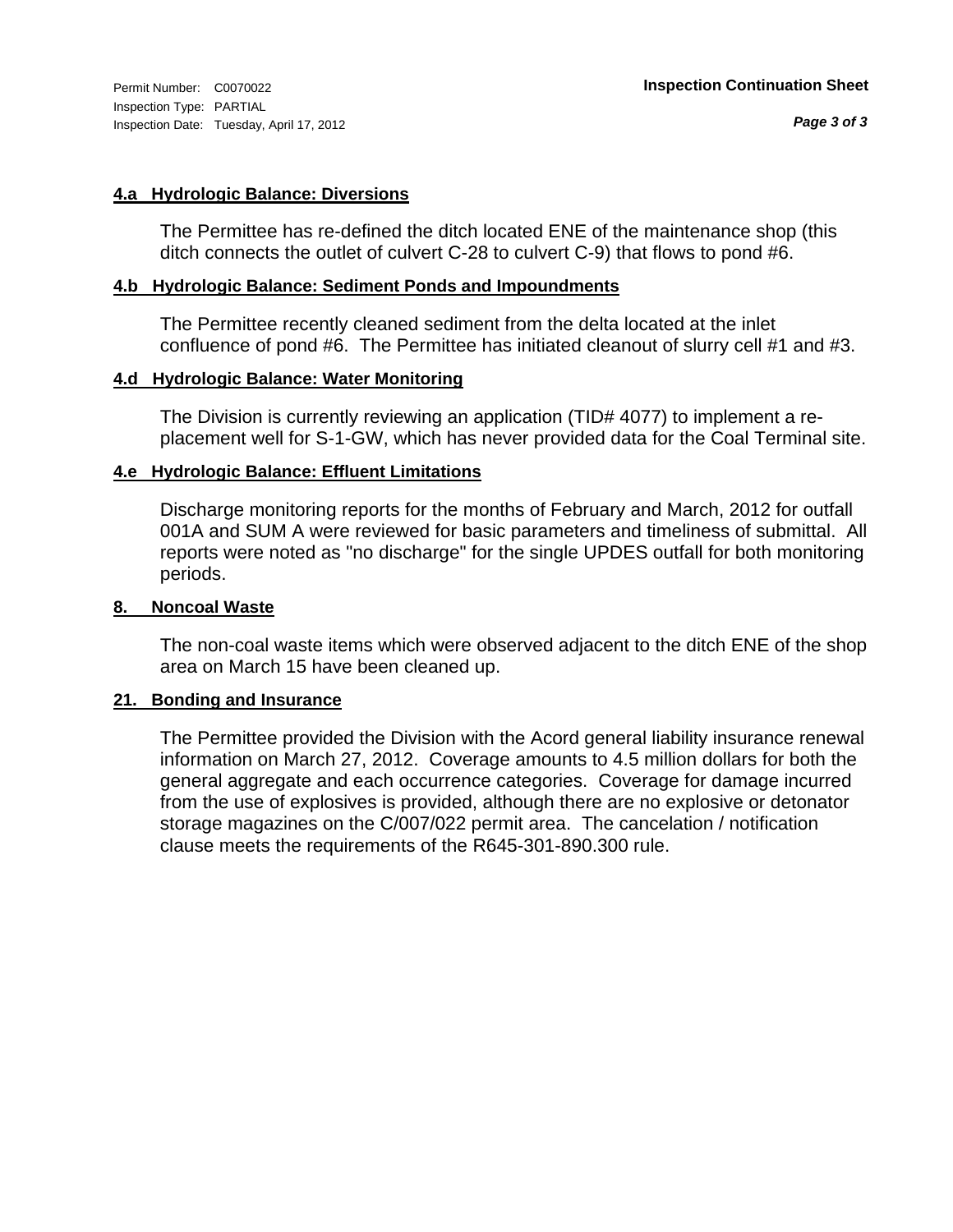

# **State of Utah**

**DEPARTMENT OF NATURAL RESOURCES** 

**MICHAEL R. STYLER Executive Director** 

### Division of Oil, Gas and Mining

**JOHN R. BAZA Division Director** 

|  | Representatives Present During the Inspection: |
|--|------------------------------------------------|
|  | Company Scott Dimick                           |
|  | Company Pete Hess                              |

# **Inspection Report**

| Permit Number:   | C0070033                  |
|------------------|---------------------------|
| Inspection Type: | <b>PARTIAL</b>            |
| Inspection Date: | Wednesday, April 04, 2012 |
| Start Date/Time: | 4/4/2012 9:00:00 AM       |
| End Date/Time:   | 4/4/2012 9:50:00 AM       |
| Last Inspection: | Thursday, March 15, 2012  |

Inspector: Pete Hess,

Weather: Sunny; warm. 60's F.

InspectionID Report Number: 3064

Accepted by:

|                                     |                                        |                              | Permitee: INTERMOUNTAIN POWER AGENCY         |                            |
|-------------------------------------|----------------------------------------|------------------------------|----------------------------------------------|----------------------------|
|                                     | Operator: AMERICA WEST RESOURCES, INC. |                              |                                              |                            |
|                                     | Site: WILDCAT LOADOUT                  |                              |                                              |                            |
|                                     |                                        |                              | Address: 3266 SOUTH 125 WEST, PRICE UT 84501 |                            |
| County: <b>CARBON</b>               |                                        |                              |                                              |                            |
| Permit Type: PERMANENT COAL PROGRAM |                                        |                              |                                              |                            |
|                                     |                                        | Permit Status: <b>ACTIVE</b> |                                              |                            |
| <b>Current Acreages</b>             |                                        |                              | <b>Mineral Ownership</b>                     | <b>Types of Operations</b> |
|                                     |                                        | 100.00 Total Permitted       | M<br>Federal                                 | <b>Underground</b>         |
|                                     |                                        | 78.45 Total Disturbed        | <b>State</b>                                 | <b>Surface</b>             |
|                                     |                                        | <b>Phase I</b>               | County                                       | Loadout                    |

**Fee Other**

| $100.001$ TULAI FUITINGU |  |
|--------------------------|--|
| 78.45 Total Disturbed    |  |
| <b>Phase I</b>           |  |
| <b>Phase II</b>          |  |
| <b>Phase III</b>         |  |

**Loadout Processing**

**Reprocessing**

**Report summary and status for pending enforcement actions, permit conditions, Division Orders, and amendments:**

The Division received a copy of the 2011 Annual Report for the Wildcat Loadout in the Price Field Office on April 4, 2012.



**Inspector's Signature:**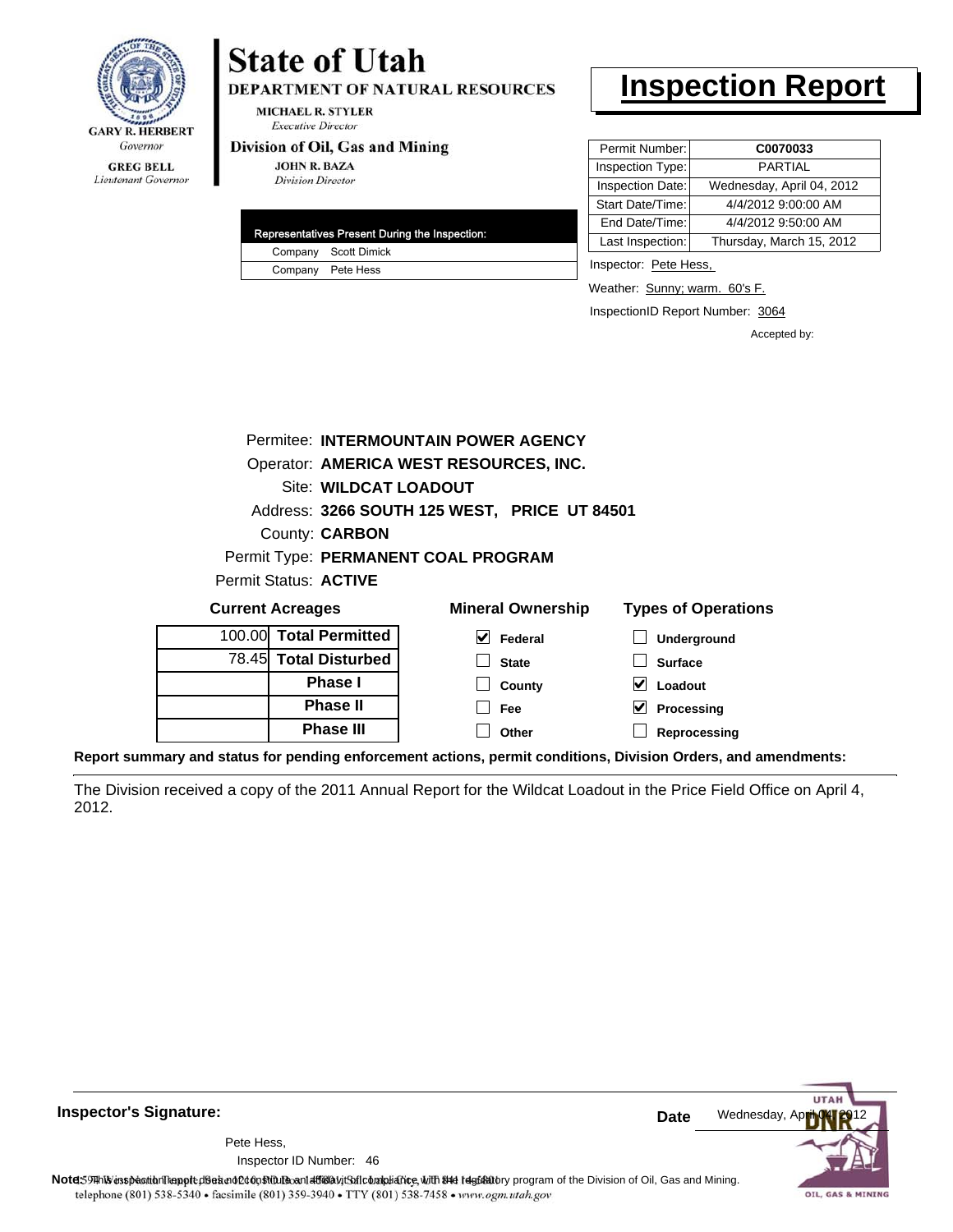- *1. Substantiate the elements on this inspection by checking the appropriate performance standard.*
- *a. For COMPLETE inspections provide narrative justification for any elements not fully inspected unless element is not appropriate to the site, in which case check Not Applicable.*
- *b. For PARTIAL inspections check only the elements evaluated.*
- *2. Document any noncompliance situation by reference the NOV issued at the appropriate performance standard listed below.*
- *3. Reference any narratives written in conjunction with this inspection at the appropriate performace standard listed below.*
- *4. Provide a brief status report for all pending enforcement actions, permit conditions, Divison Orders, and amendments.*

|     |                                                               | Evaluated               | Not Applicable Comment          |                         | Enforcement |
|-----|---------------------------------------------------------------|-------------------------|---------------------------------|-------------------------|-------------|
| 1.  | Permits, Change, Transfer, Renewal, Sale                      |                         |                                 |                         |             |
| 2.  | <b>Signs and Markers</b>                                      | $\overline{\mathbf{v}}$ |                                 |                         |             |
| 3.  | Topsoil                                                       | $\overline{\mathbf{v}}$ |                                 | $\overline{\mathbf{v}}$ |             |
| 4.a | <b>Hydrologic Balance: Diversions</b>                         | ⊻                       |                                 | $\blacktriangledown$    |             |
| 4.b | Hydrologic Balance: Sediment Ponds and Impoundments           | ⊻                       |                                 | ⊻                       |             |
| 4.C | Hydrologic Balance: Other Sediment Control Measures           | $\overline{\mathbf{v}}$ |                                 |                         |             |
| 4.d | Hydrologic Balance: Water Monitoring                          | $\overline{\mathbf{v}}$ |                                 | $\overline{\mathbf{v}}$ |             |
| 4.e | Hydrologic Balance: Effluent Limitations                      |                         |                                 |                         |             |
| 5.  | Explosives                                                    |                         | $\overline{\mathbf{v}}$         |                         |             |
| 6.  | Disposal of Excess Spoil, Fills, Benches                      |                         | $\overline{\mathbf{v}}$         |                         |             |
| 7.  | Coal Mine Waste, Refuse Piles, Impoundments                   | $\overline{\mathbf{v}}$ |                                 | $\overline{\mathbf{v}}$ |             |
| 8.  | Noncoal Waste                                                 | $\overline{\mathbf{v}}$ |                                 |                         |             |
| 9.  | Protection of Fish, Wildlife and Related Environmental Issues |                         |                                 |                         |             |
| 10. | Slides and Other Damage                                       |                         | $\overline{\mathbf{v}}$         |                         |             |
| 11. | Contemporaneous Reclamation                                   |                         |                                 |                         |             |
| 12. | <b>Backfilling And Grading</b>                                |                         | $\overline{\mathbf{v}}$         |                         |             |
| 13. | Revegetation                                                  |                         | $\overline{\mathbf{v}}$         |                         |             |
| 14. | Subsidence Control                                            |                         | ✓                               |                         |             |
| 15. | <b>Cessation of Operations</b>                                |                         | $\overline{\blacktriangledown}$ |                         |             |
|     | 16.a Roads: Construction, Maintenance, Surfacing              | ⊽                       |                                 |                         |             |
|     | 16.b Roads: Drainage Controls                                 | $\overline{\mathsf{v}}$ |                                 |                         |             |
| 17. | <b>Other Transportation Facilities</b>                        |                         |                                 |                         |             |
| 18. | Support Facilities, Utility Installations                     | $\overline{\mathbf{v}}$ |                                 |                         |             |
|     | 19. AVS Check                                                 |                         |                                 |                         |             |
| 20. | Air Quality Permit                                            | $\blacktriangledown$    |                                 |                         |             |
|     | 21. Bonding and Insurance                                     |                         |                                 |                         |             |
|     | 22. Other                                                     | $\overline{\mathbf{v}}$ |                                 | $\overline{\mathbf{v}}$ |             |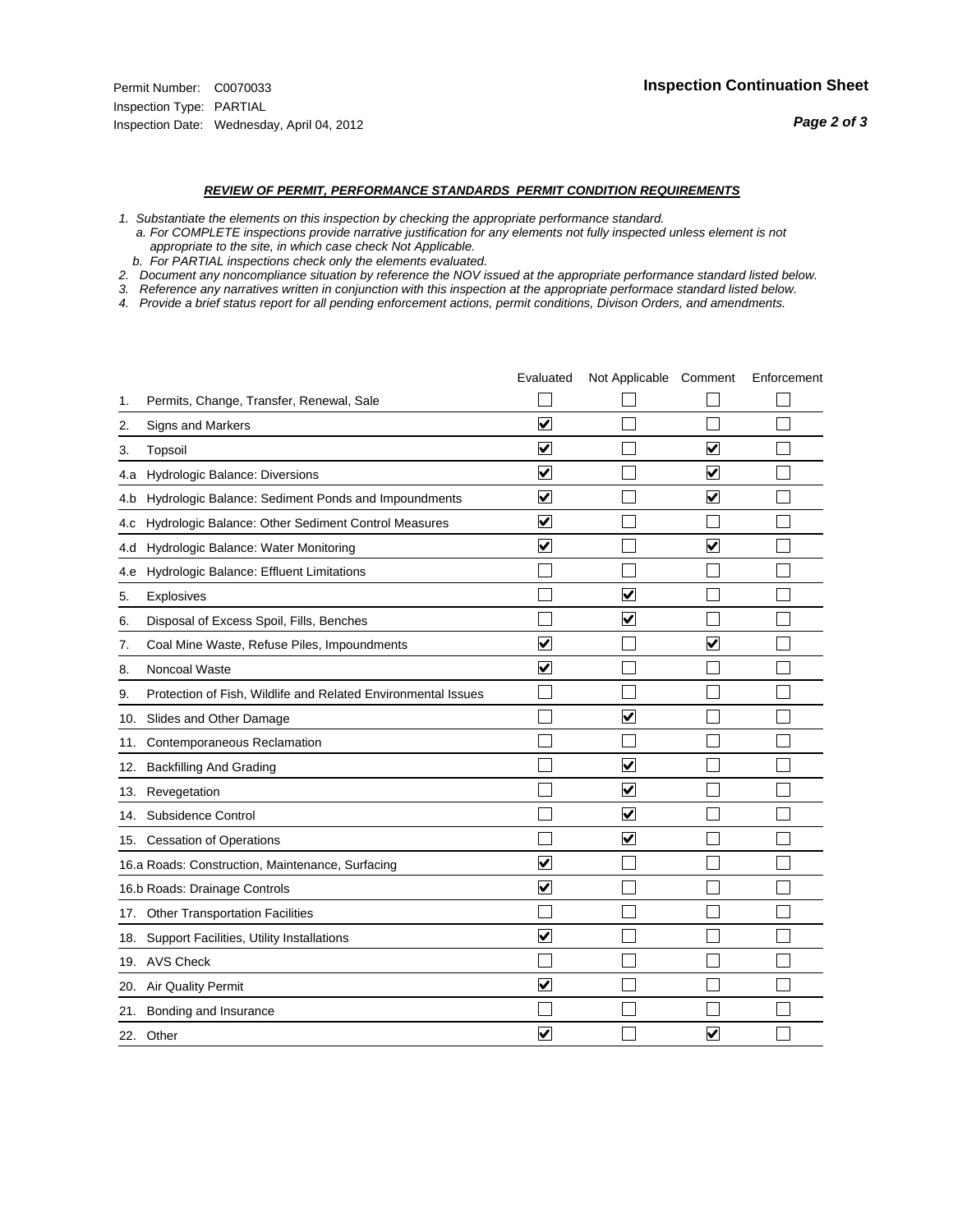# **3. Topsoil**

The Permittee has redefined the retention berm about the toe of the topsoil storage pile adjacent to sediment pond "E".

# **4.a Hydrologic Balance: Diversions**

All of the diversion ditches at the site have been redefined. None of the ditches contained water.

# **4.b Hydrologic Balance: Sediment Ponds and Impoundments**

The Permittee has recently cleaned sediment pond "D". A new sediment marker has been set, but the 60% cleanout elevation must be surveyed in by the P.E. performing the re-certification work.

# **4.d Hydrologic Balance: Water Monitoring**

None of the undisturbed drainages in the adjacent area were flowing. All sediment ponds were dry.

# **7. Coal Mine Waste, Refuse Piles, Impoundments**

The pond cleanout material from pond "D" has been placed on the toe of the east facing slope of the refuse disposal area.

## **22. Other**

The high ash product which had been stored on the pad adjacent to pond "D" ( from the Horizon Mine) has nearly all been shipped to the Sunnyside Co-generation facility.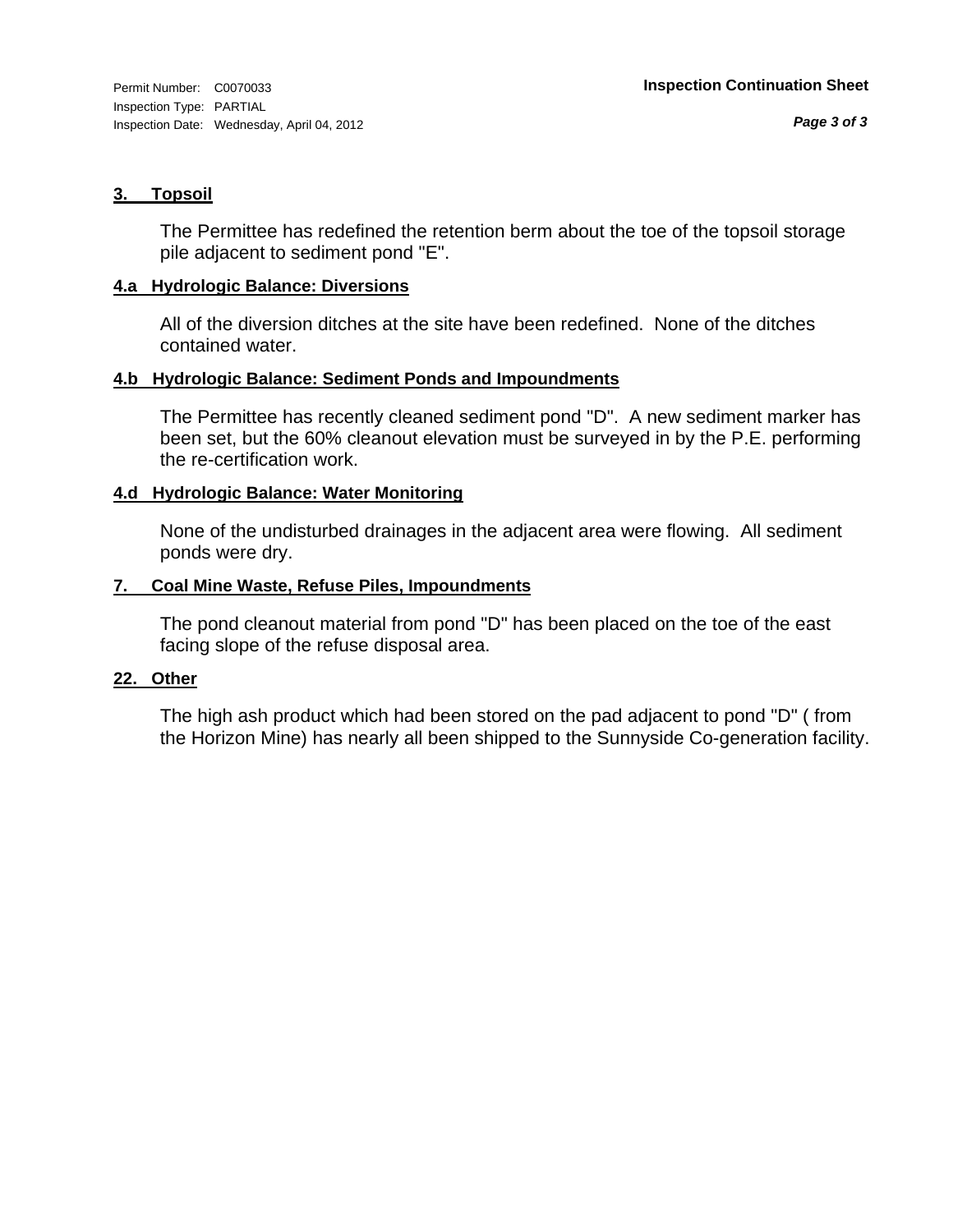

Lieutenant Governor

# **State of Utah**

**DEPARTMENT OF NATURAL RESOURCES** 

**MICHAEL R. STYLER Executive Director** 

### Division of Oil, Gas and Mining

**JOHN R. BAZA Division Director** 

| Representatives Present During the Inspection: |
|------------------------------------------------|
| Company Rusty Netz                             |
| OGM Karl Houskeeper                            |

# **Inspection Report**

| Permit Number:   | C0070035                 |
|------------------|--------------------------|
| Inspection Type: | <b>PARTIAL</b>           |
| Inspection Date: | Thursday, April 12, 2012 |
| Start Date/Time: | 4/12/2012 12:00:00 PM    |
| End Date/Time:   | 4/12/2012 3:00:00 PM     |
| Last Inspection: | Thursday, March 08, 2012 |
|                  |                          |

Inspector: Karl Houskeeper,

Weather: Heavily Overcast/Snowing, Temp. 35 Deg. F.

InspectionID Report Number: 3074

**Processing Reprocessing** Accepted by:

|                         | Permitee: SUNNYSIDE COGENERATION ASSOCIATES        |                        |                                         |                            |
|-------------------------|----------------------------------------------------|------------------------|-----------------------------------------|----------------------------|
|                         | <b>Operator: SUNNYSIDE COGENERATION ASSOCIATES</b> |                        |                                         |                            |
|                         |                                                    |                        | Site: SUNNYSIDE REFUSE & SLURRY         |                            |
|                         |                                                    |                        | Address: PO BOX 159, SUNNYSIDE UT 84539 |                            |
|                         |                                                    | <b>County: CARBON</b>  |                                         |                            |
|                         |                                                    |                        | Permit Type: PERMANENT COAL PROGRAM     |                            |
|                         |                                                    | Permit Status: ACTIVE  |                                         |                            |
| <b>Current Acreages</b> |                                                    |                        | <b>Mineral Ownership</b>                | <b>Types of Operations</b> |
|                         |                                                    | 241.25 Total Permitted | Federal                                 | <b>Underground</b>         |
|                         |                                                    | 196.65 Total Disturbed | <b>State</b>                            | <b>Surface</b>             |
| 5.35                    |                                                    | <b>Phase I</b>         | County                                  | Loadout                    |

**Fee Other**

**Report summary and status for pending enforcement actions, permit conditions, Division Orders, and amendments:**

Sleet to Snow during the inspection. Some accumulation of snow throughout the site.

**Phase II Phase III**

5.35 5.35

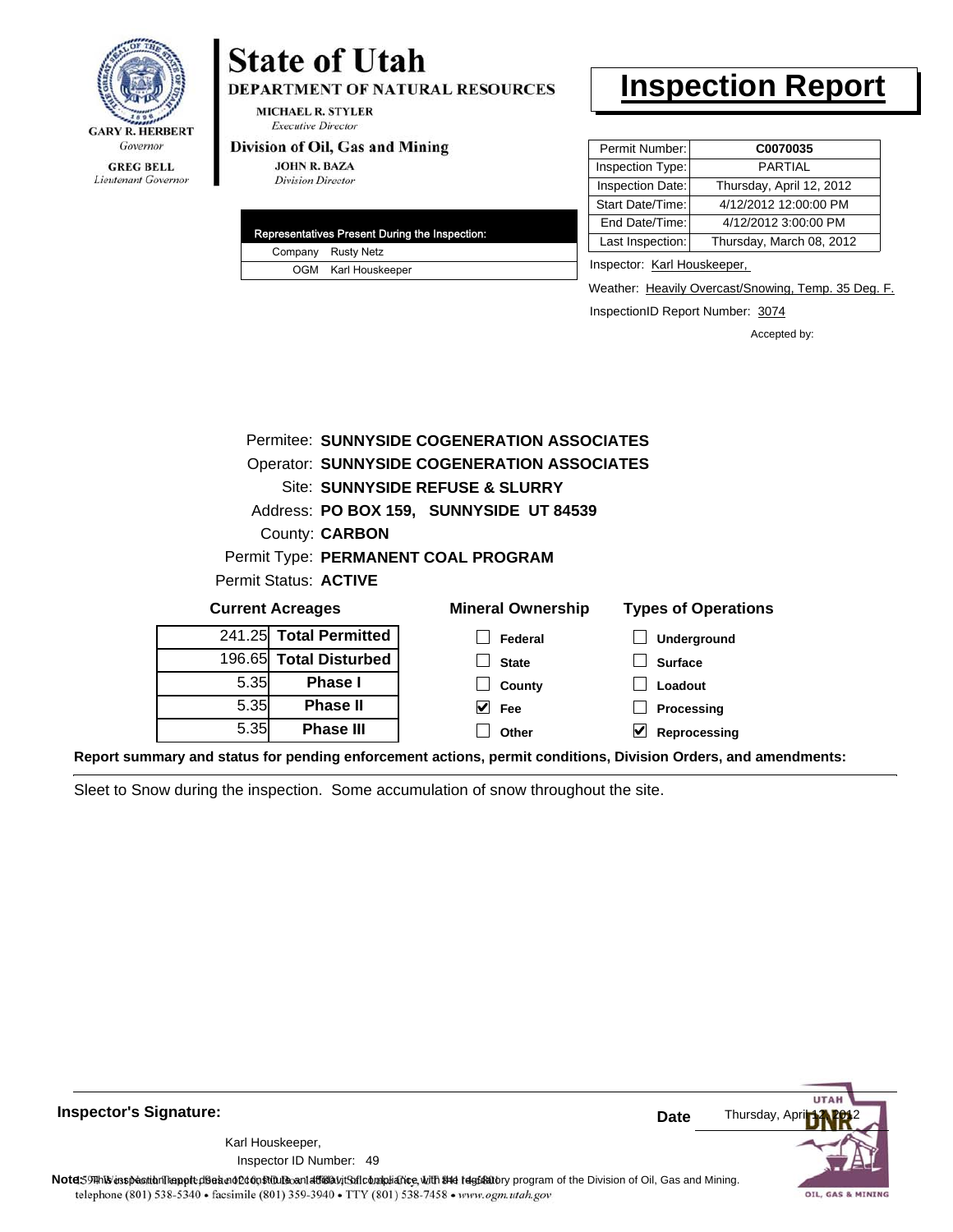- *1. Substantiate the elements on this inspection by checking the appropriate performance standard.*
- *a. For COMPLETE inspections provide narrative justification for any elements not fully inspected unless element is not appropriate to the site, in which case check Not Applicable.*
- *b. For PARTIAL inspections check only the elements evaluated.*
- *2. Document any noncompliance situation by reference the NOV issued at the appropriate performance standard listed below.*
- *3. Reference any narratives written in conjunction with this inspection at the appropriate performace standard listed below.*
- *4. Provide a brief status report for all pending enforcement actions, permit conditions, Divison Orders, and amendments.*

|     |                                                               | Evaluated                       | Not Applicable Comment  |                         | Enforcement |
|-----|---------------------------------------------------------------|---------------------------------|-------------------------|-------------------------|-------------|
| 1.  | Permits, Change, Transfer, Renewal, Sale                      |                                 |                         |                         |             |
| 2.  | <b>Signs and Markers</b>                                      | $\overline{\mathbf{v}}$         |                         | $\overline{\mathbf{v}}$ |             |
| 3.  | Topsoil                                                       |                                 |                         |                         |             |
| 4.a | Hydrologic Balance: Diversions                                |                                 |                         |                         |             |
| 4.b | Hydrologic Balance: Sediment Ponds and Impoundments           |                                 |                         |                         |             |
| 4.C | Hydrologic Balance: Other Sediment Control Measures           |                                 |                         |                         |             |
| 4.d | Hydrologic Balance: Water Monitoring                          |                                 |                         |                         |             |
| 4.e | Hydrologic Balance: Effluent Limitations                      |                                 |                         |                         |             |
| 5.  | <b>Explosives</b>                                             |                                 |                         |                         |             |
| 6.  | Disposal of Excess Spoil, Fills, Benches                      | $\blacktriangledown$            |                         | ⊻                       |             |
| 7.  | Coal Mine Waste, Refuse Piles, Impoundments                   | $\overline{\mathbf{v}}$         |                         | $\overline{\mathbf{v}}$ |             |
| 8.  | Noncoal Waste                                                 | $\overline{\blacktriangledown}$ |                         |                         |             |
| 9.  | Protection of Fish, Wildlife and Related Environmental Issues |                                 |                         |                         |             |
| 10. | Slides and Other Damage                                       |                                 |                         |                         |             |
| 11. | Contemporaneous Reclamation                                   |                                 |                         |                         |             |
| 12. | <b>Backfilling And Grading</b>                                |                                 |                         |                         |             |
| 13. | Revegetation                                                  |                                 |                         |                         |             |
| 14. | Subsidence Control                                            | $\overline{\mathbf{v}}$         | $\overline{\mathbf{v}}$ |                         |             |
|     | 15. Cessation of Operations                                   |                                 |                         |                         |             |
|     | 16.a Roads: Construction, Maintenance, Surfacing              |                                 |                         |                         |             |
|     | 16.b Roads: Drainage Controls                                 |                                 |                         |                         |             |
|     | 17. Other Transportation Facilities                           |                                 |                         |                         |             |
| 18. | Support Facilities, Utility Installations                     |                                 |                         |                         |             |
|     | 19. AVS Check                                                 |                                 |                         |                         |             |
| 20. | Air Quality Permit                                            |                                 |                         |                         |             |
|     | 21. Bonding and Insurance                                     |                                 |                         |                         |             |
|     | 22. Other                                                     |                                 |                         |                         |             |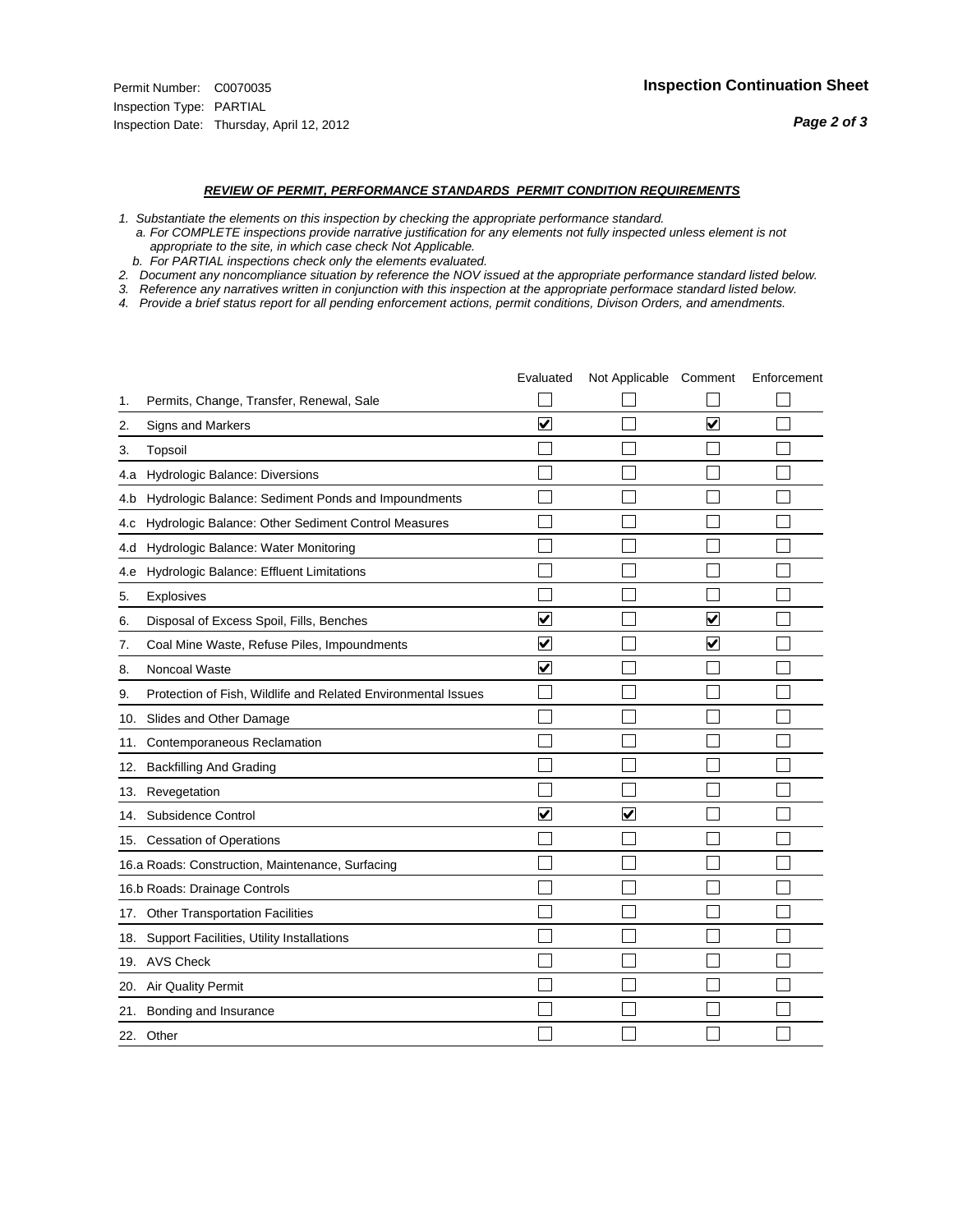Inspection Type: PARTIAL Inspection Date: Thursday, April 12, 2012

*Page 3 of 3*

# **2. Signs and Markers**

The mine identification sign for Sunnyside Refuse & Slurry is posted on a power pole at the entrance into the mine permit area from the Savage Office. The sign is of uniform size and is legible. The sign contains all of the information as required by regulation.

# **6. Disposal of Excess Spoil, Fills, Benches**

Excess spoil pile #2 is completed and reclaimed except for the top surface which was not reclaimed at this time to allow a new excess spoil pile to merge into it.

# **7. Coal Mine Waste, Refuse Piles, Impoundments**

Refuse pile appeared stable.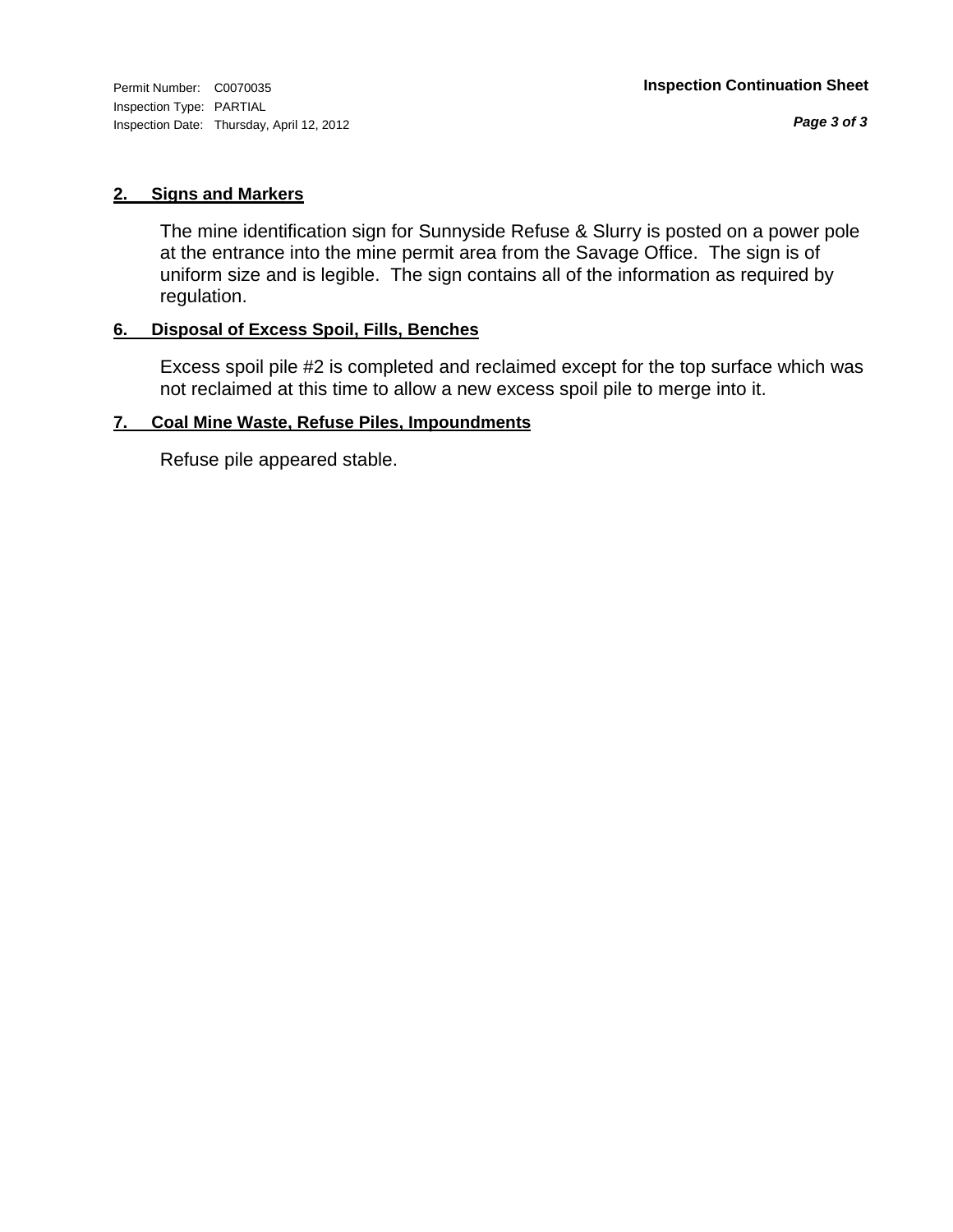

# **GREG BELL** Lieutenant Governor

# **State of Utah**

DEPARTMENT OF NATURAL RESOURCES

**MICHAEL R. STYLER Executive Director** 

### Division of Oil, Gas and Mining

**JOHN R. BAZA Division Director** 

| Representatives Present During the Inspection: |
|------------------------------------------------|
| Company Dennis Ware                            |
| OGM Steve Demczak                              |

# **Inspection Report**

| Permit Number:   | C0070038                |
|------------------|-------------------------|
| Inspection Type: | <b>PARTIAL</b>          |
| Inspection Date: | Monday, April 23, 2012  |
| Start Date/Time: | 4/23/2012 12:00:00 PM   |
| End Date/Time:   | 4/23/2012 2:00:00 PM    |
| Last Inspection: | Tuesday, March 13, 2012 |

Inspector: Steve Demczak,

Weather: Sunny, 50's

InspectionID Report Number: 3084

**Reprocessing**

Accepted by:

|        | Permitee: PLATEAU MINING CORP        |                                          |                            |  |
|--------|--------------------------------------|------------------------------------------|----------------------------|--|
|        | <b>Operator: PLATEAU MINING CORP</b> |                                          |                            |  |
|        | Site: WILLOW CREEK MINE              |                                          |                            |  |
|        |                                      | Address: PO BOX 30, HELPER UT 84526-0030 |                            |  |
|        | County: <b>CARBON</b>                |                                          |                            |  |
|        |                                      | Permit Type: PERMANENT COAL PROGRAM      |                            |  |
|        | Permit Status: ACTIVE                |                                          |                            |  |
|        | <b>Current Acreages</b>              | <b>Mineral Ownership</b>                 | <b>Types of Operations</b> |  |
|        | 14,662.49 Total Permitted            | $\vert \mathbf{v} \vert$ Federal         | V<br>Underground           |  |
|        | 71.44 Total Disturbed                | <b>State</b>                             | <b>Surface</b>             |  |
| 125.41 | <b>Phase I</b>                       | County                                   | Loadout<br>M               |  |
| 92.45  | <b>Phase II</b>                      | Fee                                      | Processing                 |  |

**Other**

**Report summary and status for pending enforcement actions, permit conditions, Division Orders, and amendments:**

No violatios were issued.

92.45

**Phase III**



**Inspector's Signature:**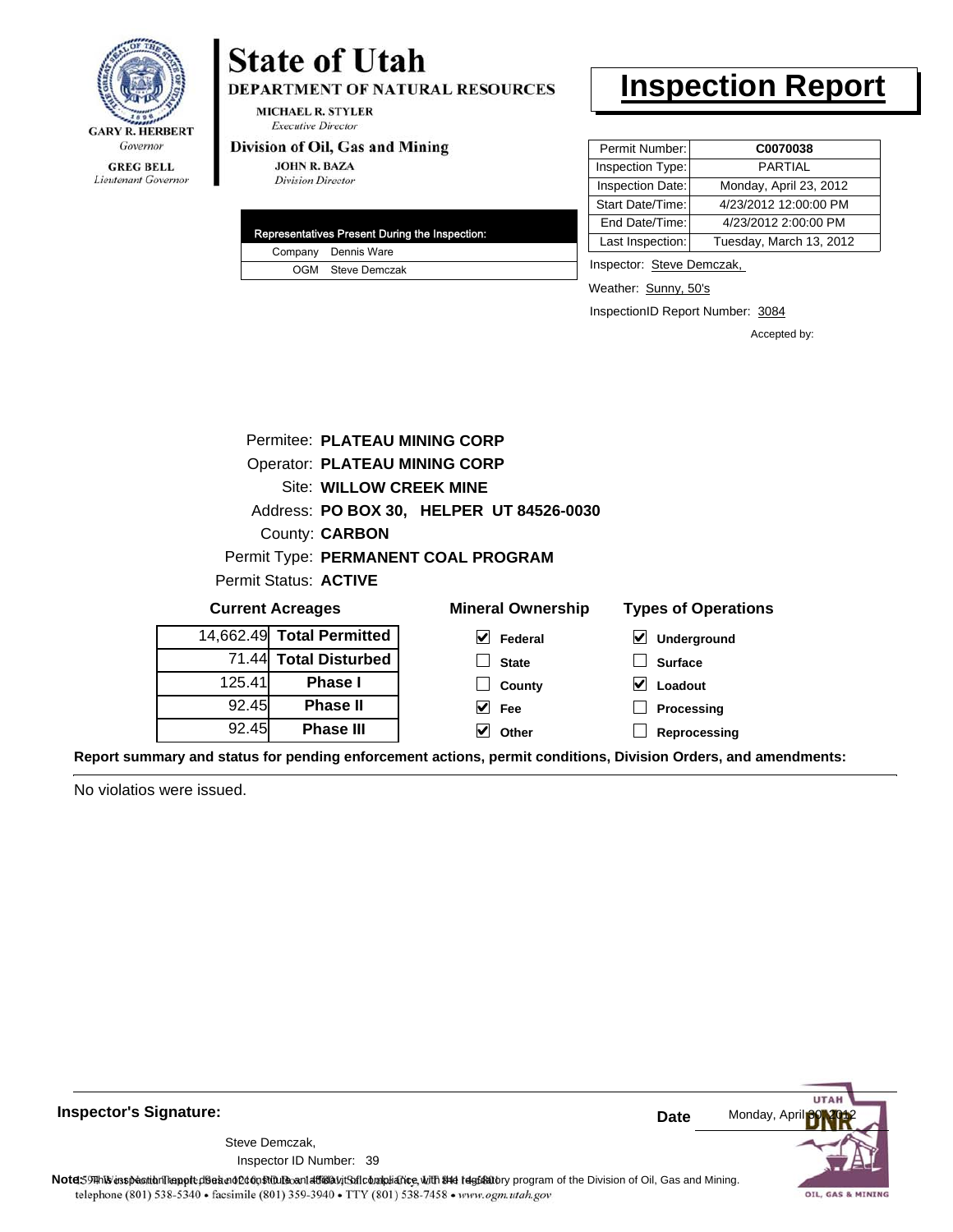- *1. Substantiate the elements on this inspection by checking the appropriate performance standard.*
- *a. For COMPLETE inspections provide narrative justification for any elements not fully inspected unless element is not appropriate to the site, in which case check Not Applicable.*
- *b. For PARTIAL inspections check only the elements evaluated.*
- *2. Document any noncompliance situation by reference the NOV issued at the appropriate performance standard listed below.*
- *3. Reference any narratives written in conjunction with this inspection at the appropriate performace standard listed below.*
- *4. Provide a brief status report for all pending enforcement actions, permit conditions, Divison Orders, and amendments.*

|     |                                                               | Evaluated               | Not Applicable Comment |                         | Enforcement |
|-----|---------------------------------------------------------------|-------------------------|------------------------|-------------------------|-------------|
| 1.  | Permits, Change, Transfer, Renewal, Sale                      |                         |                        |                         |             |
| 2.  | <b>Signs and Markers</b>                                      | $\overline{\mathbf{v}}$ |                        | $\blacktriangledown$    |             |
| 3.  | Topsoil                                                       | $\overline{\mathbf{v}}$ |                        | $\overline{\mathsf{v}}$ |             |
| 4.a | Hydrologic Balance: Diversions                                | $\blacktriangledown$    |                        | $\blacktriangledown$    |             |
| 4.b | Hydrologic Balance: Sediment Ponds and Impoundments           |                         | V                      |                         |             |
| 4.c | Hydrologic Balance: Other Sediment Control Measures           | $\overline{\mathbf{v}}$ |                        | $\blacktriangledown$    |             |
| 4.d | Hydrologic Balance: Water Monitoring                          |                         |                        |                         |             |
| 4.e | Hydrologic Balance: Effluent Limitations                      |                         |                        |                         |             |
| 5.  | <b>Explosives</b>                                             |                         |                        |                         |             |
| 6.  | Disposal of Excess Spoil, Fills, Benches                      |                         |                        |                         |             |
| 7.  | Coal Mine Waste, Refuse Piles, Impoundments                   | $\overline{\mathbf{v}}$ |                        | $\overline{\mathbf{v}}$ |             |
| 8.  | Noncoal Waste                                                 | $\overline{\mathsf{v}}$ |                        | $\overline{\mathbf{v}}$ |             |
| 9.  | Protection of Fish, Wildlife and Related Environmental Issues |                         |                        |                         |             |
|     | 10. Slides and Other Damage                                   | ⊽                       |                        | ☑                       |             |
| 11. | Contemporaneous Reclamation                                   |                         |                        |                         |             |
| 12. | <b>Backfilling And Grading</b>                                | $\blacktriangledown$    |                        | $\blacktriangledown$    |             |
| 13. | Revegetation                                                  |                         |                        |                         |             |
| 14. | Subsidence Control                                            |                         |                        |                         |             |
|     | 15. Cessation of Operations                                   |                         |                        |                         |             |
|     | 16.a Roads: Construction, Maintenance, Surfacing              | ⊽                       |                        | $\blacktriangledown$    |             |
|     | 16.b Roads: Drainage Controls                                 |                         |                        |                         |             |
| 17. | <b>Other Transportation Facilities</b>                        |                         |                        |                         |             |
| 18. | Support Facilities, Utility Installations                     | $\overline{\mathbf{v}}$ |                        | $\blacktriangledown$    |             |
|     | 19. AVS Check                                                 |                         |                        |                         |             |
| 20. | Air Quality Permit                                            |                         |                        |                         |             |
|     | 21. Bonding and Insurance                                     |                         |                        |                         |             |
|     | 22. Other                                                     |                         |                        |                         |             |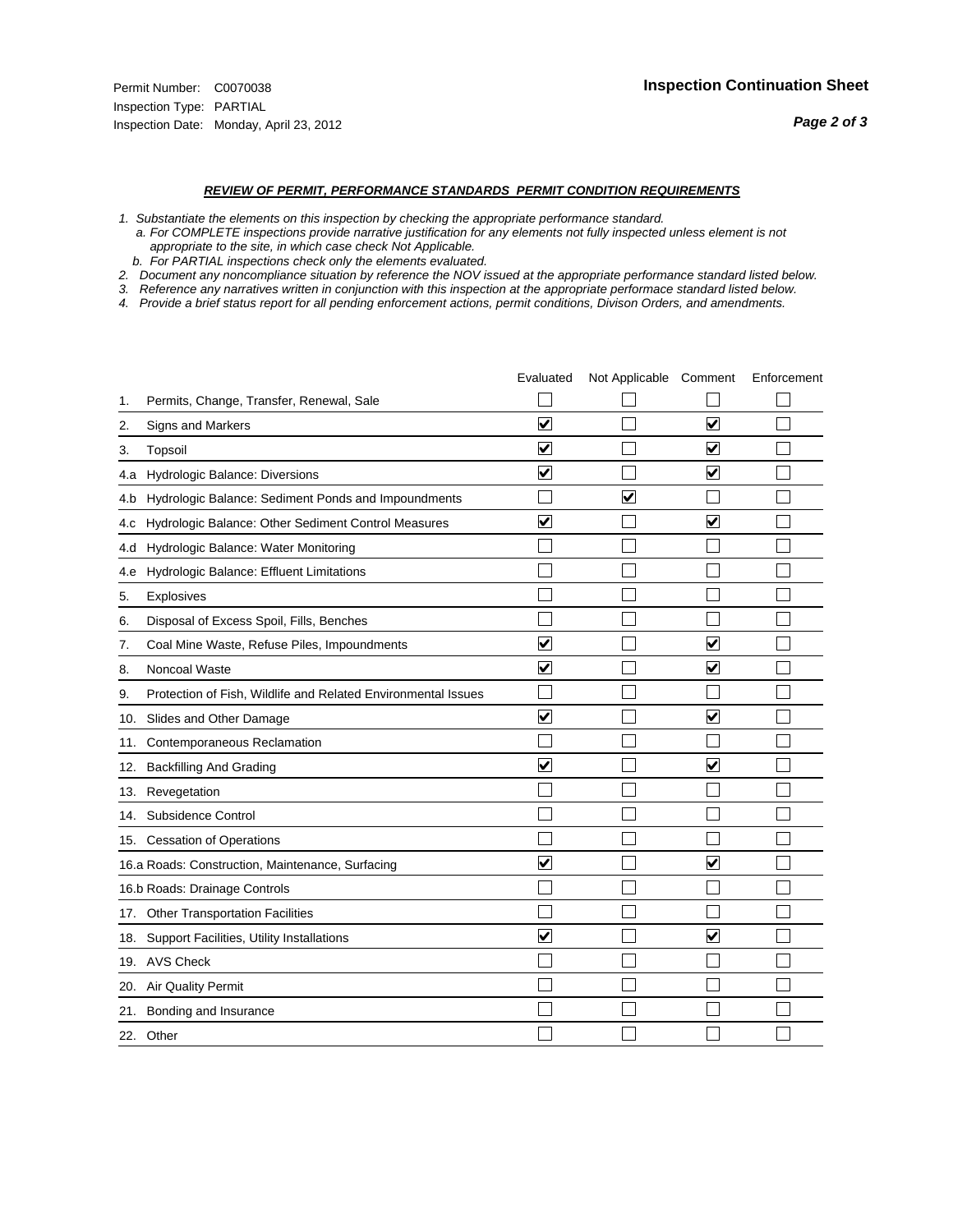Inspection Type: PARTIAL Inspection Date: Monday, April 23, 2012

*Page 3 of 3*

# **2. Signs and Markers**

Identification signs are at the gates to the property.

# **3. Topsoil**

All topsoil was used in reclamation.

# **4.a Hydrologic Balance: Diversions**

Diversions were open and in good condition. No water was flowing within the diversions.

# **4.c Hydrologic Balance: Other Sediment Control Measures**

The site is completely pocked for sediment control.

# **7. Coal Mine Waste, Refuse Piles, Impoundments**

The refuse pile is no longer inspected since it has been reclaimed. Permittee received Division approval.

## **8. Noncoal Waste**

The site was clear of non-coal waste materials.

## **10. Slides and Other Damage**

No slides or other damage was noticed during the inspection.

## **12. Backfilling And Grading**

The site is completely backfilled and graded. The slope appear to be stable.

# **16.a Roads: Construction, Maintenance, Surfacing**

A county road goes through the property.

# **18. Support Facilities, Utility Installations**

There are no facilities at Willow Creek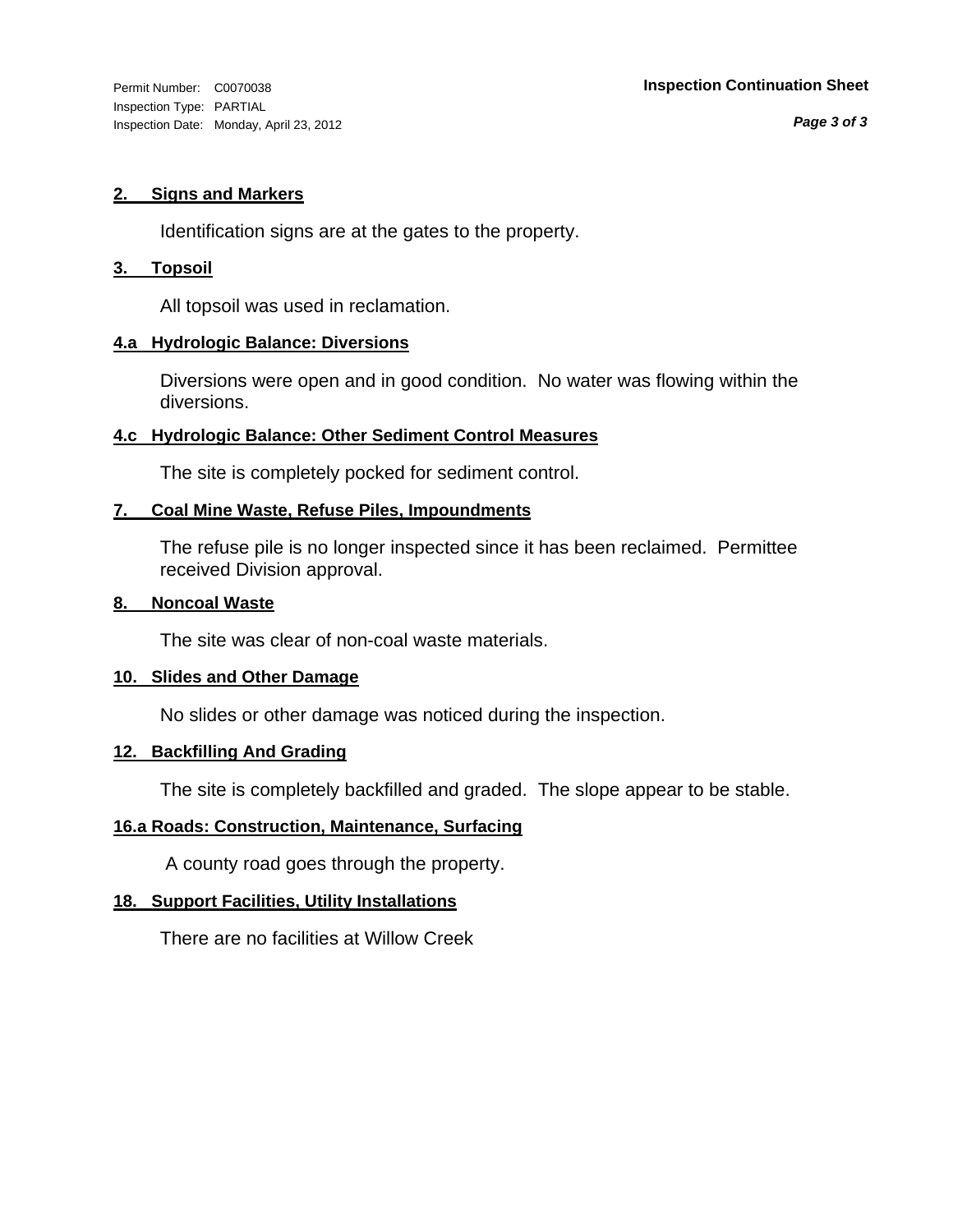

# **GREG BELL** Lieutenant Governor

# **State of Utah**

**DEPARTMENT OF NATURAL RESOURCES** 

**MICHAEL R. STYLER Executive Director** 

### Division of Oil, Gas and Mining

**JOHN R. BAZA Division Director** 

|  |  | Representatives Present During the Inspection: |
|--|--|------------------------------------------------|
|  |  | Company Vicky Miller                           |
|  |  | OGM Steve Demczak                              |

# **Inspection Report**

| Permit Number:   | C0070039                 |
|------------------|--------------------------|
| Inspection Type: | <b>PARTIAL</b>           |
| Inspection Date: | Thursday, April 19, 2012 |
| Start Date/Time: | 4/19/2012 10:00:00 AM    |
| End Date/Time:   | 4/19/2012 3:00:00 PM     |
| Last Inspection: | Tuesday, March 06, 2012  |
|                  |                          |

Inspector: Steve Demczak,

Weather: Sunny, 50's, Muddy

**Processing Reprocessing**

InspectionID Report Number: 3086

Accepted by:

|                          |                              | Permitee: CANYON FUEL COMPANY        |                                           |                            |  |
|--------------------------|------------------------------|--------------------------------------|-------------------------------------------|----------------------------|--|
|                          |                              | <b>Operator: CANYON FUEL COMPANY</b> |                                           |                            |  |
|                          |                              | <b>Site: DUGOUT CANYON MINE</b>      |                                           |                            |  |
|                          |                              |                                      | Address: PO BOX 1029, WELLINGTON UT 84542 |                            |  |
|                          |                              | County: <b>CARBON</b>                |                                           |                            |  |
|                          |                              |                                      | Permit Type: PERMANENT COAL PROGRAM       |                            |  |
|                          | <b>Permit Status: ACTIVE</b> |                                      |                                           |                            |  |
| <b>Current Acreages</b>  |                              |                                      | <b>Mineral Ownership</b>                  | <b>Types of Operations</b> |  |
| 9,751.00 Total Permitted |                              |                                      | M<br>Federal                              | ⊻<br>Underground           |  |
|                          |                              | 108.70 Total Disturbed               | <b>State</b>                              | <b>Surface</b>             |  |
|                          |                              | <b>Phase I</b>                       | County                                    | Loadout                    |  |

**Fee Other**

**Report summary and status for pending enforcement actions, permit conditions, Division Orders, and amendments:**

There are no pending compliance actions for the Dugout Canyon Mine permit area. The Permittee is current relative to the required electronic quarterly water monitoring submittals for 2012..

**Phase II Phase III**

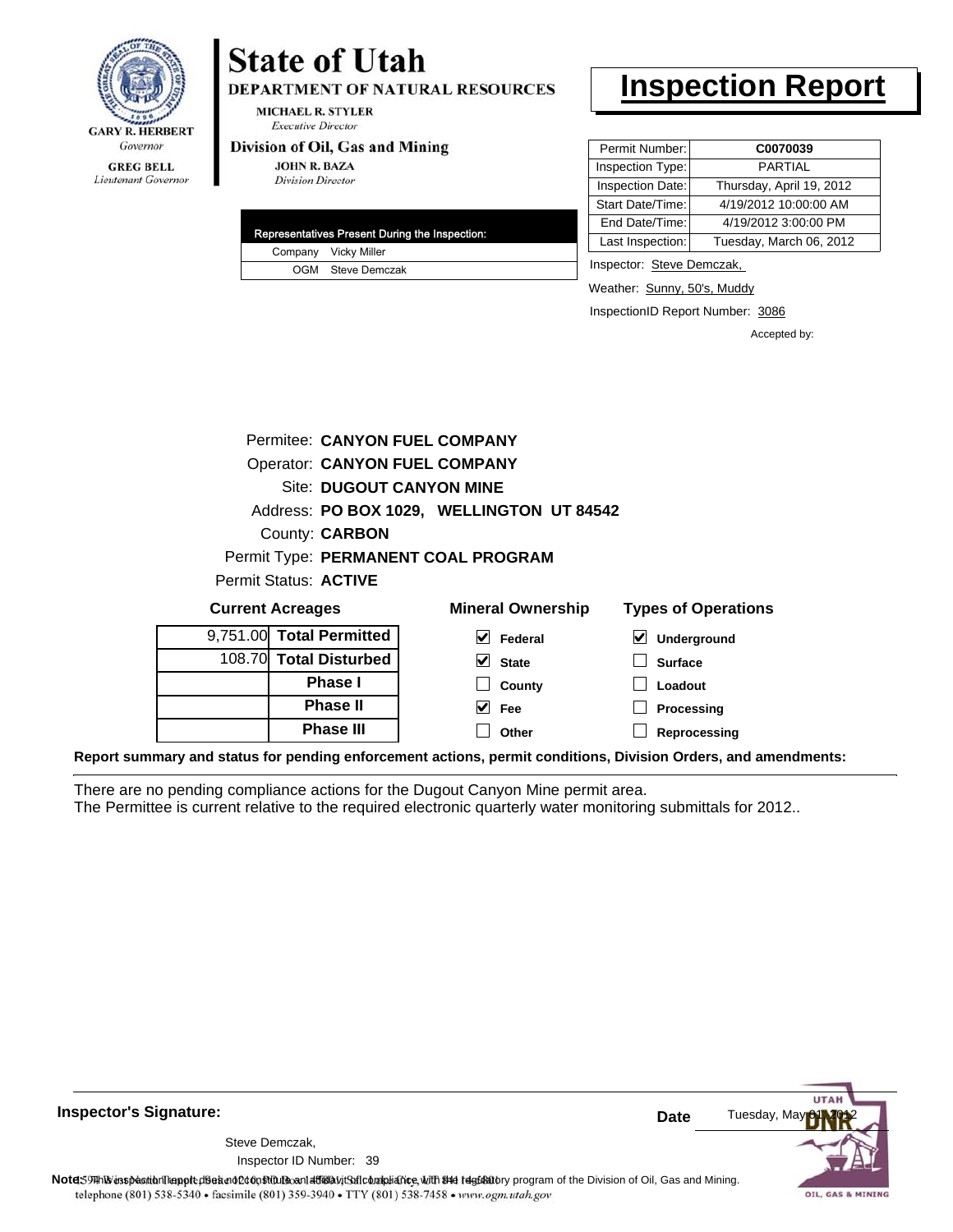- *1. Substantiate the elements on this inspection by checking the appropriate performance standard.*
- *a. For COMPLETE inspections provide narrative justification for any elements not fully inspected unless element is not appropriate to the site, in which case check Not Applicable.*
- *b. For PARTIAL inspections check only the elements evaluated.*
- *2. Document any noncompliance situation by reference the NOV issued at the appropriate performance standard listed below.*
- *3. Reference any narratives written in conjunction with this inspection at the appropriate performace standard listed below.*
- *4. Provide a brief status report for all pending enforcement actions, permit conditions, Divison Orders, and amendments.*

|     |                                                               | Evaluated               | Not Applicable Comment |                         | Enforcement |
|-----|---------------------------------------------------------------|-------------------------|------------------------|-------------------------|-------------|
| 1.  | Permits, Change, Transfer, Renewal, Sale                      |                         |                        |                         |             |
| 2.  | <b>Signs and Markers</b>                                      | $\overline{\mathbf{v}}$ |                        | $\blacktriangledown$    |             |
| 3.  | Topsoil                                                       | $\overline{\mathbf{v}}$ |                        | $\overline{\mathsf{v}}$ |             |
| 4.a | Hydrologic Balance: Diversions                                | $\blacktriangledown$    |                        | $\blacktriangledown$    |             |
| 4.b | Hydrologic Balance: Sediment Ponds and Impoundments           | $\blacktriangledown$    |                        | V                       |             |
| 4.c | Hydrologic Balance: Other Sediment Control Measures           | $\overline{\mathbf{v}}$ |                        | $\blacktriangledown$    |             |
| 4.d | Hydrologic Balance: Water Monitoring                          |                         |                        |                         |             |
| 4.e | Hydrologic Balance: Effluent Limitations                      |                         |                        |                         |             |
| 5.  | <b>Explosives</b>                                             |                         |                        |                         |             |
| 6.  | Disposal of Excess Spoil, Fills, Benches                      |                         |                        |                         |             |
| 7.  | Coal Mine Waste, Refuse Piles, Impoundments                   | $\overline{\mathbf{v}}$ |                        | $\overline{\mathbf{v}}$ |             |
| 8.  | Noncoal Waste                                                 | $\overline{\mathsf{v}}$ |                        | $\overline{\mathbf{v}}$ |             |
| 9.  | Protection of Fish, Wildlife and Related Environmental Issues |                         |                        |                         |             |
|     | 10. Slides and Other Damage                                   | ⊽                       |                        | ⊽                       |             |
| 11. | Contemporaneous Reclamation                                   |                         |                        |                         |             |
| 12. | <b>Backfilling And Grading</b>                                |                         |                        |                         |             |
| 13. | Revegetation                                                  |                         |                        |                         |             |
| 14. | Subsidence Control                                            | $\overline{\mathbf{v}}$ |                        | $\overline{\mathbf{v}}$ |             |
|     | 15. Cessation of Operations                                   |                         |                        |                         |             |
|     | 16.a Roads: Construction, Maintenance, Surfacing              |                         |                        |                         |             |
|     | 16.b Roads: Drainage Controls                                 |                         |                        |                         |             |
| 17. | <b>Other Transportation Facilities</b>                        |                         |                        |                         |             |
| 18. | Support Facilities, Utility Installations                     | $\overline{\mathbf{v}}$ |                        | $\blacktriangledown$    |             |
|     | 19. AVS Check                                                 |                         |                        |                         |             |
| 20. | Air Quality Permit                                            |                         |                        |                         |             |
| 21. | Bonding and Insurance                                         |                         |                        |                         |             |
|     | 22. Other                                                     |                         |                        |                         |             |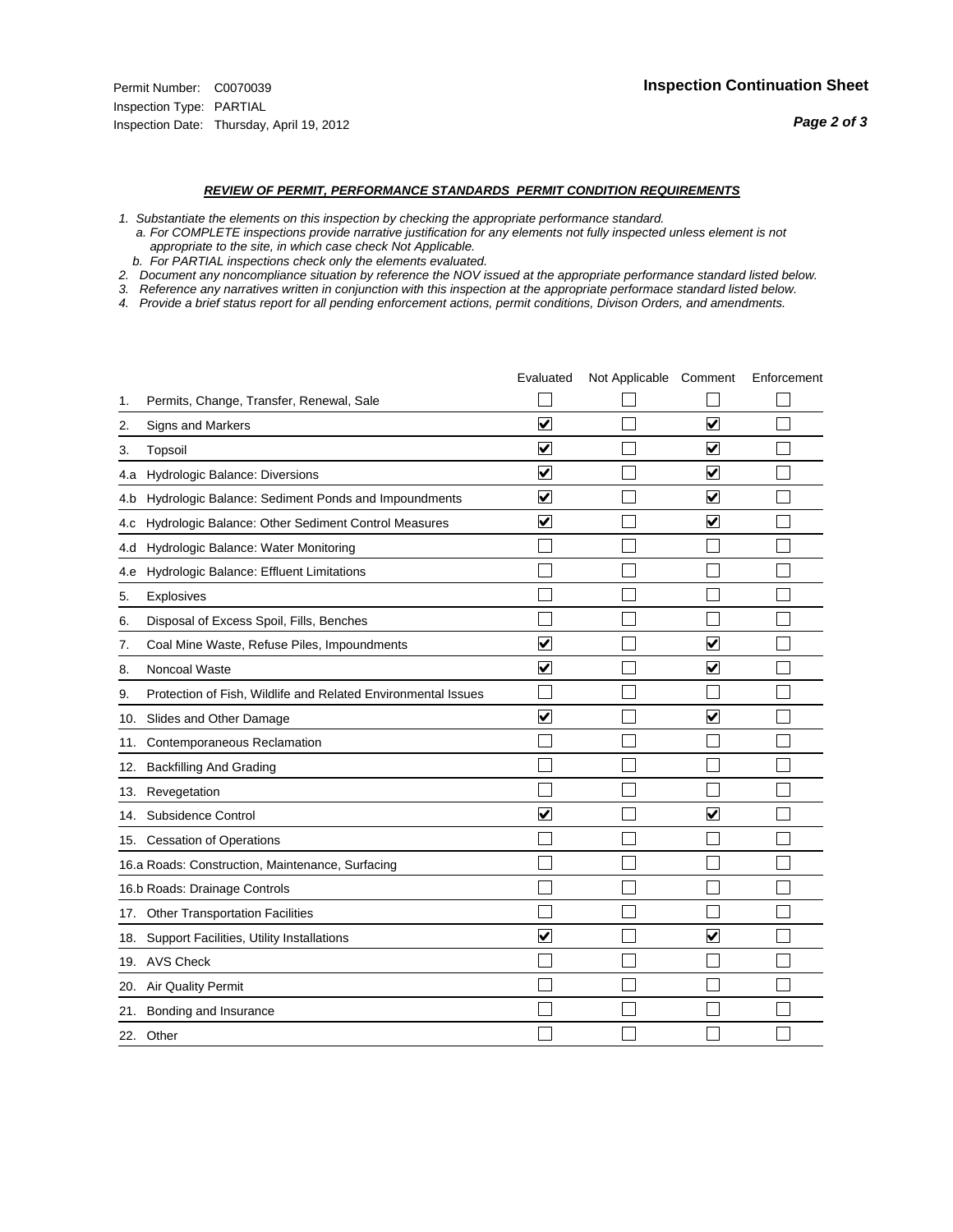#### **2. Signs and Markers**

The permit sign is located at the gate to the property. Information meets the minimium requirements of the R645 Coal Rules.

#### **3. Topsoil**

All topsoil piles were inspected with no signs of wind or water erosion. A Division person is planning to review the piles in the near future.

#### **4.a Hydrologic Balance: Diversions**

The diversions were recently cleaned out and were functioning as designed.

#### **4.b Hydrologic Balance: Sediment Ponds and Impoundments**

The sediment pond at the mine site contained water but was not discharging during the inspection. No hazardous conditions were noticed during the inspection.

#### **4.c Hydrologic Balance: Other Sediment Control Measures**

The catch basins within the diversions were functioning as designed. These catch basins are designed to lower the amount of sediment going into the sediment pond.

#### **7. Coal Mine Waste, Refuse Piles, Impoundments**

The refuse pile was inspected and hazardous conditions were noticed. The sediment pond at the refuse areas was dry.

#### **8. Noncoal Waste**

The mine site was clear of non-coal waste materials.

#### **10. Slides and Other Damage**

No slides or other damage was noticed during the inspection.

#### **14. Subsidence Control**

This information was submitted in the annual report.

#### **18. Support Facilities, Utility Installations**

No new support facilities were constructed since the last inspection.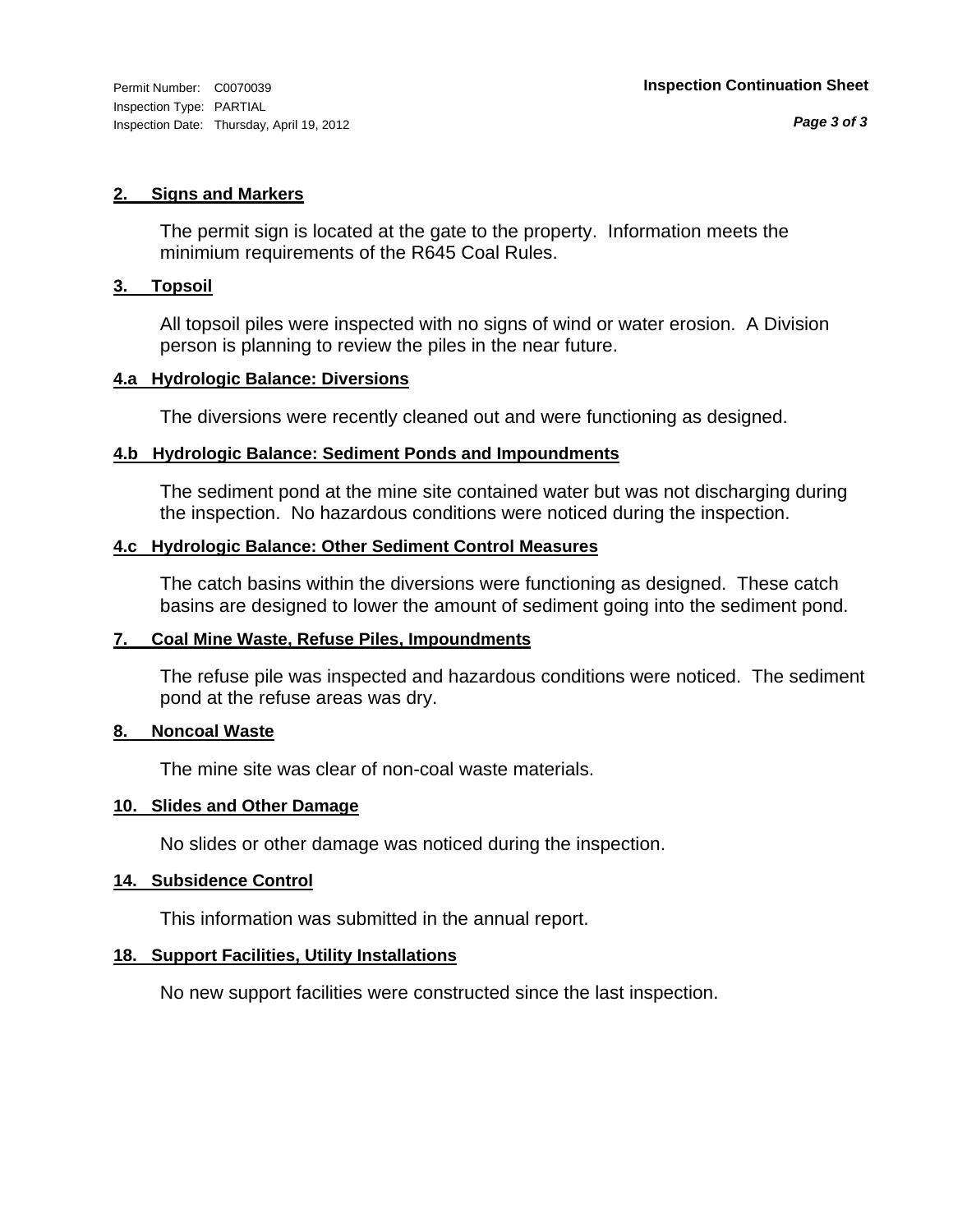

## **State of Utah**

**DEPARTMENT OF NATURAL RESOURCES** 

**MICHAEL R. STYLER Executive Director** 

#### Division of Oil, Gas and Mining

**Phase II Phase III**

**JOHN R. BAZA Division Director** 

|  | <b>Representatives Present During the Inspection:</b> |
|--|-------------------------------------------------------|
|  | Company JD Leonard                                    |
|  | OGM Steve Demczak                                     |

### **Inspection Report**

| Permit Number:   | C0070041                  |
|------------------|---------------------------|
| Inspection Type: | PARTIAL                   |
| Inspection Date: | Tuesday, April 24, 2012   |
| Start Date/Time: | 4/24/2012 10:00:00 AM     |
| End Date/Time:   | 4/24/2012 1:00:00 PM      |
| Last Inspection: | Wednesday, March 21, 2012 |

Inspector: Steve Demczak,

Weather: Sunny, 50's, Muddy

**Processing Reprocessing**

InspectionID Report Number: 3087

Accepted by:

| Permitee: WEST RIDGE RESOURCES |  |                              |                                                |                            |
|--------------------------------|--|------------------------------|------------------------------------------------|----------------------------|
|                                |  |                              | <b>Operator: WEST RIDGE RESOURCES</b>          |                            |
|                                |  | Site: WEST RIDGE MINE        |                                                |                            |
|                                |  |                              | Address: PO BOX 910, EAST CARBON UT 84520-0910 |                            |
|                                |  | County: <b>CARBON</b>        |                                                |                            |
|                                |  |                              | Permit Type: PERMANENT COAL PROGRAM            |                            |
|                                |  | Permit Status: <b>ACTIVE</b> |                                                |                            |
| <b>Current Acreages</b>        |  |                              | <b>Mineral Ownership</b>                       | <b>Types of Operations</b> |
|                                |  | 7,600.38 Total Permitted     | V<br>Federal                                   | ⊻<br>Underground           |
|                                |  | 30.99 Total Disturbed        | <b>State</b>                                   | <b>Surface</b>             |
|                                |  | <b>Phase I</b>               | County                                         | Loadout                    |

**Fee Other**

**Report summary and status for pending enforcement actions, permit conditions, Division Orders, and amendments:**

The Permittee continues to meet this Special Condition of the current State of Utah permit to send water data electronically.



**Inspector's Signature:**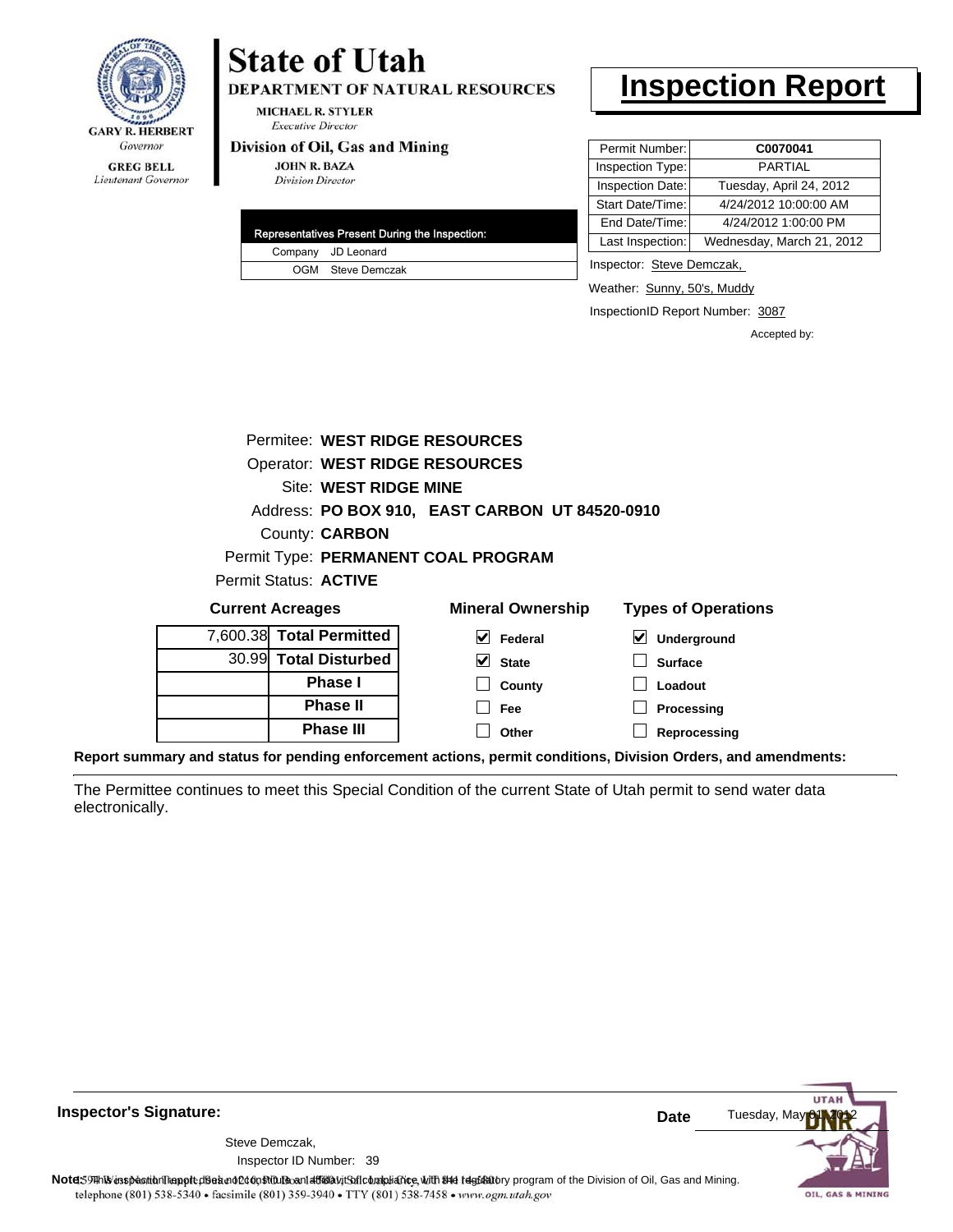- *1. Substantiate the elements on this inspection by checking the appropriate performance standard.*
- *a. For COMPLETE inspections provide narrative justification for any elements not fully inspected unless element is not appropriate to the site, in which case check Not Applicable.*
- *b. For PARTIAL inspections check only the elements evaluated.*
- *2. Document any noncompliance situation by reference the NOV issued at the appropriate performance standard listed below.*
- *3. Reference any narratives written in conjunction with this inspection at the appropriate performace standard listed below.*
- *4. Provide a brief status report for all pending enforcement actions, permit conditions, Divison Orders, and amendments.*

|     |                                                               | Evaluated               | Not Applicable Comment |                      | Enforcement |
|-----|---------------------------------------------------------------|-------------------------|------------------------|----------------------|-------------|
| 1.  | Permits, Change, Transfer, Renewal, Sale                      |                         |                        |                      |             |
| 2.  | Signs and Markers                                             | $\overline{\mathbf{v}}$ |                        | ☑                    |             |
| 3.  | Topsoil                                                       |                         |                        |                      |             |
| 4.a | Hydrologic Balance: Diversions                                | $\blacktriangledown$    |                        | V                    |             |
| 4.b | Hydrologic Balance: Sediment Ponds and Impoundments           | ⊻                       |                        | V                    |             |
| 4.c | Hydrologic Balance: Other Sediment Control Measures           |                         |                        |                      |             |
| 4.d | Hydrologic Balance: Water Monitoring                          |                         |                        |                      |             |
| 4.e | Hydrologic Balance: Effluent Limitations                      |                         |                        |                      |             |
| 5.  | <b>Explosives</b>                                             |                         |                        |                      |             |
| 6.  | Disposal of Excess Spoil, Fills, Benches                      |                         |                        |                      |             |
| 7.  | Coal Mine Waste, Refuse Piles, Impoundments                   |                         |                        |                      |             |
| 8.  | Noncoal Waste                                                 | $\overline{\mathsf{v}}$ |                        | V                    |             |
| 9.  | Protection of Fish, Wildlife and Related Environmental Issues |                         |                        |                      |             |
| 10. | Slides and Other Damage                                       | $\overline{\mathbf{v}}$ |                        | ☑                    |             |
| 11. | Contemporaneous Reclamation                                   |                         |                        |                      |             |
| 12. | <b>Backfilling And Grading</b>                                |                         |                        |                      |             |
| 13. | Revegetation                                                  |                         |                        |                      |             |
| 14. | Subsidence Control                                            | ⊽                       |                        | $\blacktriangledown$ |             |
|     | 15. Cessation of Operations                                   |                         |                        |                      |             |
|     | 16.a Roads: Construction, Maintenance, Surfacing              |                         |                        |                      |             |
|     | 16.b Roads: Drainage Controls                                 | $\blacktriangledown$    |                        | $\blacktriangledown$ |             |
| 17. | Other Transportation Facilities                               |                         |                        |                      |             |
| 18. | Support Facilities, Utility Installations                     |                         |                        |                      |             |
|     | 19. AVS Check                                                 |                         |                        |                      |             |
| 20. | Air Quality Permit                                            |                         |                        |                      |             |
| 21. | Bonding and Insurance                                         |                         |                        |                      |             |
|     | 22. Other                                                     |                         |                        |                      |             |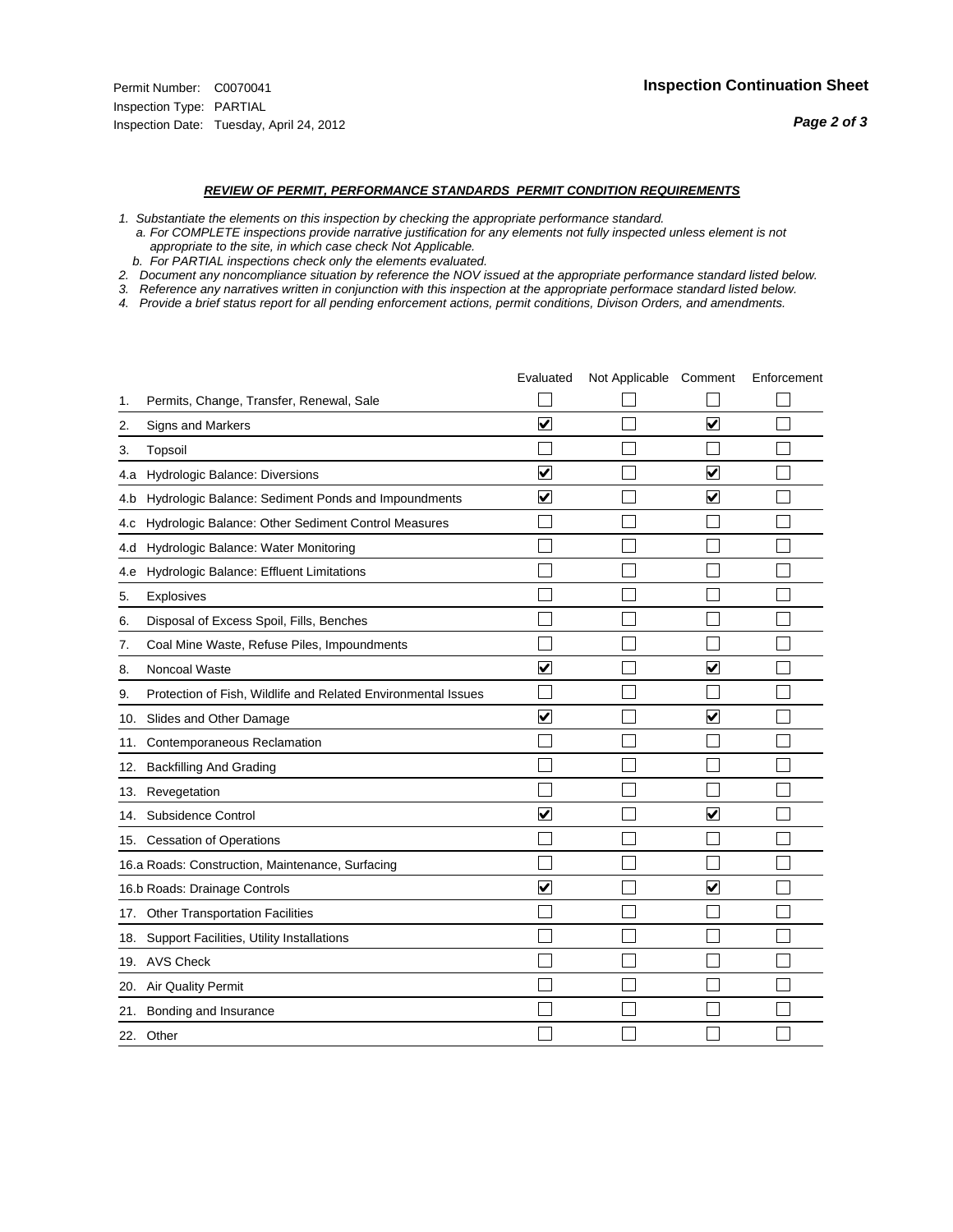Inspection Type: PARTIAL Inspection Date: Tuesday, April 24, 2012

#### **2. Signs and Markers**

The identification sign is after the main gate to the property. All information complied with the R645 Coal Rules.

#### **4.a Hydrologic Balance: Diversions**

Diversions were opened and functioning as designed. Some of the diversions will need to be cleaned out in the near future. Sediment has started to build-up in some ot the diversions and culverts. Currently the diversions are functioning as designed.

#### **4.b Hydrologic Balance: Sediment Ponds and Impoundments**

The sediment pond was inspected and contained a small amount of water. No hazardous conditions were noticed during the inspection.

#### **8. Noncoal Waste**

The mine site was clear of non-coal waste materials.

#### **10. Slides and Other Damage**

No slides or other damage was noticed during the inspection.

#### **14. Subsidence Control**

Subsidence information is in the annual report.

#### **16.b Roads: Drainage Controls**

Road drainage was functioning as designed.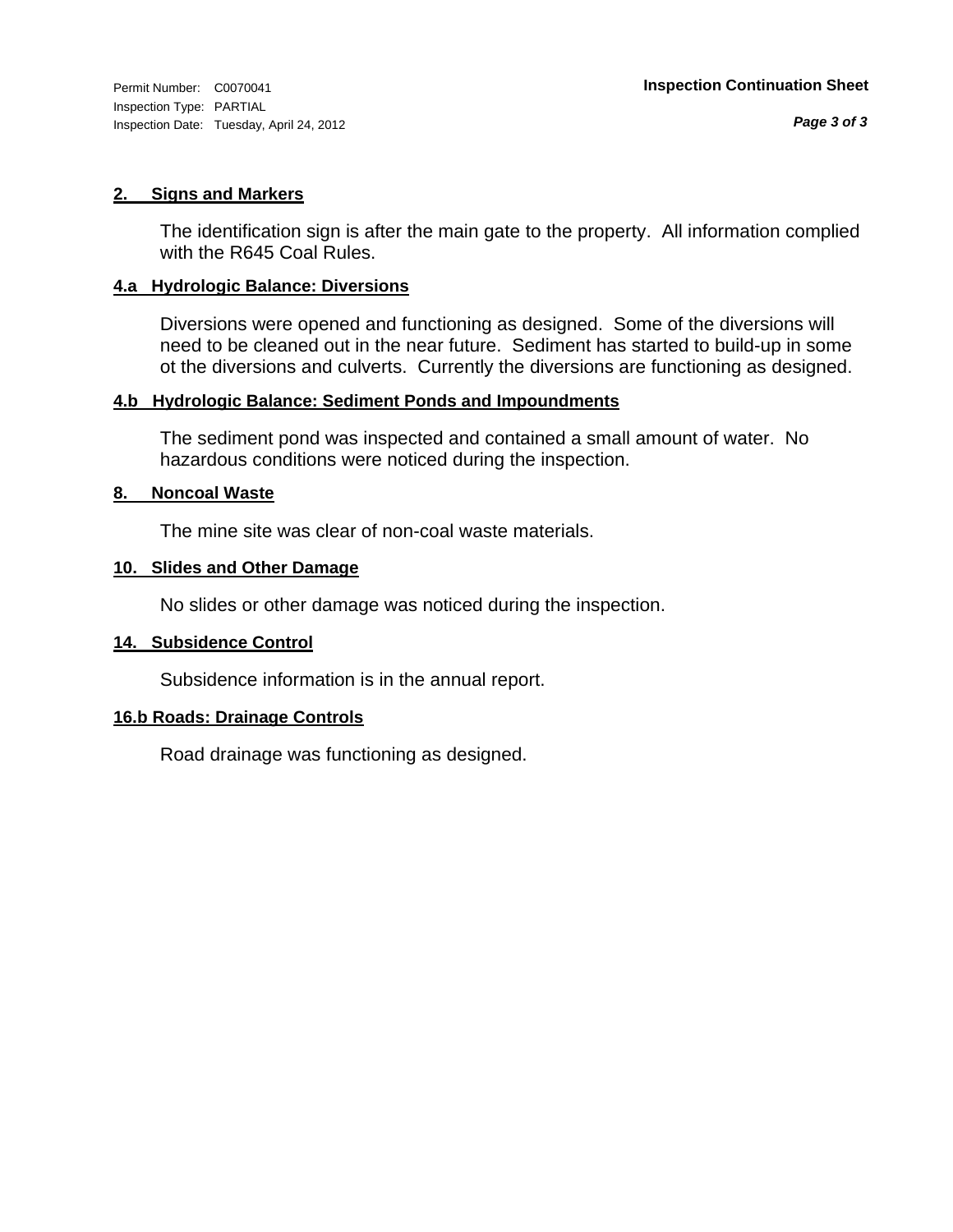

## **State of Utah**

DEPARTMENT OF NATURAL RESOURCES

**MICHAEL R. STYLER Executive Director** 

#### Division of Oil, Gas and Mining

**JOHN R. BAZA Division Director** 

|  | Representatives Present During the Inspection: |
|--|------------------------------------------------|
|  | Company Rusty Netz                             |
|  | OGM Karl Houskeeper                            |

## **Inspection Report**

| Permit Number:   | C0070042                 |
|------------------|--------------------------|
| Inspection Type: | PARTIAL                  |
| Inspection Date: | Thursday, April 12, 2012 |
| Start Date/Time: | 4/12/2012 9:30:00 AM     |
| End Date/Time:   | 4/12/2012 12:00:00 PM    |
| Last Inspection: | Thursday, March 08, 2012 |

Inspector: Karl Houskeeper,

Weather: Overcast, Temp. 45 Deg. F.

InspectionID Report Number: 3073

Accepted by:

|                              | Permitee: SUNNYSIDE COGENERATION ASSOCIATES |                            |
|------------------------------|---------------------------------------------|----------------------------|
|                              | Operator: SUNNYSIDE COGENERATION ASSOCIATES |                            |
| Site: STAR POINT REFUSE      |                                             |                            |
|                              | Address: PO BOX 159, SUNNYSIDE UT 84539     |                            |
| County: <b>CARBON</b>        |                                             |                            |
|                              | Permit Type: PERMANENT COAL PROGRAM         |                            |
| Permit Status: <b>ACTIVE</b> |                                             |                            |
| <b>Current Acreages</b>      | <b>Mineral Ownership</b>                    | <b>Types of Operations</b> |
| 152.93 Total Permitted       | Federal                                     | Underground                |
| 152.93 Total Disturbed       | <b>State</b>                                | <b>Surface</b>             |
| <b>Phase I</b>               | County                                      | Loadout                    |
| <b>Phase II</b>              | V<br><b>Fee</b>                             | Processing                 |
| <b>Phase III</b>             | Other                                       | V<br>Reprocessing          |

**Report summary and status for pending enforcement actions, permit conditions, Division Orders, and amendments:**

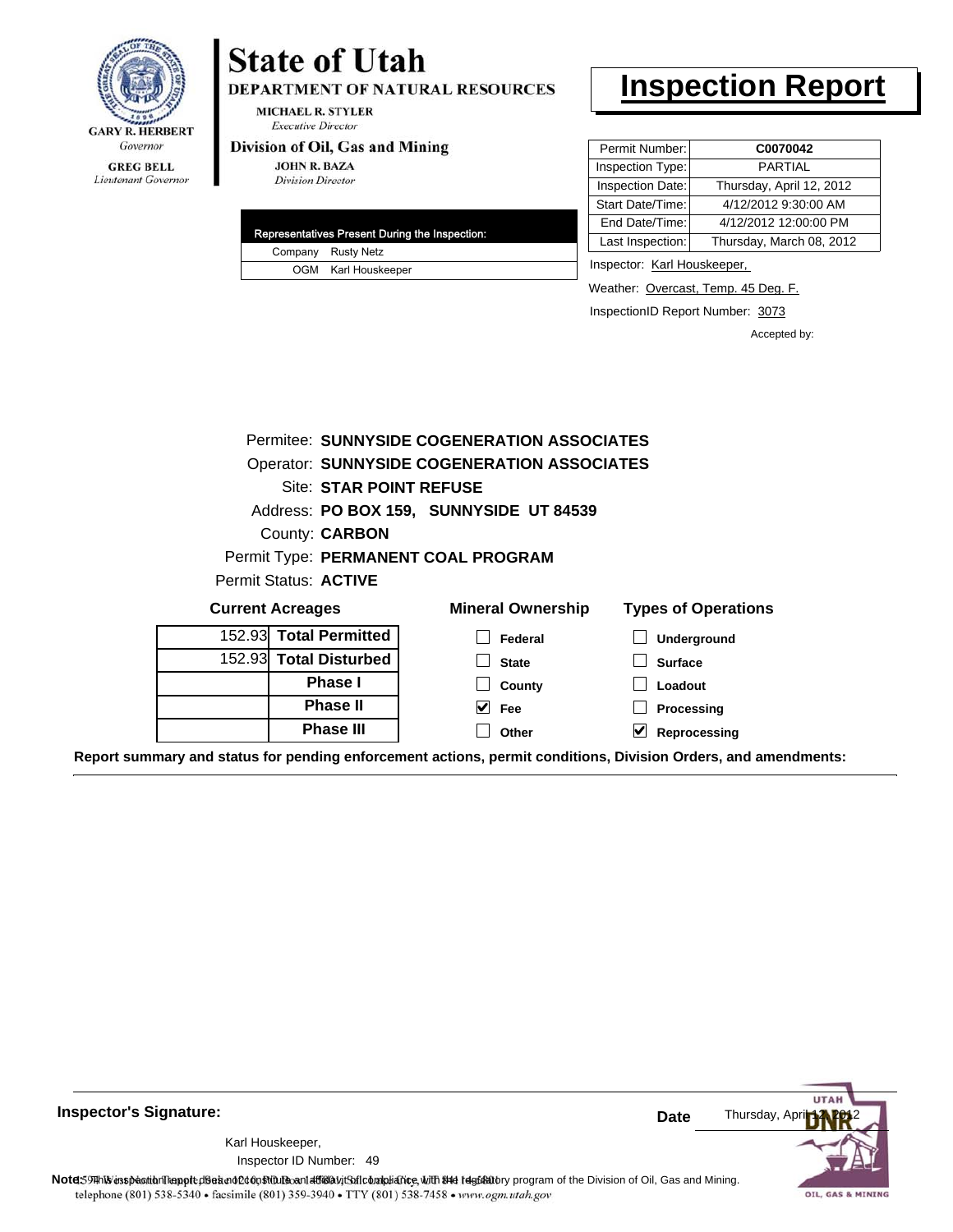- *1. Substantiate the elements on this inspection by checking the appropriate performance standard.*
- *a. For COMPLETE inspections provide narrative justification for any elements not fully inspected unless element is not appropriate to the site, in which case check Not Applicable.*
- *b. For PARTIAL inspections check only the elements evaluated.*
- *2. Document any noncompliance situation by reference the NOV issued at the appropriate performance standard listed below.*
- *3. Reference any narratives written in conjunction with this inspection at the appropriate performace standard listed below.*
- *4. Provide a brief status report for all pending enforcement actions, permit conditions, Divison Orders, and amendments.*

|     |                                                               | Evaluated               | Not Applicable Comment  |                         | Enforcement |
|-----|---------------------------------------------------------------|-------------------------|-------------------------|-------------------------|-------------|
| 1.  | Permits, Change, Transfer, Renewal, Sale                      |                         |                         |                         |             |
| 2.  | Signs and Markers                                             | $\overline{\mathbf{v}}$ |                         | $\blacktriangledown$    |             |
| 3.  | Topsoil                                                       |                         |                         |                         |             |
| 4.a | Hydrologic Balance: Diversions                                |                         |                         |                         |             |
| 4.b | Hydrologic Balance: Sediment Ponds and Impoundments           |                         |                         |                         |             |
| 4.c | Hydrologic Balance: Other Sediment Control Measures           | $\overline{\mathbf{v}}$ |                         | $\blacktriangledown$    |             |
| 4.d | Hydrologic Balance: Water Monitoring                          |                         |                         |                         |             |
| 4.e | Hydrologic Balance: Effluent Limitations                      |                         |                         |                         |             |
| 5.  | Explosives                                                    | $\overline{\mathbf{v}}$ | $\overline{\mathbf{v}}$ |                         |             |
| 6.  | Disposal of Excess Spoil, Fills, Benches                      |                         |                         |                         |             |
| 7.  | Coal Mine Waste, Refuse Piles, Impoundments                   | $\overline{\mathbf{v}}$ |                         | $\overline{\mathbf{v}}$ |             |
| 8.  | Noncoal Waste                                                 |                         |                         |                         |             |
| 9.  | Protection of Fish, Wildlife and Related Environmental Issues |                         |                         |                         |             |
|     | 10. Slides and Other Damage                                   |                         |                         |                         |             |
| 11. | Contemporaneous Reclamation                                   |                         |                         |                         |             |
| 12. | <b>Backfilling And Grading</b>                                |                         |                         |                         |             |
| 13. | Revegetation                                                  |                         |                         |                         |             |
| 14. | Subsidence Control                                            | $\overline{\mathbf{v}}$ | $\overline{\mathbf{v}}$ |                         |             |
|     | 15. Cessation of Operations                                   |                         |                         |                         |             |
|     | 16.a Roads: Construction, Maintenance, Surfacing              |                         |                         |                         |             |
|     | 16.b Roads: Drainage Controls                                 |                         |                         |                         |             |
|     | 17. Other Transportation Facilities                           |                         |                         |                         |             |
| 18. | Support Facilities, Utility Installations                     |                         |                         |                         |             |
|     | 19. AVS Check                                                 |                         |                         |                         |             |
| 20. | Air Quality Permit                                            |                         |                         |                         |             |
| 21. | Bonding and Insurance                                         |                         |                         |                         |             |
|     | 22. Other                                                     |                         |                         |                         |             |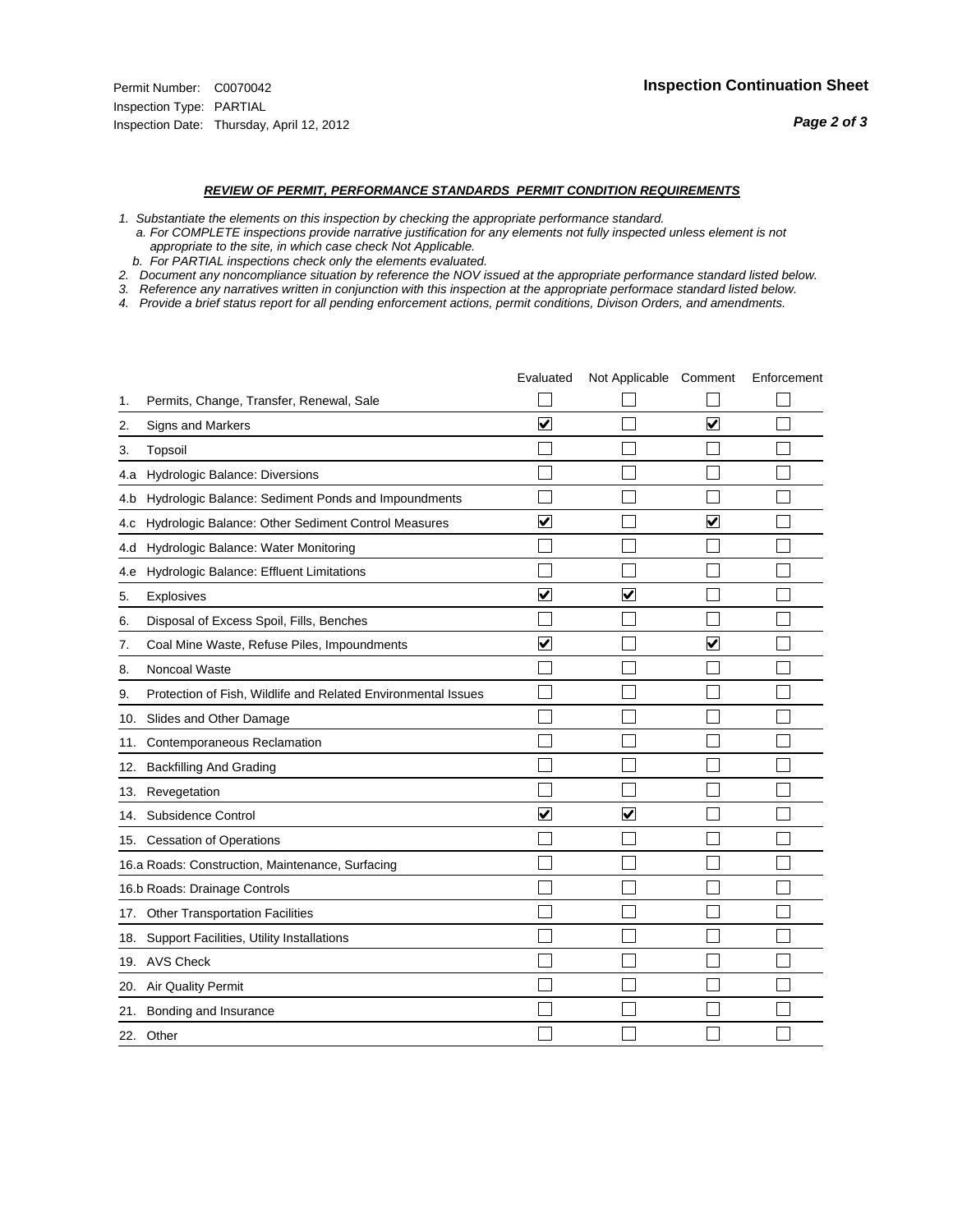Inspection Type: PARTIAL Inspection Date: Thursday, April 12, 2012

#### **2. Signs and Markers**

The mine identification sign for the Star Point Waste Fuel site is located on the left hand side of the road looking up canyon. The sign is of uniform size and legible. The sign contains all of the information required by regulation.

#### **4.c Hydrologic Balance: Other Sediment Control Measures**

Pre sediment treatment basin located along side of the public access road is full and needs to be cleaned.

#### **7. Coal Mine Waste, Refuse Piles, Impoundments**

The refuse pile appeared stable during the inspection. The pile is being mind in lifts All drainage from the surface of the pile is directed towards the drainage culvert on the southeast side of the pile.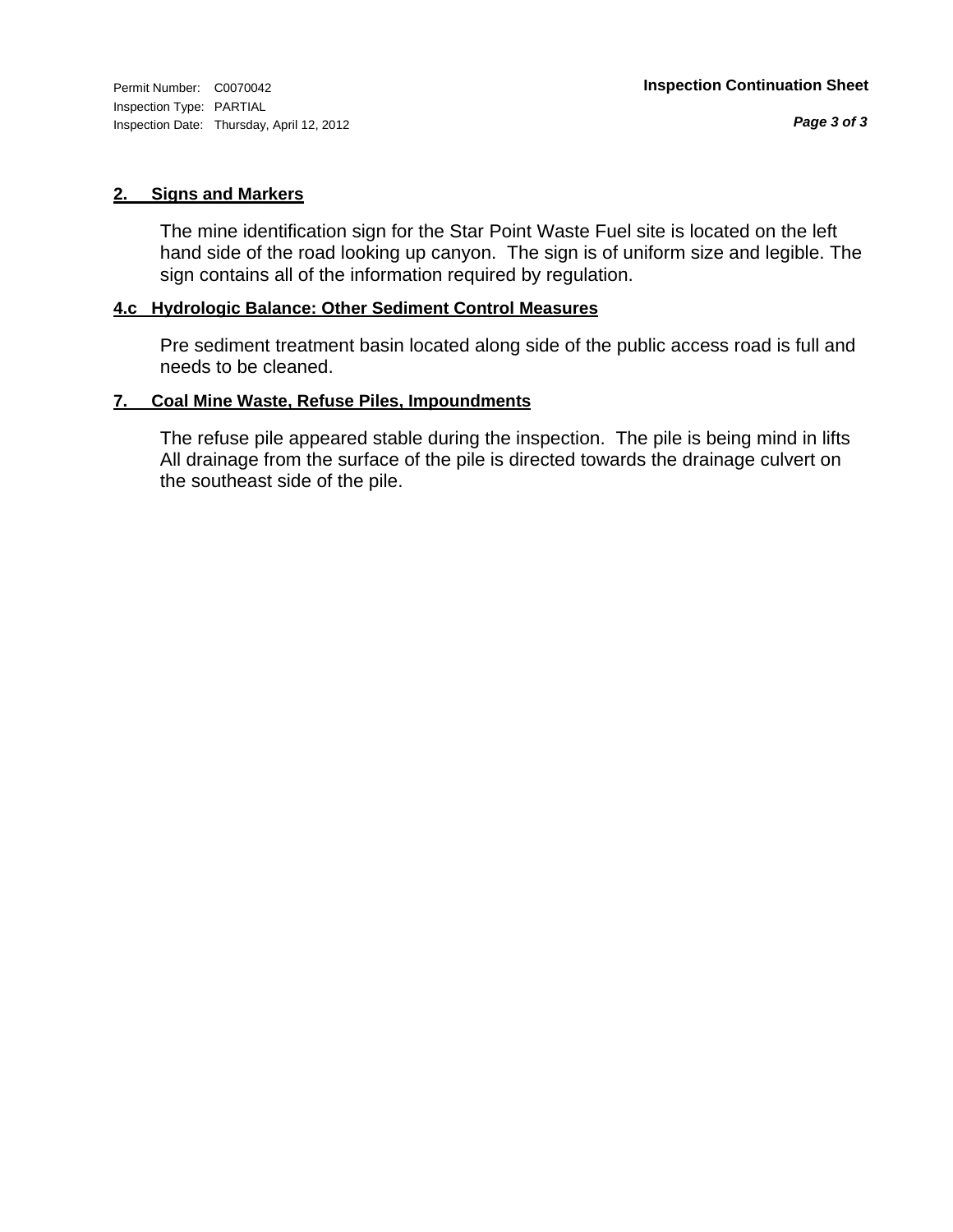

## **State of Utah**

**DEPARTMENT OF NATURAL RESOURCES** 

**MICHAEL R. STYLER Executive Director** 

#### Division of Oil, Gas and Mining

**JOHN R. BAZA Division Director** 

| Representatives Present During the Inspection: |               |  |
|------------------------------------------------|---------------|--|
|                                                | OGM Pete Hess |  |

## **Inspection Report**

| Permit Number:   | X0070044                  |
|------------------|---------------------------|
| Inspection Type: | <b>COMPLETE</b>           |
| Inspection Date: | Monday, April 02, 2012    |
| Start Date/Time: | 4/2/2012 9:45:00 AM       |
| End Date/Time:   | 4/2/2012 10:02:00 AM      |
| Last Inspection: | Wednesday, April 13, 2011 |

Inspector: Pete Hess,

Weather: Mostly sunny; windy. 30 degrees in Price at 8:45.

InspectionID Report Number: 3063

Accepted by:

| Permitee: HIDDEN SPLENDOR RESOURCES |                                                                |                            |  |  |
|-------------------------------------|----------------------------------------------------------------|----------------------------|--|--|
| Operator:                           |                                                                |                            |  |  |
| Site: COLUMBIA WELL SITE            |                                                                |                            |  |  |
|                                     | Address: 57 WEST 200 SOUTH, SUITE 400, SALT LAKE CITY UT 84101 |                            |  |  |
| County: <b>CARBON</b>               |                                                                |                            |  |  |
|                                     | Permit Type: COAL EXPLORATION SMALL                            |                            |  |  |
| Permit Status: PROPOSED             |                                                                |                            |  |  |
| <b>Current Acreages</b>             | <b>Mineral Ownership</b>                                       | <b>Types of Operations</b> |  |  |
| <b>Total Permitted</b>              | Federal                                                        | Underground                |  |  |
| <b>Total Disturbed</b>              | <b>State</b>                                                   | <b>Surface</b>             |  |  |
| <b>Phase I</b>                      | County                                                         | Loadout                    |  |  |
| <b>Phase II</b>                     | Fee                                                            | Processing                 |  |  |
| <b>Phase III</b>                    | Other                                                          | Reprocessing               |  |  |
|                                     |                                                                |                            |  |  |

**Report summary and status for pending enforcement actions, permit conditions, Division Orders, and amendments:**

The Columbia exploration well site has been reclaimed, and is now under the jurisdiction of America West Resources. The monitoring well (MW-1) remains in place, but no access is possible due to a welded cap. The site has not changed in the last year.

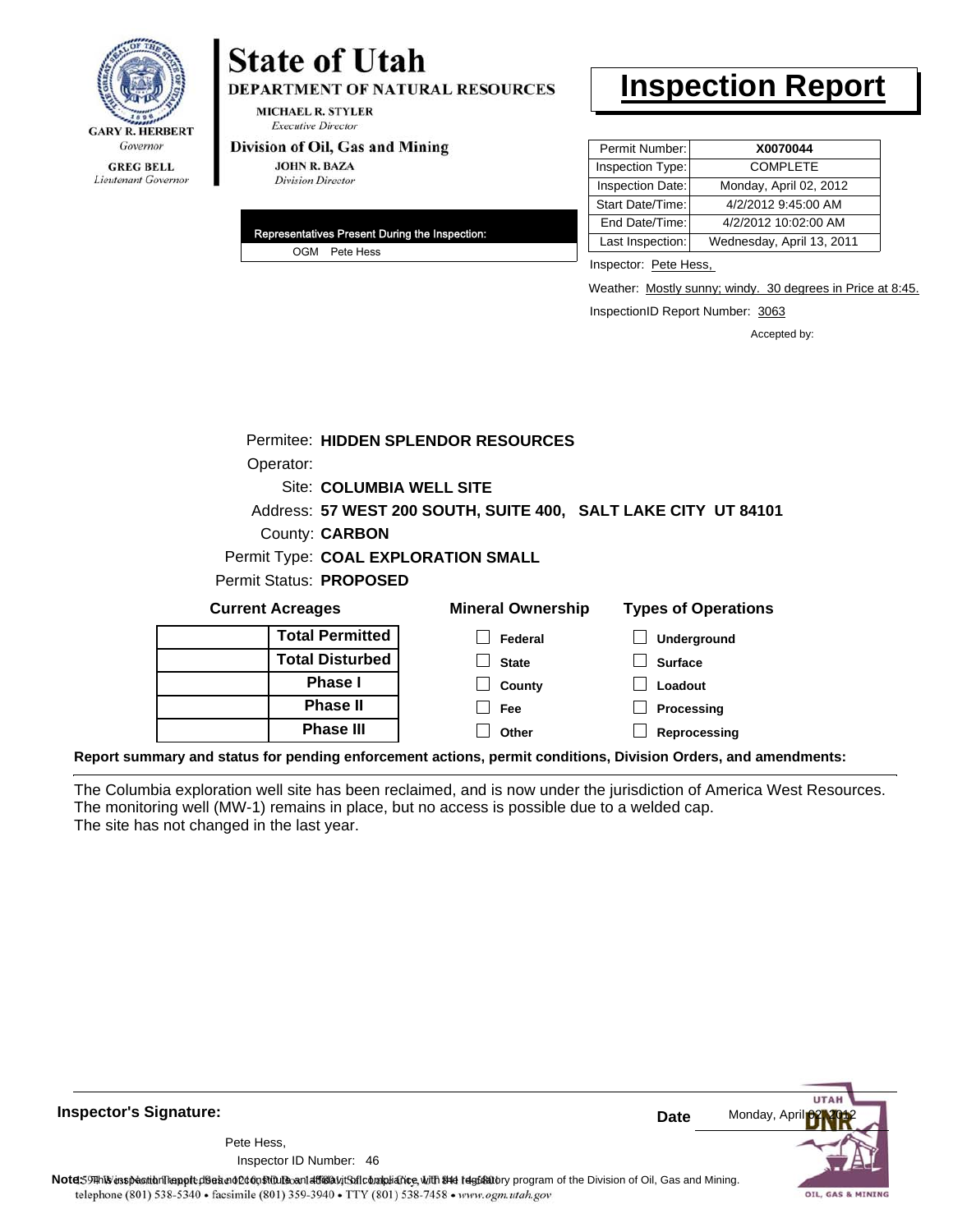- *1. Substantiate the elements on this inspection by checking the appropriate performance standard.*
- *a. For COMPLETE inspections provide narrative justification for any elements not fully inspected unless element is not appropriate to the site, in which case check Not Applicable.*
- *b. For PARTIAL inspections check only the elements evaluated.*
- *2. Document any noncompliance situation by reference the NOV issued at the appropriate performance standard listed below.*
- *3. Reference any narratives written in conjunction with this inspection at the appropriate performace standard listed below.*
- *4. Provide a brief status report for all pending enforcement actions, permit conditions, Divison Orders, and amendments.*

|     |                                                               | Evaluated               | Not Applicable Comment          |                      | Enforcement |
|-----|---------------------------------------------------------------|-------------------------|---------------------------------|----------------------|-------------|
| 1.  | Permits, Change, Transfer, Renewal, Sale                      | $\overline{\mathbf{v}}$ |                                 |                      |             |
| 2.  | Signs and Markers                                             | $\overline{\mathbf{v}}$ |                                 |                      |             |
| 3.  | Topsoil                                                       |                         | $\overline{\mathbf{v}}$         |                      |             |
| 4.a | Hydrologic Balance: Diversions                                |                         | $\blacktriangledown$            |                      |             |
| 4.b | Hydrologic Balance: Sediment Ponds and Impoundments           |                         | $\bm{\mathsf{v}}$               |                      |             |
| 4.c | Hydrologic Balance: Other Sediment Control Measures           | $\overline{\mathbf{v}}$ |                                 | $\blacktriangledown$ |             |
| 4.d | Hydrologic Balance: Water Monitoring                          | $\overline{\mathbf{v}}$ |                                 | $\blacktriangledown$ |             |
| 4.e | Hydrologic Balance: Effluent Limitations                      |                         | $\overline{\mathbf{v}}$         |                      |             |
| 5.  | <b>Explosives</b>                                             |                         | $\overline{\mathsf{v}}$         |                      |             |
| 6.  | Disposal of Excess Spoil, Fills, Benches                      |                         | $\bm{\vee}$                     |                      |             |
| 7.  | Coal Mine Waste, Refuse Piles, Impoundments                   |                         | $\overline{\mathbf{v}}$         |                      |             |
| 8.  | Noncoal Waste                                                 | $\overline{\mathsf{v}}$ |                                 |                      |             |
| 9.  | Protection of Fish, Wildlife and Related Environmental Issues | $\overline{\mathbf{v}}$ |                                 | $\blacktriangledown$ |             |
| 10. | Slides and Other Damage                                       | $\overline{\mathbf{v}}$ |                                 |                      |             |
| 11. | Contemporaneous Reclamation                                   |                         | ⊽                               |                      |             |
| 12. | <b>Backfilling And Grading</b>                                |                         | $\blacktriangledown$            |                      |             |
| 13. | Revegetation                                                  |                         | $\overline{\blacktriangledown}$ |                      |             |
| 14. | Subsidence Control                                            |                         | ☑                               | $\blacktriangledown$ |             |
|     | 15. Cessation of Operations                                   |                         | $\blacktriangledown$            |                      |             |
|     | 16.a Roads: Construction, Maintenance, Surfacing              |                         | $\blacktriangledown$            |                      |             |
|     | 16.b Roads: Drainage Controls                                 |                         | $\blacktriangledown$            |                      |             |
| 17. | Other Transportation Facilities                               |                         | $\blacktriangledown$            |                      |             |
| 18. | Support Facilities, Utility Installations                     |                         | $\overline{\blacktriangledown}$ |                      |             |
|     | 19. AVS Check                                                 | $\overline{\mathbf{v}}$ |                                 |                      |             |
| 20. | <b>Air Quality Permit</b>                                     |                         | $\overline{\mathsf{v}}$         |                      |             |
|     | 21. Bonding and Insurance                                     | ⊻                       |                                 | V                    |             |
|     | 22. Other                                                     | $\overline{\mathbf{v}}$ |                                 | $\blacktriangledown$ |             |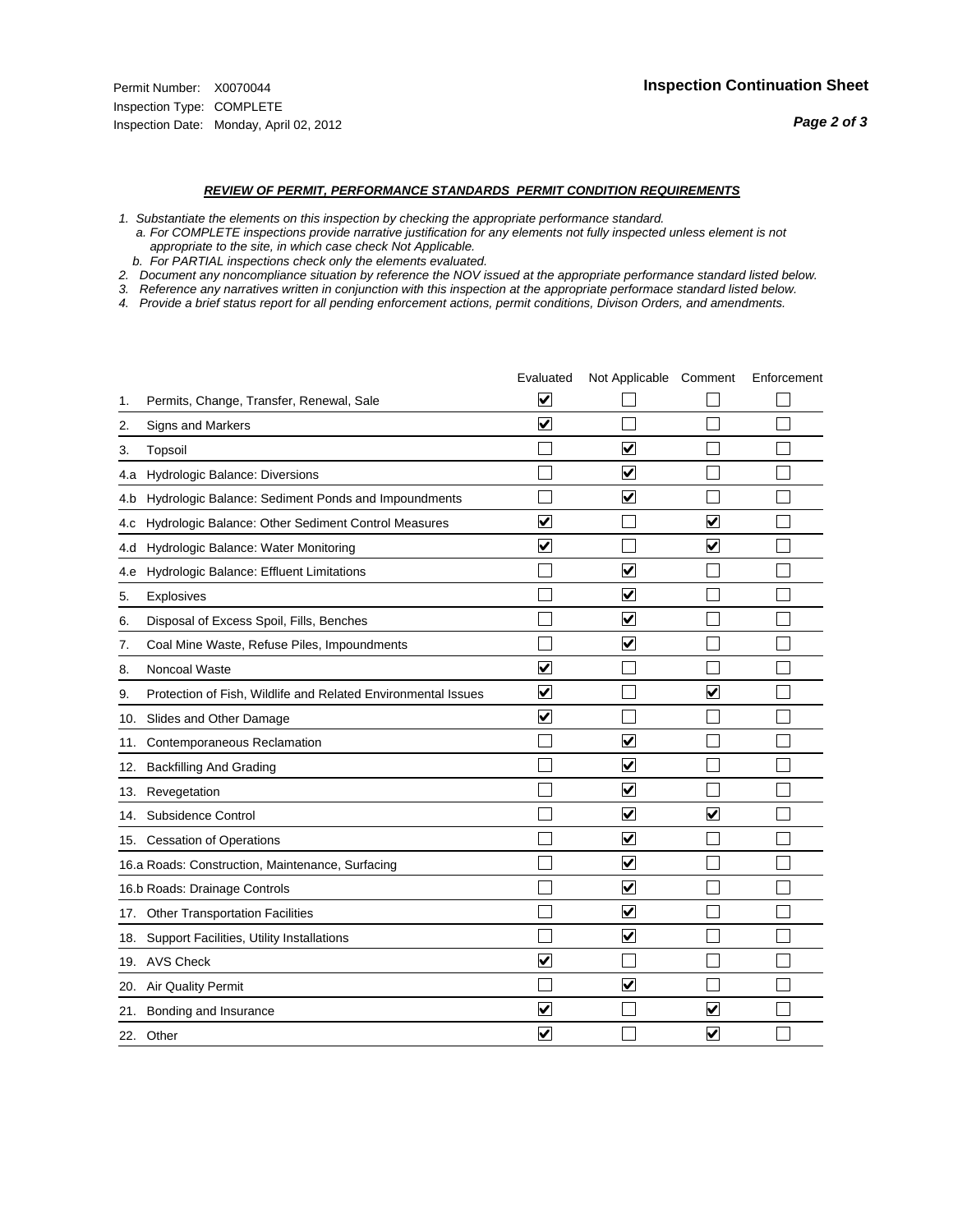#### **4.c Hydrologic Balance: Other Sediment Control Measures**

Surface roughening and vegetation are the primary means of sediment control. Rock scattered throughout the reclamation area reduces the impact of rain drops, further minimizing the potential for erosive action.

#### **4.d Hydrologic Balance: Water Monitoring**

MW-1 is not monitored. The well has a total depth of 1100 feet; the upper 200 feet has an upper 10 inch well casing. The lower 900 feet has 4 inch casing. There are no surface monitoring locations. There is some flow below the Turtle Canyon road culvert for a short distance; there is no flow in Horse Canyon Creek at the powder magazine. All water volume has soaked into the ground by that point.

#### **9. Protection of Fish, Wildlife and Related Environmental Issues**

There does not appear to be any erosive action occurring at the site. The site appears stable. Grasses are beginning to sprout in the roughening gouges.

#### **14. Subsidence Control**

Mining ceased at Columbia in 1966.

#### **21. Bonding and Insurance**

A \$ 4,000 cash bond, which is held in escrow by Zions First National Bank for the Division, is in place to ensure the reclamation of the monitoring well. The current amount used by the abandoned mine lands program to reclaim a well is \$ 5,000 (AML3), as determined by the 2011 Non-Means Cost Data information. The Division reviewed the reclamation cost to plug the 1100 foot well and reclaim the access on April 3, 2012. The Permittee must post an additional \$ 2,500 cash to have an adequate reclamation bond in place with the Division.

#### **22. Other**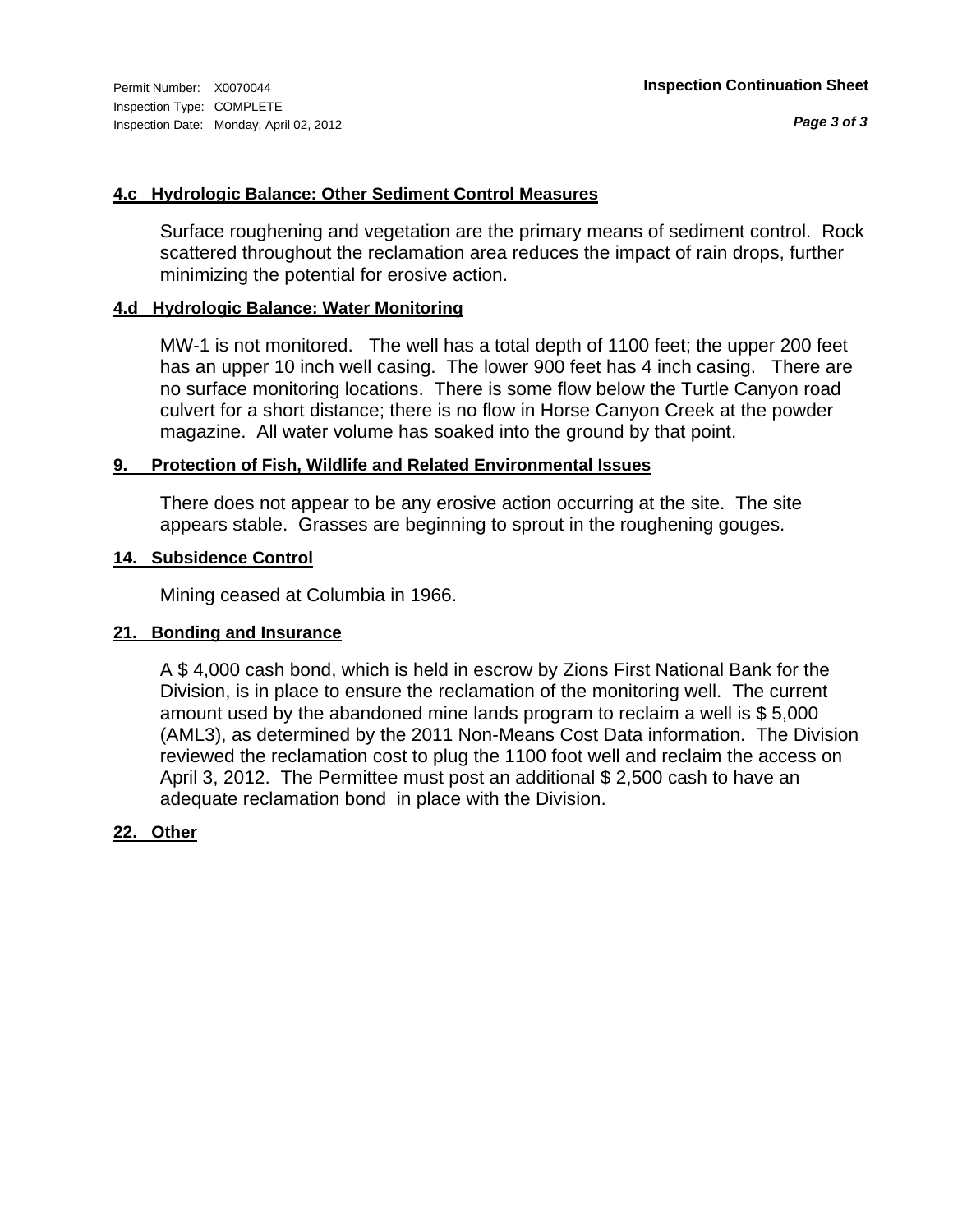

# **State of Utah**

DEPARTMENT OF NATURAL RESOURCES

**MICHAEL R. STYLER Executive Director** 

#### Division of Oil, Gas and Mining

**JOHN R. BAZA Division Director** 

| Representatives Present During the Inspection: |
|------------------------------------------------|
| OGM Pete Hess                                  |

## **Inspection Report**

| Permit Number:   | C0070045                |
|------------------|-------------------------|
| Inspection Type: | PARTIAL                 |
| Inspection Date: | Monday, April 09, 2012  |
| Start Date/Time: | 4/9/2012 1:28:00 PM     |
| End Date/Time:   | 4/9/2012 2:15:00 PM     |
| Last Inspection: | Tuesday, March 13, 2012 |

Inspector: Pete Hess,

Weather: Clear and warm; 70's F.

InspectionID Report Number: 3068

Accepted by:

|                                                                                                                | Permitee: HEADWATERS ENERGY SERVICES |                                                                          |
|----------------------------------------------------------------------------------------------------------------|--------------------------------------|--------------------------------------------------------------------------|
|                                                                                                                | Operator: HEADWATERS ENERGY SERVICES |                                                                          |
| Site: COVOL SITE                                                                                               |                                      |                                                                          |
|                                                                                                                |                                      | Address: 10653 SOUTH RIVER FRONT PARKWAY, SUITE 300, SOUTH JORDAN UT 840 |
| County: <b>CARBON</b>                                                                                          |                                      |                                                                          |
| Permit Type: PERMANENT COAL PROGRAM                                                                            |                                      |                                                                          |
| Permit Status: ACTIVE                                                                                          |                                      |                                                                          |
| <b>Current Acreages</b>                                                                                        | <b>Mineral Ownership</b>             | <b>Types of Operations</b>                                               |
| 30.00 Total Permitted                                                                                          | Federal                              | Underground                                                              |
| 30.00 Total Disturbed                                                                                          | <b>State</b>                         | <b>Surface</b>                                                           |
| Phase I                                                                                                        | County                               | Loadout                                                                  |
| <b>Phase II</b>                                                                                                | Fee                                  | Processing                                                               |
| <b>Phase III</b>                                                                                               | Other                                | Reprocessing                                                             |
| Report summary and status for pending enforcement actions, permit conditions, Division Orders, and amendments: |                                      |                                                                          |

Processing of high ash feed continues at the site.

Mr. Kyle Edwards, plant manager, represented the Permittee during today's inspection.

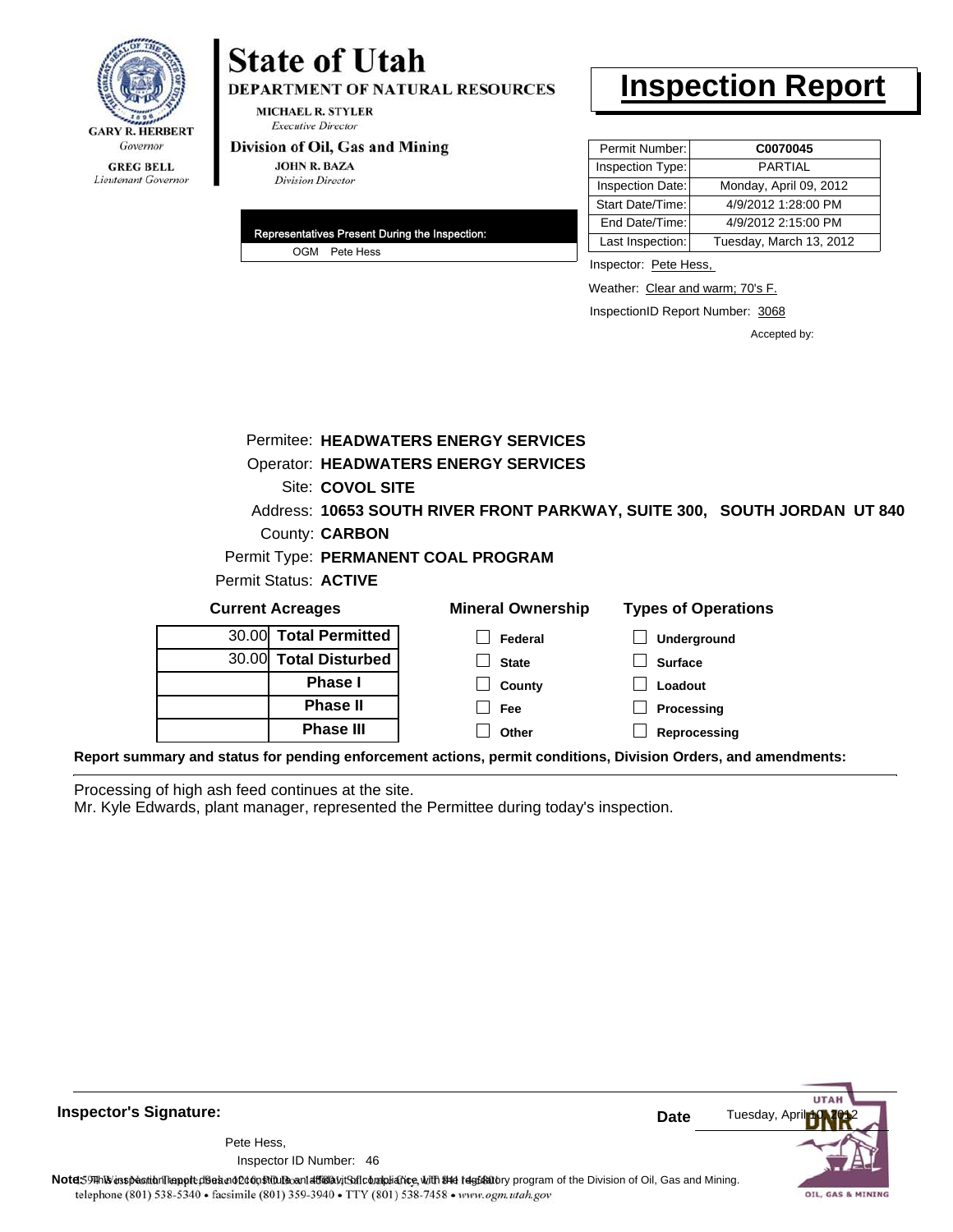- *1. Substantiate the elements on this inspection by checking the appropriate performance standard.*
- *a. For COMPLETE inspections provide narrative justification for any elements not fully inspected unless element is not appropriate to the site, in which case check Not Applicable.*
- *b. For PARTIAL inspections check only the elements evaluated.*
- *2. Document any noncompliance situation by reference the NOV issued at the appropriate performance standard listed below.*
- *3. Reference any narratives written in conjunction with this inspection at the appropriate performace standard listed below.*
- *4. Provide a brief status report for all pending enforcement actions, permit conditions, Divison Orders, and amendments.*

|     |                                                               | Evaluated               | Not Applicable Comment  |                         | Enforcement |
|-----|---------------------------------------------------------------|-------------------------|-------------------------|-------------------------|-------------|
| 1.  | Permits, Change, Transfer, Renewal, Sale                      |                         |                         |                         |             |
| 2.  | Signs and Markers                                             | $\overline{\mathbf{v}}$ |                         |                         |             |
| 3.  | Topsoil                                                       | $\overline{\mathbf{v}}$ |                         | $\overline{\mathbf{v}}$ |             |
| 4.a | Hydrologic Balance: Diversions                                | $\blacktriangledown$    |                         |                         |             |
| 4.b | Hydrologic Balance: Sediment Ponds and Impoundments           | $\blacktriangledown$    |                         | V                       |             |
| 4.C | Hydrologic Balance: Other Sediment Control Measures           | $\overline{\mathbf{v}}$ |                         |                         |             |
| 4.d | Hydrologic Balance: Water Monitoring                          | $\overline{\mathbf{v}}$ |                         |                         |             |
| 4.e | Hydrologic Balance: Effluent Limitations                      | $\overline{\mathbf{v}}$ |                         |                         |             |
| 5.  | <b>Explosives</b>                                             |                         | ⊽                       |                         |             |
| 6.  | Disposal of Excess Spoil, Fills, Benches                      |                         | $\blacktriangledown$    |                         |             |
| 7.  | Coal Mine Waste, Refuse Piles, Impoundments                   |                         | $\overline{\mathbf{v}}$ |                         |             |
| 8.  | Noncoal Waste                                                 | $\overline{\mathsf{v}}$ |                         |                         |             |
| 9.  | Protection of Fish, Wildlife and Related Environmental Issues | $\overline{\mathbf{v}}$ |                         |                         |             |
|     | 10. Slides and Other Damage                                   |                         | ⊽                       |                         |             |
| 11. | Contemporaneous Reclamation                                   |                         | ☑                       |                         |             |
| 12. | <b>Backfilling And Grading</b>                                |                         |                         |                         |             |
| 13. | Revegetation                                                  |                         |                         |                         |             |
| 14. | Subsidence Control                                            |                         | $\overline{\mathbf{v}}$ |                         |             |
|     | 15. Cessation of Operations                                   |                         |                         |                         |             |
|     | 16.a Roads: Construction, Maintenance, Surfacing              |                         |                         |                         |             |
|     | 16.b Roads: Drainage Controls                                 | $\blacktriangledown$    |                         |                         |             |
| 17. | Other Transportation Facilities                               |                         |                         |                         |             |
| 18. | Support Facilities, Utility Installations                     |                         |                         |                         |             |
|     | 19. AVS Check                                                 |                         |                         |                         |             |
| 20. | <b>Air Quality Permit</b>                                     | $\checkmark$            |                         | $\blacktriangledown$    |             |
| 21. | Bonding and Insurance                                         |                         |                         |                         |             |
|     | 22. Other                                                     |                         |                         |                         |             |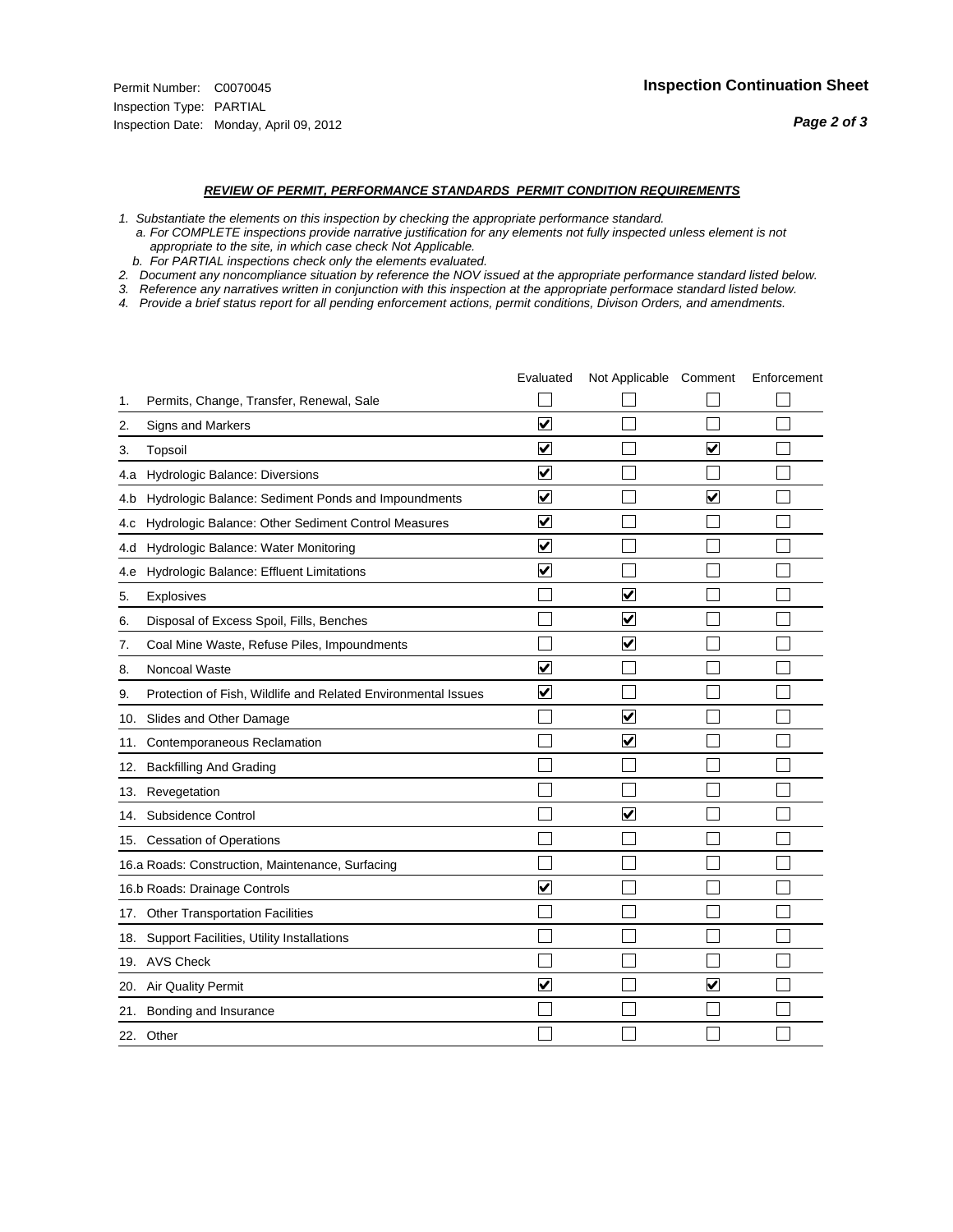*Page 3 of 3*

#### **3. Topsoil**

A permit amendment to replace the silt fences at the toe of the topsoil piles with berms is being prepared for submittal. EarthFax Engineering is preparing the application.

#### **4.b Hydrologic Balance: Sediment Ponds and Impoundments**

The cleanout material from the East pond has been spread to dry adjacent to that incisement.

#### **20. Air Quality Permit**

An application of water had recently been made on the sites operational haul roads.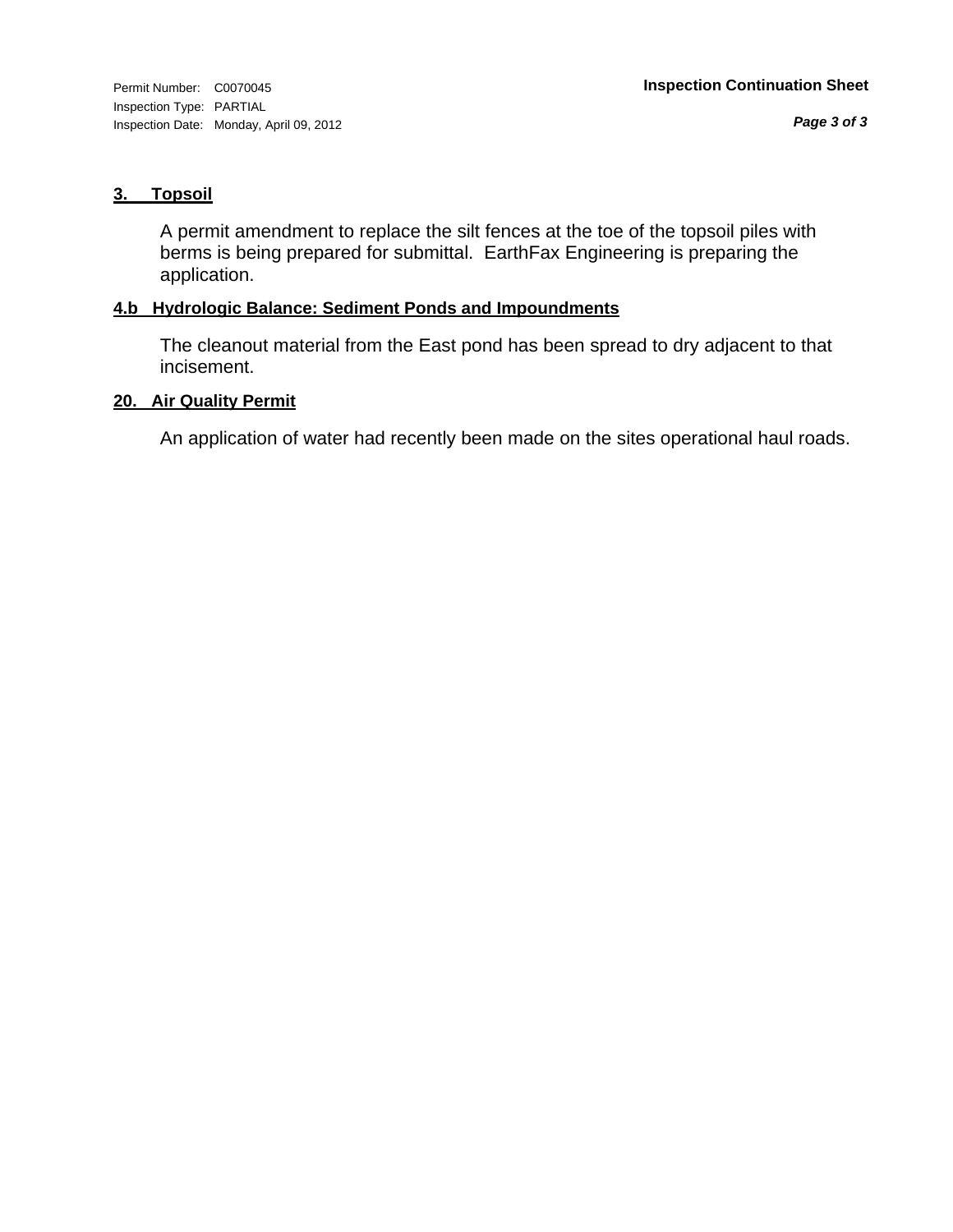

#### **GREG BELL** Lieutenant Governor

# **State of Utah**

DEPARTMENT OF NATURAL RESOURCES

**MICHAEL R. STYLER Executive Director** 

#### Division of Oil, Gas and Mining

**JOHN R. BAZA Division Director** 

|  | Representatives Present During the Inspection: |
|--|------------------------------------------------|
|  | Company Peter Behling                          |
|  | OGM Karl Houskeeper                            |

### **Inspection Report**

| Permit Number:   | C0150007                |
|------------------|-------------------------|
| Inspection Type: | <b>COMPLETE</b>         |
| Inspection Date: | Tuesday, April 24, 2012 |
| Start Date/Time: | 4/24/2012 8:00:00 AM    |
| End Date/Time:   | 4/24/2012 1:00:00 PM    |
| Last Inspection: | Tuesday, March 13, 2012 |
|                  |                         |

Inspector: Karl Houskeeper,

Weather: Clear Skies, Temp. 72 Deg. F.

InspectionID Report Number: 3080

Accepted by:

|                                             |                                 | Permitee: CONSOLIDATION COAL CO      |                            |  |  |
|---------------------------------------------|---------------------------------|--------------------------------------|----------------------------|--|--|
| Operator: CONSOLIDATION COAL CO             |                                 |                                      |                            |  |  |
|                                             | <b>Site: HIDDEN VALLEY MINE</b> |                                      |                            |  |  |
|                                             |                                 | Address: PO BOX 566, SESSER IL 62884 |                            |  |  |
|                                             | County: <b>EMERY</b>            |                                      |                            |  |  |
|                                             |                                 | Permit Type: PERMANENT COAL PROGRAM  |                            |  |  |
|                                             | <b>Permit Status: RECLAIMED</b> |                                      |                            |  |  |
|                                             | <b>Current Acreages</b>         | <b>Mineral Ownership</b>             | <b>Types of Operations</b> |  |  |
|                                             | 960.00 Total Permitted          | Federal                              | <b>Underground</b>         |  |  |
| 6.70                                        | <b>Total Disturbed</b>          | <b>State</b>                         | <b>Surface</b>             |  |  |
| 6.70<br><b>Phase I</b><br>Loadout<br>County |                                 |                                      |                            |  |  |
|                                             | <b>Phase II</b>                 | <b>Fee</b>                           | Processing                 |  |  |
|                                             | <b>Phase III</b>                | Other                                | Reprocessing               |  |  |

**Report summary and status for pending enforcement actions, permit conditions, Division Orders, and amendments:**



**Inspector's Signature:**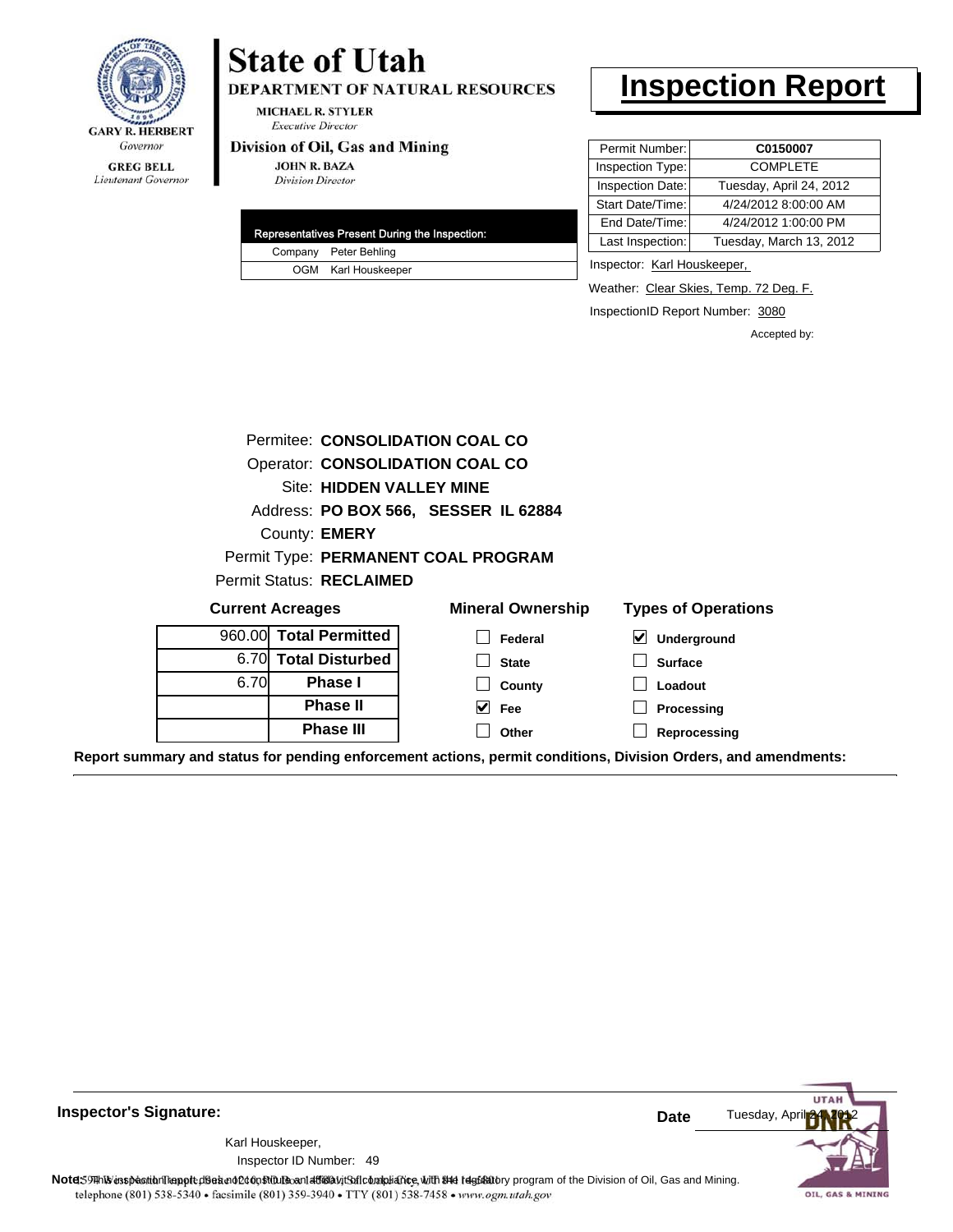#### *REVIEW OF PERMIT, PERFORMANCE STANDARDS PERMIT CONDITION REQUIREMENTS*

*1. Substantiate the elements on this inspection by checking the appropriate performance standard.*

 *a. For COMPLETE inspections provide narrative justification for any elements not fully inspected unless element is not appropriate to the site, in which case check Not Applicable.*

 *b. For PARTIAL inspections check only the elements evaluated.*

*2. Document any noncompliance situation by reference the NOV issued at the appropriate performance standard listed below.*

*3. Reference any narratives written in conjunction with this inspection at the appropriate performace standard listed below.*

*4. Provide a brief status report for all pending enforcement actions, permit conditions, Divison Orders, and amendments.*

|     |                                                               | Evaluated                       | Not Applicable Comment          |                         | Enforcement |
|-----|---------------------------------------------------------------|---------------------------------|---------------------------------|-------------------------|-------------|
| 1.  | Permits, Change, Transfer, Renewal, Sale                      | ⊻                               |                                 | V                       |             |
| 2.  | <b>Signs and Markers</b>                                      | $\overline{\mathbf{v}}$         |                                 | $\blacktriangledown$    |             |
| 3.  | Topsoil                                                       | $\overline{\mathbf{v}}$         | $\overline{\blacktriangledown}$ |                         |             |
| 4.a | Hydrologic Balance: Diversions                                | ⊽                               |                                 |                         |             |
| 4.b | Hydrologic Balance: Sediment Ponds and Impoundments           | $\blacktriangledown$            | $\blacktriangledown$            |                         |             |
| 4.C | Hydrologic Balance: Other Sediment Control Measures           | $\overline{\mathbf{v}}$         |                                 | $\overline{\mathbf{v}}$ |             |
| 4.d | Hydrologic Balance: Water Monitoring                          | $\overline{\mathbf{v}}$         |                                 |                         |             |
| 4.e | Hydrologic Balance: Effluent Limitations                      | $\overline{\mathbf{v}}$         | $\overline{\blacktriangledown}$ |                         |             |
| 5.  | Explosives                                                    | $\overline{\mathbf{v}}$         | $\blacktriangledown$            |                         |             |
| 6.  | Disposal of Excess Spoil, Fills, Benches                      | $\overline{\mathsf{v}}$         | $\blacktriangledown$            |                         |             |
| 7.  | Coal Mine Waste, Refuse Piles, Impoundments                   | $\overline{\mathbf{v}}$         | $\blacktriangledown$            |                         |             |
| 8.  | Noncoal Waste                                                 | $\overline{\mathbf{v}}$         |                                 |                         |             |
| 9.  | Protection of Fish, Wildlife and Related Environmental Issues | $\overline{\mathbf{v}}$         |                                 |                         |             |
|     | 10. Slides and Other Damage                                   | $\overline{\mathbf{v}}$         |                                 |                         |             |
| 11. | Contemporaneous Reclamation                                   | ⊽                               |                                 |                         |             |
| 12. | <b>Backfilling And Grading</b>                                | $\overline{\mathbf{v}}$         |                                 |                         |             |
| 13. | Revegetation                                                  | $\overline{\mathbf{v}}$         |                                 |                         |             |
| 14. | Subsidence Control                                            | $\overline{\mathbf{v}}$         | $\overline{\mathbf{v}}$         |                         |             |
|     | 15. Cessation of Operations                                   | $\overline{\blacktriangledown}$ |                                 |                         |             |
|     | 16.a Roads: Construction, Maintenance, Surfacing              | $\checkmark$                    |                                 |                         |             |
|     | 16.b Roads: Drainage Controls                                 | ⊽                               |                                 |                         |             |
|     | 17. Other Transportation Facilities                           | $\overline{\mathbf{v}}$         |                                 |                         |             |
| 18. | Support Facilities, Utility Installations                     | $\overline{\mathbf{v}}$         |                                 |                         |             |
|     | 19. AVS Check                                                 | $\overline{\mathbf{v}}$         |                                 |                         |             |
| 20. | Air Quality Permit                                            | $\checkmark$                    |                                 |                         |             |
|     | 21. Bonding and Insurance                                     | ⊻                               |                                 |                         |             |
|     | 22. Other                                                     | $\blacktriangledown$            |                                 |                         |             |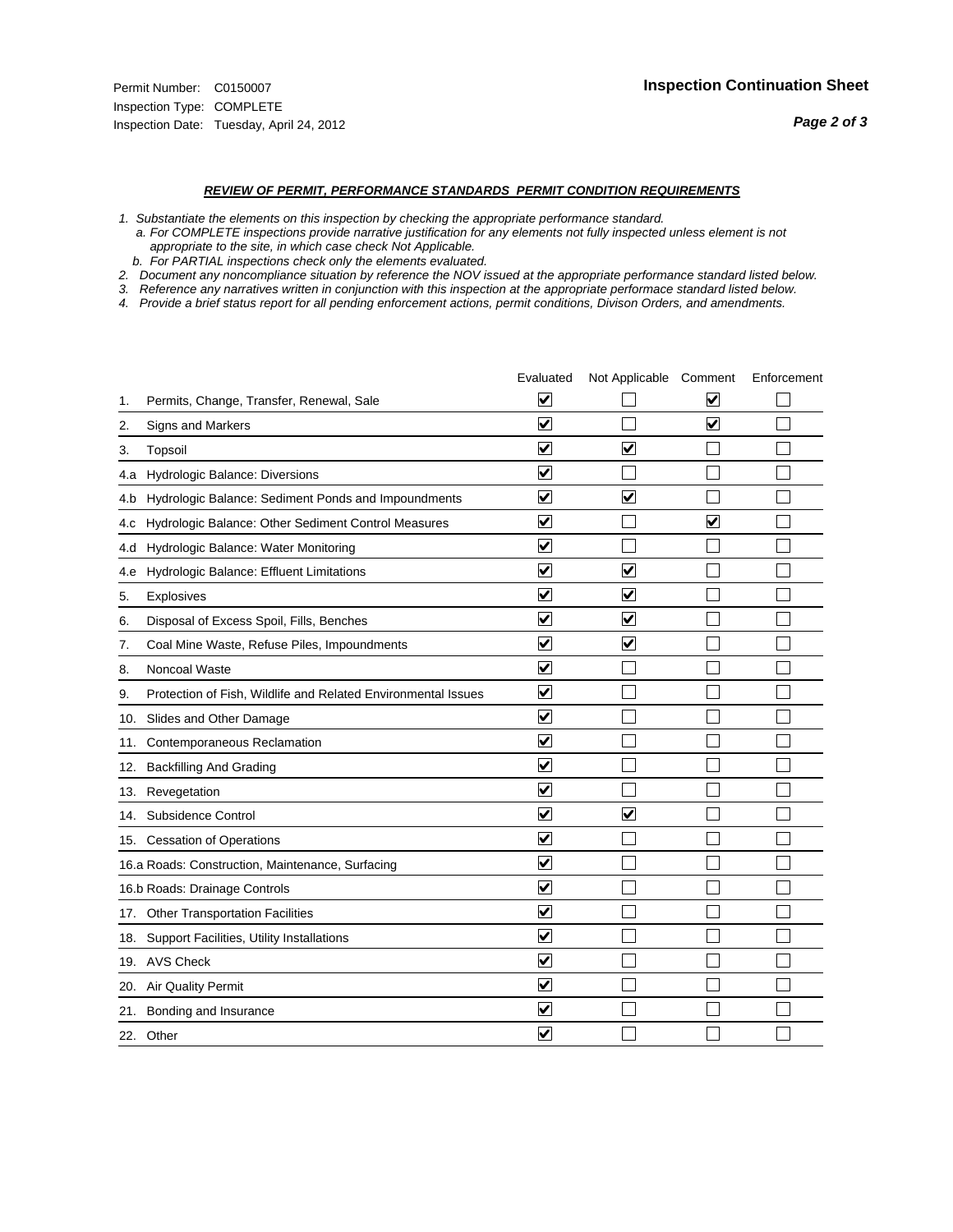#### **1. Permits, Change, Transfer, Renewal, Sale**

The current DOGM permit C/015/007 was issued effective 01/29/2012 and expires 01/29/2017.

-Certificate of Insurance policy number BAP 9377 207-08, issued 11/05/2011 and terminates 11/05/2012.

-UPDES permit UTG-040026 effective 05/01/2008 and expires @ midnight 04/30/2013.

#### **2. Signs and Markers**

The mine identification sign was observed at the end of the county road and the entrance into the mine permit area. The sign is old and ragged but is still legible. The sign contains all the information required by regulation.

#### **4.c Hydrologic Balance: Other Sediment Control Measures**

There is a silt fence located in close proximity to the mine identification sign. The silt fence has been re-secured with plastic zip ties. The silt fence is currently functional.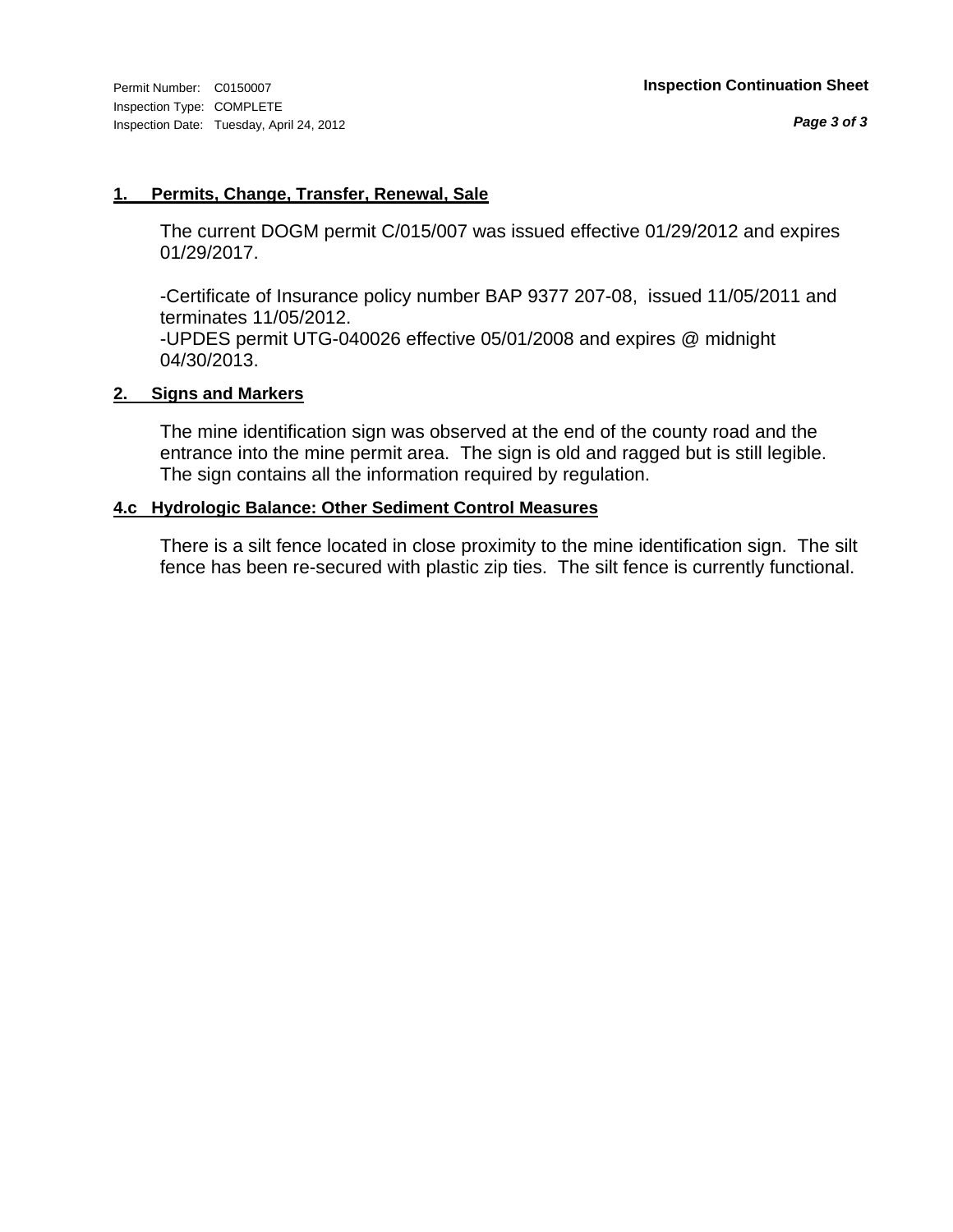

Lieutenant Governor

## **State of Utah**

DEPARTMENT OF NATURAL RESOURCES

**MICHAEL R. STYLER Executive Director** 

#### Division of Oil, Gas and Mining

**JOHN R. BAZA Division Director** 

## **Inspection Report**

| Permit Number:   | C0150009                  |
|------------------|---------------------------|
| Inspection Type: | PARTIAI                   |
| Inspection Date: | Wednesday, April 11, 2012 |
| Start Date/Time: | 4/11/2012 11:12:00 AM     |
| End Date/Time:   | 4/11/2012 11:20:00 AM     |
| Last Inspection: |                           |

Inspector: Pete Hess,

Weather:

InspectionID Report Number: 3072

**Reprocessing**

Accepted by:

|                                  | Permitee: ENERGY WEST MINING CO        |                                          |                            |  |
|----------------------------------|----------------------------------------|------------------------------------------|----------------------------|--|
|                                  | <b>Operator: ENERGY WEST MINING CO</b> |                                          |                            |  |
| <b>Site: TRAIL MOUNTAIN MINE</b> |                                        |                                          |                            |  |
|                                  |                                        | Address: PO BOX 310, HUNTINGTON UT 84528 |                            |  |
|                                  | County: <b>EMERY</b>                   |                                          |                            |  |
|                                  |                                        | Permit Type: PERMANENT COAL PROGRAM      |                            |  |
|                                  | Permit Status: <b>ACTIVE</b>           |                                          |                            |  |
|                                  | <b>Current Acreages</b>                | <b>Mineral Ownership</b>                 | <b>Types of Operations</b> |  |
|                                  | 3,538.98 Total Permitted               | V<br>Federal                             | V<br>Underground           |  |
|                                  | 10.39 Total Disturbed                  | V<br><b>State</b>                        | <b>Surface</b>             |  |
|                                  | <b>Phase I</b>                         | County                                   | Loadout                    |  |
|                                  | <b>Phase II</b>                        | Fee                                      | Processing                 |  |

**Other**

**Report summary and status for pending enforcement actions, permit conditions, Division Orders, and amendments:**

**Phase III**



**Inspector's Signature:**

Pete Hess,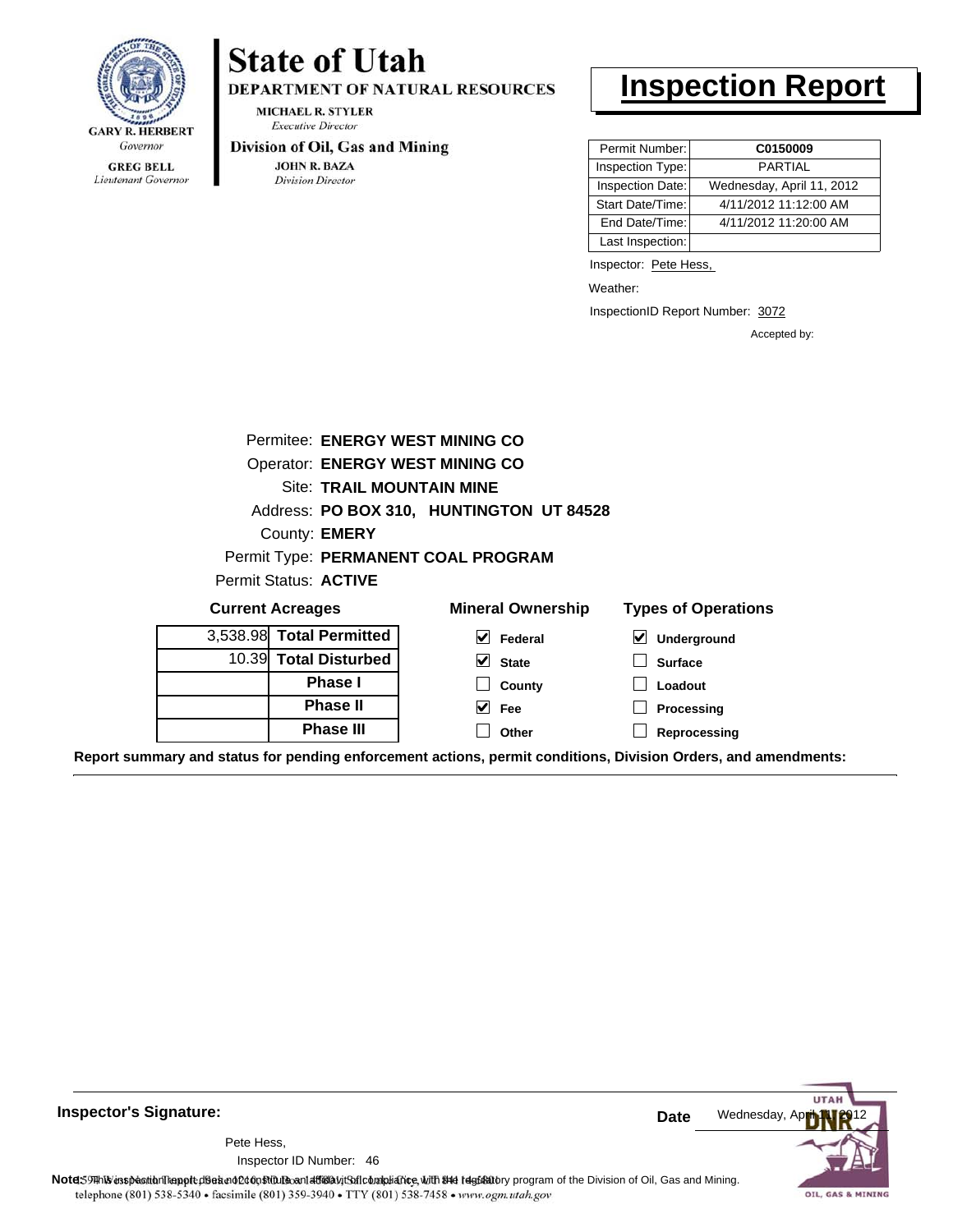- *1. Substantiate the elements on this inspection by checking the appropriate performance standard.*
- *a. For COMPLETE inspections provide narrative justification for any elements not fully inspected unless element is not appropriate to the site, in which case check Not Applicable.*
- *b. For PARTIAL inspections check only the elements evaluated.*
- *2. Document any noncompliance situation by reference the NOV issued at the appropriate performance standard listed below.*
- *3. Reference any narratives written in conjunction with this inspection at the appropriate performace standard listed below.*
- *4. Provide a brief status report for all pending enforcement actions, permit conditions, Divison Orders, and amendments.*

|     |                                                               | Evaluated               | Not Applicable Comment |                         | Enforcement |
|-----|---------------------------------------------------------------|-------------------------|------------------------|-------------------------|-------------|
| 1.  | Permits, Change, Transfer, Renewal, Sale                      |                         |                        |                         |             |
| 2.  | <b>Signs and Markers</b>                                      |                         |                        |                         |             |
| 3.  | Topsoil                                                       |                         |                        |                         |             |
| 4.a | Hydrologic Balance: Diversions                                | $\blacktriangledown$    |                        | $\overline{\mathbf{v}}$ |             |
| 4.b | Hydrologic Balance: Sediment Ponds and Impoundments           | $\blacktriangledown$    |                        | V                       |             |
| 4.c | Hydrologic Balance: Other Sediment Control Measures           | $\overline{\mathbf{v}}$ |                        | $\blacktriangledown$    |             |
| 4.d | Hydrologic Balance: Water Monitoring                          |                         |                        |                         |             |
| 4.e | Hydrologic Balance: Effluent Limitations                      |                         |                        |                         |             |
| 5.  | <b>Explosives</b>                                             |                         |                        |                         |             |
| 6.  | Disposal of Excess Spoil, Fills, Benches                      |                         |                        |                         |             |
| 7.  | Coal Mine Waste, Refuse Piles, Impoundments                   |                         |                        |                         |             |
| 8.  | Noncoal Waste                                                 |                         |                        |                         |             |
| 9.  | Protection of Fish, Wildlife and Related Environmental Issues |                         |                        |                         |             |
|     | 10. Slides and Other Damage                                   |                         |                        |                         |             |
| 11. | Contemporaneous Reclamation                                   |                         |                        |                         |             |
| 12. | <b>Backfilling And Grading</b>                                |                         |                        |                         |             |
| 13. | Revegetation                                                  |                         |                        |                         |             |
| 14. | Subsidence Control                                            |                         |                        |                         |             |
|     | 15. Cessation of Operations                                   |                         |                        |                         |             |
|     | 16.a Roads: Construction, Maintenance, Surfacing              |                         |                        |                         |             |
|     | 16.b Roads: Drainage Controls                                 |                         |                        |                         |             |
| 17. | <b>Other Transportation Facilities</b>                        |                         |                        |                         |             |
| 18. | Support Facilities, Utility Installations                     |                         |                        |                         |             |
|     | 19. AVS Check                                                 |                         |                        |                         |             |
| 20. | Air Quality Permit                                            |                         |                        |                         |             |
| 21. | Bonding and Insurance                                         |                         |                        |                         |             |
|     | 22. Other                                                     |                         |                        |                         |             |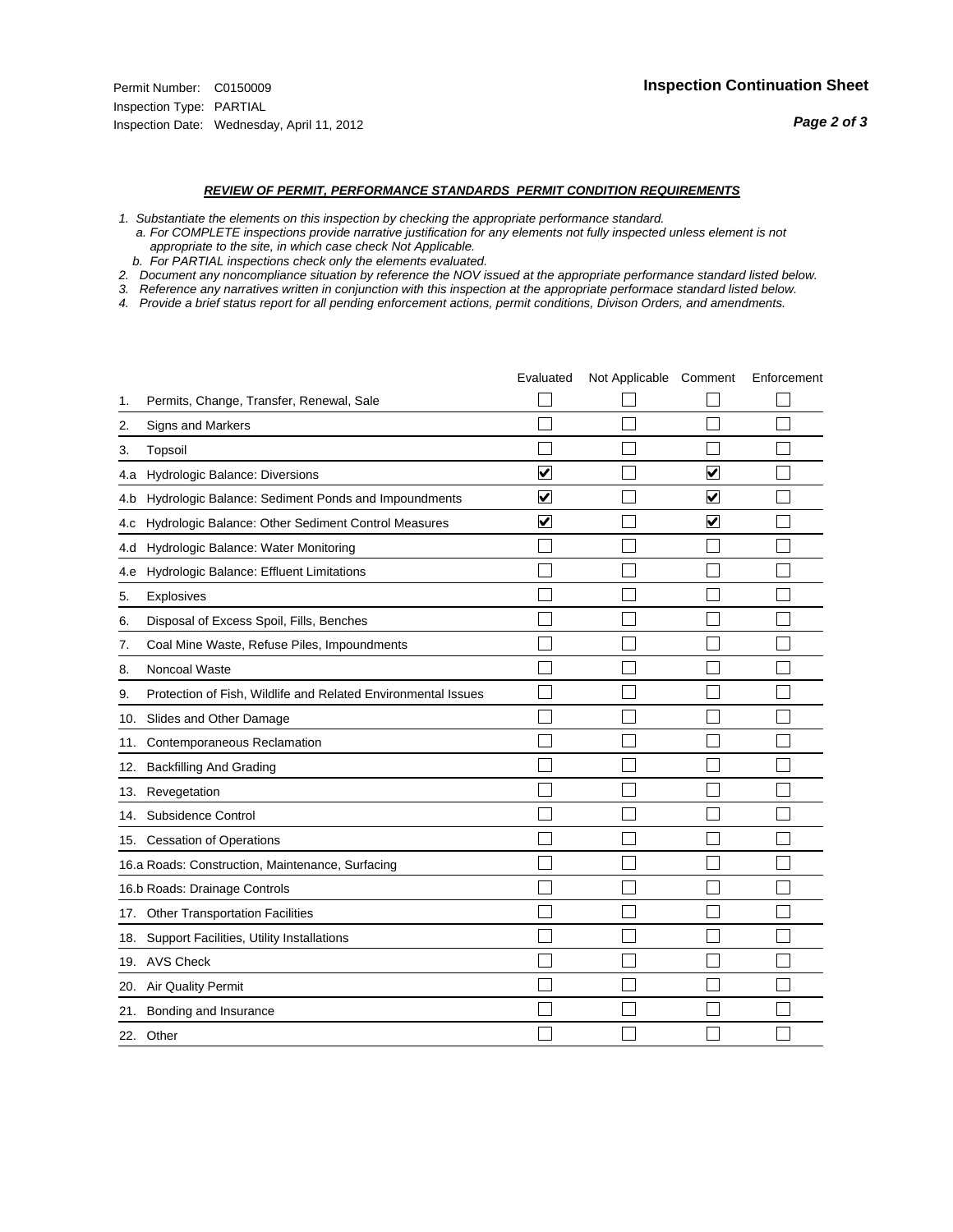Inspection Type: PARTIAL Inspection Date: Wednesday, April 11, 2012

#### **4.a Hydrologic Balance: Diversions**

During the oversight inspection of the Trail Mountain Mine conducted on March 7, 2012, a spill of roto-mill asphalt material was observed into the concrete lined ditch which parallels the south side perimeter fence. The Division instructed the Permittee's representative to remove this material from the diversion, restoring it to the designed cross section / flow carrying capability. The Permittee notified the Division on April 11, 2012 that the material had been removed and the ditch had been restored to full function.

#### **4.b Hydrologic Balance: Sediment Ponds and Impoundments**

The Permittee notified the Divison on April 11, 2012 that the Trail Mountain Mine surface facilities sediment pond was in the process of being cleaned, and that the project would be completed the same day. Sediment pond cleanout is hauled to the active Cottonwood / Wilberg Mine waste rock site for final deposition. Re-certification of this newly cleaned pond is pending; completion is anticipated in the near future.

#### **4.c Hydrologic Balance: Other Sediment Control Measures**

The erosion identified beneath the steel crossing plates at the lower gate (just above the sediment pond) on March 7, 2012 has been repaired according to the E-mail received from the Permittee's representative on April 11, 2012.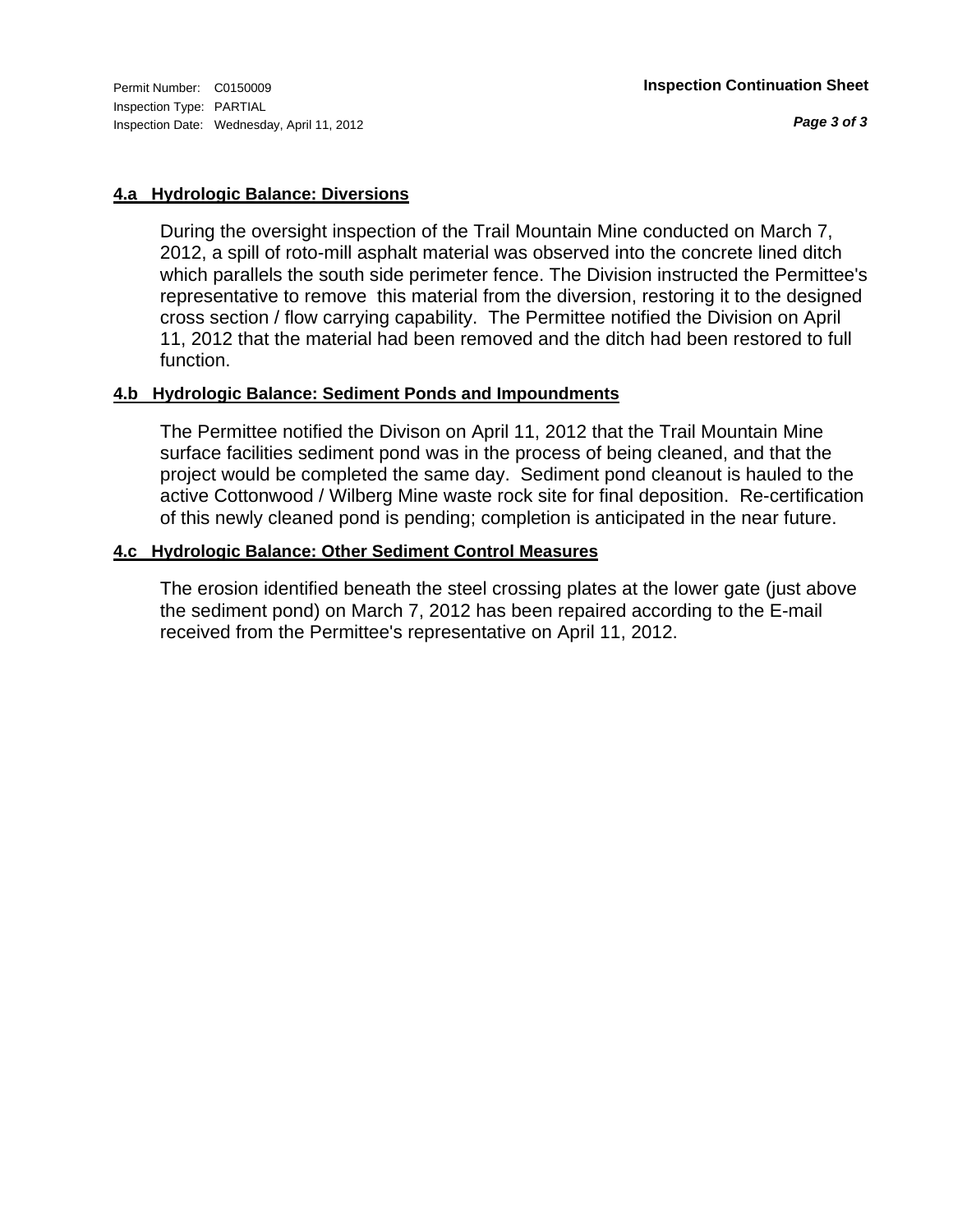

Lieutenant Governor

# **State of Utah**

DEPARTMENT OF NATURAL RESOURCES

**MICHAEL R. STYLER Executive Director** 

#### Division of Oil, Gas and Mining

**JOHN R. BAZA Division Director** 

| Representatives Present During the Inspection: |
|------------------------------------------------|
| Company Peter Behling                          |
| OGM Karl Houskeeper                            |

### **Inspection Report**

| Permit Number:   | C0150015                |
|------------------|-------------------------|
| Inspection Type: | <b>COMPLETE</b>         |
| Inspection Date: | Tuesday, April 17, 2012 |
| Start Date/Time: | 4/17/2012 8:30:00 PM    |
| End Date/Time:   | 4/17/2012 1:00:00 PM    |
| Last Inspection: | Tuesday, March 06, 2012 |
|                  |                         |

Inspector: Karl Houskeeper,

Weather: **Partly Cloudy Skies, Temp. 46 Deg. F.** 

InspectionID Report Number: 3077

Accepted by:

|                                        | Permitee: CONSOLIDATION COAL CO     |                            |  |  |
|----------------------------------------|-------------------------------------|----------------------------|--|--|
| <b>Operator: CONSOLIDATION COAL CO</b> |                                     |                            |  |  |
| Site: EMERY DEEP MINE                  |                                     |                            |  |  |
| Address: PO BOX 566, SESSER IL 62884   |                                     |                            |  |  |
| County: <b>EMERY</b>                   |                                     |                            |  |  |
|                                        | Permit Type: PERMANENT COAL PROGRAM |                            |  |  |
| Permit Status: ACTIVE                  |                                     |                            |  |  |
| <b>Current Acreages</b>                | <b>Mineral Ownership</b>            | <b>Types of Operations</b> |  |  |
| 442.50 Total Permitted                 | V<br><b>Federal</b>                 | M<br><b>Underground</b>    |  |  |
| 248.50 Total Disturbed                 | <b>State</b>                        | <b>Surface</b>             |  |  |
| <b>Phase I</b>                         | County                              | Loadout                    |  |  |
| <b>Phase II</b>                        | $ v $ Fee                           | Processing                 |  |  |
| <b>Phase III</b>                       | Other                               | Reprocessing               |  |  |

**Report summary and status for pending enforcement actions, permit conditions, Division Orders, and amendments:**

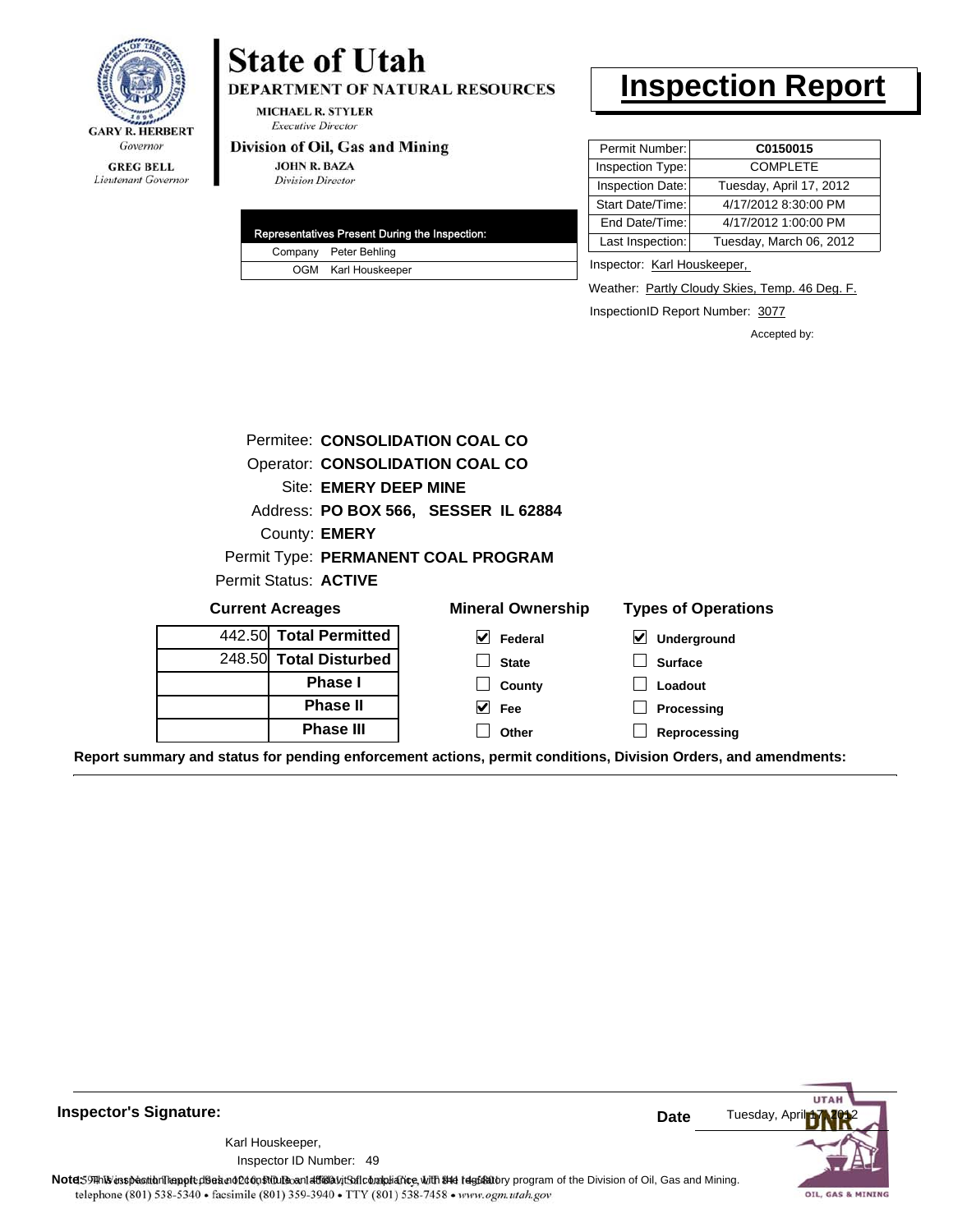#### *REVIEW OF PERMIT, PERFORMANCE STANDARDS PERMIT CONDITION REQUIREMENTS*

*1. Substantiate the elements on this inspection by checking the appropriate performance standard.*

 *a. For COMPLETE inspections provide narrative justification for any elements not fully inspected unless element is not appropriate to the site, in which case check Not Applicable.*

 *b. For PARTIAL inspections check only the elements evaluated.*

*2. Document any noncompliance situation by reference the NOV issued at the appropriate performance standard listed below.*

*3. Reference any narratives written in conjunction with this inspection at the appropriate performace standard listed below.*

*4. Provide a brief status report for all pending enforcement actions, permit conditions, Divison Orders, and amendments.*

|     |                                                               | Evaluated               | Not Applicable Comment |                         | Enforcement |
|-----|---------------------------------------------------------------|-------------------------|------------------------|-------------------------|-------------|
| 1.  | Permits, Change, Transfer, Renewal, Sale                      | $\overline{\mathbf{v}}$ |                        | V                       |             |
| 2.  | Signs and Markers                                             | $\overline{\mathbf{v}}$ |                        | $\blacktriangledown$    |             |
| 3.  | Topsoil                                                       | $\overline{\mathbf{v}}$ |                        |                         |             |
| 4.a | Hydrologic Balance: Diversions                                | $\blacktriangledown$    |                        |                         |             |
| 4.b | Hydrologic Balance: Sediment Ponds and Impoundments           | $\blacktriangledown$    |                        | V                       |             |
| 4.C | Hydrologic Balance: Other Sediment Control Measures           | $\overline{\mathbf{v}}$ |                        |                         |             |
| 4.d | Hydrologic Balance: Water Monitoring                          | $\overline{\mathbf{v}}$ |                        |                         |             |
| 4.e | Hydrologic Balance: Effluent Limitations                      | $\overline{\mathbf{v}}$ |                        | $\blacktriangledown$    |             |
| 5.  | Explosives                                                    | $\overline{\mathbf{v}}$ |                        |                         |             |
| 6.  | Disposal of Excess Spoil, Fills, Benches                      | $\blacktriangledown$    |                        |                         |             |
| 7.  | Coal Mine Waste, Refuse Piles, Impoundments                   | $\overline{\mathsf{v}}$ |                        | $\overline{\mathbf{v}}$ |             |
| 8.  | Noncoal Waste                                                 | $\overline{\mathbf{v}}$ |                        |                         |             |
| 9.  | Protection of Fish, Wildlife and Related Environmental Issues | $\overline{\mathbf{v}}$ |                        |                         |             |
|     | 10. Slides and Other Damage                                   | $\overline{\mathbf{v}}$ |                        |                         |             |
| 11. | Contemporaneous Reclamation                                   | ⊽                       |                        |                         |             |
| 12. | <b>Backfilling And Grading</b>                                | $\overline{\mathbf{v}}$ |                        |                         |             |
| 13. | Revegetation                                                  | $\overline{\mathbf{v}}$ |                        |                         |             |
| 14. | Subsidence Control                                            | $\overline{\mathbf{v}}$ |                        |                         |             |
|     | 15. Cessation of Operations                                   | $\overline{\mathbf{v}}$ |                        |                         |             |
|     | 16.a Roads: Construction, Maintenance, Surfacing              | $\blacktriangledown$    |                        |                         |             |
|     | 16.b Roads: Drainage Controls                                 | $\overline{\mathbf{v}}$ |                        |                         |             |
| 17. | <b>Other Transportation Facilities</b>                        | $\overline{\mathbf{v}}$ |                        |                         |             |
| 18. | Support Facilities, Utility Installations                     | $\overline{\mathbf{v}}$ |                        |                         |             |
|     | 19. AVS Check                                                 | $\overline{\mathbf{v}}$ |                        |                         |             |
| 20. | <b>Air Quality Permit</b>                                     | $\checkmark$            |                        | $\checkmark$            |             |
| 21. | Bonding and Insurance                                         |                         |                        |                         |             |
|     | 22. Other                                                     |                         |                        |                         |             |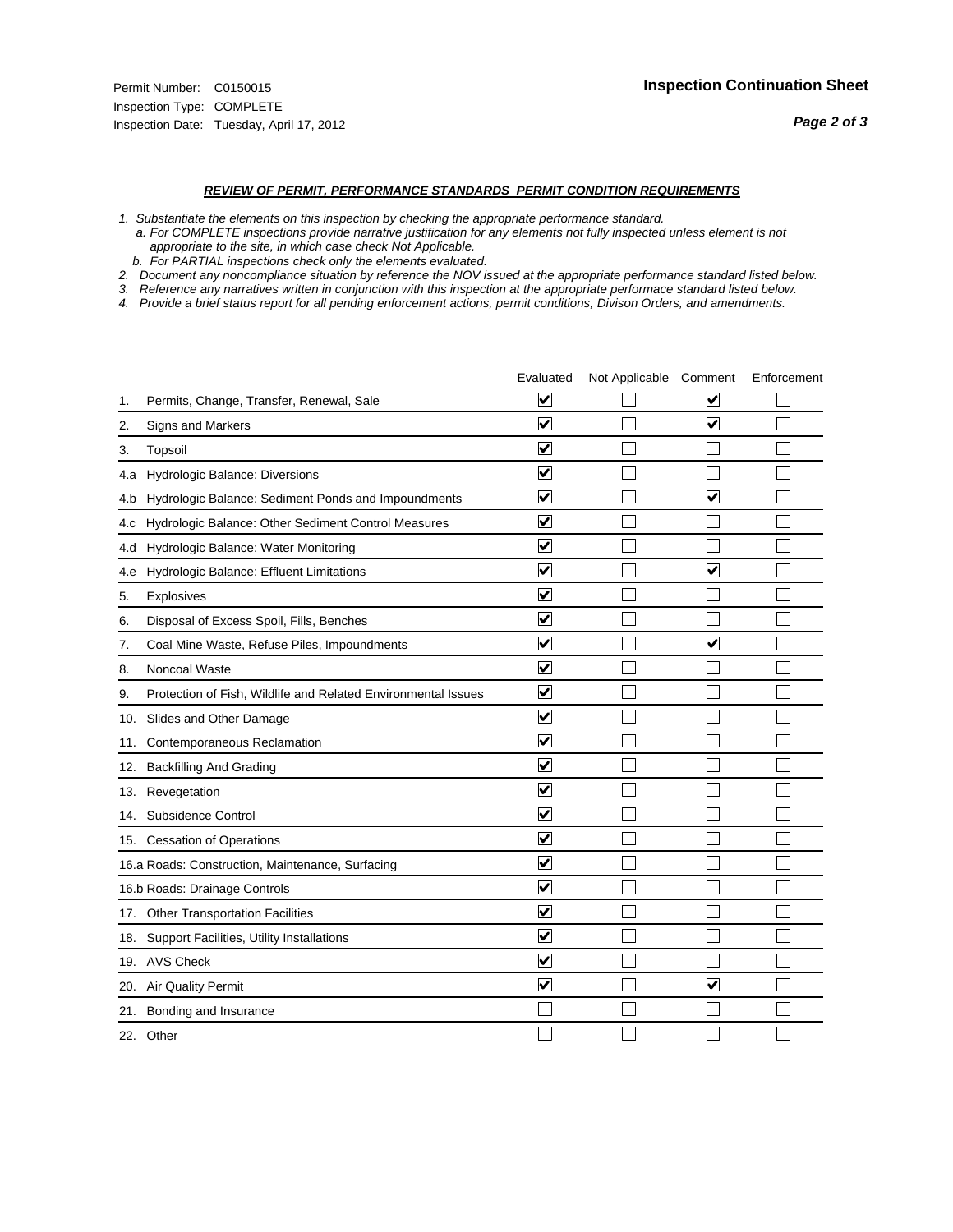#### **1. Permits, Change, Transfer, Renewal, Sale**

The current DOGM permit C/015/015 was issued effective 01/06/2011 and expires 01/07/2016.

-Certificate of Insurance policy number BOG 9377 207-08, issued 11/05/2011 and terminates 11/05/2012.

-UPDES permit UT-0022616 effective 12/01/2006 and expires @ midnight 11/30/2011. The existing permit has been extended by DEQ until new parameters are evaluated and issued.

-Air Quality permit DAQE-AN0229006-05, issued July 20, 2005.

-SPCC Plan dated 07/13/09. The Plan is P.E. certified, stamped, signed and dated by a Utah P.E.

#### **2. Signs and Markers**

The mine identification signs at the Main Facility and at the 4th East Portal area were observed as par of the complete inspection. The signs were found to be of uniform size and were legible. The signs contained all of the informations required by regulation.

#### **4.b Hydrologic Balance: Sediment Ponds and Impoundments**

First quarter 2012 sediment pond inspections were done on March 29, 2012. No maintenance items or instabilities were noted for any of the sediment ponds.

#### **4.e Hydrologic Balance: Effluent Limitations**

Reviewed the March 2012 discharge monitoring reports. Outfall 003 (Pond 6) exceeded the maximum flow rate of 1 mg/d. The reported rate was 1.4 mg/d. The increased flow rate then caused an exceedance on the sum sheet for salt loading. These exceedances were reported to DEQ as required. Currently the UPDES permit is near to re-issuance. The new permit is proposed to allow 1.5 mg/d and to monitor sulfates rather than salt loading.

### **7. Coal Mine Waste, Refuse Piles, Impoundments**

First quarter 2012 refuse pile inspection was done on 01/29/12. The report was P.E. Certified by a Utah P.E. on the same date.

#### **20. Air Quality Permit**

The Air Quality Permit Approval Order DAQE-AN0229006-05 was issued on July 20, 2005. The permit remains effective.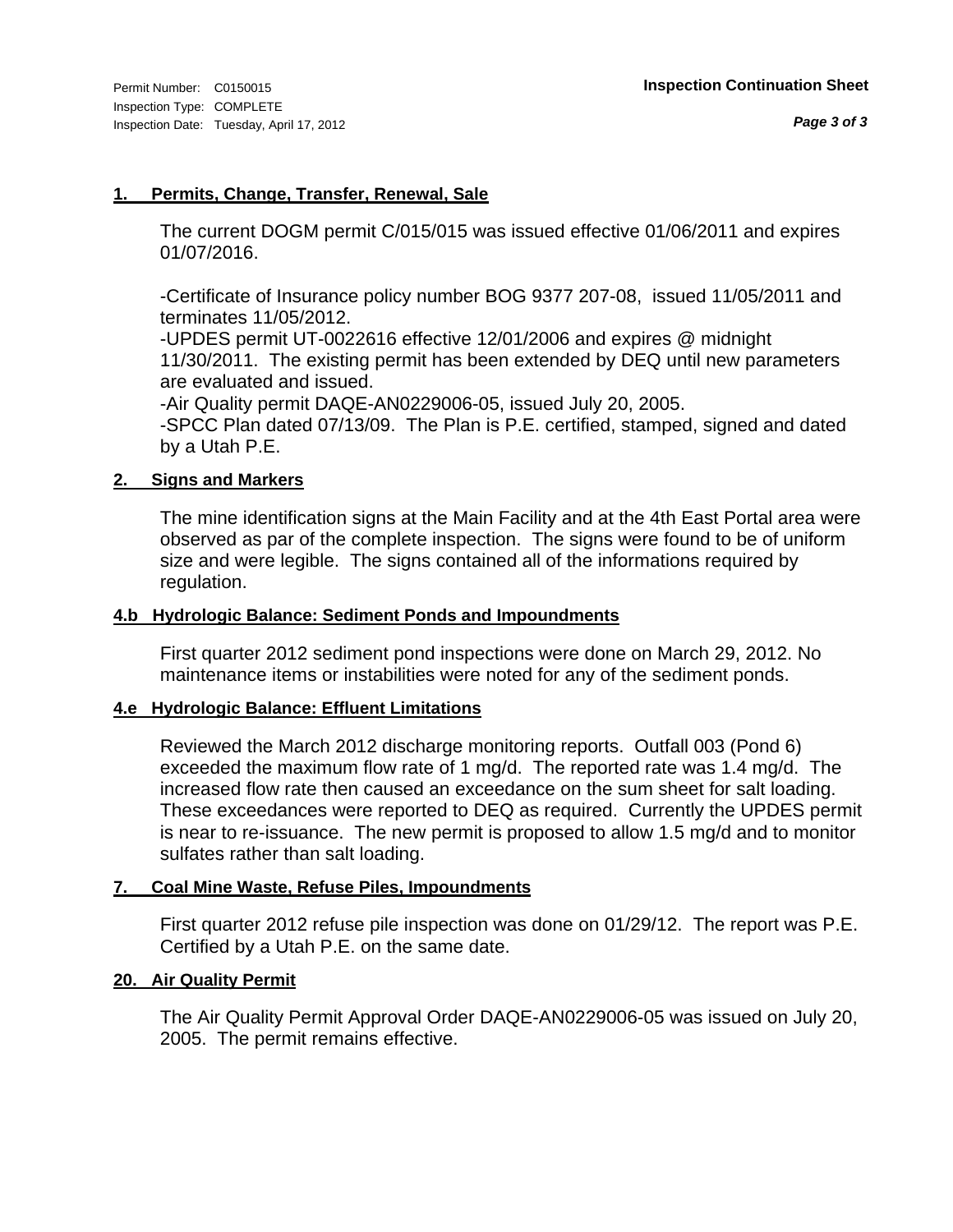

Lieutenant Governor

## **State of Utah**

DEPARTMENT OF NATURAL RESOURCES

**MICHAEL R. STYLER Executive Director** 

#### Division of Oil, Gas and Mining

**JOHN R. BAZA** Division Director

## **Inspection Report**

| Permit Number:   | C0150017                 |
|------------------|--------------------------|
| Inspection Type: | <b>PARTIAL</b>           |
| Inspection Date: | Thursday, April 26, 2012 |
| Start Date/Time: | 4/26/2012 10:00:00 AM    |
| End Date/Time:   | 4/26/2012 1:00:00 PM     |
| Last Inspection: | Tuesday, March 27, 2012  |

Inspector: Steve Demczak,

Weather: Sunny, 50's

InspectionID Report Number: 3088

**Processing Reprocessing** Accepted by:

|        | Permitee: ENERGY WEST MINING CO |                                          |                            |  |  |  |
|--------|---------------------------------|------------------------------------------|----------------------------|--|--|--|
|        | Operator: ENERGY WEST MINING CO |                                          |                            |  |  |  |
|        | Site: DES BEE DOVE MINE         |                                          |                            |  |  |  |
|        |                                 | Address: PO BOX 310, HUNTINGTON UT 84528 |                            |  |  |  |
|        | County: <b>EMERY</b>            |                                          |                            |  |  |  |
|        |                                 | Permit Type: PERMANENT COAL PROGRAM      |                            |  |  |  |
|        | <b>Permit Status: RECLAIMED</b> |                                          |                            |  |  |  |
|        | <b>Current Acreages</b>         | <b>Mineral Ownership</b>                 | <b>Types of Operations</b> |  |  |  |
|        | 133.90 Total Permitted          | V<br>Federal                             | M<br>Underground           |  |  |  |
|        | 40.90 Total Disturbed           | <b>State</b>                             | <b>Surface</b>             |  |  |  |
| 136.58 | Phase I                         | County                                   | Loadout                    |  |  |  |
| 95.70  | <b>Phase II</b>                 | M<br>Fee                                 | <b>Processing</b>          |  |  |  |

**Fee Other**

**Report summary and status for pending enforcement actions, permit conditions, Division Orders, and amendments:**

No violation were issued.

95.70

**Phase II Phase III**



**Inspector's Signature:**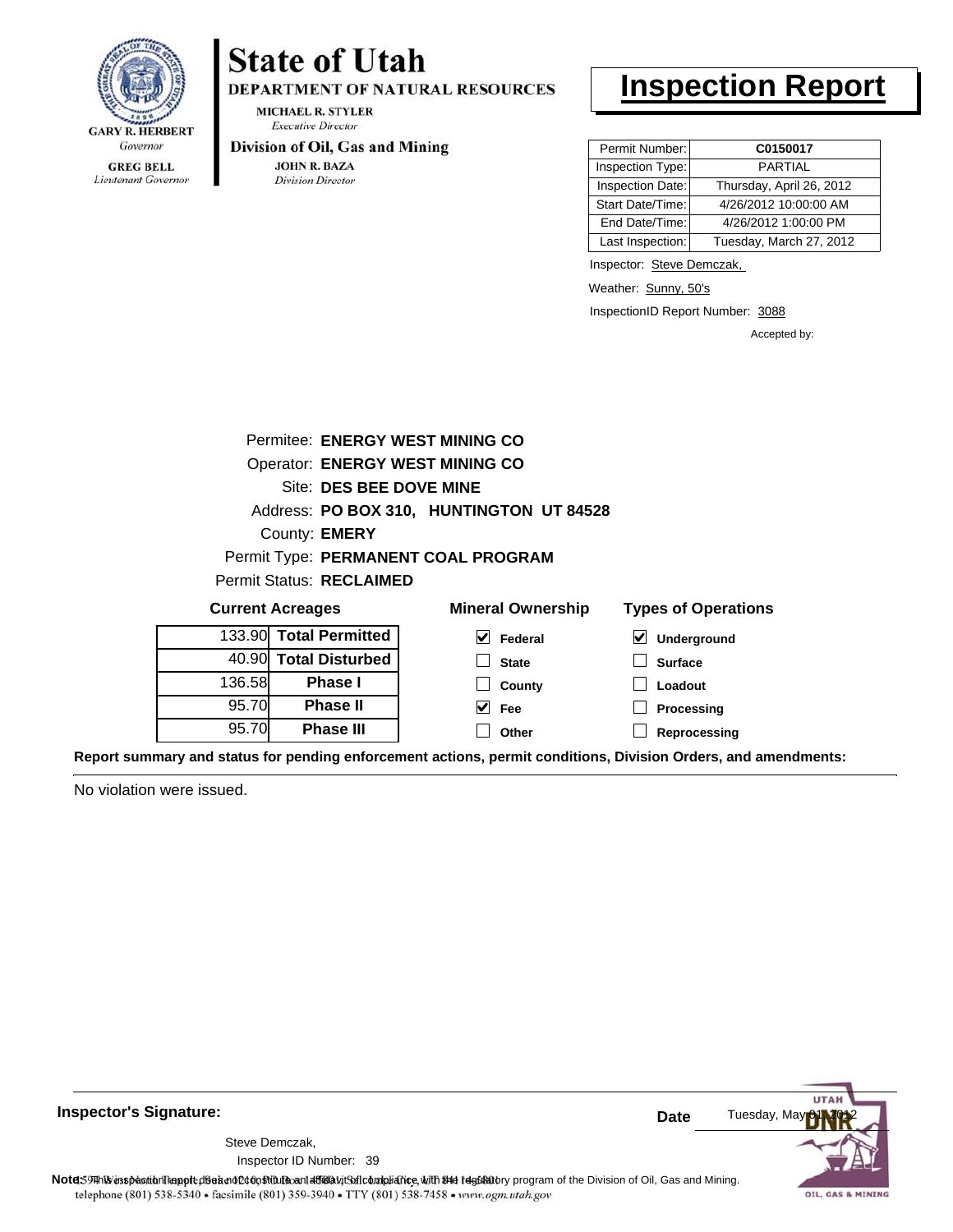- *1. Substantiate the elements on this inspection by checking the appropriate performance standard.*
- *a. For COMPLETE inspections provide narrative justification for any elements not fully inspected unless element is not appropriate to the site, in which case check Not Applicable.*
- *b. For PARTIAL inspections check only the elements evaluated.*
- *2. Document any noncompliance situation by reference the NOV issued at the appropriate performance standard listed below.*
- *3. Reference any narratives written in conjunction with this inspection at the appropriate performace standard listed below.*
- *4. Provide a brief status report for all pending enforcement actions, permit conditions, Divison Orders, and amendments.*

|     |                                                               | Evaluated               | Not Applicable Comment |                         | Enforcement |
|-----|---------------------------------------------------------------|-------------------------|------------------------|-------------------------|-------------|
| 1.  | Permits, Change, Transfer, Renewal, Sale                      |                         |                        |                         |             |
| 2.  | <b>Signs and Markers</b>                                      | $\overline{\mathbf{v}}$ |                        | $\overline{\mathbf{v}}$ |             |
| 3.  | Topsoil                                                       | $\overline{\mathbf{v}}$ |                        | $\overline{\mathbf{v}}$ |             |
| 4.a | Hydrologic Balance: Diversions                                | ⊽                       |                        | $\blacktriangledown$    |             |
| 4.b | Hydrologic Balance: Sediment Ponds and Impoundments           |                         |                        |                         |             |
| 4.C | Hydrologic Balance: Other Sediment Control Measures           |                         |                        |                         |             |
| 4.d | Hydrologic Balance: Water Monitoring                          |                         |                        |                         |             |
| 4.e | Hydrologic Balance: Effluent Limitations                      |                         |                        |                         |             |
| 5.  | <b>Explosives</b>                                             |                         |                        |                         |             |
| 6.  | Disposal of Excess Spoil, Fills, Benches                      |                         |                        |                         |             |
| 7.  | Coal Mine Waste, Refuse Piles, Impoundments                   |                         |                        |                         |             |
| 8.  | Noncoal Waste                                                 | $\overline{\mathbf{v}}$ |                        | $\overline{\mathbf{v}}$ |             |
| 9.  | Protection of Fish, Wildlife and Related Environmental Issues |                         |                        |                         |             |
| 10. | Slides and Other Damage                                       | ⊽                       |                        | ⊽                       |             |
| 11. | Contemporaneous Reclamation                                   |                         |                        |                         |             |
| 12. | <b>Backfilling And Grading</b>                                | $\overline{\mathbf{v}}$ |                        | $\blacktriangledown$    |             |
| 13. | Revegetation                                                  |                         |                        |                         |             |
| 14. | Subsidence Control                                            |                         |                        |                         |             |
|     | 15. Cessation of Operations                                   |                         |                        |                         |             |
|     | 16.a Roads: Construction, Maintenance, Surfacing              |                         |                        |                         |             |
|     | 16.b Roads: Drainage Controls                                 |                         |                        |                         |             |
|     | 17. Other Transportation Facilities                           |                         |                        |                         |             |
| 18. | Support Facilities, Utility Installations                     |                         |                        |                         |             |
|     | 19. AVS Check                                                 |                         |                        |                         |             |
| 20. | Air Quality Permit                                            |                         |                        |                         |             |
|     | 21. Bonding and Insurance                                     |                         |                        |                         |             |
|     | 22. Other                                                     |                         |                        |                         |             |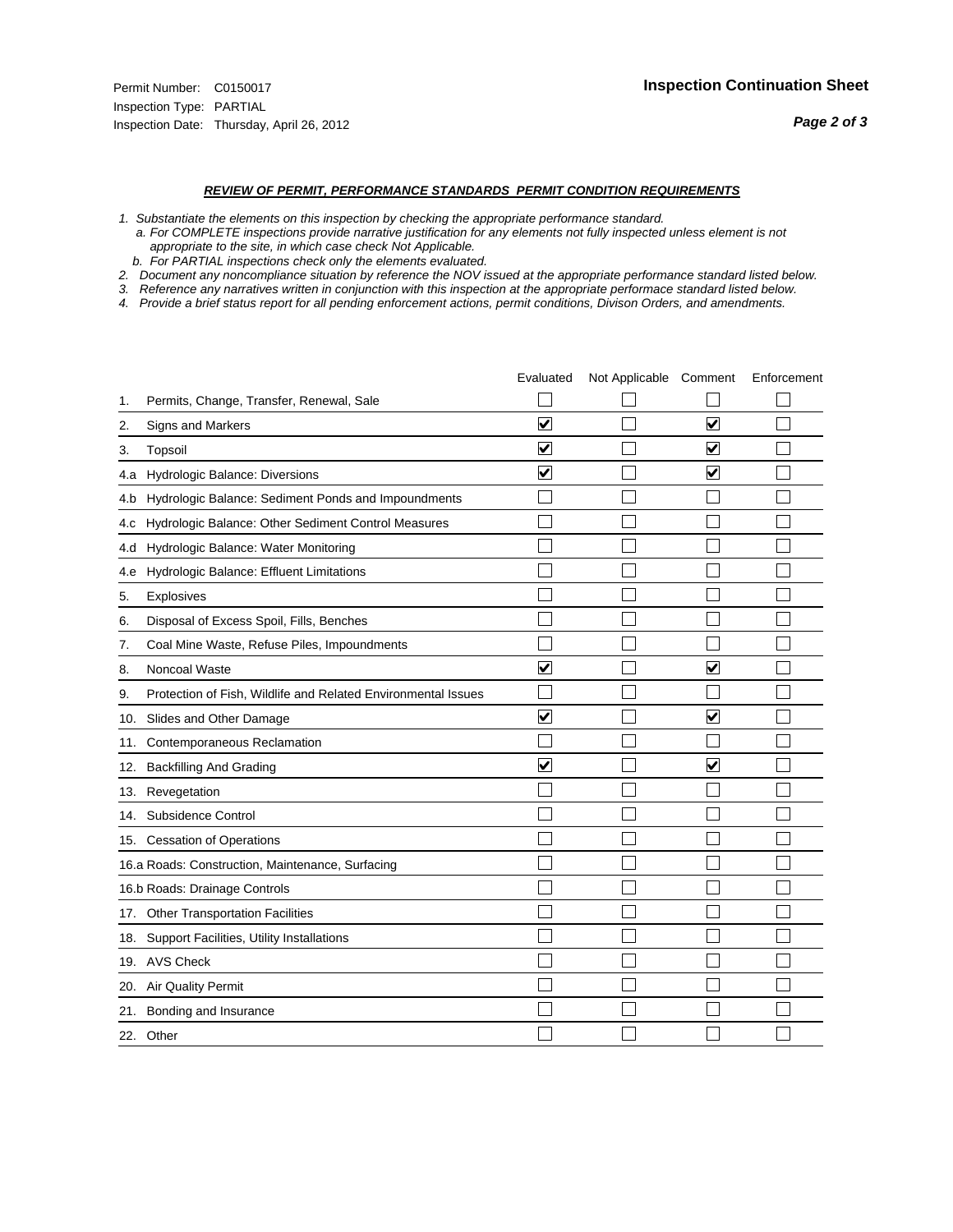Inspection Type: PARTIAL Inspection Date: Thursday, April 26, 2012

*Page 3 of 3*

#### **2. Signs and Markers**

The identification signs is located on the trail to the mine site.

#### **3. Topsoil**

All topsoil was used in reclamation.

#### **4.a Hydrologic Balance: Diversions**

Diversions were spot-checked and would function in a storm event. There were no signs of water erosion to the diversion.

#### **8. Noncoal Waste**

The site was clear of non-coal waste material.

#### **10. Slides and Other Damage**

No slides or other damage was noticed during the inspection.

#### **12. Backfilling And Grading**

The site is backfilled and graded to AOC standards in my opinion.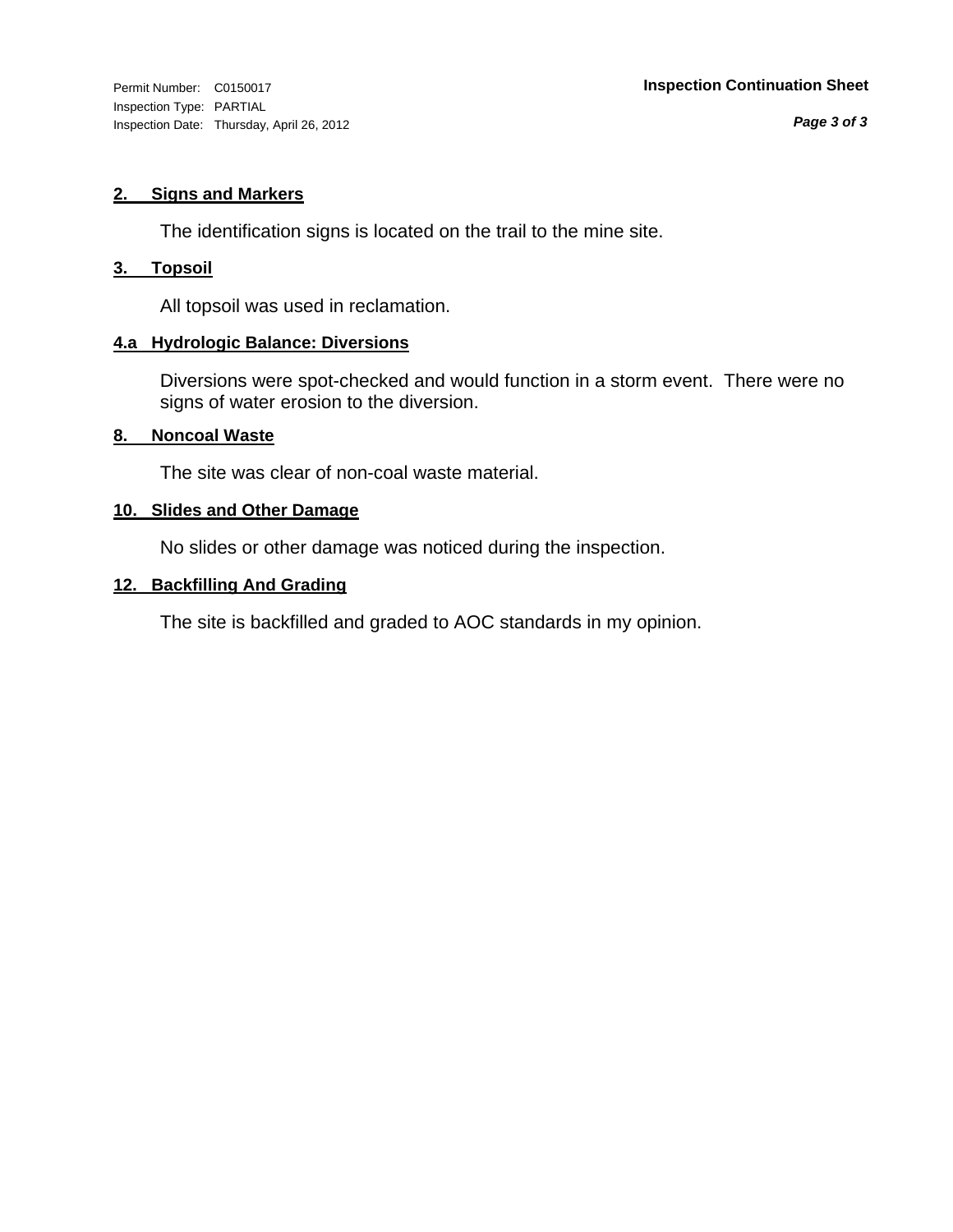

### Lieutenant Governor

## **State of Utah**

DEPARTMENT OF NATURAL RESOURCES

**MICHAEL R. STYLER Executive Director** 

#### Division of Oil, Gas and Mining

**JOHN R. BAZA Division Director** 

| Company | Representatives Present During the Inspection:<br>Ken Fleck |
|---------|-------------------------------------------------------------|
|         |                                                             |
| Company | Dennis Oakley                                               |
| Company | Chuck Semborski                                             |
| OGM     | Karl Houskeeper                                             |
| OSM     | Christine Belka                                             |
| OGM     | Steve Christensen                                           |
| OGM     | April Abate                                                 |
| OGM     | Kenneth Hoffman                                             |
| OGM     | Amanda Daniels                                              |
| OSM     | <b>Brent Means</b>                                          |
| OSM     | Paul Clark                                                  |

### **Inspection Report**

| Permit Number:   | C0150018                 |
|------------------|--------------------------|
| Inspection Type: | PARTIAL OVERSITE         |
| Inspection Date: | Tuesday, April 03, 2012  |
| Start Date/Time: | 4/3/2012 1:00:00 PM      |
| End Date/Time:   | 4/3/2012 3:30:00 PM      |
| Last Inspection: | Thursday, March 01, 2012 |

Inspector: Karl Houskeeper,

Weather: Clear Skies, Temp. 58 Deg. F.

InspectionID Report Number: 3066

Accepted by:

|      | Permitee: ENERGY WEST MINING CO                                                   |                                     |                   |  |  |
|------|-----------------------------------------------------------------------------------|-------------------------------------|-------------------|--|--|
|      | Operator: ENERGY WEST MINING CO                                                   |                                     |                   |  |  |
|      | Site: DEER CREEK MINE                                                             |                                     |                   |  |  |
|      | Address: PO BOX 310, HUNTINGTON UT 84528                                          |                                     |                   |  |  |
|      | County: <b>EMERY</b>                                                              |                                     |                   |  |  |
|      |                                                                                   | Permit Type: PERMANENT COAL PROGRAM |                   |  |  |
|      | Permit Status: ACTIVE                                                             |                                     |                   |  |  |
|      | <b>Mineral Ownership</b><br><b>Types of Operations</b><br><b>Current Acreages</b> |                                     |                   |  |  |
|      | 19,936.88 Total Permitted                                                         | $\vert \mathbf{V} \vert$ Federal    | M<br>Underground  |  |  |
|      | 91.63 Total Disturbed                                                             | $\vee$ State                        | <b>Surface</b>    |  |  |
| 6.42 | <b>Phase I</b>                                                                    | County                              | Loadout           |  |  |
| 6.42 | <b>Phase II</b>                                                                   | $\vee$ Fee                          | <b>Processing</b> |  |  |
| 6.42 | <b>Phase III</b>                                                                  | Other                               | Reprocessing      |  |  |
|      |                                                                                   |                                     |                   |  |  |

**Report summary and status for pending enforcement actions, permit conditions, Division Orders, and amendments:**

Chuck Semborski gave a presentation at the Energy West Main Office following the inspection at the mine site. The potential for mine water gravity discharge from the portals after the mine is closed and reclaimed were discussed along with the potential for iron laden water discharge.

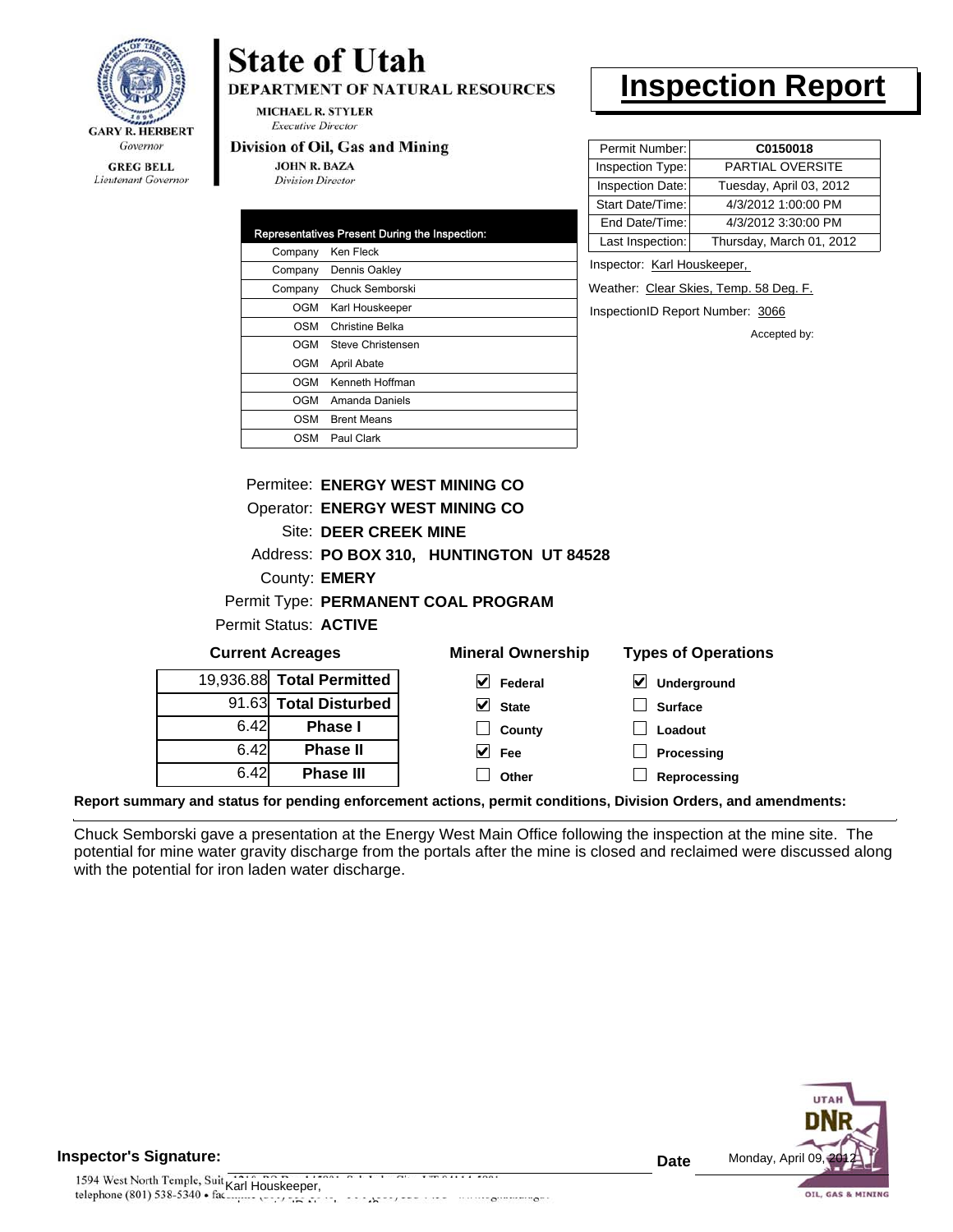Inspection Type: PARTIAL OVERSITE Inspection Date: Tuesday, April 03, 2012

*Page 2 of 4*

#### Inspector ID Number: 49

**Note:** This inspection report does not constitute an affidavit of compliance with the regulatory program of the Division of Oil, Gas and Mining.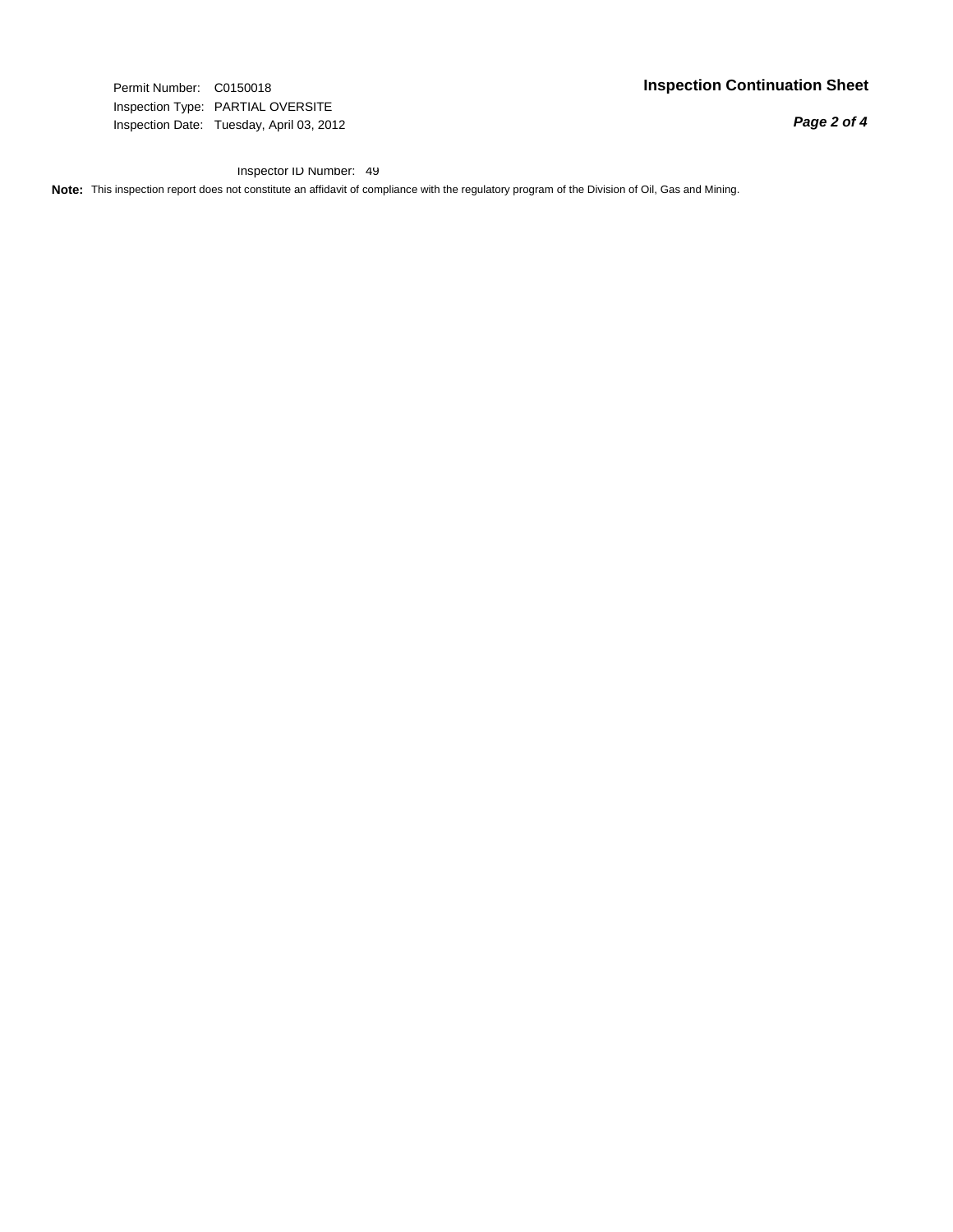*Page 3 of 4*

- *1. Substantiate the elements on this inspection by checking the appropriate performance standard.*
- *a. For COMPLETE inspections provide narrative justification for any elements not fully inspected unless element is not appropriate to the site, in which case check Not Applicable.*
- *b. For PARTIAL inspections check only the elements evaluated.*
- *2. Document any noncompliance situation by reference the NOV issued at the appropriate performance standard listed below.*
- *3. Reference any narratives written in conjunction with this inspection at the appropriate performace standard listed below.*
- *4. Provide a brief status report for all pending enforcement actions, permit conditions, Divison Orders, and amendments.*

|     |                                                               | Evaluated               | Not Applicable Comment |                         | Enforcement |
|-----|---------------------------------------------------------------|-------------------------|------------------------|-------------------------|-------------|
| 1.  | Permits, Change, Transfer, Renewal, Sale                      |                         |                        |                         |             |
| 2.  | Signs and Markers                                             | $\overline{\mathbf{v}}$ |                        | $\overline{\mathbf{v}}$ |             |
| 3.  | Topsoil                                                       |                         |                        |                         |             |
| 4.a | Hydrologic Balance: Diversions                                | $\blacktriangledown$    |                        | V                       |             |
| 4.b | Hydrologic Balance: Sediment Ponds and Impoundments           | V                       |                        | V                       |             |
| 4.c | Hydrologic Balance: Other Sediment Control Measures           |                         |                        |                         |             |
| 4.d | Hydrologic Balance: Water Monitoring                          |                         |                        |                         |             |
| 4.e | Hydrologic Balance: Effluent Limitations                      |                         |                        |                         |             |
| 5.  | <b>Explosives</b>                                             |                         |                        |                         |             |
| 6.  | Disposal of Excess Spoil, Fills, Benches                      |                         |                        |                         |             |
| 7.  | Coal Mine Waste, Refuse Piles, Impoundments                   |                         |                        |                         |             |
| 8.  | Noncoal Waste                                                 | $\overline{\mathsf{v}}$ |                        | V                       |             |
| 9.  | Protection of Fish, Wildlife and Related Environmental Issues |                         |                        |                         |             |
| 10. | Slides and Other Damage                                       |                         |                        |                         |             |
| 11. | Contemporaneous Reclamation                                   |                         |                        |                         |             |
| 12. | <b>Backfilling And Grading</b>                                |                         |                        |                         |             |
| 13. | Revegetation                                                  |                         |                        |                         |             |
| 14. | Subsidence Control                                            |                         |                        |                         |             |
|     | 15. Cessation of Operations                                   |                         |                        |                         |             |
|     | 16.a Roads: Construction, Maintenance, Surfacing              |                         |                        |                         |             |
|     | 16.b Roads: Drainage Controls                                 |                         |                        |                         |             |
| 17. | Other Transportation Facilities                               |                         |                        |                         |             |
| 18. | Support Facilities, Utility Installations                     |                         |                        |                         |             |
|     | 19. AVS Check                                                 |                         |                        |                         |             |
| 20. | Air Quality Permit                                            |                         |                        |                         |             |
| 21. | Bonding and Insurance                                         |                         |                        |                         |             |
|     | 22. Other                                                     |                         |                        |                         |             |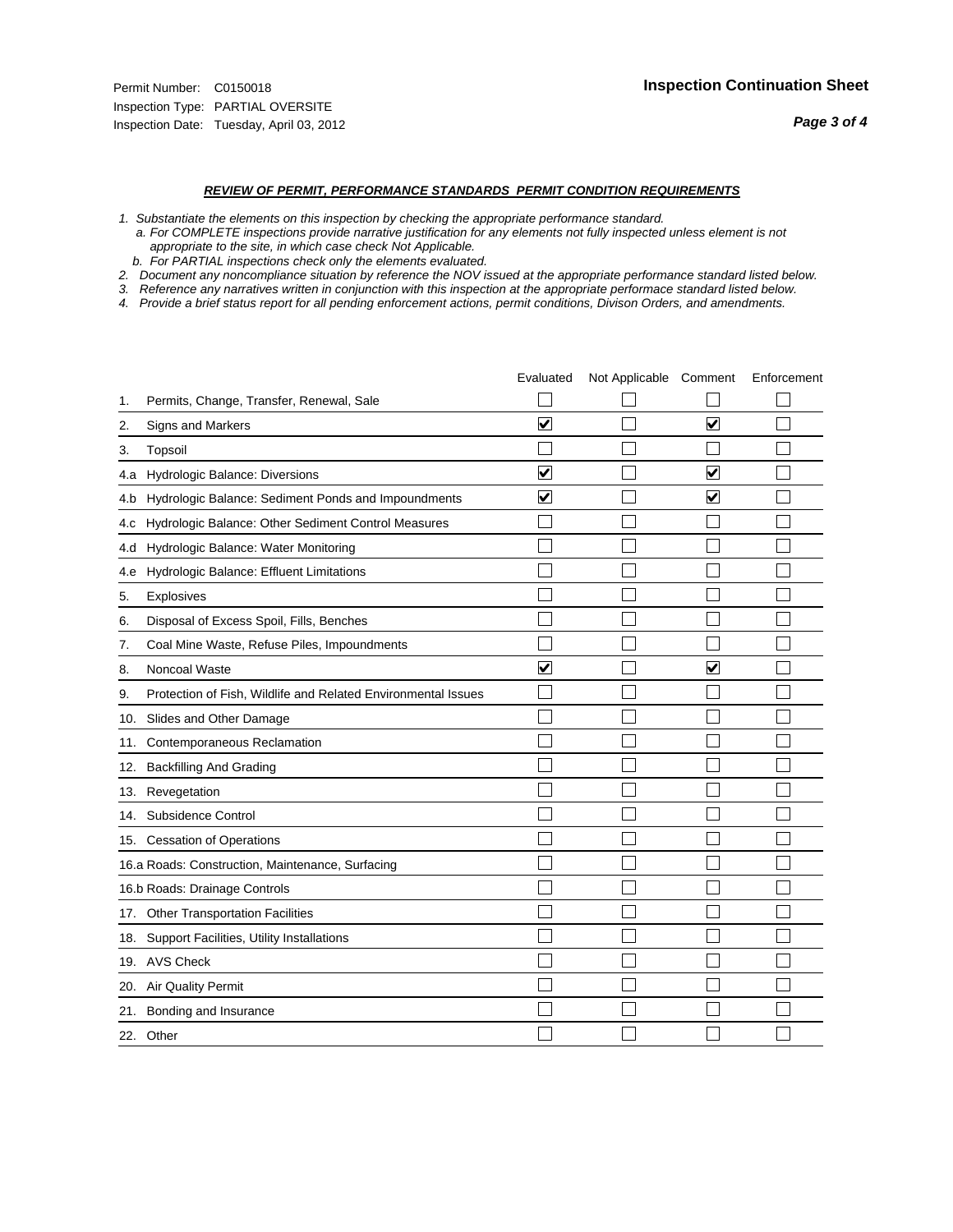Inspection Type: PARTIAL OVERSITE Inspection Date: Tuesday, April 03, 2012

#### **2. Signs and Markers**

The mine identification sign is posted along side of the county access road leading into the permit area of the mine site. The sign is in good shape and contains all of the information required by regulation.

#### **4.a Hydrologic Balance: Diversions**

The facilities used for mine water discharge and mine water re-circulation for fire protection were observed during the inspection. These facilities are contained inside of buildings and were found to be in good repair and functional.

#### **4.b Hydrologic Balance: Sediment Ponds and Impoundments**

The sediment pond was checked as part of the inspection and found to be functioning properly.

#### **8. Noncoal Waste**

The mine site was free of noncoal waste items during the inspection. The mine has an amendment submitted to the Division to construct a new noncoal waste storage facility.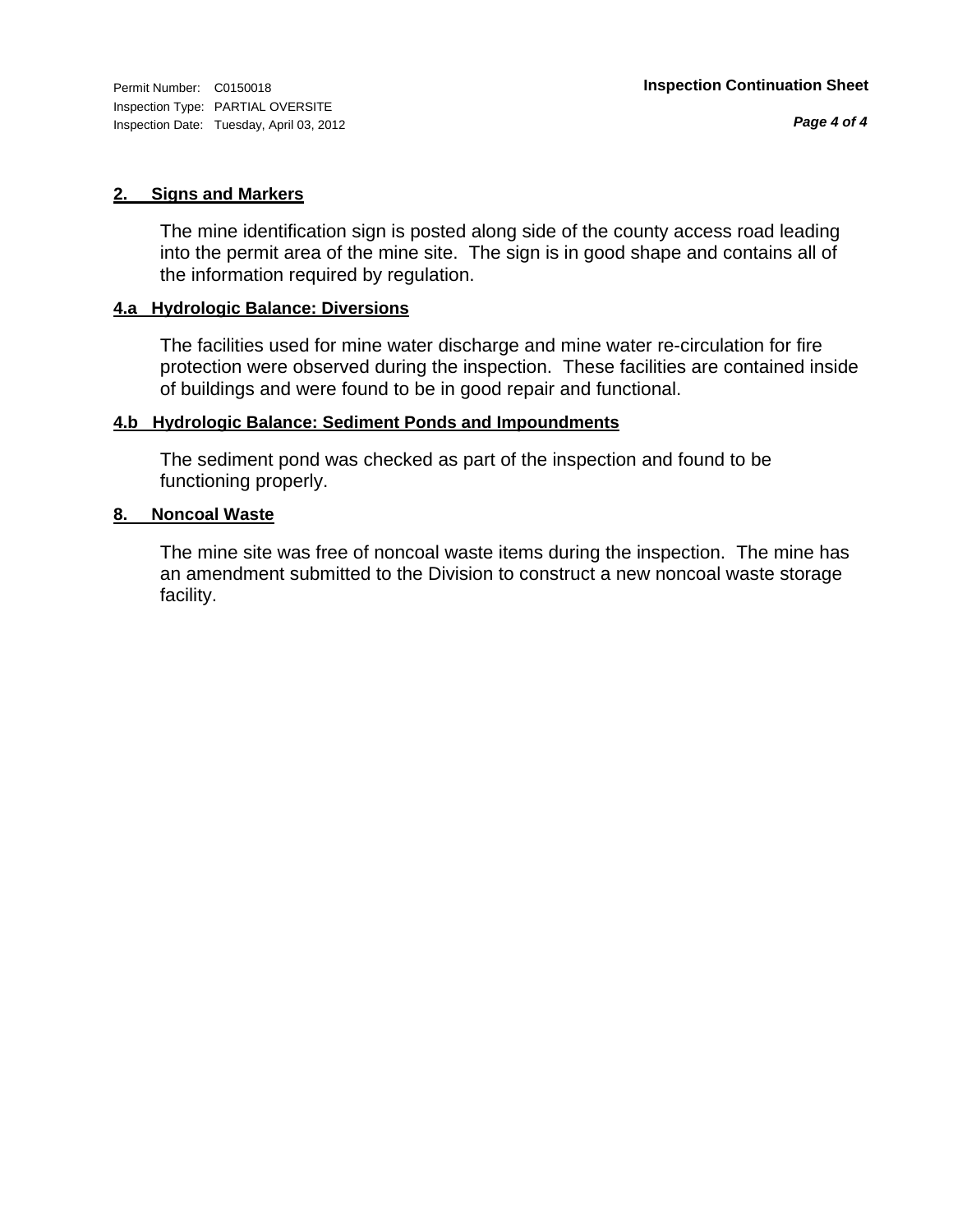

Lieutenant Governor

#### **MICHAEL R. STYLER Executive Director**

#### Division of Oil, Gas and Mining

**State of Utah** 

**JOHN R. BAZA Division Director** 

|  | Representatives Present During the Inspection: |
|--|------------------------------------------------|
|  | Company Jaren Jorgensen                        |
|  | OGM Karl Houskeeper                            |

DEPARTMENT OF NATURAL RESOURCES

### **Inspection Report**

| Permit Number:   | C0150025                  |
|------------------|---------------------------|
| Inspection Type: | <b>COMPLETE</b>           |
| Inspection Date: | Wednesday, April 11, 2012 |
| Start Date/Time: | 4/11/2012 9:00:00 AM      |
| End Date/Time:   | 4/11/2012 12:30:00 PM     |
| Last Inspection: | Wednesday, March 07, 2012 |

Inspector: Karl Houskeeper,

Weather: Clear, Temp. 54 Deg. F.

InspectionID Report Number: 3071

Accepted by:

|                           |                        | Permitee: CASTLE VALLEY MINING LLC        |                                                                                                                |
|---------------------------|------------------------|-------------------------------------------|----------------------------------------------------------------------------------------------------------------|
|                           |                        | <b>Operator: CASTLE VALLEY MINING LLC</b> |                                                                                                                |
|                           | Site: BEAR CANYON MINE |                                           |                                                                                                                |
|                           |                        |                                           | Address: 2352 NORTH 7TH STREET, UNIT B, GRAND JUNCTION CO 81501                                                |
| County: <b>EMERY</b>      |                        |                                           |                                                                                                                |
|                           |                        | Permit Type: PERMANENT COAL PROGRAM       |                                                                                                                |
| Permit Status: ACTIVE     |                        |                                           |                                                                                                                |
| <b>Current Acreages</b>   |                        | <b>Mineral Ownership</b>                  | <b>Types of Operations</b>                                                                                     |
| 10,991.83 Total Permitted |                        | V<br>Federal                              | $\vert\mathbf{v}\vert$<br><b>Underground</b>                                                                   |
| 40.46 Total Disturbed     |                        | <b>State</b>                              | <b>Surface</b>                                                                                                 |
|                           | <b>Phase I</b>         | County                                    | Loadout                                                                                                        |
|                           | <b>Phase II</b>        | $\vee$ Fee                                | Processing                                                                                                     |
|                           | <b>Phase III</b>       | Other                                     | Reprocessing                                                                                                   |
|                           |                        |                                           | Report summary and status for pending enforcement actions, permit conditions, Division Orders, and amendments: |

**UTAF** Wednesday, Ap **Date** Karl Houskeeper, 49 Inspector ID Number:**Note**: **59HhV** inspection report does not 260n Studio and affidavit Suite and suith the deptatory program of the Division of Oil, Gas and Mining.<br>telephone (801) 538-5340 • facsimile (801) 359-3940 • TTY (801) 538-7458 • OIL, GAS & MINING

**Inspector's Signature:**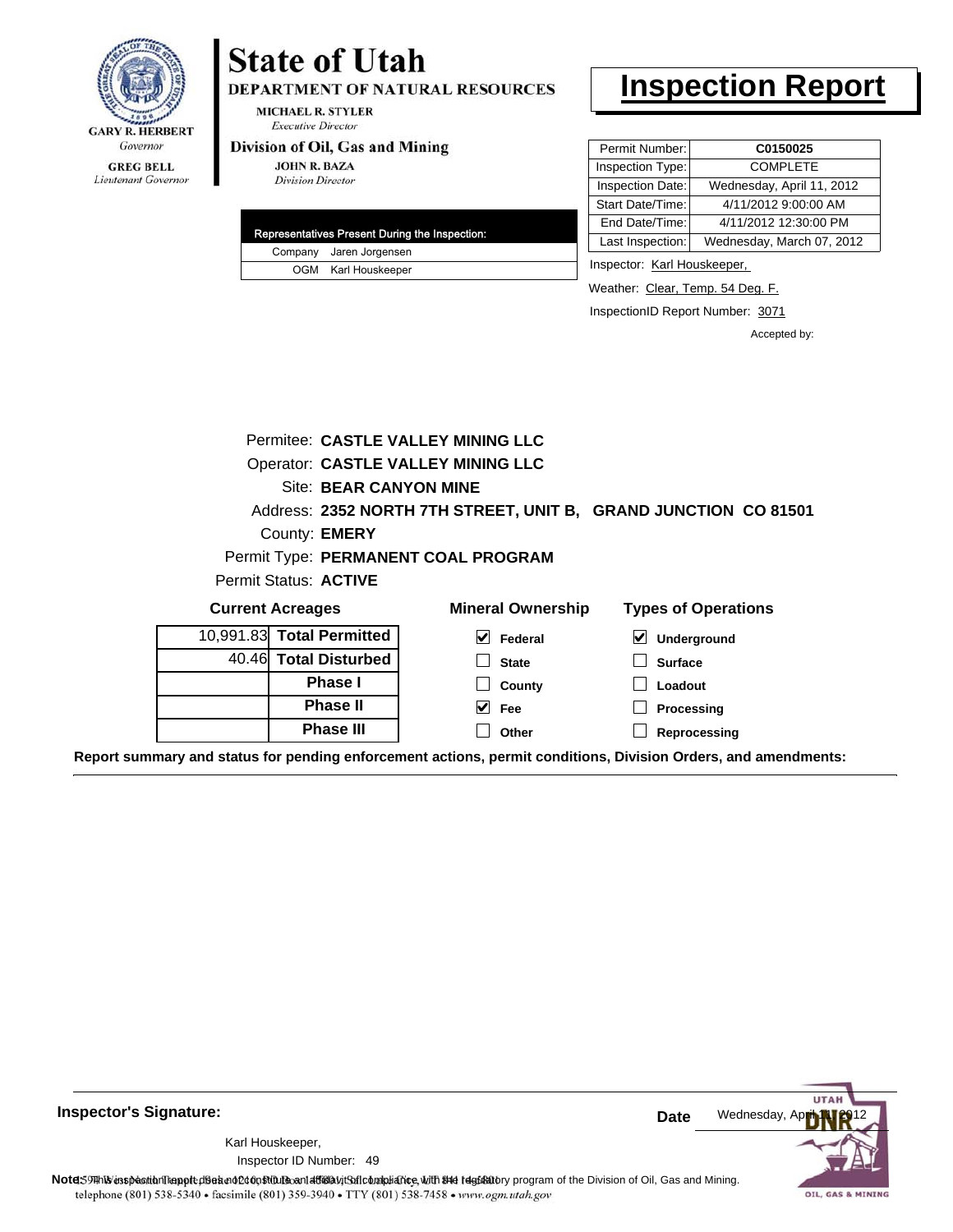#### *REVIEW OF PERMIT, PERFORMANCE STANDARDS PERMIT CONDITION REQUIREMENTS*

*1. Substantiate the elements on this inspection by checking the appropriate performance standard.*

 *a. For COMPLETE inspections provide narrative justification for any elements not fully inspected unless element is not appropriate to the site, in which case check Not Applicable.*

 *b. For PARTIAL inspections check only the elements evaluated.*

*2. Document any noncompliance situation by reference the NOV issued at the appropriate performance standard listed below.*

*3. Reference any narratives written in conjunction with this inspection at the appropriate performace standard listed below.*

*4. Provide a brief status report for all pending enforcement actions, permit conditions, Divison Orders, and amendments.*

|     |                                                               | Evaluated               | Not Applicable Comment  |                         | Enforcement |
|-----|---------------------------------------------------------------|-------------------------|-------------------------|-------------------------|-------------|
| 1.  | Permits, Change, Transfer, Renewal, Sale                      | $\overline{\mathbf{v}}$ |                         | V                       |             |
| 2.  | Signs and Markers                                             | $\overline{\mathbf{v}}$ |                         | $\blacktriangledown$    |             |
| 3.  | Topsoil                                                       | $\overline{\mathbf{v}}$ |                         |                         |             |
| 4.a | Hydrologic Balance: Diversions                                | $\blacktriangledown$    |                         | $\overline{\mathbf{v}}$ |             |
| 4.b | Hydrologic Balance: Sediment Ponds and Impoundments           | $\blacktriangledown$    |                         | V                       |             |
| 4.C | Hydrologic Balance: Other Sediment Control Measures           | $\overline{\mathbf{v}}$ |                         |                         |             |
| 4.d | Hydrologic Balance: Water Monitoring                          | $\overline{\mathbf{v}}$ |                         |                         |             |
| 4.e | Hydrologic Balance: Effluent Limitations                      | $\overline{\mathbf{v}}$ |                         | $\blacktriangledown$    |             |
| 5.  | Explosives                                                    | $\overline{\mathbf{v}}$ |                         |                         |             |
| 6.  | Disposal of Excess Spoil, Fills, Benches                      | $\blacktriangledown$    | $\blacktriangledown$    |                         |             |
| 7.  | Coal Mine Waste, Refuse Piles, Impoundments                   | $\overline{\mathsf{v}}$ | $\overline{\mathbf{v}}$ |                         |             |
| 8.  | Noncoal Waste                                                 | $\overline{\mathbf{v}}$ |                         | $\overline{\mathbf{v}}$ |             |
| 9.  | Protection of Fish, Wildlife and Related Environmental Issues | $\overline{\mathbf{v}}$ |                         |                         |             |
|     | 10. Slides and Other Damage                                   | $\overline{\mathbf{v}}$ |                         |                         |             |
| 11. | Contemporaneous Reclamation                                   | ⊽                       |                         |                         |             |
| 12. | <b>Backfilling And Grading</b>                                | $\overline{\mathbf{v}}$ |                         |                         |             |
| 13. | Revegetation                                                  | $\overline{\mathbf{v}}$ |                         |                         |             |
| 14. | Subsidence Control                                            | $\overline{\mathbf{v}}$ |                         |                         |             |
|     | 15. Cessation of Operations                                   | $\overline{\mathbf{v}}$ |                         |                         |             |
|     | 16.a Roads: Construction, Maintenance, Surfacing              | $\blacktriangledown$    |                         |                         |             |
|     | 16.b Roads: Drainage Controls                                 | $\overline{\mathbf{v}}$ |                         |                         |             |
| 17. | <b>Other Transportation Facilities</b>                        | $\overline{\mathbf{v}}$ |                         |                         |             |
| 18. | Support Facilities, Utility Installations                     | $\overline{\mathbf{v}}$ |                         |                         |             |
|     | 19. AVS Check                                                 | $\overline{\mathbf{v}}$ |                         |                         |             |
| 20. | <b>Air Quality Permit</b>                                     | $\checkmark$            |                         | $\blacktriangledown$    |             |
| 21. | Bonding and Insurance                                         |                         |                         |                         |             |
|     | 22. Other                                                     |                         |                         |                         |             |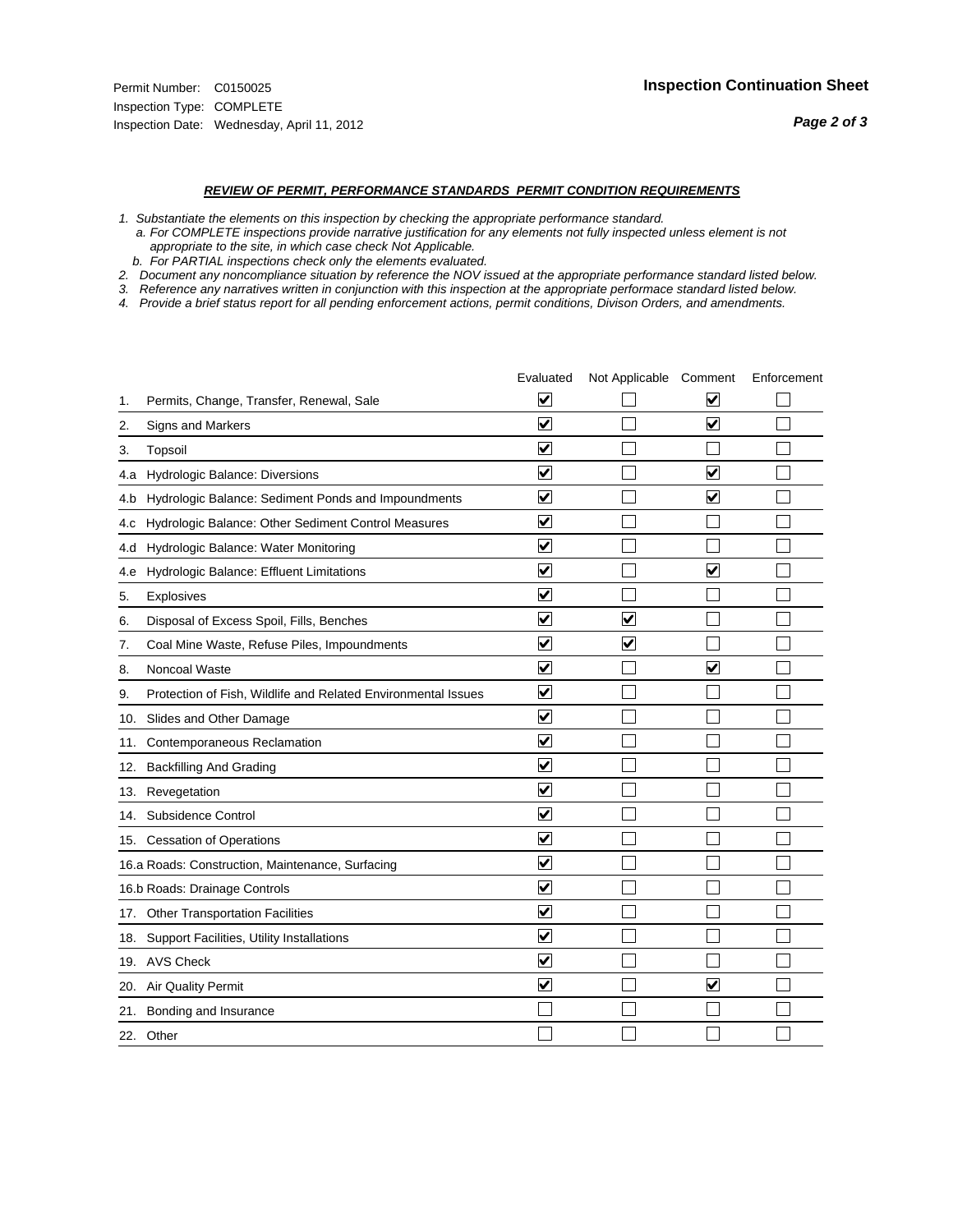#### **1. Permits, Change, Transfer, Renewal, Sale**

The current DOGM permit C/015/0025 on file was issued effective 12/16/2010 and expires 11/02/2015 to Castle Valley Mining LLC.

-Certificate of Insurance policy number GL0936045 through National Union Fire Ins Co., issued 12/01/2010 and terminates 06/01/2012.

-UPDES permit # UTG040000(UTG040006) effective 08/01/2008 and expires @ midnight 04/30/2013. Permit transferred to Castle Valley Mining LLC. On 08/25/2010. -Air Quality permit DAQE-145-02, issued February 22, 2002. Permit transferred to Castle Valley Mining LLC 09/20/2010.

-SPCC Plan dated January 2011. The Plan is P.E. certified, stamped, signed and dated by a Utah P.E on 01/25/20101.

#### **2. Signs and Markers**

The mine identification sign is located at the gate entrance into the permit area. The sign contains the information required by regulation. The sign is of uniform size and is legible.

#### **4.a Hydrologic Balance: Diversions**

The diversions along side of the access road to the portals have been re-graded. Culvert inlets located along the access road have been opened.

#### **4.b Hydrologic Balance: Sediment Ponds and Impoundments**

The first quarter 2012 sediment pond inspection reports were reviewed as part of the complete inspection. The inspections were conducted on 02/07/2012. Ponds A & B should be monitored and checked during the annual pond inspection and certification to see if they need to be cleaned.

#### **4.e Hydrologic Balance: Effluent Limitations**

The discharge monitoring reports for January and February 2012 were reviewed. Outfall 004 is the only outfall that discharged. This outfall is for mine water discharge. No parameters were exceeded.

#### **8. Noncoal Waste**

A few items of noncoal waste were present on the storage pad area adjacent to the truck scales. These items should be gathered and disposed of properly.

#### **20. Air Quality Permit**

The air permit DAQE-GN0102400005-10 was transferred into Castle Valley Mining LLC. Name on 09/20/2010.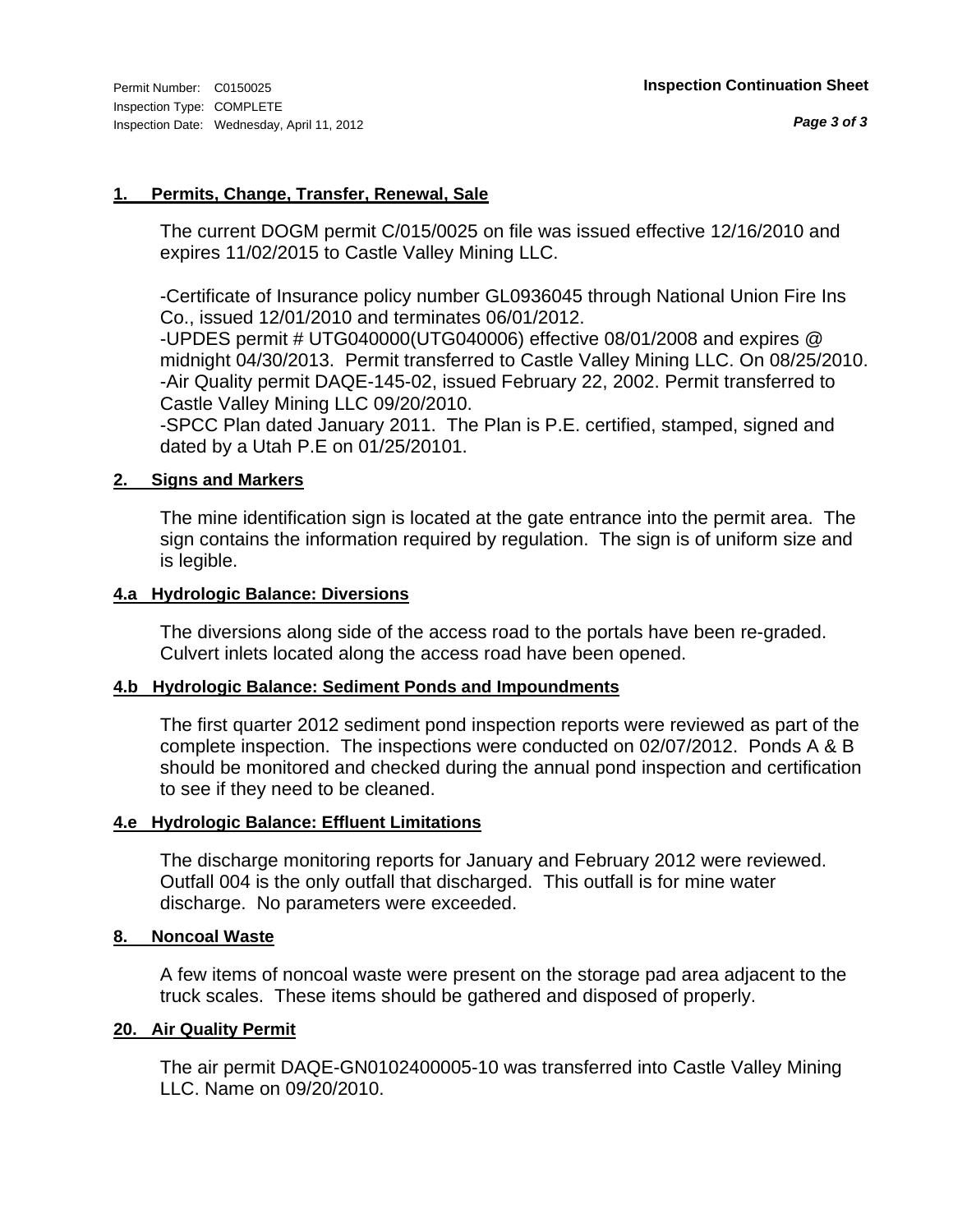

#### **GREG BELL** Lieutenant Governor

## **State of Utah**

DEPARTMENT OF NATURAL RESOURCES

**MICHAEL R. STYLER Executive Director** 

#### Division of Oil, Gas and Mining

**Phase III**

**JOHN R. BAZA Division Director** 

| <b>Representatives Present During the Inspection:</b> |  |  |  |
|-------------------------------------------------------|--|--|--|
| JD Leonard                                            |  |  |  |
| Karl Houskeeper                                       |  |  |  |
| Christine Belka                                       |  |  |  |
| Steve Christensen                                     |  |  |  |
| <b>April Abate</b>                                    |  |  |  |
| Kenneth Hoffman                                       |  |  |  |
| Amanda Daniels                                        |  |  |  |
| <b>Brent Means</b>                                    |  |  |  |
| Paul Clark                                            |  |  |  |
|                                                       |  |  |  |

### **Inspection Report**

| Permit Number:   | C0150032                |
|------------------|-------------------------|
| Inspection Type: | PARTIAL OVERSITE        |
| Inspection Date: | Tuesday, April 03, 2012 |
| Start Date/Time: | 4/3/2012 10:00:00 AM    |
| End Date/Time:   | 4/3/2012 12:30:00 PM    |
| Last Inspection: | Monday, March 26, 2012  |

Inspector: Karl Houskeeper,

Weather: Clear Skies, Temp. 52 Deg. F.

InspectionID Report Number: 3065

**Reprocessing**

Accepted by:

|                                     | Permitee: GENWAL RESOURCES INC        |                                                |                            |  |  |
|-------------------------------------|---------------------------------------|------------------------------------------------|----------------------------|--|--|
|                                     | <b>Operator: GENWAL RESOURCES INC</b> |                                                |                            |  |  |
| Site: CRANDALL CANYON MINE          |                                       |                                                |                            |  |  |
|                                     |                                       | Address: PO BOX 910, EAST CARBON UT 84520-0910 |                            |  |  |
| County: <b>EMERY</b>                |                                       |                                                |                            |  |  |
| Permit Type: PERMANENT COAL PROGRAM |                                       |                                                |                            |  |  |
|                                     | Permit Status: <b>ACTIVE</b>          |                                                |                            |  |  |
| <b>Current Acreages</b>             |                                       | <b>Mineral Ownership</b>                       | <b>Types of Operations</b> |  |  |
|                                     | 6,235.80 Total Permitted              | M<br>Federal                                   | V<br>Underground           |  |  |
|                                     | 27.15 Total Disturbed                 | <b>State</b>                                   | <b>Surface</b>             |  |  |
| <b>Phase I</b>                      |                                       | County                                         | Loadout                    |  |  |
|                                     | <b>Phase II</b>                       | Fee                                            | Processing                 |  |  |

**Report summary and status for pending enforcement actions, permit conditions, Division Orders, and amendments:**

**Other**



**Inspector's Signature:**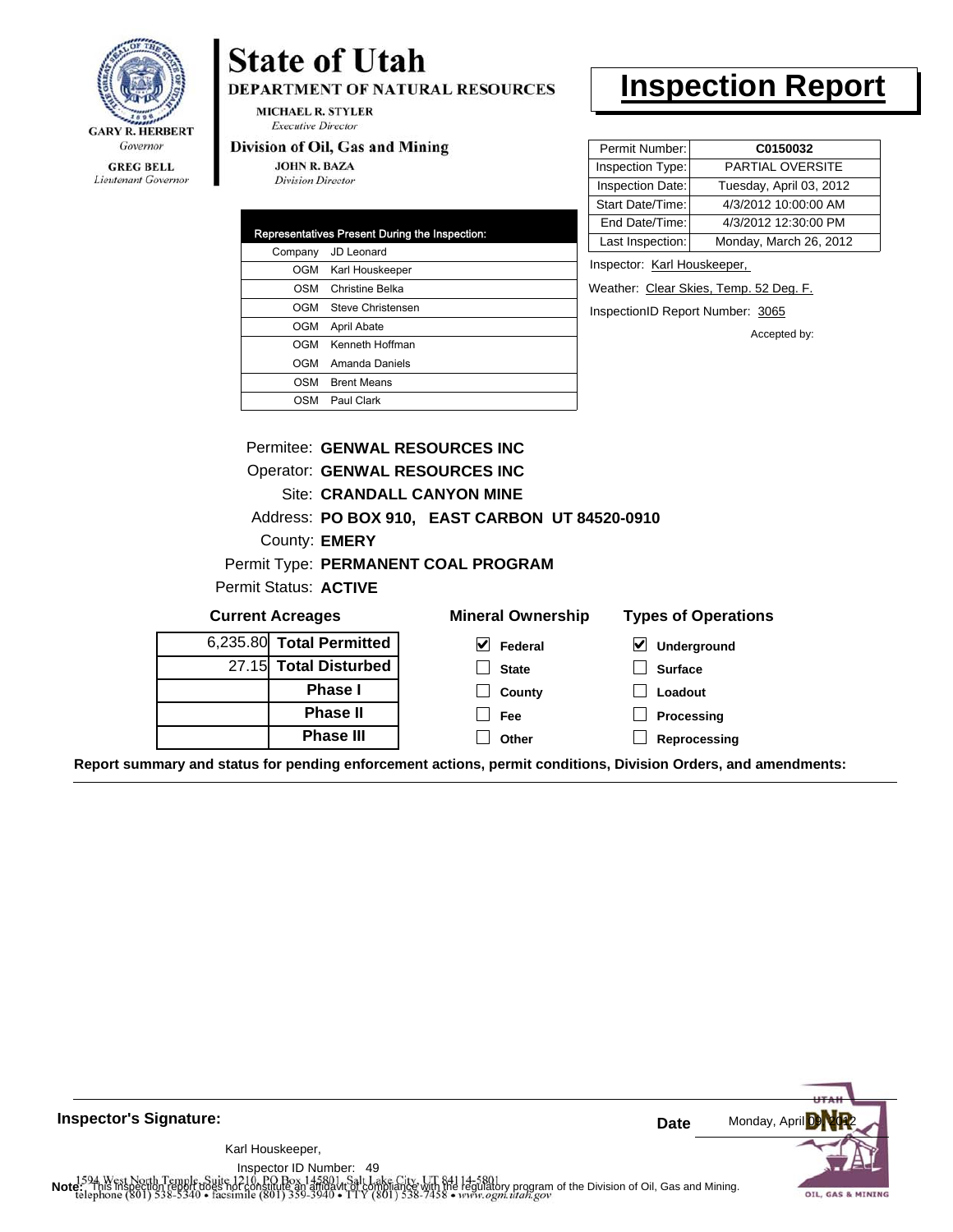Inspection Type: PARTIAL OVERSITE Inspection Date: Tuesday, April 03, 2012

#### Permit Number: C0150032 **Inspection Continuation Sheet**

*Page 2 of 4*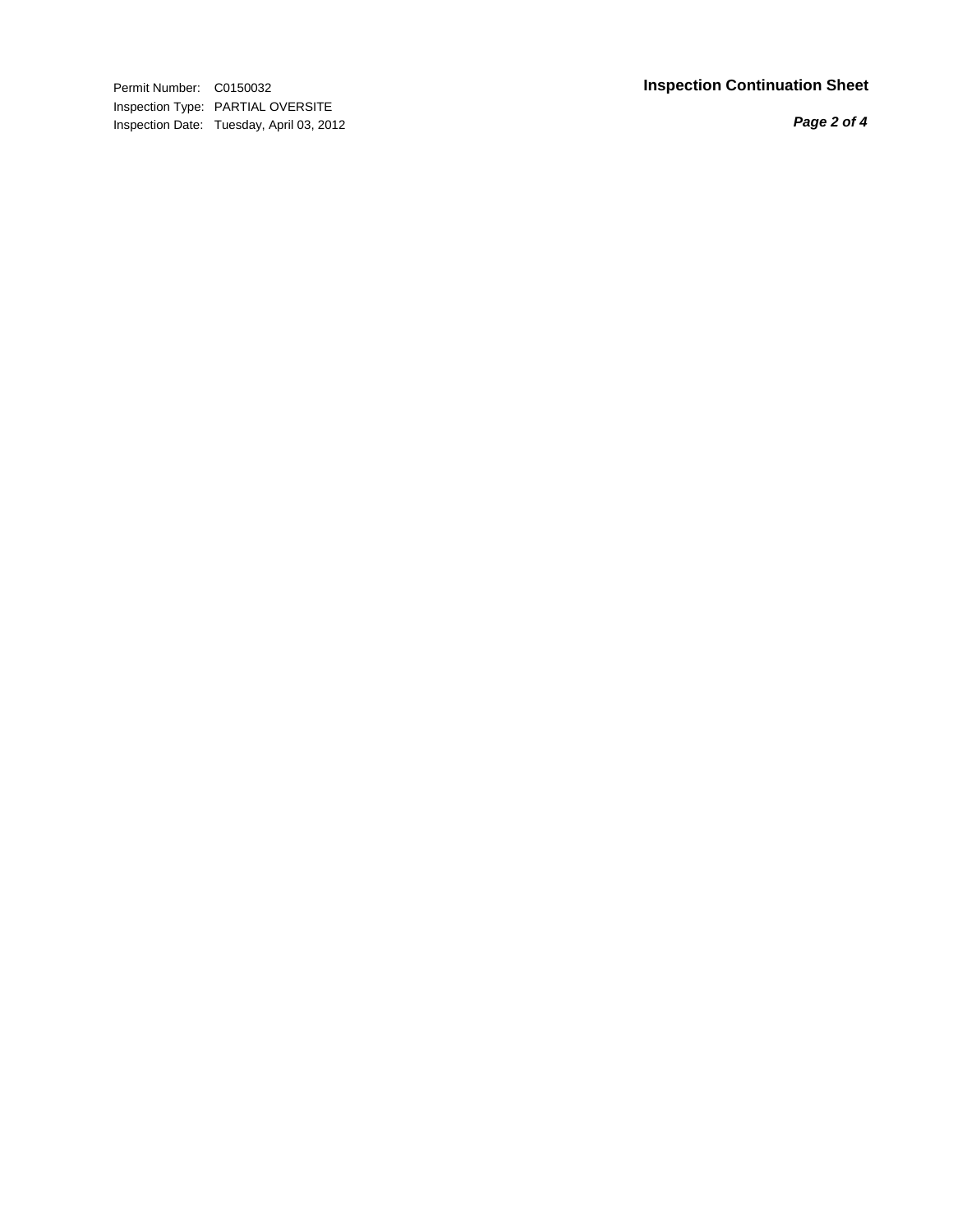*Page 3 of 4*

- *1. Substantiate the elements on this inspection by checking the appropriate performance standard.*
- *a. For COMPLETE inspections provide narrative justification for any elements not fully inspected unless element is not appropriate to the site, in which case check Not Applicable.*
- *b. For PARTIAL inspections check only the elements evaluated.*
- *2. Document any noncompliance situation by reference the NOV issued at the appropriate performance standard listed below.*
- *3. Reference any narratives written in conjunction with this inspection at the appropriate performace standard listed below.*
- *4. Provide a brief status report for all pending enforcement actions, permit conditions, Divison Orders, and amendments.*

|     |                                                               | Evaluated               | Not Applicable Comment  |                         | Enforcement |
|-----|---------------------------------------------------------------|-------------------------|-------------------------|-------------------------|-------------|
| 1.  | Permits, Change, Transfer, Renewal, Sale                      |                         |                         |                         |             |
| 2.  | <b>Signs and Markers</b>                                      | $\overline{\mathbf{v}}$ |                         | $\blacktriangledown$    |             |
| 3.  | Topsoil                                                       | $\overline{\mathbf{v}}$ |                         | $\blacktriangledown$    |             |
| 4.a | Hydrologic Balance: Diversions                                | $\blacktriangledown$    |                         | $\blacktriangledown$    |             |
| 4.b | Hydrologic Balance: Sediment Ponds and Impoundments           |                         |                         |                         |             |
| 4.c | Hydrologic Balance: Other Sediment Control Measures           |                         |                         |                         |             |
| 4.d | Hydrologic Balance: Water Monitoring                          |                         |                         |                         |             |
| 4.e | Hydrologic Balance: Effluent Limitations                      | $\overline{\mathbf{v}}$ |                         | $\blacktriangledown$    |             |
| 5.  | <b>Explosives</b>                                             | $\overline{\mathbf{v}}$ | $\overline{\mathbf{v}}$ |                         |             |
| 6.  | Disposal of Excess Spoil, Fills, Benches                      | $\overline{\mathsf{v}}$ | $\overline{\mathbf{v}}$ |                         |             |
| 7.  | Coal Mine Waste, Refuse Piles, Impoundments                   | $\overline{\mathbf{v}}$ | ☑                       |                         |             |
| 8.  | Noncoal Waste                                                 | $\overline{\mathsf{v}}$ |                         | $\overline{\mathsf{v}}$ |             |
| 9.  | Protection of Fish, Wildlife and Related Environmental Issues |                         |                         |                         |             |
|     | 10. Slides and Other Damage                                   |                         |                         |                         |             |
| 11. | Contemporaneous Reclamation                                   |                         |                         |                         |             |
| 12. | <b>Backfilling And Grading</b>                                |                         |                         |                         |             |
| 13. | Revegetation                                                  |                         |                         |                         |             |
| 14. | Subsidence Control                                            |                         |                         |                         |             |
|     | 15. Cessation of Operations                                   |                         |                         |                         |             |
|     | 16.a Roads: Construction, Maintenance, Surfacing              |                         |                         |                         |             |
|     | 16.b Roads: Drainage Controls                                 |                         |                         |                         |             |
| 17. | <b>Other Transportation Facilities</b>                        |                         |                         |                         |             |
| 18. | Support Facilities, Utility Installations                     |                         |                         |                         |             |
|     | 19. AVS Check                                                 |                         |                         |                         |             |
| 20. | Air Quality Permit                                            |                         |                         |                         |             |
| 21. | Bonding and Insurance                                         |                         |                         |                         |             |
|     | 22. Other                                                     |                         |                         |                         |             |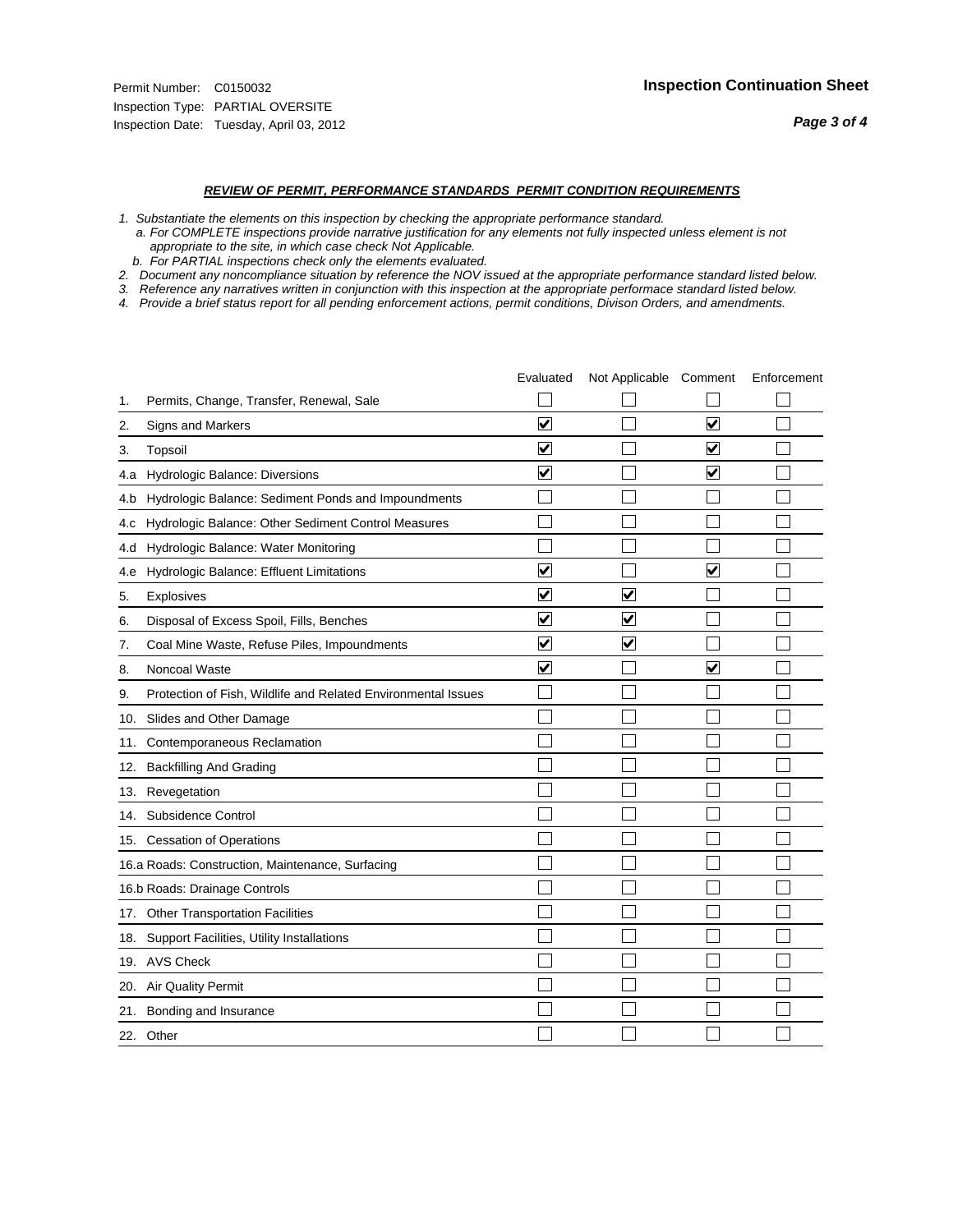## **2. Signs and Markers**

The mine identification sign is located at the entrance into the main mine facility. The sign is starting to lean over and needs to be re-secured and stood back upright. The sign did contain all of the information required by regulation.

## **3. Topsoil**

Topsoil signs were observed on the various topsoil piles along the USFS access road to the Mine site.

## **4.a Hydrologic Balance: Diversions**

Part of the culvert outlet that goes into the sediment pond has come loose and fallen into the interior of the sediment pond. The segment is a 90 degree elbow that connects on the end of the culvert outlet that drops surface drainage into the pond.

## **4.e Hydrologic Balance: Effluent Limitations**

The discharge monitoring reports were not available on site, but are maintained at the West Ridge Mine. J D Leonard agreed to scan and send copies to Christine Belka by e-mail. Discussions were held on the effluent discharge of iron, the iron treatment facility and the iron treatment pond.

## **8. Noncoal Waste**

The mine site was free of noncoal waste items.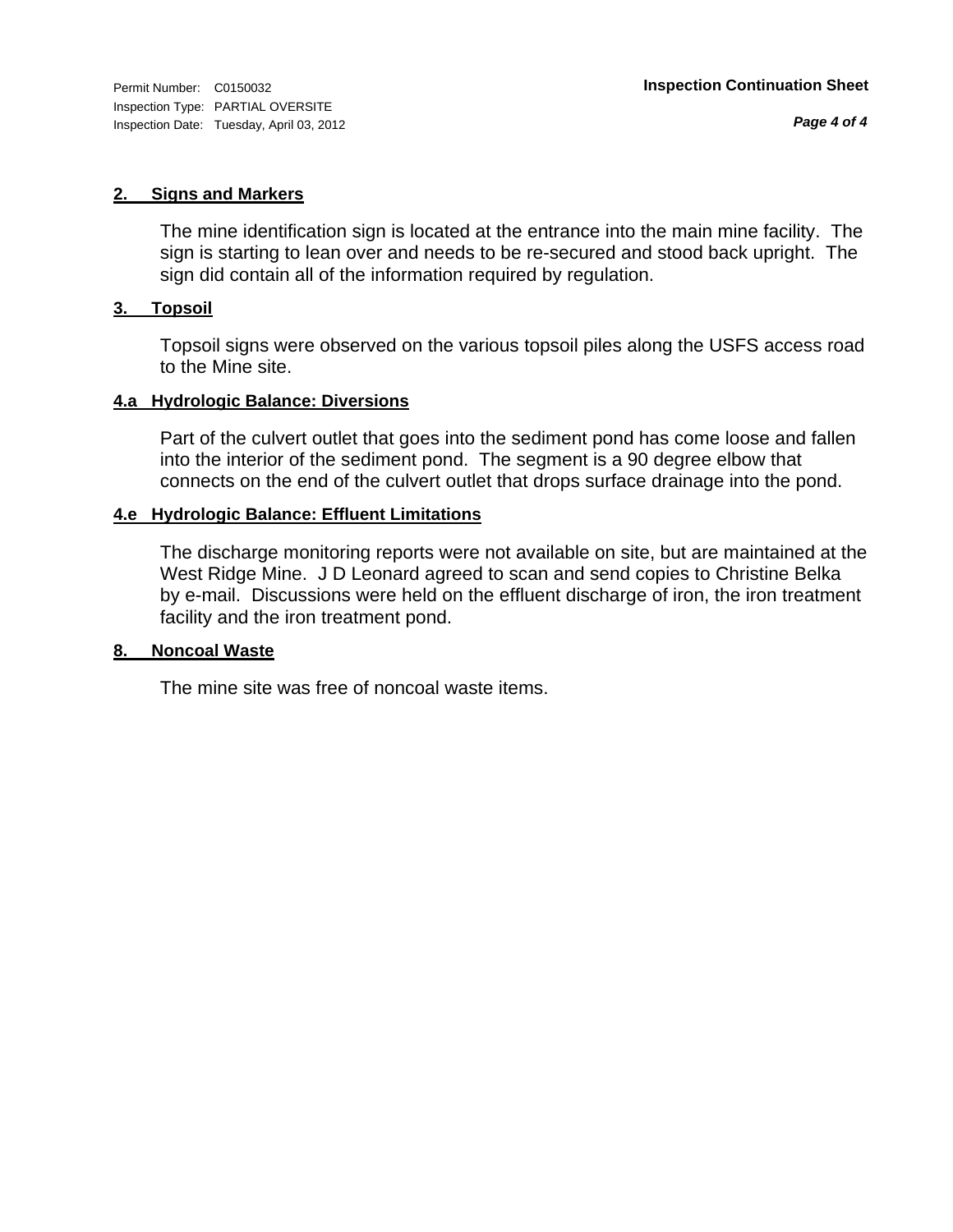

### **GREG BELL** Lieutenant Governor

# **State of Utah**

DEPARTMENT OF NATURAL RESOURCES

**MICHAEL R. STYLER Executive Director** 

## Division of Oil, Gas and Mining

**JOHN R. BAZA Division Director** 

| <b>Representatives Present During the Inspection:</b> |                      |  |  |
|-------------------------------------------------------|----------------------|--|--|
| Company                                               | <b>Kirk Nicholes</b> |  |  |
| Company                                               | Larry Johnson        |  |  |
| OGM                                                   | Karl Houskeeper      |  |  |
| OSM                                                   | Christine Belka      |  |  |
| OGM                                                   | Steve Christensen    |  |  |
| <b>OGM</b>                                            | April Abate          |  |  |
| OGM                                                   | Kenneth Hoffman      |  |  |
| OGM                                                   | Amanda Daniels       |  |  |
| OSM                                                   | <b>Brent Means</b>   |  |  |
| OSM                                                   | Paul Clark           |  |  |

# **Inspection Report**

| Permit Number:   | C0250005                  |
|------------------|---------------------------|
| Inspection Type: | <b>COMPLETE OVERSITE</b>  |
| Inspection Date: | Wednesday, April 04, 2012 |
| Start Date/Time: | 4/4/2012 10:00:00 AM      |
| End Date/Time:   | 4/4/2012 3:00:00 PM       |
| Last Inspection: | Wednesday, March 21, 2012 |

Inspector: Karl Houskeeper,

Weather: Clear Skies, Temp. 70 Deg. F.

InspectionID Report Number: 3067

Accepted by:

|                         | Permitee: ALTON COAL DEVELOPMENT LLC                      |                            |
|-------------------------|-----------------------------------------------------------|----------------------------|
|                         | Operator: ALTON COAL DEVELOPMENT LLC                      |                            |
| Site: COAL HOLLOW       |                                                           |                            |
|                         | Address: 463 North 100 West, Suite 1, CEDAR CITY UT 84720 |                            |
| County: <b>KANE</b>     |                                                           |                            |
|                         | Permit Type: PERMANENT COAL PROGRAM                       |                            |
| Permit Status: ACTIVE   |                                                           |                            |
| <b>Current Acreages</b> | <b>Mineral Ownership</b>                                  | <b>Types of Operations</b> |
| 635.64 Total Permitted  | V<br>Federal                                              | <b>Underground</b>         |
| 435.00 Total Disturbed  | <b>State</b>                                              | V<br><b>Surface</b>        |
| <b>Phase I</b>          | County                                                    | Loadout                    |
| <b>Phase II</b>         | Fee                                                       | <b>Processing</b>          |
| <b>Phase III</b>        | Other                                                     | Reprocessing               |

**Report summary and status for pending enforcement actions, permit conditions, Division Orders, and amendments:**

A complete oversite inspection in addition to effluent discharges or potential discharges were evaluated.



**Inspector's Signature:**

49 Inspector ID Number:

N this is the time of the conduction will be the more of the *ithin it film* it in the top of the top of the conduction of the conduction of the conduction of the conduction of the conduction of the conduction of the condu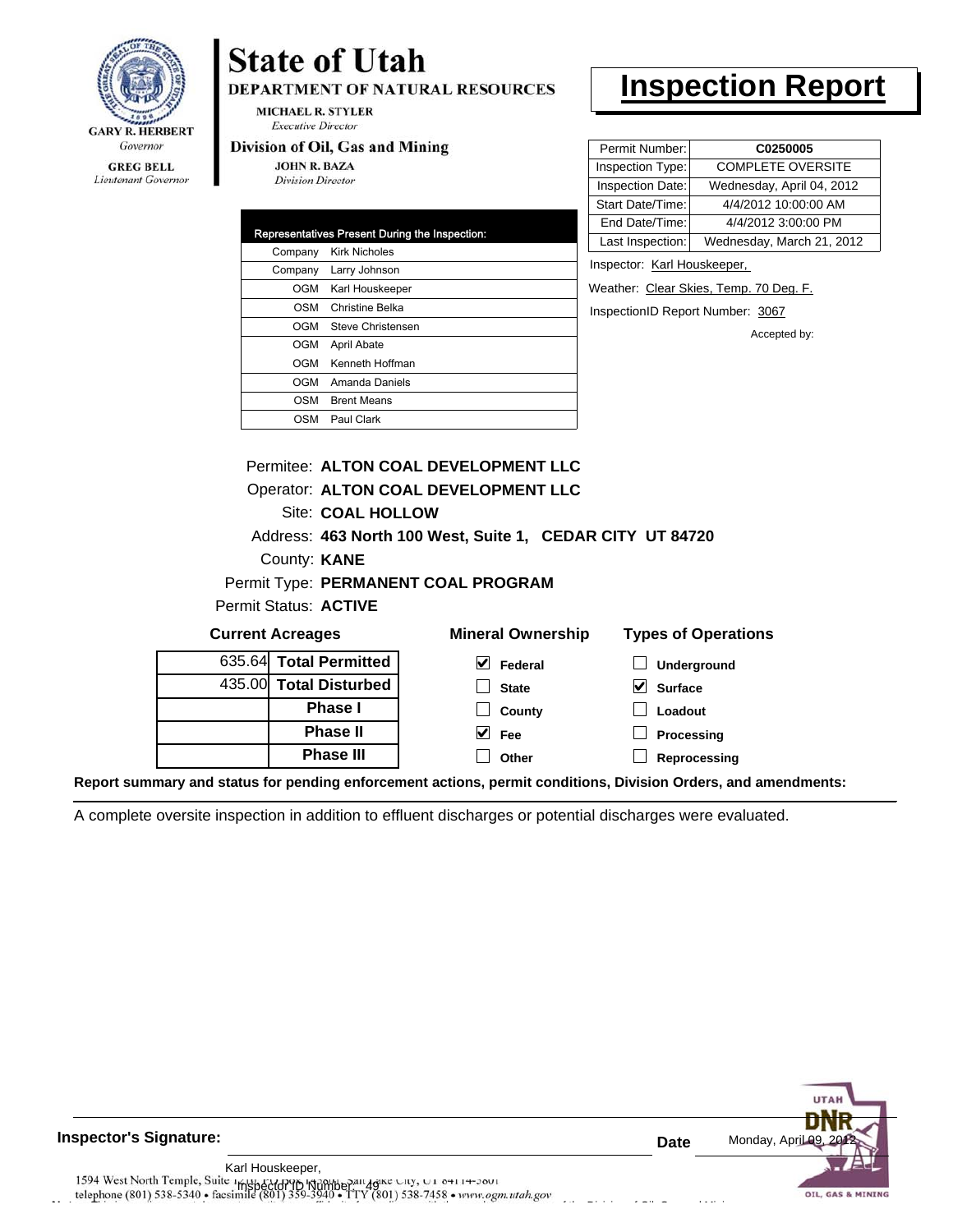Inspection Type: COMPLETE OVERSITE Inspection Date: Wednesday, April 04, 2012

*Page 2 of 5*

**Note:** This inspection report does not constitute an affidavit of compliance with the regulatory program of the Division of Oil, Gas and Mining.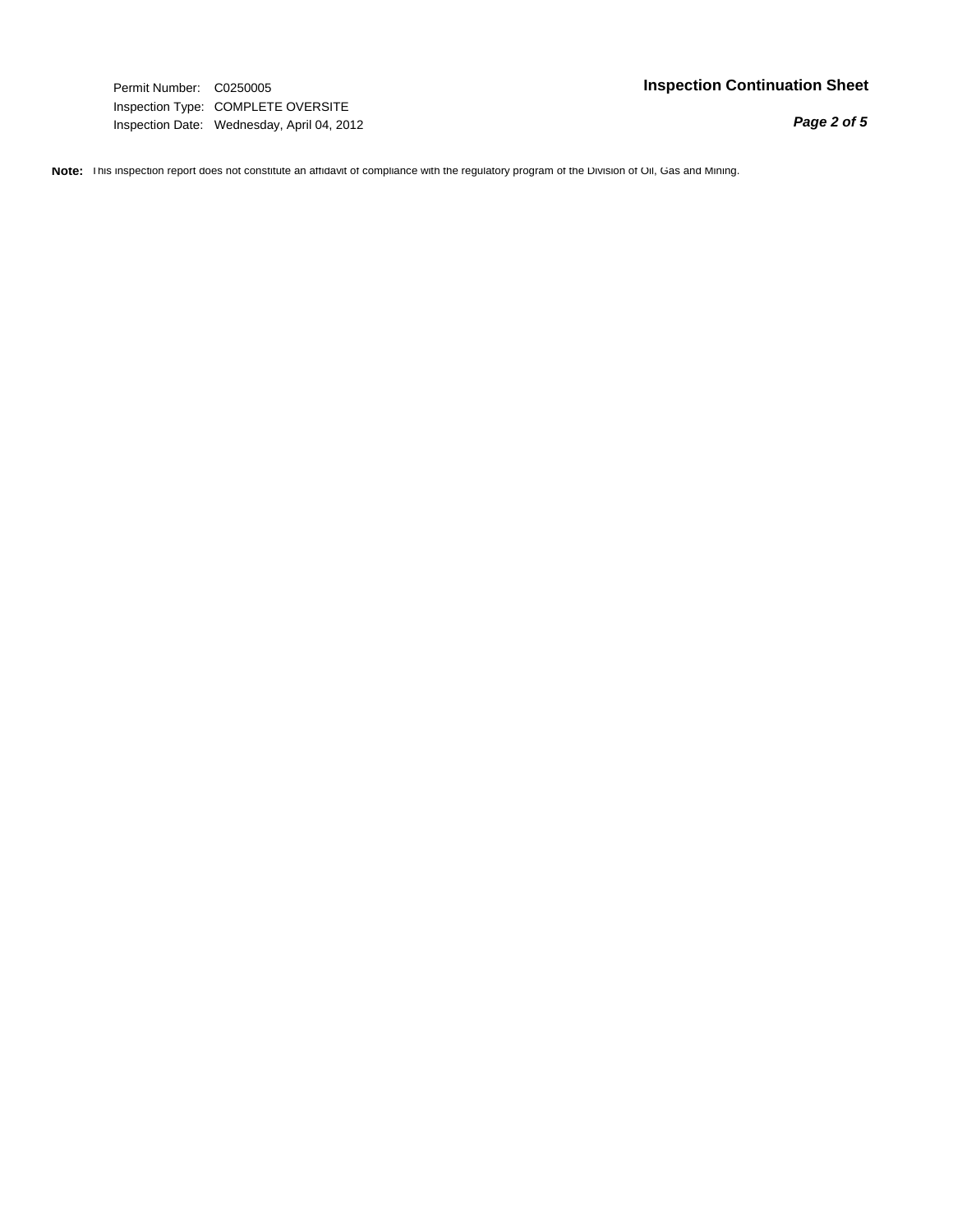*Page 3 of 5*

### *REVIEW OF PERMIT, PERFORMANCE STANDARDS PERMIT CONDITION REQUIREMENTS*

- *1. Substantiate the elements on this inspection by checking the appropriate performance standard.*
- *a. For COMPLETE inspections provide narrative justification for any elements not fully inspected unless element is not appropriate to the site, in which case check Not Applicable.*
- *b. For PARTIAL inspections check only the elements evaluated.*
- *2. Document any noncompliance situation by reference the NOV issued at the appropriate performance standard listed below.*
- *3. Reference any narratives written in conjunction with this inspection at the appropriate performace standard listed below.*
- *4. Provide a brief status report for all pending enforcement actions, permit conditions, Divison Orders, and amendments.*

|     |                                                               | Evaluated               | Not Applicable Comment  |                         | Enforcement |
|-----|---------------------------------------------------------------|-------------------------|-------------------------|-------------------------|-------------|
| 1.  | Permits, Change, Transfer, Renewal, Sale                      | $\overline{\mathbf{v}}$ |                         | V                       |             |
| 2.  | <b>Signs and Markers</b>                                      | $\overline{\mathbf{v}}$ |                         | $\blacktriangledown$    |             |
| 3.  | Topsoil                                                       | $\overline{\mathbf{v}}$ |                         |                         |             |
| 4.a | Hydrologic Balance: Diversions                                | $\overline{\mathbf{v}}$ |                         | $\blacktriangledown$    |             |
| 4.b | Hydrologic Balance: Sediment Ponds and Impoundments           | $\blacktriangledown$    |                         | V                       |             |
| 4.c | Hydrologic Balance: Other Sediment Control Measures           | $\overline{\mathbf{v}}$ |                         | $\blacktriangledown$    |             |
| 4.d | Hydrologic Balance: Water Monitoring                          | $\overline{\mathbf{v}}$ |                         |                         |             |
| 4.e | Hydrologic Balance: Effluent Limitations                      | $\overline{\mathbf{v}}$ |                         | $\blacktriangledown$    |             |
| 5.  | <b>Explosives</b>                                             | $\overline{\mathbf{v}}$ |                         | ☑                       |             |
| 6.  | Disposal of Excess Spoil, Fills, Benches                      | $\overline{\mathbf{v}}$ |                         | $\blacktriangledown$    |             |
| 7.  | Coal Mine Waste, Refuse Piles, Impoundments                   | $\overline{\mathbf{v}}$ | $\overline{\mathsf{v}}$ |                         |             |
| 8.  | Noncoal Waste                                                 | $\overline{\mathsf{v}}$ |                         | $\overline{\mathbf{v}}$ |             |
| 9.  | Protection of Fish, Wildlife and Related Environmental Issues | $\overline{\mathbf{v}}$ |                         |                         |             |
|     | 10. Slides and Other Damage                                   | $\overline{\mathbf{v}}$ |                         |                         |             |
| 11. | Contemporaneous Reclamation                                   | ⊻                       |                         |                         |             |
| 12. | <b>Backfilling And Grading</b>                                | $\overline{\mathbf{v}}$ |                         |                         |             |
| 13. | Revegetation                                                  | $\overline{\mathbf{v}}$ |                         |                         |             |
| 14. | Subsidence Control                                            | $\overline{\mathbf{v}}$ | $\overline{\mathbf{v}}$ |                         |             |
|     | 15. Cessation of Operations                                   | $\blacktriangleright$   |                         |                         |             |
|     | 16.a Roads: Construction, Maintenance, Surfacing              | $\blacktriangledown$    |                         | $\blacktriangledown$    |             |
|     | 16.b Roads: Drainage Controls                                 | $\blacktriangledown$    |                         |                         |             |
| 17. | <b>Other Transportation Facilities</b>                        | $\overline{\mathbf{v}}$ |                         |                         |             |
| 18. | Support Facilities, Utility Installations                     | $\overline{\mathbf{v}}$ |                         |                         |             |
|     | 19. AVS Check                                                 | $\overline{\mathbf{v}}$ |                         |                         |             |
| 20. | Air Quality Permit                                            | $\overline{\mathsf{v}}$ |                         |                         |             |
|     | 21. Bonding and Insurance                                     | $\overline{\mathbf{v}}$ |                         | $\blacktriangledown$    |             |
|     | 22. Other                                                     | $\blacktriangledown$    |                         |                         |             |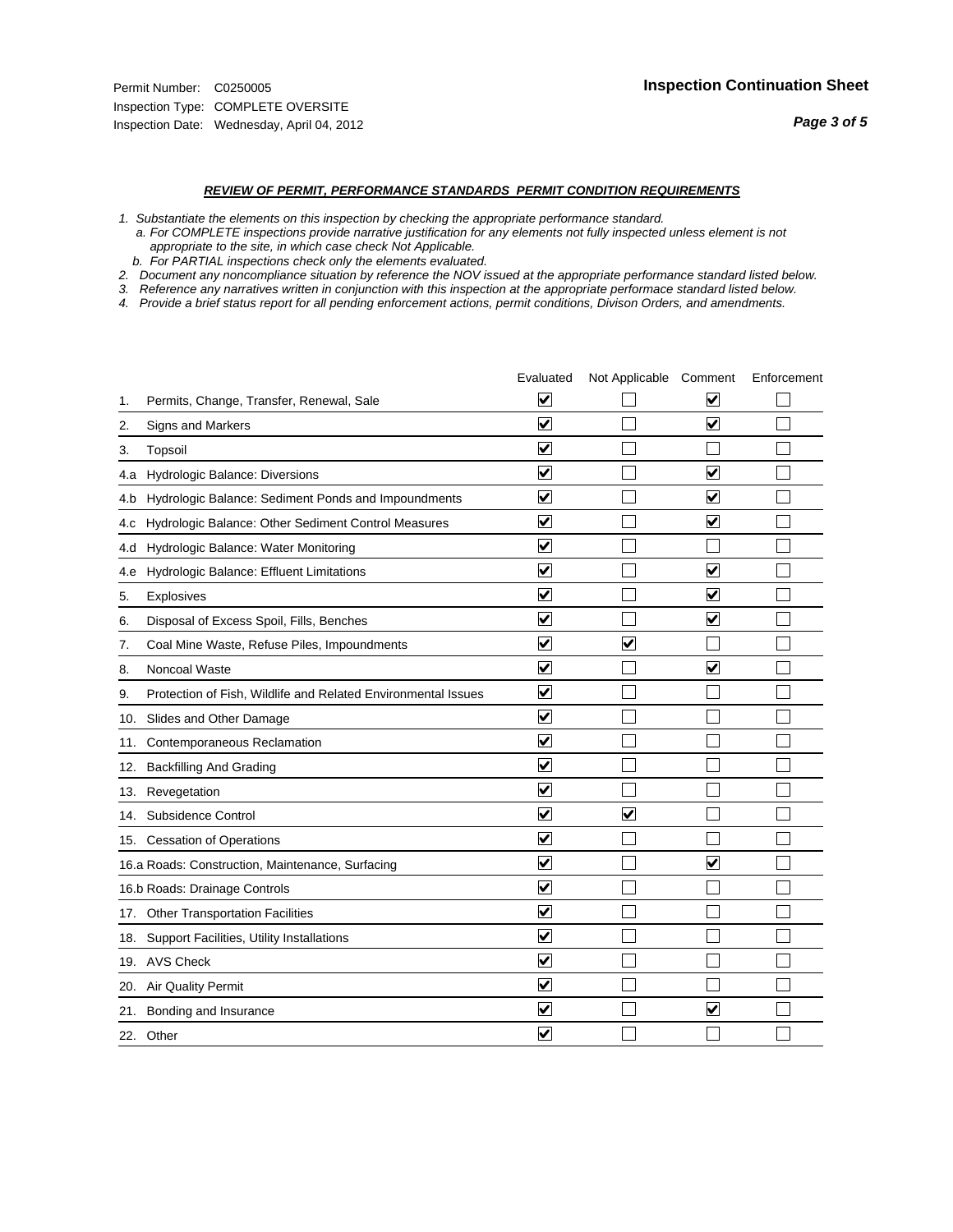## **1. Permits, Change, Transfer, Renewal, Sale**

The current DOGM permit C/025/0005 was issued effective 11/08/2010 and expires 11/08/2015.

-Certificate of Insurance policy number MNG880007-01, issued 06/01/2011 and terminates 06/01/2012.

-UPDES permit # UTG040027 effective 05/01/2009 and expires @ midnight 04/30/2013.

-Air Quality permit DAQE-AN0140470-02-10, issued November 10, 2010. -SPCC Plan dated 05/04/2011. The Plan is P.E. certified, stamped, signed and dated by a Utah P.E.

## **2. Signs and Markers**

The mine identification sign is posted on the fence at the entrance into the permit area. The sign contains all of the information required by regulation. The signs are large enough to make them legible as you enter the site.

## **4.a Hydrologic Balance: Diversions**

The Robinson Creek re-routed diversion was observed and traversed during the inspection. Items of concern were the erosion of the bottom of the diversion. This item has been identified in the past and plans were made at that time to amour the bottom of the diversion. Those plans are still in place and are planned for in the spring of 2012. In addition one location along the bank showed some erosion from a water build up that has flowed down into Robinson Creek. This area needs to be repaired.

## **4.b Hydrologic Balance: Sediment Ponds and Impoundments**

Sediment ponds 1, 1a, 2, and 3 were visited during the complete inspection. Pond 3 is near the decant line, but remains functional. The inlet near the outlet on pond 2 was discussed and alternatives were weighed to prevent short circuiting without proper retention time.

Fourth quarter 2011 pond inspections were completed on 12/15/2011. The report date is 12/15/2011. The report is P.E. certified, dated, stamped and signed on 12/15 2011 The reports in the future need to include the elevation of the existing sediment level.

First quarter 2012 pond inspections have been done, but the reports were not available at the time of the inspection..

## **4.c Hydrologic Balance: Other Sediment Control Measures**

Removal of silt fences near pond 1a were discussed. It was decided that siltation structures are still needed, but that wattles are an acceptable alternative.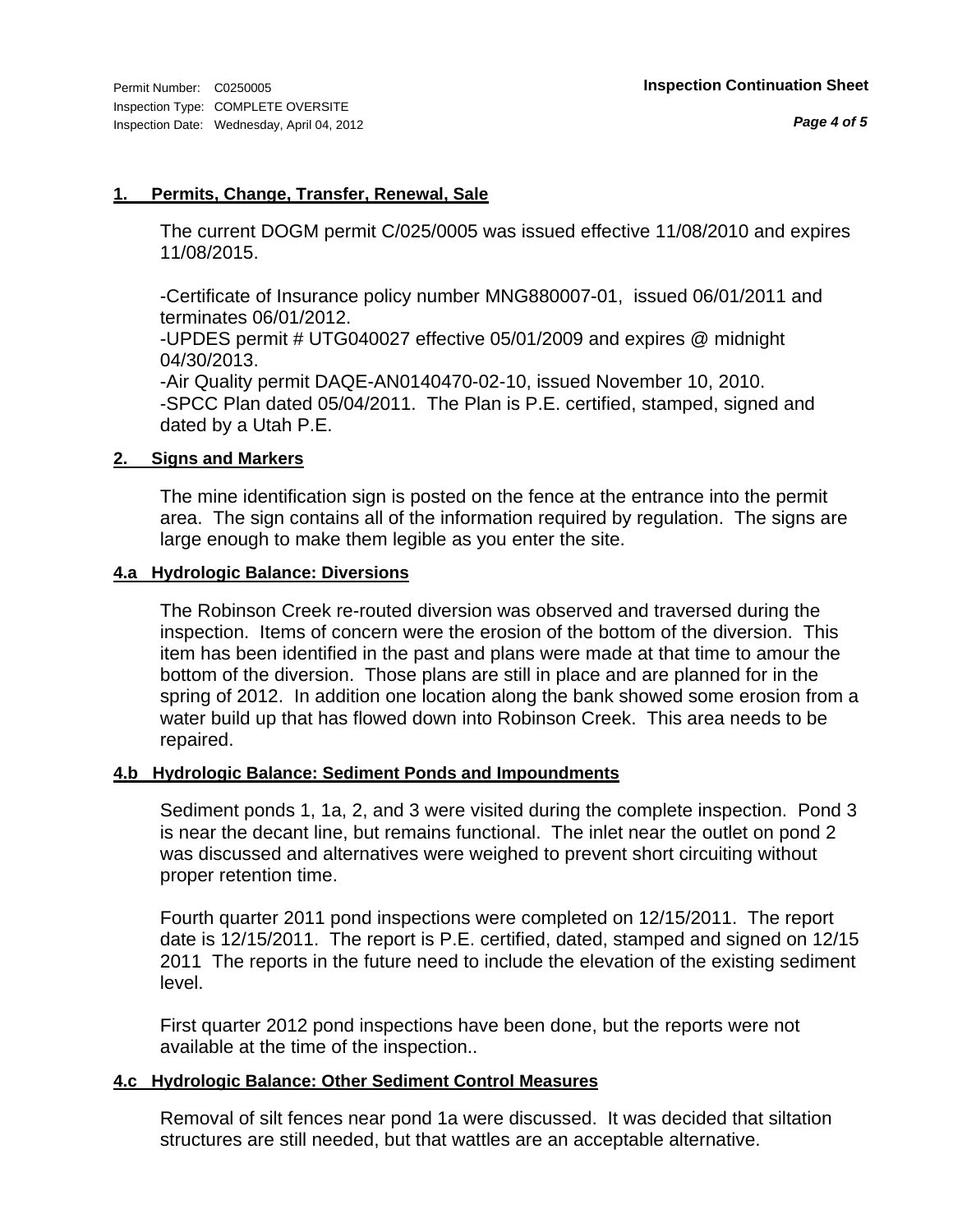## **4.e Hydrologic Balance: Effluent Limitations**

Reviewed the January 2012 discharge monitoring reports as part of the complete inspectiom. There were no discharges during the month of January 2012.

## **5. Explosives**

No explosives are kept on site. Reviewed the blasting records from three separate blasts that have occurred. The blasts were done by a certified blaster in the State of Utah (Matt Raddon). A copy of his certificate is kept on file at the mine site. The blasts occurred on 11/18/2011, 1/5/2012 and 2/28/2012. It was discussed that the reports need to be a little more clear of how many pounds of explosive were detonated within each 8 ms delay.

## **6. Disposal of Excess Spoil, Fills, Benches**

The excess spoil pile was inspected on 12/15/2011, A report dated 12/152011 was compiled. The report is P.E. Dated signed and certified stamped on 12/15/2011.

## **8. Noncoal Waste**

The entire mine site was observed as part of the complete oversite inspection. The site was found to be free of noncoal waste items.

## **16.a Roads: Construction, Maintenance, Surfacing**

The roads were graded and functional. The need for as-built drawings on site in addition to the main office located in Cedar City was brought out during the inspection.

## **21. Bonding and Insurance**

A current copy of the bond needs to be kept at the mine site in addition to the copy located at the main office in Cedar City.

Bond #1057708 for \$6,045,000.00 on October 22, 2010.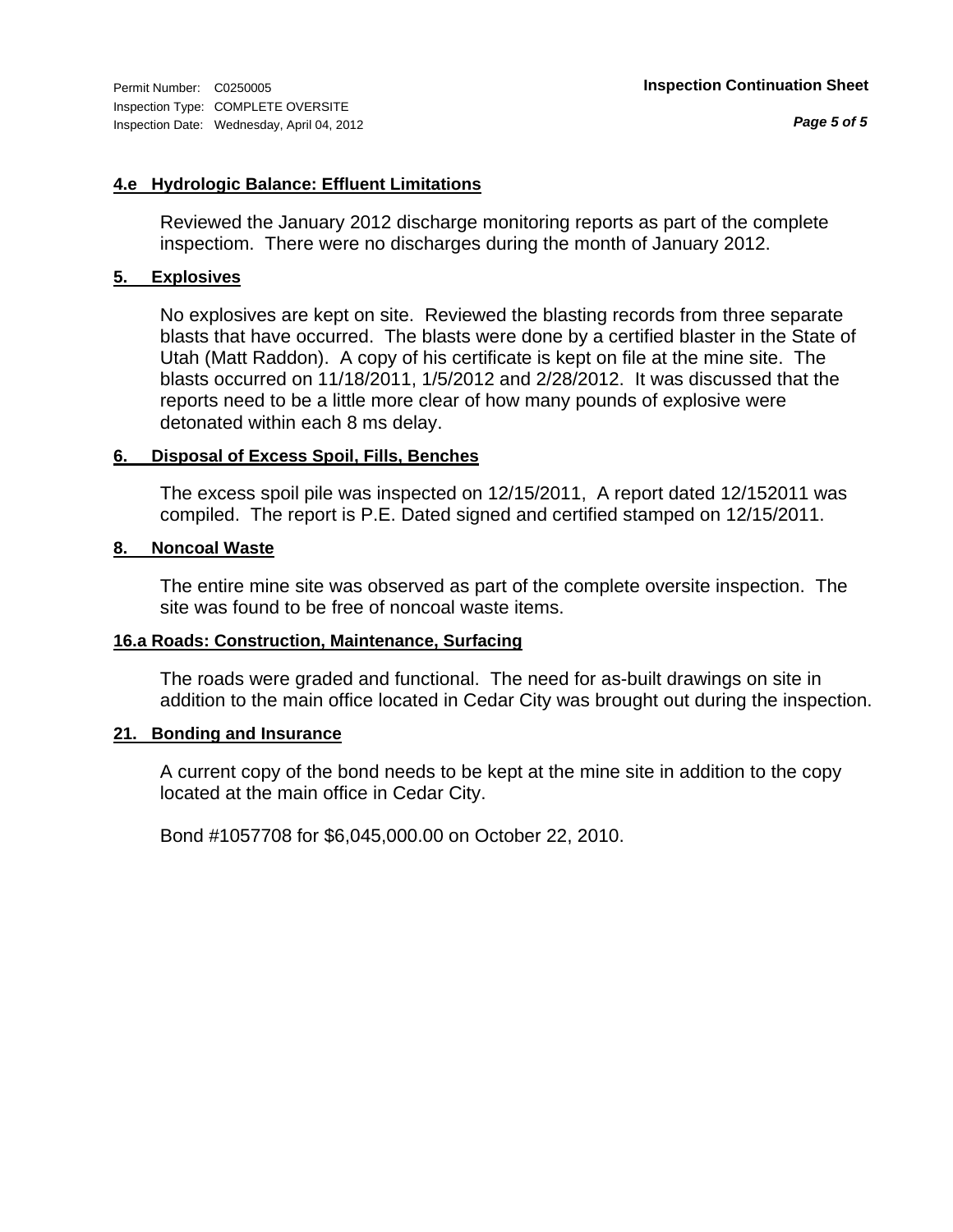

Lieutenant Governor

# **State of Utah**

**DEPARTMENT OF NATURAL RESOURCES** 

**MICHAEL R. STYLER Executive Director** 

## Division of Oil, Gas and Mining

**JOHN R. BAZA Division Director** 

# **Inspection Report**

| Permit Number:   | C0410002                  |
|------------------|---------------------------|
| Inspection Type: | <b>PARTIAL</b>            |
| Inspection Date: | Tuesday, April 10, 2012   |
| Start Date/Time: | 4/10/2012 9:45:00 AM      |
| End Date/Time:   | 4/10/2012 11:00:00 AM     |
| Last Inspection: | Wednesday, March 21, 2012 |

Inspector: Joe Helfrich,

Weather: sunny 55

InspectionID Report Number: 3075

Accepted by:

|                         |                        | Permitee: CANYON FUEL COMPANY            |                          |                            |
|-------------------------|------------------------|------------------------------------------|--------------------------|----------------------------|
|                         |                        | <b>Operator: CANYON FUEL COMPANY</b>     |                          |                            |
|                         | Site: SUFCO MINE       |                                          |                          |                            |
|                         |                        | Address: 597 SOUTH SR24, SALINA UT 84654 |                          |                            |
|                         | County: SEVIER         |                                          |                          |                            |
|                         |                        | Permit Type: PERMANENT COAL PROGRAM      |                          |                            |
| Permit Status: ACTIVE   |                        |                                          |                          |                            |
| <b>Current Acreages</b> |                        |                                          | <b>Mineral Ownership</b> | <b>Types of Operations</b> |
|                         | 720.48 Total Permitted | V                                        | Federal                  | Underground                |
|                         | 48.43 Total Disturbed  |                                          | <b>State</b>             | <b>Surface</b>             |

| <b>Phase III</b>              |  |
|-------------------------------|--|
| <b>Phase II</b>               |  |
| <b>Phase I</b>                |  |
| 48.43 Total Disturbed         |  |
| 720.48 <b>Total Permitted</b> |  |

| eral Ownership          | <b>Types of Operat</b>       |
|-------------------------|------------------------------|
| $\triangledown$ Federal | $\triangleright$ Underground |
| $\triangledown$ State   | $\Box$ Surface               |
| $\Box$ County           | $\Box$ Loadout               |
| $\Box$ Fee              | $\Box$ Processing            |
| Other                   | $\Box$ Reprocessing          |

**Report summary and status for pending enforcement actions, permit conditions, Division Orders, and amendments:**

The purpose of this site visit was to conduct a partial inspection at the SUFCO mine. The undersigned met with Mike Davis at 9:45 AM at the mine. At 2:00 PM Joe Helfrich met with Bill Bates, Tony Wright and Walt Maldonado to discus animal fatalities, (primarily deer, elk and Golden eagles), along access roads to mine sites.

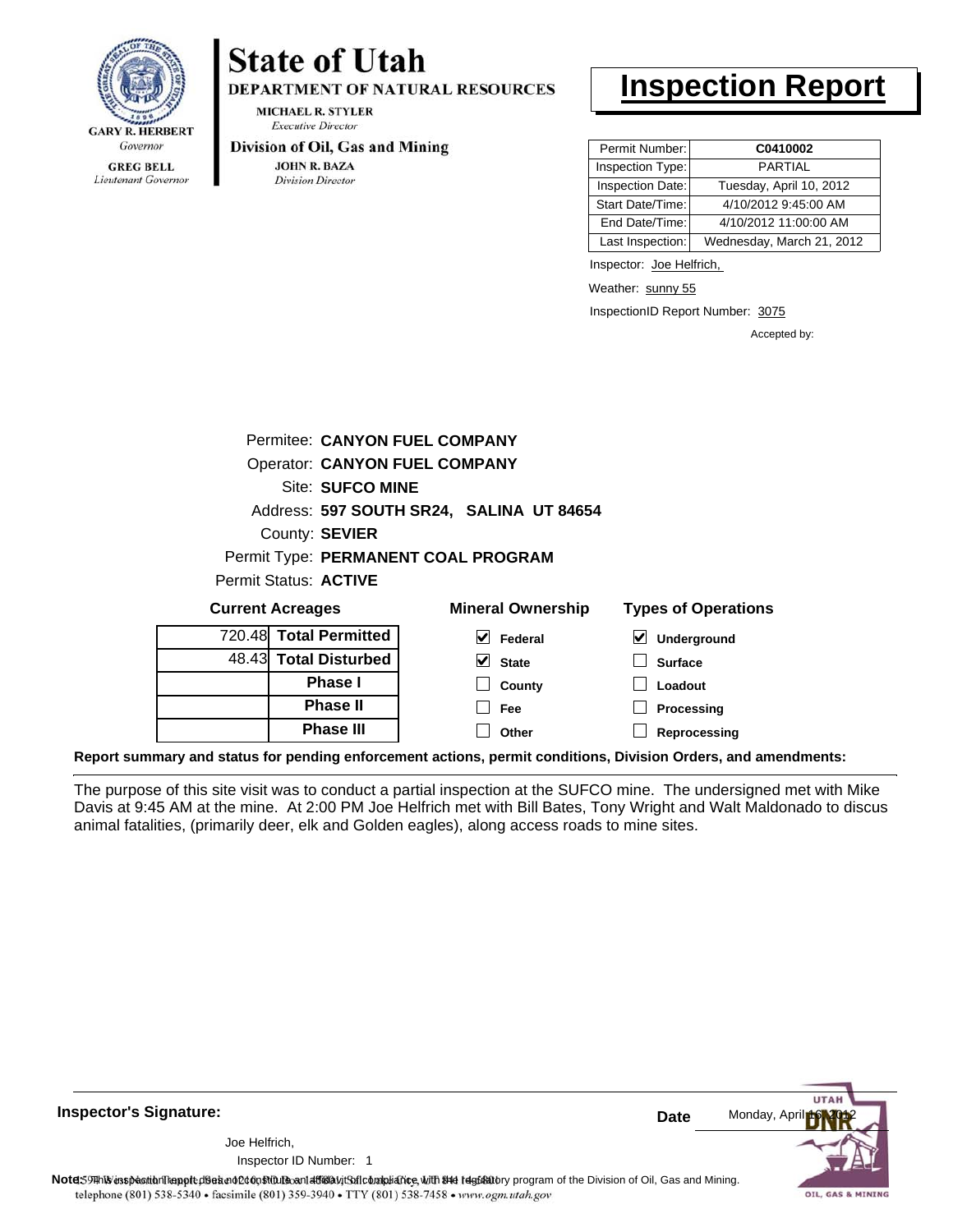*Page 2 of 3*

### *REVIEW OF PERMIT, PERFORMANCE STANDARDS PERMIT CONDITION REQUIREMENTS*

- *1. Substantiate the elements on this inspection by checking the appropriate performance standard.*
- *a. For COMPLETE inspections provide narrative justification for any elements not fully inspected unless element is not appropriate to the site, in which case check Not Applicable.*
- *b. For PARTIAL inspections check only the elements evaluated.*
- *2. Document any noncompliance situation by reference the NOV issued at the appropriate performance standard listed below.*
- *3. Reference any narratives written in conjunction with this inspection at the appropriate performace standard listed below.*
- *4. Provide a brief status report for all pending enforcement actions, permit conditions, Divison Orders, and amendments.*

|     |                                                               | Evaluated               | Not Applicable Comment |                         | Enforcement |
|-----|---------------------------------------------------------------|-------------------------|------------------------|-------------------------|-------------|
| 1.  | Permits, Change, Transfer, Renewal, Sale                      |                         |                        |                         |             |
| 2.  | <b>Signs and Markers</b>                                      |                         |                        |                         |             |
| 3.  | Topsoil                                                       | $\overline{\mathbf{v}}$ |                        | $\overline{\mathbf{v}}$ |             |
| 4.a | Hydrologic Balance: Diversions                                |                         |                        |                         |             |
| 4.b | Hydrologic Balance: Sediment Ponds and Impoundments           |                         |                        |                         |             |
| 4.c | Hydrologic Balance: Other Sediment Control Measures           |                         |                        |                         |             |
| 4.d | Hydrologic Balance: Water Monitoring                          |                         |                        |                         |             |
| 4.e | Hydrologic Balance: Effluent Limitations                      |                         |                        |                         |             |
| 5.  | <b>Explosives</b>                                             |                         |                        |                         |             |
| 6.  | Disposal of Excess Spoil, Fills, Benches                      |                         |                        |                         |             |
| 7.  | Coal Mine Waste, Refuse Piles, Impoundments                   |                         |                        |                         |             |
| 8.  | Noncoal Waste                                                 |                         |                        |                         |             |
| 9.  | Protection of Fish, Wildlife and Related Environmental Issues | $\blacktriangledown$    |                        | $\blacktriangledown$    |             |
| 10. | Slides and Other Damage                                       |                         |                        |                         |             |
| 11. | Contemporaneous Reclamation                                   |                         |                        |                         |             |
| 12. | <b>Backfilling And Grading</b>                                |                         |                        |                         |             |
| 13. | Revegetation                                                  |                         |                        |                         |             |
| 14. | Subsidence Control                                            |                         |                        |                         |             |
|     | 15. Cessation of Operations                                   |                         |                        |                         |             |
|     | 16.a Roads: Construction, Maintenance, Surfacing              |                         |                        |                         |             |
|     | 16.b Roads: Drainage Controls                                 |                         |                        |                         |             |
| 17. | <b>Other Transportation Facilities</b>                        |                         |                        |                         |             |
| 18. | Support Facilities, Utility Installations                     |                         |                        |                         |             |
|     | 19. AVS Check                                                 |                         |                        |                         |             |
| 20. | <b>Air Quality Permit</b>                                     |                         |                        |                         |             |
|     | 21. Bonding and Insurance                                     |                         |                        |                         |             |
|     | 22. Other                                                     |                         |                        |                         |             |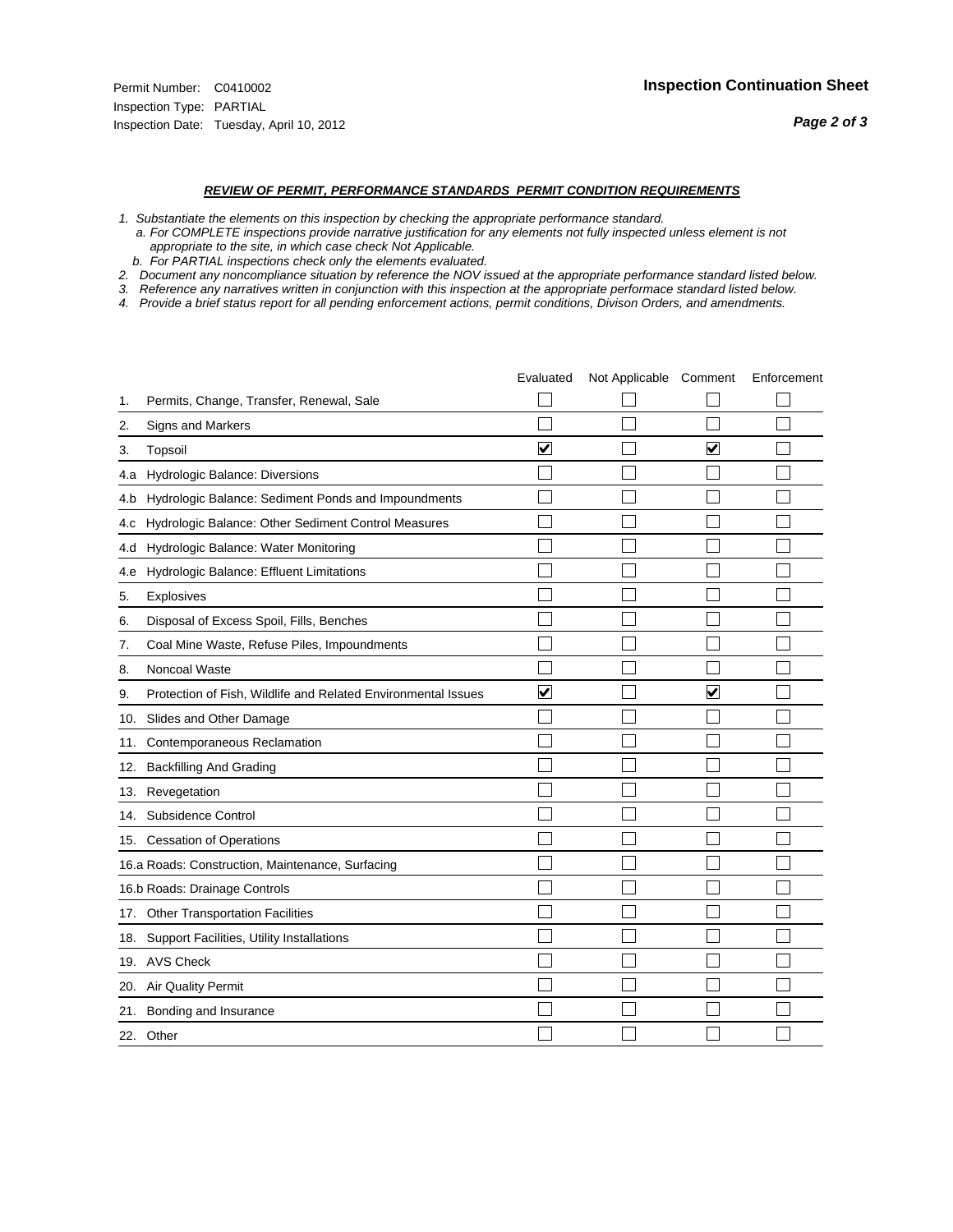## **3. Topsoil**

The topsoil and subsoil piles located at the waste rock site have been surveyed and prepared for seeding that is to take place during the week of April 23rd.

## **9. Protection of Fish, Wildlife and Related Environmental Issues**

The DWR meeting included Tony Wright, (Sensitive Speciec biologist), Bill Bates, (Regional Director) and Walt Maldonado, (Special programs Coordinator). The meeting was prompted by the need to move deer carcases at the SUFCO mine. DWR will give the mine, (Mike Davis), permission to move carcasses out of harms way from mine traffic. Other items of discussion included evaluating employee awareness programs to include more information about avoiding and reporting wildlife collisions, dedicated hunter credit for monitoring mine access roads, reporting collisions and removing carcasses, enforcing mine haulroad speed limits, keeping logs and locations, (GPS), of collisions, out reach program to members of the mining community could include current research by Pat Krammer and Danny Olsen. Joe wil research the employeeness sections of MRP's for Westridge, Horizon, Dugout and SUFCO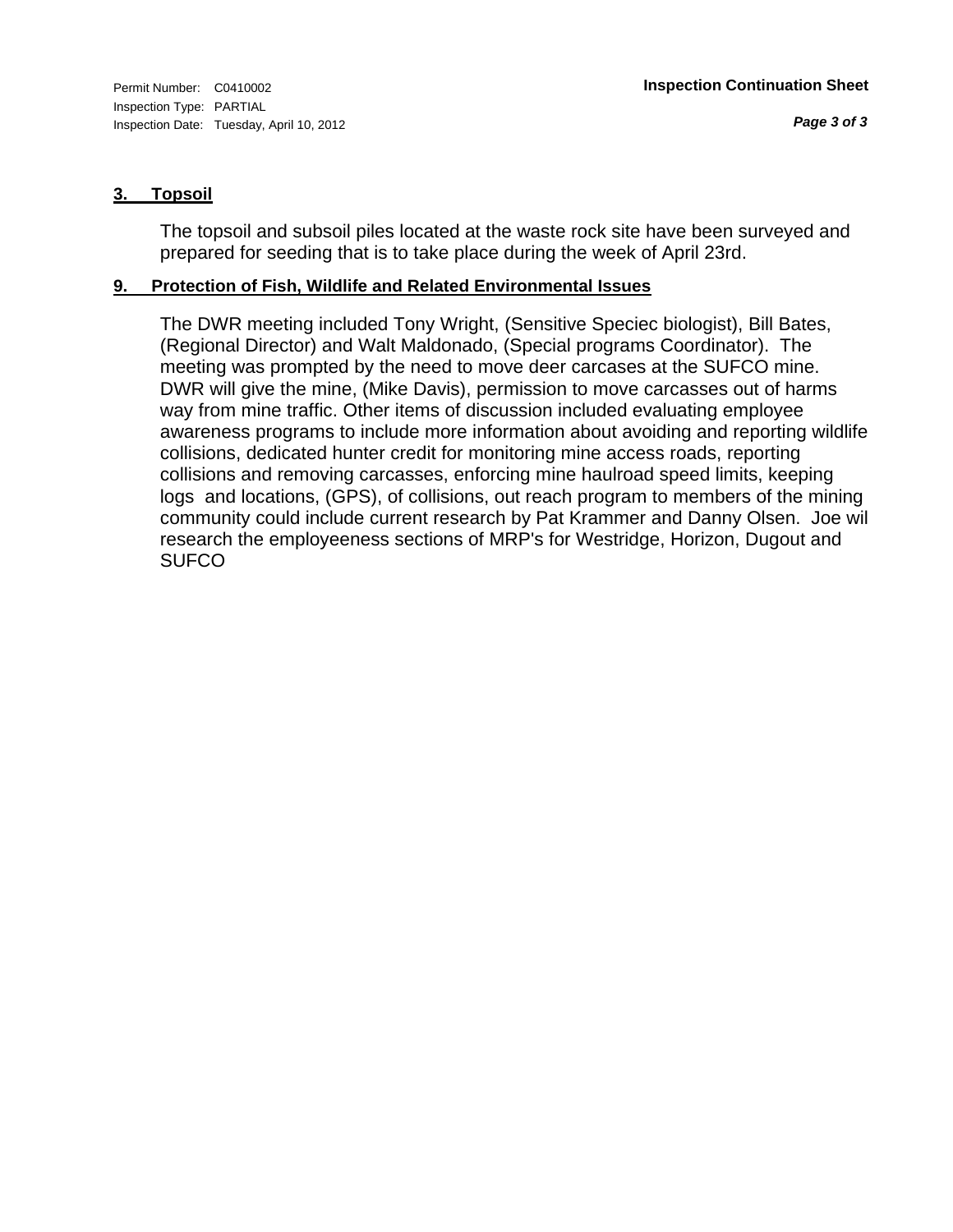**Citations Home Page** 

| <b>UTAH</b><br><b>Action Taken on Existing Citation</b><br>DNR<br><b>Utah Coal Regulatory Program</b><br>1594 West North Temple, Salt Lake City, UT 84114<br>Phone: (801) 538 - 5285 Fax: (801) 359-3940 |  | 10095<br><b>Action on Citation#:</b>                   |  |  |
|----------------------------------------------------------------------------------------------------------------------------------------------------------------------------------------------------------|--|--------------------------------------------------------|--|--|
|                                                                                                                                                                                                          |  | C0070011<br><b>Permit Number:</b>                      |  |  |
|                                                                                                                                                                                                          |  | Date Cit. Issued:<br>03/19/2012                        |  |  |
| OIL, GAS & MINING<br><b>TERMINATION of</b><br><b>MODIFICATION of</b>                                                                                                                                     |  | <b>VACATION of</b>                                     |  |  |
| <b>NOTICE OF VIOLATION</b><br><b>CESSATION ORDER (CO)</b>                                                                                                                                                |  | <b>FAILURE TO ABATE CO</b>                             |  |  |
| Permittee Name: HIAWATHA COAL CO INC                                                                                                                                                                     |  | <b>Inspector Number and ID:</b><br>60<br><b>AABATE</b> |  |  |
| Mine Name: HIAWATHA MINE                                                                                                                                                                                 |  | 4/24/12<br>Date and Time of Action:                    |  |  |
| <b>Certified Return Receipt Number:</b>                                                                                                                                                                  |  | Date and Time of Service:                              |  |  |
| In accordance with the provisions of the Utah Coal Mining and Reclamation Act,<br>Utah Code Ann. § 40-10-1 et. seq. (Act), the above referenced Citation is:                                             |  |                                                        |  |  |
| <b>Modified as follows:</b>                                                                                                                                                                              |  |                                                        |  |  |
| <b>Reason for modification:</b>                                                                                                                                                                          |  |                                                        |  |  |
| <b>Terminated because:</b>                                                                                                                                                                               |  |                                                        |  |  |
| No abatement or other actions required by the Permittee.                                                                                                                                                 |  |                                                        |  |  |
| <b>Vacated because:</b>                                                                                                                                                                                  |  | APRIL ABATE                                            |  |  |
| (Print) Permittee Representative                                                                                                                                                                         |  | tint) DOCM Reprosentative                              |  |  |
| Permittee Representative's Signature - Date                                                                                                                                                              |  | DOGM Representative's Signature - Date                 |  |  |
| Refer to the "Citation For Non-Compliance" for additional information                                                                                                                                    |  |                                                        |  |  |

Form DOGM Citation Action Last Revised - August, 2006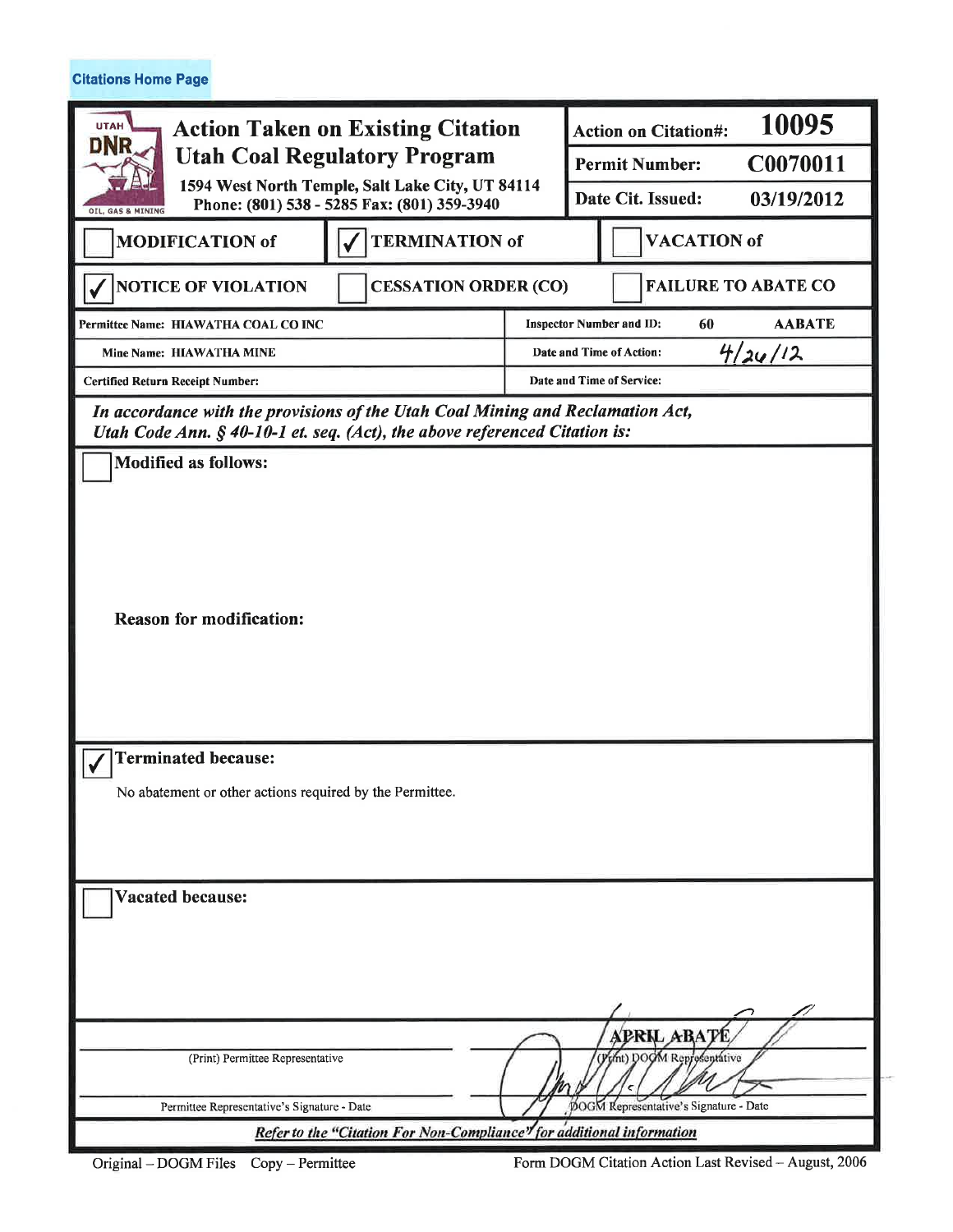REORDER 905 - U.S. PATENT NO. 5538290, 5575508, 5641183, 5785353, 5984364, 603000

Incoming CO070013

 $\tilde{\mathbf{A}}$ 

| <b>Invoice Number Invoice Date</b>                                | <b>Invoice Amount</b> | <b>Discount</b> | <b>Net Amount</b> |
|-------------------------------------------------------------------|-----------------------|-----------------|-------------------|
| NOV10093-03261203/26/2012<br>NOV10093 MINEC/007/0013 HORSE CANYON | 374.00                |                 | 374.00            |
| Total Discount                                                    |                       |                 | 0.00              |

Sum total

374.00

RECEIVED APR 2 3 2012

DIV. OF OIL, GAS & MINING

| NOV IDD93                    | C/007/0013 HORSECANYON MINE                                            |                                                                                                 |                 |                     |
|------------------------------|------------------------------------------------------------------------|-------------------------------------------------------------------------------------------------|-----------------|---------------------|
|                              | UtahAmerican Energy, Inc.<br>794 C Canyon Road<br>East Carbon UT 84520 | Fifth Third Bank<br>1404 East Ninth Street<br>$\mathbb{E}_{\mathbf{z}}$ .<br>Cleveland OH 43980 |                 | $\frac{6-271}{410}$ |
|                              |                                                                        | DATE                                                                                            | CHECK NO        | VENDOR NO           |
| THREE                        | HUNDRED SEVENTY-FOUR                                                   | 04/16/2012                                                                                      | 102444          | 0000403007          |
|                              |                                                                        | <b>ORIGINAL CHECK</b><br>ROUTED TO ACCOUNTING WORD AFTER 6 MONTHS                               |                 | \$374.00            |
| PAY<br>TO THE<br>ORDER<br>OF | DIVISION OF OIL GAS & MINING<br>PO Box 145801<br>SALT LAKE CITY UT     | 87114-5801                                                                                      |                 |                     |
|                              |                                                                        |                                                                                                 | Robert D. Moore |                     |

en engang pada

 $\mathbf{H}^{\mathbf{0}}$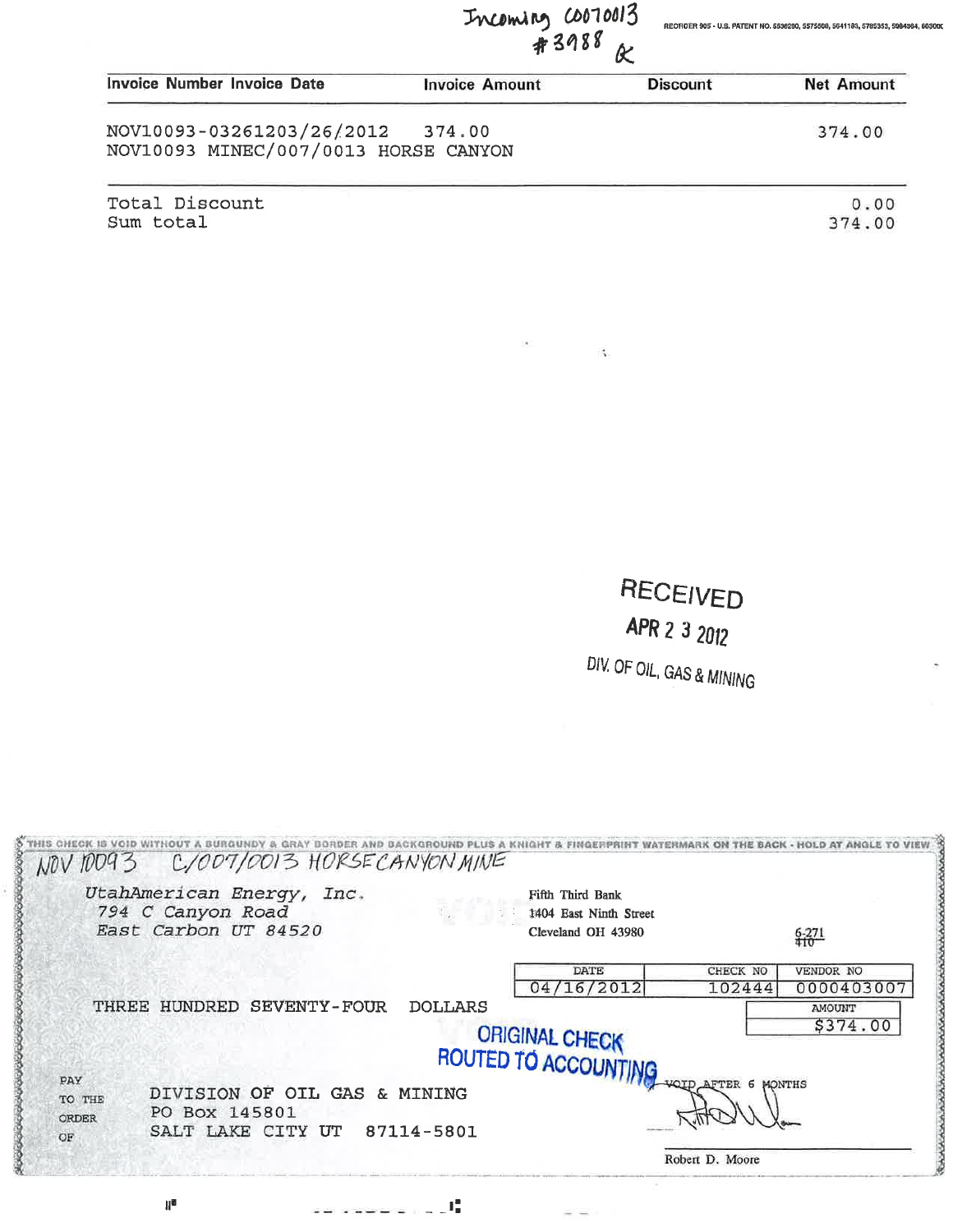

**Lieutenant Governar** 

**GARY R. HERBERT** Governor **GREGORY S. BELL** 

# **State of Utah**

DEPARTMENT OF NATURAL RESOURCES

MICHAEL R. STYLER **Executive Director** 

Division of Oil, Gas and Mining **JOUN R. BAZA Division Director** 

RECEIVED

March 26, 2012

**CERTIFIED MAIL** 70101670000148103263

R. Jay Marshall UtahAmerican Energy, Inc. PO Box 910 East Carbon, UT 84520-0910

### FINDINGS OF FACT, CONCLUSIONS OF LAW, AND ORDER FOR **SUBJECT:** NOV 10093 UTAHAMERICAN ENERGY INC., HORSE CANYON MINE C/007/0013.

Dear Mr. Marshall:

On January 31, 2012 an Informal Conference was held at the Utah Department of Natural Resources to review the fact of violation and assessment for Notice of Violation ("NOV") No. 10093. As a result of a review of all pertinent data and facts, including those presented in the Informal Conference, the attached document constitutes the Findings of Fact, Conclusions of Law, and Order ("ORDER").

Within fifteen (15) days of your receipt of this ORDER, you or your agent may make a written appeal to the Board of Oil, Gas and Mining. To do so you must escrow the assessed civil penalty with the Division of Oil, Gas, and Mining within thirty (30) days of receipt of this ORDER, but in all cases prior to the Board Hearing. Failure to comply with this requirement will result in a waiver of your right to further recourse. Your written appeal may be filed with Julie Ann Carter, Board Secretary, P.O. Box 145801 Salt Lake City, UT 84114-5801. If you have questions regarding the filing, she can be contacted at juliecarter@utah.gov or (801) 538-5277.

If no timely appeal is made, the total assessed civil penalty of \$374.00 must be tendered within thirty (30) days of your receipt of this ORDER. Please remit payment to the Division of Oil, Gas and Mining, c/o Vickie Southwick 1594 West North Temple Suite 1210, Salt Lake City, Utah 84116.





1594 West North Temple, Suite 1210, PO Box 145801, Salt Lake City, UT 84114-5801 telephone (801) 538-5340 = facsinite (801) 359-3940 = TTY (801) 538-7458 = www.ogm.utoli.gov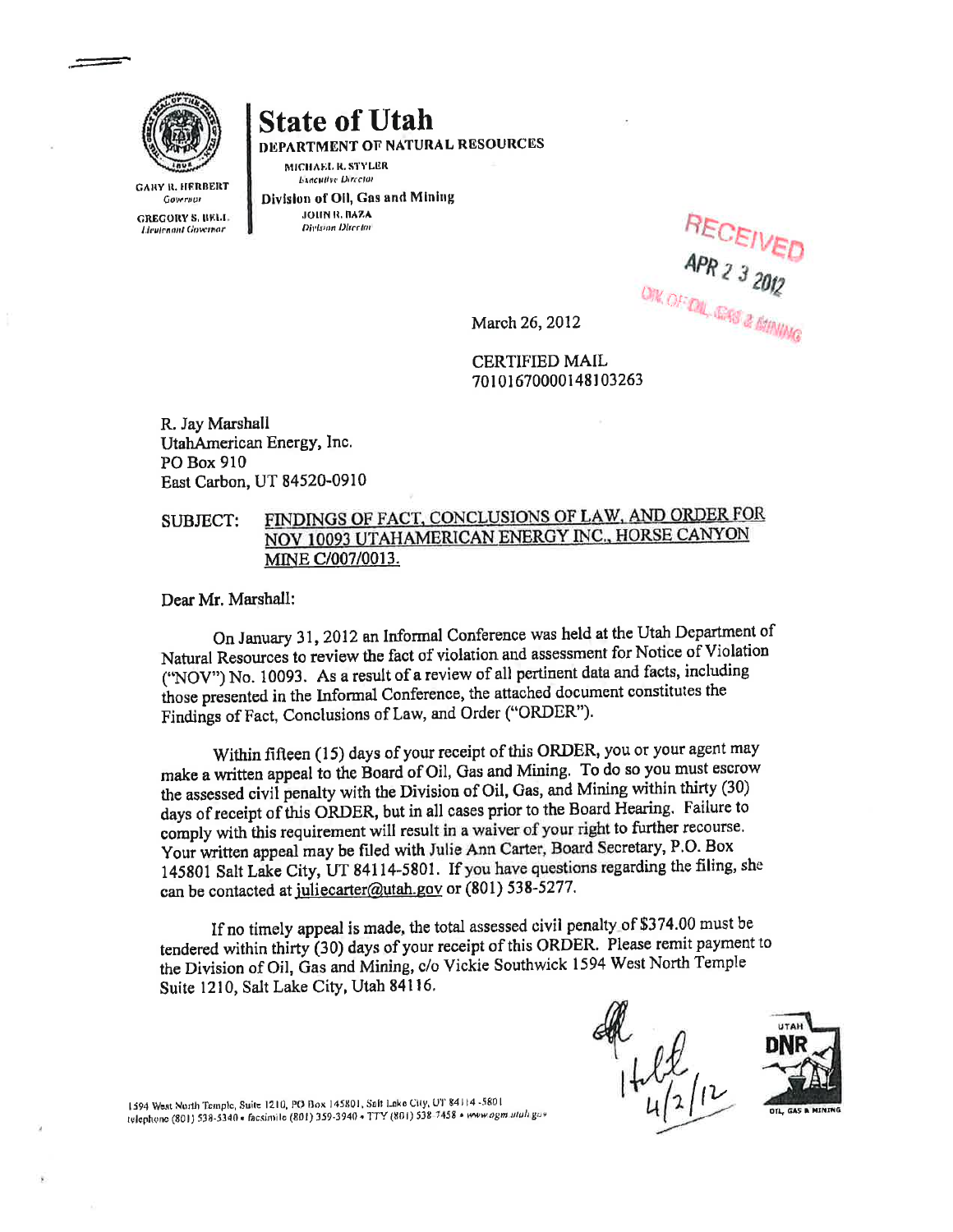

**State of Utah** 

DEPARTMENT OF NATURAL RESOURCES

MICHAEL R. STYLER **Executive Director** 

**GARY R. HERBERT** Governor

**GREGORY S. BELL** Lieutenant Governor

Division of Oil, Gas and Mining

**JOHN R. BAZA** Division Director

April 4, 2012

**CERTIFIED RETURN RECEIPT** 7009 3410 0001 4203 2079

**Elliot Finley, Resident Agent** Hiawatha Coal Company P.O. Box 1240 Huntington, Utah 84528

## Subject: Proposed Assessment for State Violation No. N 10095, Hiawatha Coal Company, Hiawatha Mine, C/007/0011, Task ID #4051

Dear Mr. Finley:

The undersigned has been appointed by the Division of Oil, Gas  $\&$  Mining as the Assessment Officer for assessing penalties under R645-401.

Enclosed is the proposed civil penalty assessment for the above referenced violation. The violation was issued by Division Inspector, April Abate, on March 19, 2012. Rule R645-401-600 et. seq. has been utilized to formulate the proposed penalty. By these rules, any written information which was submitted by you or your agent within fifteen (15) days of receipt of this Notice of Violation has been considered in determining the facts surrounding the violation and the amount of penalty.

Under R645-401-700, there are two informal appeal options available to you:

1. If you wish to informally appeal the fact of this violation, you should file a written request for an Informal Conference within thirty (30) days of receipt of this letter. This conference will be conducted by the Division Director. This Informal Conference is distinct from the Assessment Conference regarding the proposed penalty.

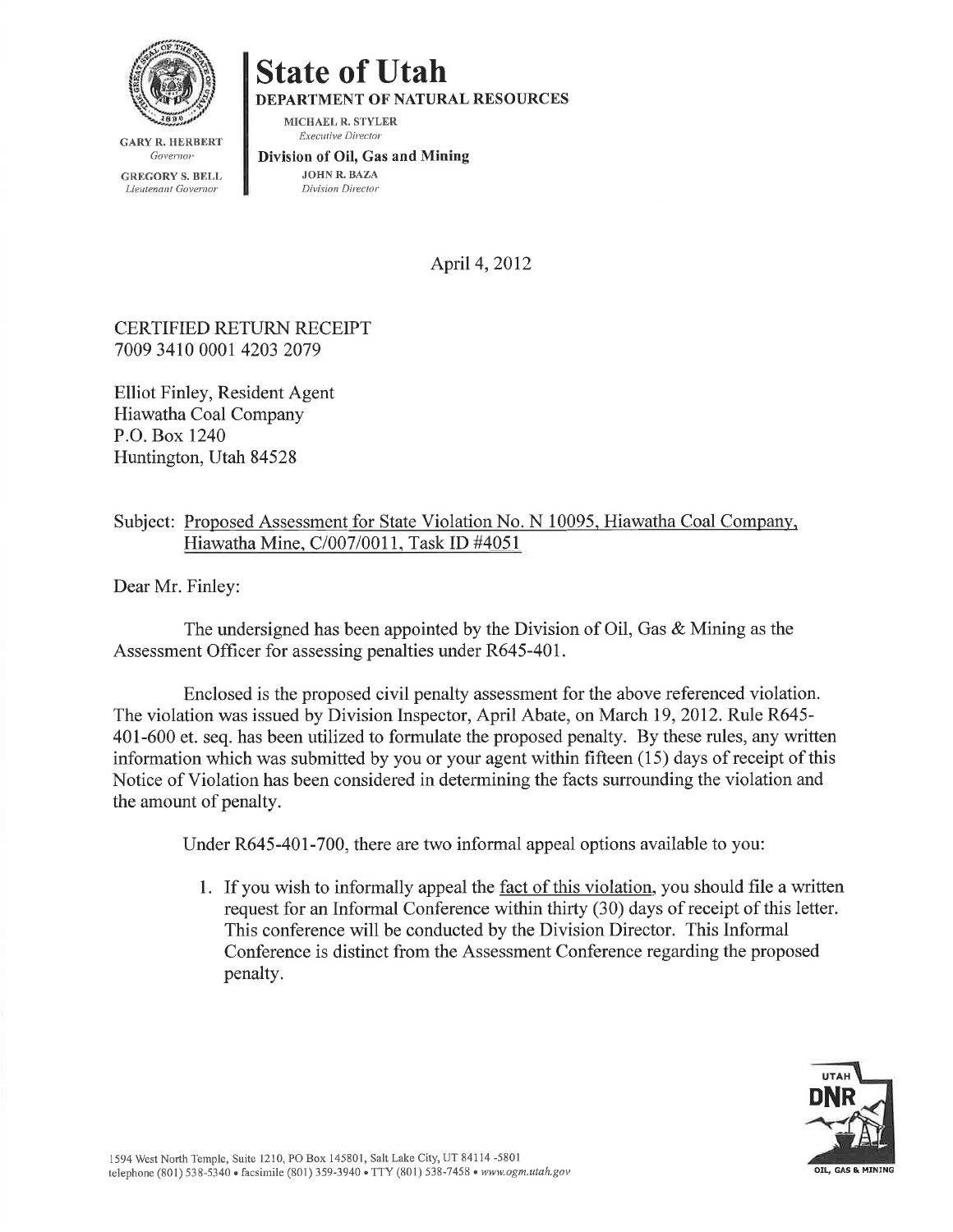2. If you wish to review the proposed penalty assessment, you should file a written request for an Assessment Conference within thirty (30) days of receipt of this letter. If you are also requesting a review of the fact of violation, as noted in paragraph 1, the Assessment Conference will be scheduled immediately following that review.

If a timely request for review is not made, the fact of violation will stand, the proposed penalty(ies) will become final, and the penalty(ies) will be due and payable within thirty (30) days of the proposed assessment. Please remit payment to the Division, mail c/o Suzanne Steab.  $\frac{1}{3}$ 

Sincerely,

Joseph C. Helfrich **Assessment Officer** 

Enclosure OSM Compliance Report cc: Suzanne Steab, DOGM Accounting, DOGM Price Field Office O:\007011.HIA\WG4051\JCHWG4051PROPOSED ASSESSMENT.DOC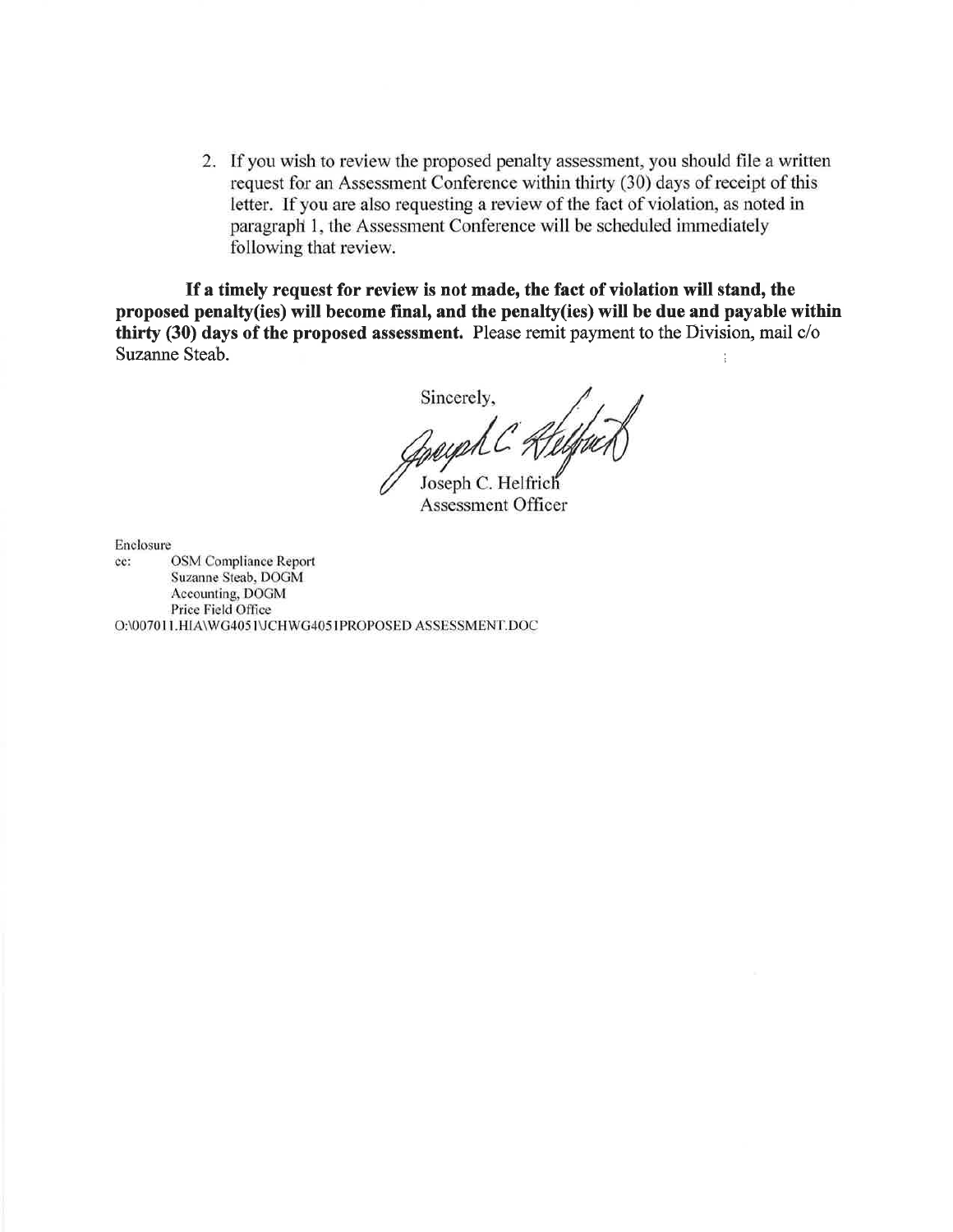## **WORKSHEET FOR ASSESSMENT OF PENALTIES** DIVISION OF OIL, GAS & MINING

COMPANY / MINE Hiawatha Mine

NOV / CO # N 10095 PERMIT C/007/0011

VIOLATION  $1$  of  $1$ 

 $\mathbf{e}_1$  . The contract of the contract of

ASSESSMENT DATE April 4, 2012

ASSESSMENT OFFICER Joe Helfrich

### L **HISTORY** (Max. 25 pts.)

Are there previous violations, which are not pending or vacated, which fall one  $\mathsf{A}$ . (1) year of today's date?

| PREVIOUS VIOLATIONS | EFFECTIVE DATE | <b>POINTS</b> |
|---------------------|----------------|---------------|
| N10091              | $-02/20/2012$  |               |

1 point for each past violation, up to one (1) year 5 points for each past violation in a CO, up to one (1) year No pending notices shall be counted

## **TOTAL HISTORY POINTS 1**

### II. **SERIOUSNESS** (Either A or B)

For assignment of points in Parts II and III, the following apply! NOTE:

- Based on facts supplied by the inspector, the Assessment Officer will 1. determine within each category where the violation falls.
- Beginning at the mid-point of the category, the Assessment Officer will  $2.$ adjust the points up or down, utilizing the inspector's and operator's statements as guiding documents.

Is this an EVENT (A) or HINDRANCE (B) violation? Hindrance

- **EVENT VIOLATION** (Max 45 pts.) A.
	- $1.$ What is the event which the violated standard was designed to prevent?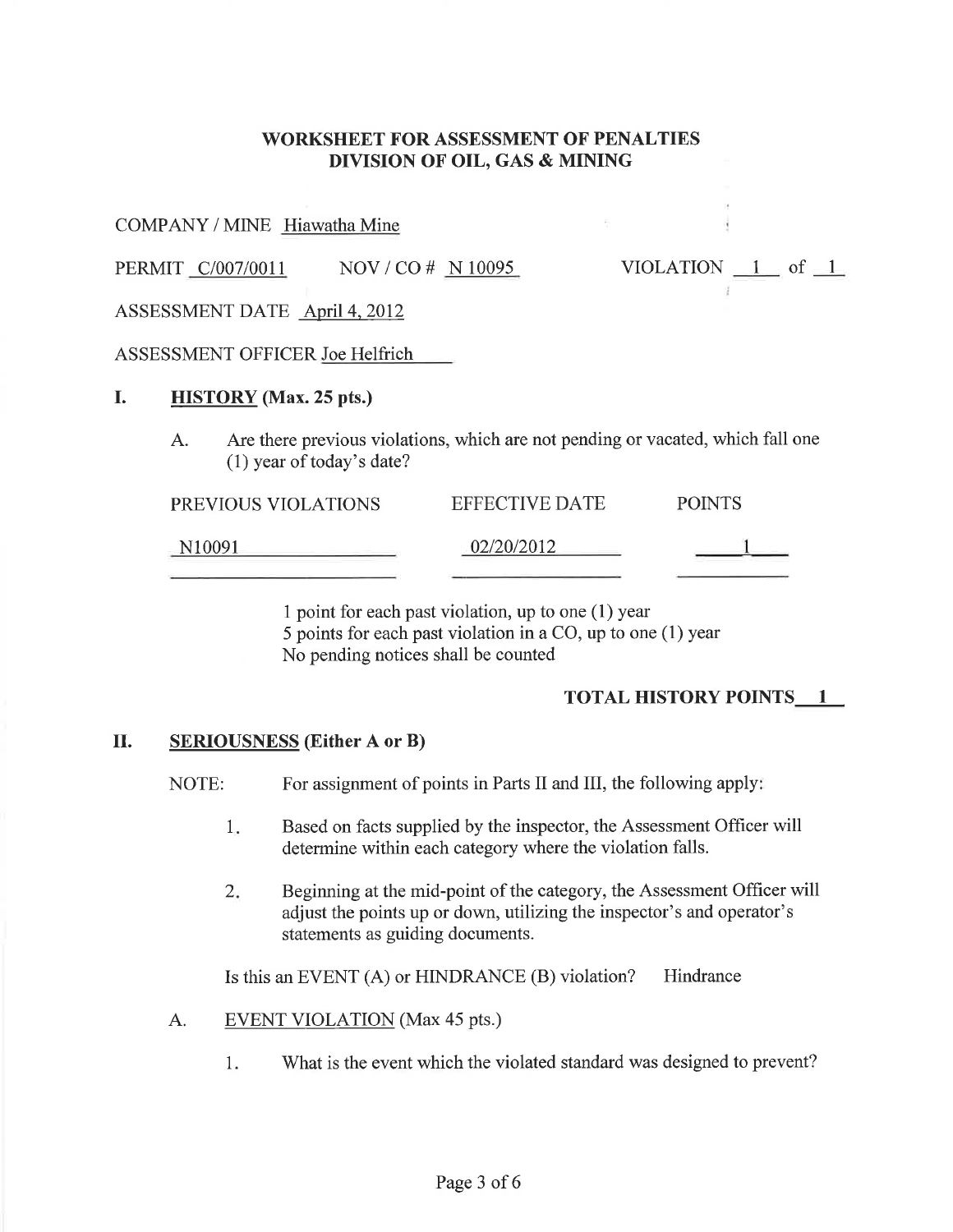2. What is the probability of the occurrence of the event which a violated standard was designed to prevent?

| <b>PROBABILITY</b> | RANGE.  |
|--------------------|---------|
| None               | 0       |
| Unlikely           | $1 - 9$ |
| Likely             | $10-19$ |
| Occurred           | 20      |

## **ASSIGN PROBABILITY OF OCCURRENCE POINTS 0**

## PROVIDE AN EXPLANATION OF POINTS: \*\*\*

What is the extent of actual or potential damage?  $3<sub>1</sub>$ RANGE 0-25

In assigning points, consider the duration and extent of said damage or impact, in terms of area and impact on the public or environment.

## **ASSIGN DAMAGE POINTS 0**

图

## **PROVIDE AN EXPLANATION OF POINTS:** \*\*\*

- **B.** HINDRANCE VIOLATION (Max 25 pts.)
	- Is this a POTENTIAL or ACTUAL hindrance to enforcement?  $1:$ Actual **RANGE 0-25**

Assign points based on the extent to which enforcement is actually or potentially hindered by the violation.

## **ASSIGN HINDRANCE POINTS 12**

## PROVIDE AN EXPLANATION OF POINTS:

\*\*\* According to the information provided by the inspector, the Permittee did not provide a timely submittal of  $3rd^d$  quarter, (July through September), 2011 water monitoring data as required per the MRP. As a result, DOGM was unable to perform an evaluation of water quality and quantity conditions during that time frame.

## **TOTAL SERIOUSNESS POINTS (A or B) 12**

#### Ш. **NEGLIGENCE** (Max 30 pts.)

Was this an inadvertent violation which was unavoidable by the exercise of A. reasonable care? IF SO--NO NEGLIGENCE; or, was this a failure of a permittee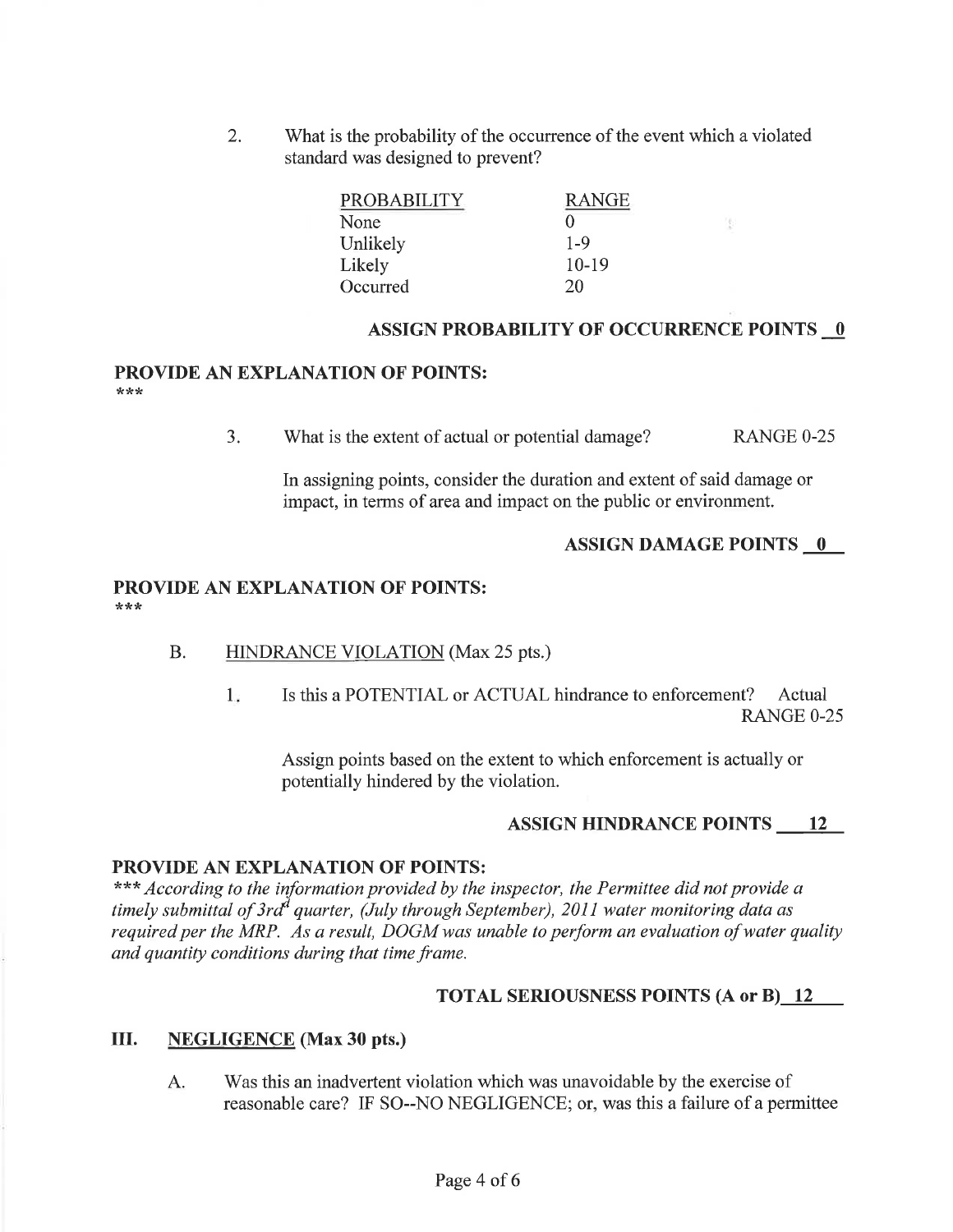to prevent the occurrence of a violation due to indifference lack of diligence, or lack of reasonable care, or the failure to abate any violation due to the same? IF SO--GREATER DEGREE OF FAULT THAN NEGLIGENCE.

| No Negligence           | $\theta$  |
|-------------------------|-----------|
| Negligence              | $1 - 15$  |
| Greater Degree of Fault | $16 - 30$ |

## STATE DEGREE OF NEGLIGENCE Greater Degree of Fault

## **ASSIGN NEGLIGENCE POINTS 16**

## PROVIDE AN EXPLANATION OF POINTS:

\*\*\* The permit issued by the Division includes a number of conditions that the permittee is required to comply with, one of which is the requirement to submit water quality data for the Hiawatha mine in an electronic format through the Electronic Data Input web site. The Utah coal regulations at R645-301-731.200 thru-220 also require the collection of water monitoring data.

The permittee was required to have all  $3^{rd}$  quarter data uploaded into the Division's water database by December 31, 2011. As of March 7, 2012 the Division observed that the data in the pipeline were not okayed for uploading in the water database by the permittee.

Previously cited NOV's include the following:

NOV 1009, issued on November 29, 2011 for not collecting the required water sample data from stream locations: ST-2, ST-28, ST-3A, ST-38 and all spring locations as required on Table 7-17 of the approved Mining and Reclamation Plan for the period of April thru October of 2010.

NOV 10094 issued on January 23, 2012 for not collecting water monitoring data from stream locations ST 2, 2B, 3A, 3B and 4A for the second quarter, (April, May and June), of 2011.

Given these circumstances 16 negligence points are assigned

IV. **GOOD FAITH** (Max 20 pts.)

> $(Either A or B)$ (Does not apply to violations requiring no abatement measures)

Did the operator have onsite, the resources necessary to achieve compliance of the  $A_{\cdot}$ violated standard within the permit area? IF SO--EASY ABATEMENT

**Easy Abatement Situation**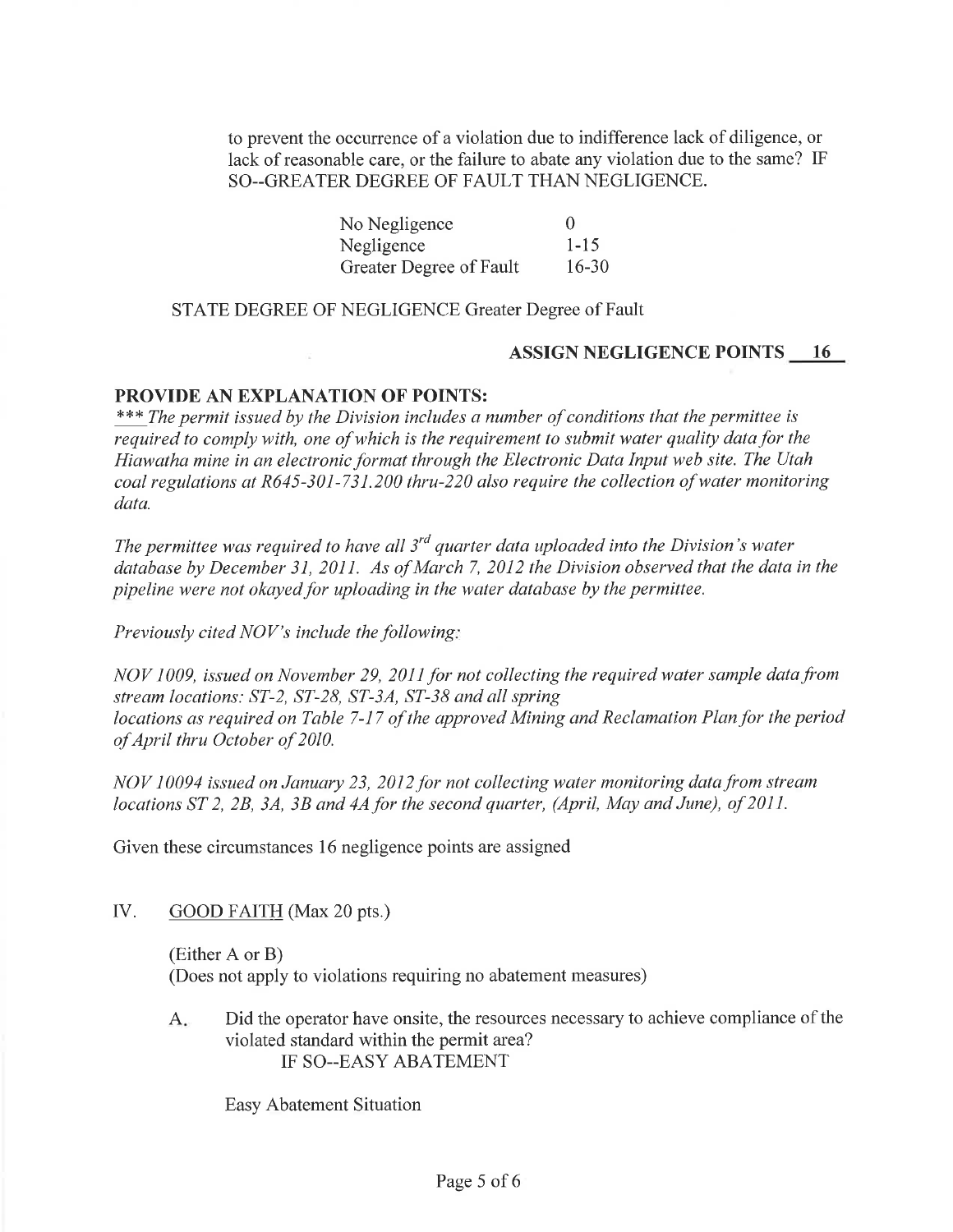| Immediate Compliance                              | $-11$ to $-20*$                                          |  |
|---------------------------------------------------|----------------------------------------------------------|--|
|                                                   | (Immediately following the issuance of the NOV)          |  |
| Rapid Compliance                                  | $-1$ to $-10$                                            |  |
| (Permittee used diligence to abate the violation) |                                                          |  |
| Normal Compliance                                 |                                                          |  |
|                                                   | (Operator complied within the abatement period required) |  |
| (Operator complied with condition and/or terms of |                                                          |  |
|                                                   | approved Mining and Reclamation Plan)                    |  |
|                                                   |                                                          |  |

\*Assign in upper of lower half of range depending on abatement occurring the 1st or 2nd half of abatement period.

 $B.$ Did the permittee not have the resources at hand to achieve compliance, or does the situation require the submission of plans prior to physical activity to achieve compliance?

**IF SO--DIFFICULT ABATEMENT** 

**Difficult Abatement Situation** 

Rapid Compliance  $-11$  to  $-20*$  $\mathbf{X}$ 

(Permittee used diligence to abate the violation)

- Normal Compliance  $-1$  to  $-10*$ X (Operator complied within the abatement period required)
- X **Extended Compliance**  $\Omega$ (Permittee took minimal actions for abatement to stay within the limits of the NOV or the violated standard of the plan submitted for abatement was incomplete) (Permittee complied with conditions and/or terms of approved Mining and Reclamation Plan)

## **EASY OR DIFFICULT ABATEMENT**

## **ASSIGN GOOD FAITH POINTS \_0**

## PROVIDE AN EXPLANATION OF POINTS:

\*\*\*there are no abatement measures required by the notice of violation

#### V. **ASSESSMENT SUMMARY**

## NOTICE OF VIOLATION  $#N$  10095

| 16 |
|----|
|    |
|    |

| <b>TOTAL ASSESSED POINTS</b> |  |
|------------------------------|--|
|------------------------------|--|

### **TOTAL ASSESSED FINE** \$990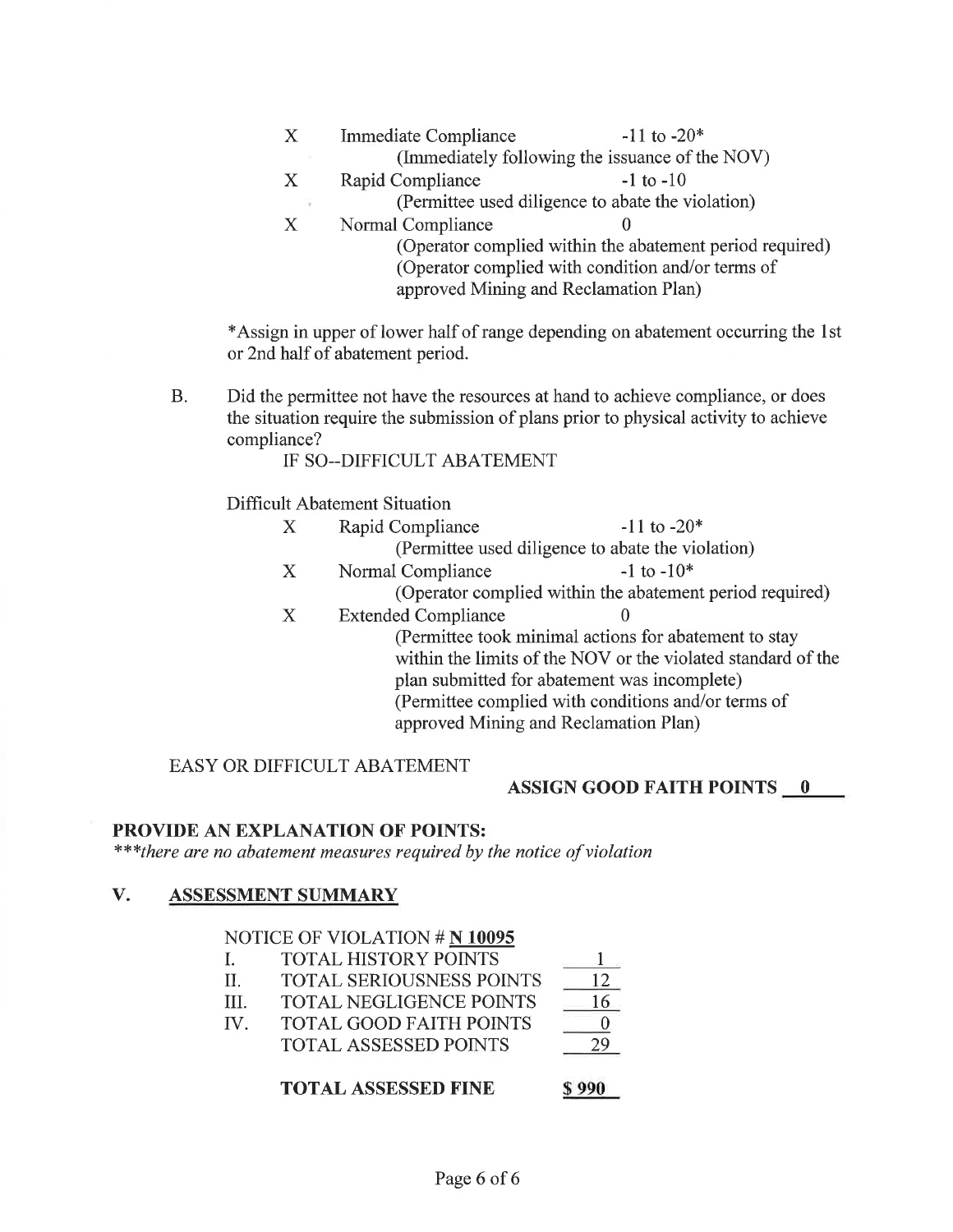## **Suzanne Steab - April 2012 Compliance Report**

| From:    | Suzanne Steab                |
|----------|------------------------------|
| To:      | OSMCompliance                |
| Date:    | 5/1/2012 9:43 AM             |
| Subject: | April 2012 Compliance Report |

Hello,

The Compliance Report dated May 1, 2012 has been uploaded to the web.

https://fs.ogm.utah.gov/GROUPS/OSM/REGULATORY/Compliance%20Reports/April2012Report.pdf

You will need your username and password to access this report.

Suzanne Steab, Office Specialist Office of Oil, Gas and Mining 1594 West North Temple, Suite 1210 PO Box 145801 Salt Lake City, Utah 84114-5801 (801)538-5265 suzannesteab@utah.gov

Starting Tuesday, September 6, 2011, our agency hours will be 8am - 5pm, Monday - Friday.